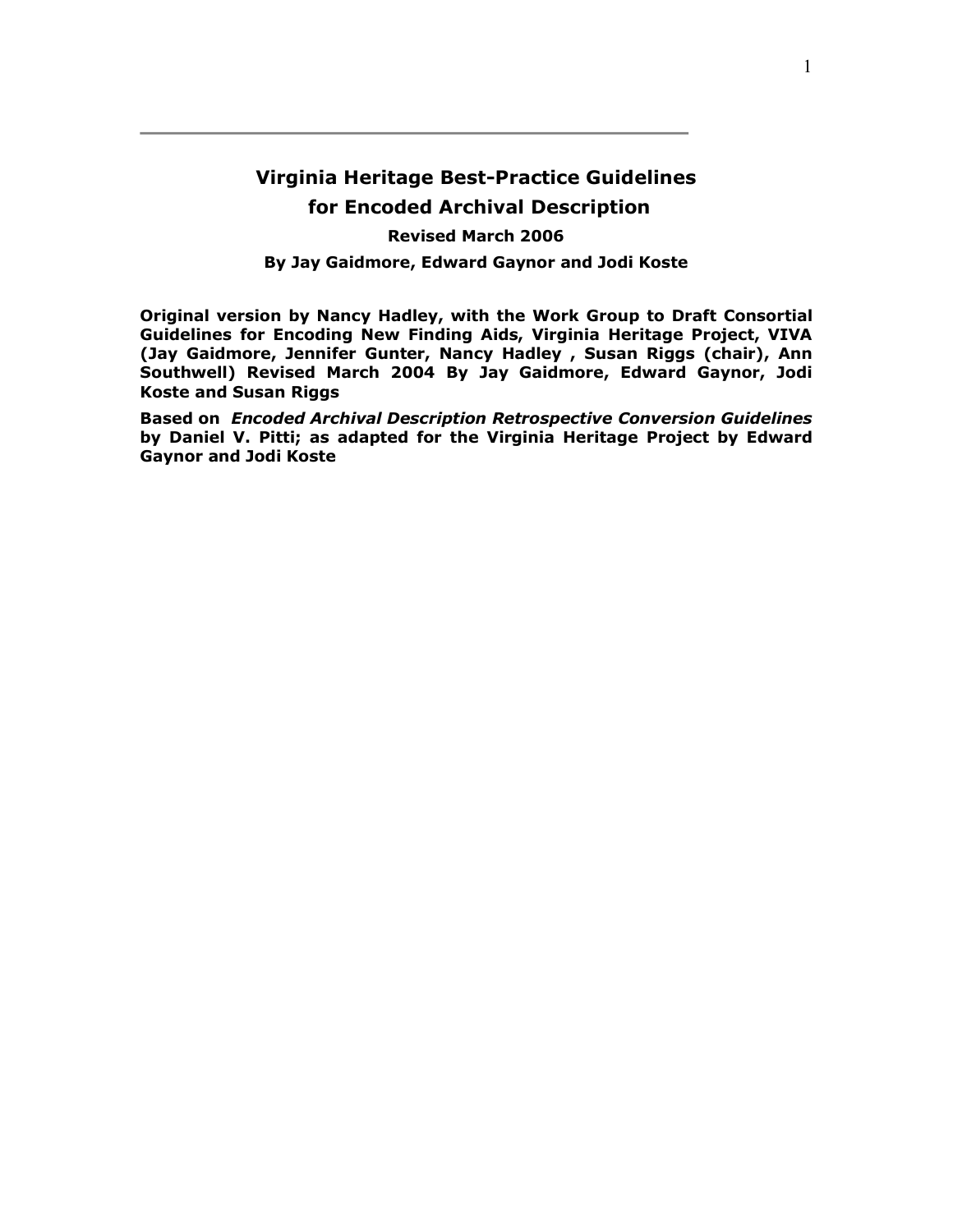# **Table of Contents**

| A. About the Virginia Heritage Best-Practice Guidelines                      |
|------------------------------------------------------------------------------|
| <b>B. Standards in consortial projects</b>                                   |
| C. How to read the templates                                                 |
|                                                                              |
|                                                                              |
| A. Overview                                                                  |
| <b>B. Template with discussion</b>                                           |
|                                                                              |
|                                                                              |
| A. Overview                                                                  |
| <b>B. Template with discussion</b>                                           |
|                                                                              |
|                                                                              |
|                                                                              |
| <b>Did-level elements</b>                                                    |
| <b>Head elements</b>                                                         |
| B. Archival Description <archdesc> template and discussion 19</archdesc>     |
| C. Descriptive Identification <did> template and discussion 19</did>         |
| D. Administrative Information <descgrp type="admininfo"> template</descgrp>  |
| E. Biography/History <bioghist> template and discussion26</bioghist>         |
| F. Scope and Content <scopecontent> template and discussion28</scopecontent> |
| G. Arrangement <arrangement> template and discussion28</arrangement>         |
| H. Adjunct Descriptive Data <descgrp< td=""></descgrp<>                      |
| <b>Overview</b>                                                              |

**Template and discussion**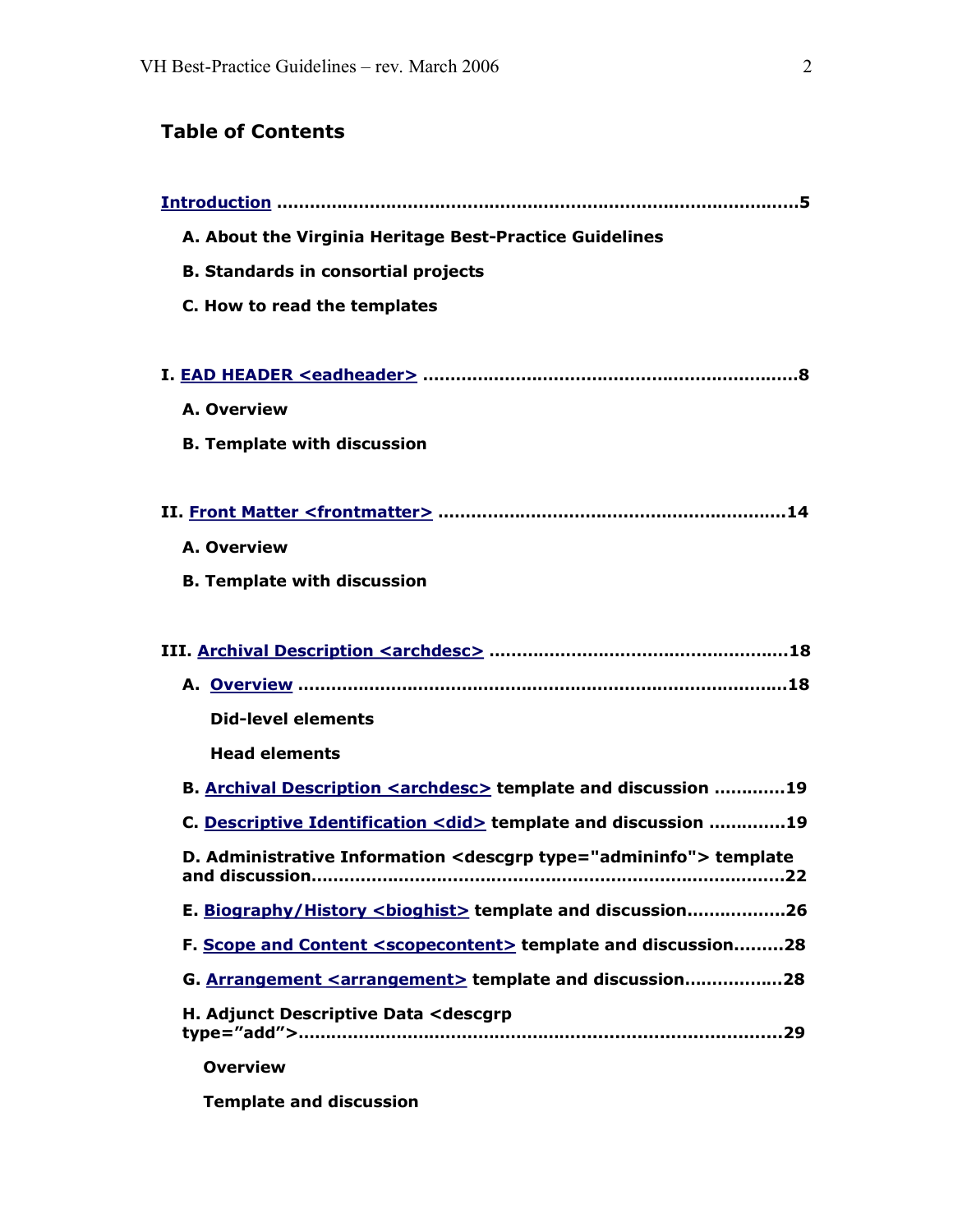| <b>Overview</b>                                           |
|-----------------------------------------------------------|
| <b>Template for undifferentiated list</b>                 |
| <b>Template for differentiated list</b>                   |
| J. Description of Subordinate Components <dsc> 42</dsc>   |
|                                                           |
| 2. Major subdivisions: Series, Subseries, or Subgroups 45 |
|                                                           |
| Flat versus hierarchical file description                 |
| Template and discussion for file-level description        |
|                                                           |
| Template and discussion for item-level description        |
|                                                           |
| Tabular <dsc></dsc>                                       |
| Correspondence lists and "segregated" lists               |
|                                                           |
|                                                           |
| <b>A. Block and Inline Elements</b>                       |
| <b>B. Attribute Values</b>                                |
| <b>Emphasis <emph> and Titles <title></title></emph></b>  |
| <b>Quoted titles</b>                                      |
| C. Names, Topics, and Dates                               |
| <b>Tagged access points</b>                               |
| <b>Full-text searching</b>                                |
| D. <u>List <list></list></u>                              |
| E. Note <note></note>                                     |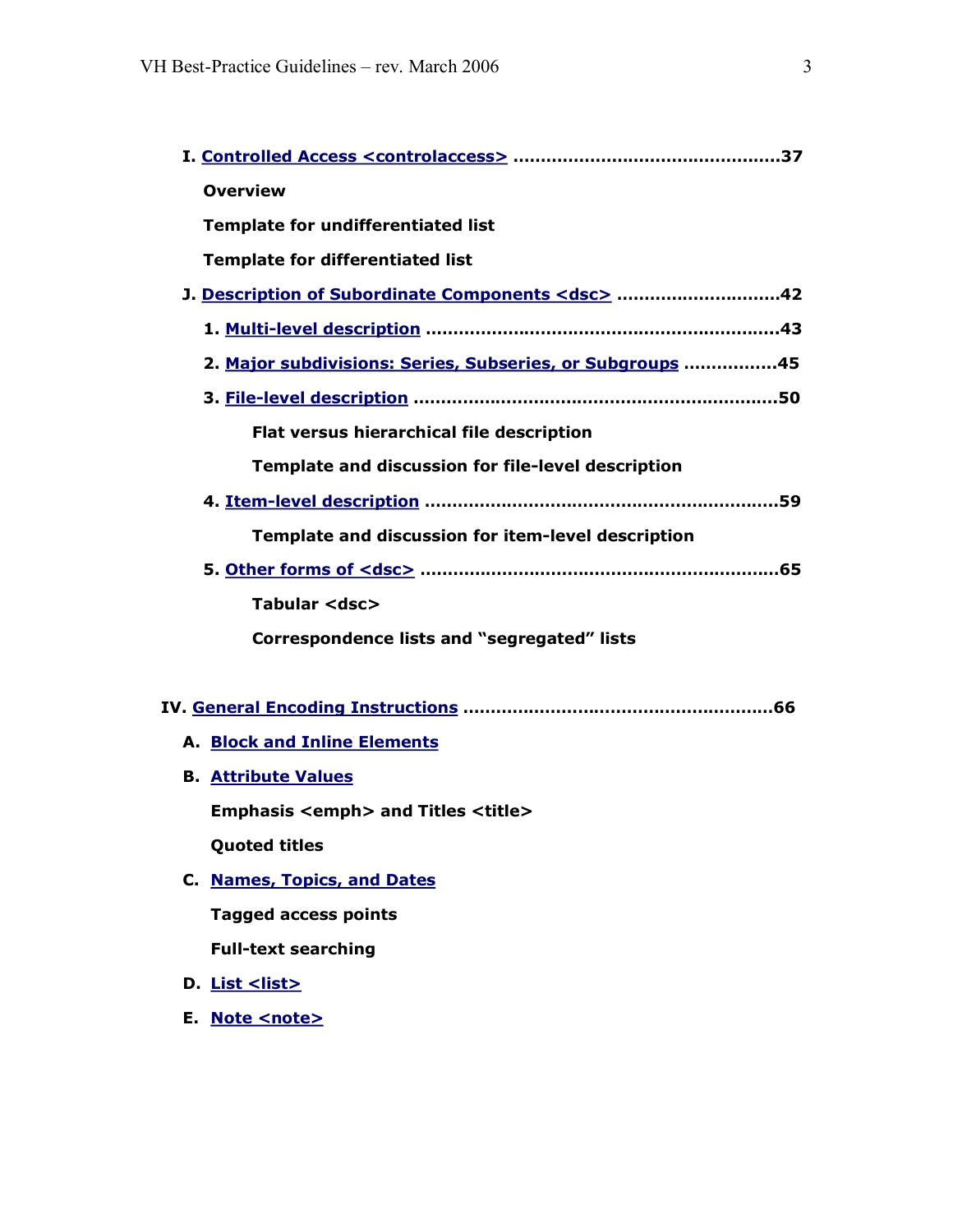- **V. [Hypertext and](#page-70-0) Hypermedia …………………………………………………………71** 
	- **A. [References and Pointers](#page-70-0)**
	- **B. Internal [References and Pointers](#page-70-1)**
	- **C. External [References and](#page-71-0) Pointers**

**Digital Archival Objects <dao> and <daogrp>**

**Other External References <extref>**

- **VI. Naming and Declaring [Referenced External](#page-75-0) Entities ……………….……76** 
	- **A. [Naming and](#page-75-1) Declaring General Entities**
	- **B. Naming and Declaring [Entities Referenced by](#page-75-2) Individual Finding Aids**

**Declarations**

**Declaration Subset**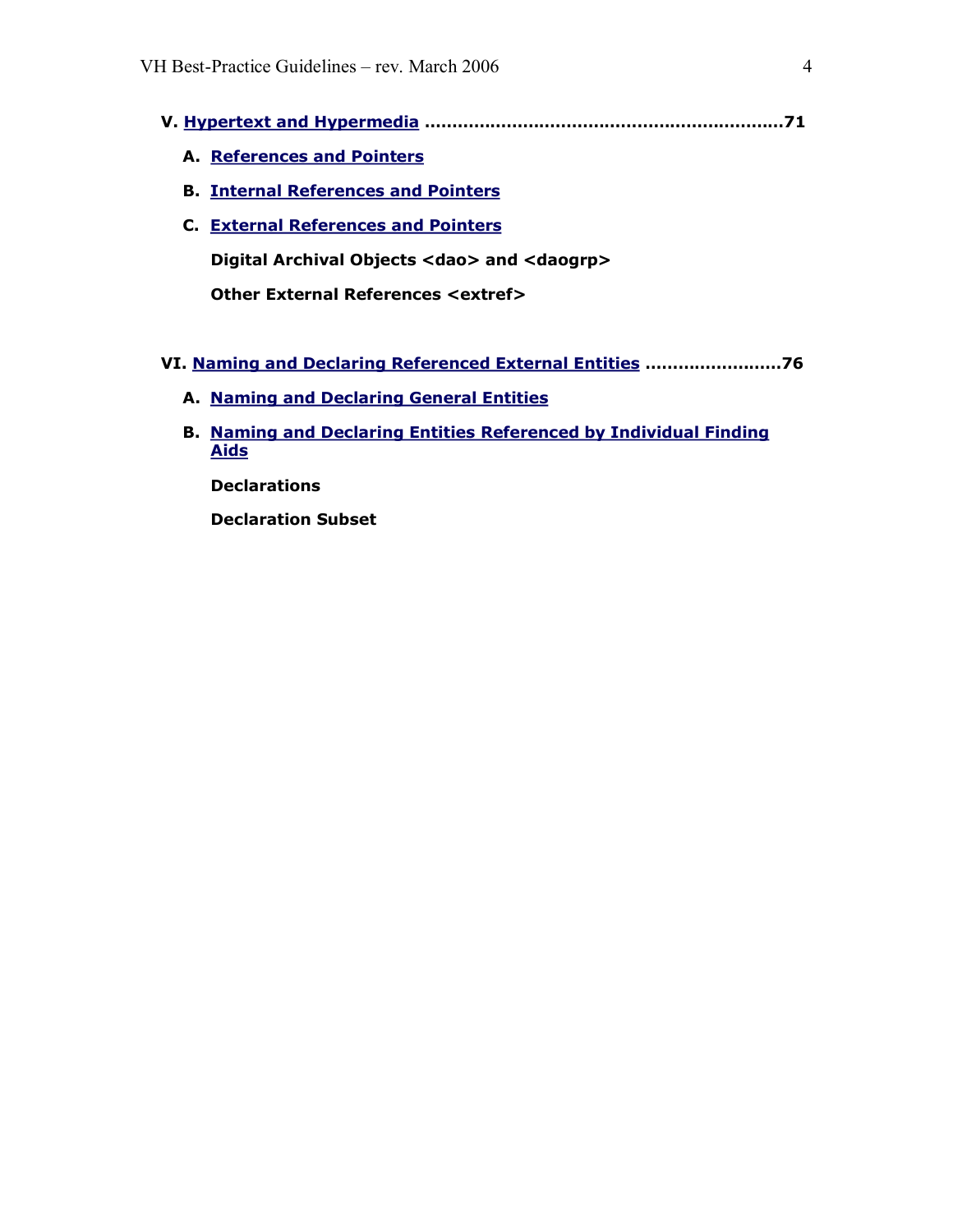### <span id="page-4-0"></span>**Introduction**

#### **A. About the Virginia Heritage Best-Practice Guidelines**

**The Virginia Heritage Best-Practice Guidelines for Encoded Archival Description Version (VHBPG)** are intended to represent an "acceptable range of uniform practice" in the application of version 2002 to finding aids from disparate institutions for contribution to a union database. Like its predecessor, the **Encoded Archival Description Retrospective Conversion Guidelines**, the **VHBPG** drew on the consensus of several consortia: the Online Archive of [California](http://www.oac.cdlib.org/), the Virtual Library of [Virginia's](http://www.viva.lib.va.us/) Virginia Heritage, the Online Archive of New Mexico, and the North [Carolina Encoded Archival](http://www.lib.virginia.edu/vhp/index.html)  Description Project. Each consortium has as its objective the development of a union database of finding aids contributed by participating repositories.

The **VHBPG** is intended to be a compatible subset of the **[EAD Tag Library](http://www.loc.gov/ead/tglib/index.html)** published by the Society of American Archivists. Discrepancies due to the technical idiosyncracies of the Virginia Heritage have been carefully noted in the guidelines. Any other discrepancies in guidance should be reported to [Edward](mailto:gaynor@virginia.edu) Gaynor, at the University of Virginia, who is maintaining this version of the guidelines.

The **VHBPG** is intended to be used by Virginia Heritage participants who are encoding new finding aids for inclusion in the Virginia Heritage database. VH participants should be familiar with the principles and structure of EAD as set forth in the **EAD Application Guidelines** and the **EAD Tag Library** before using the **VHBPG**. At present, most VH participants are using the clip library, based on the VH clip library, the EAD Cookbook, and the University of North Carolina-Chapel Hill clip library.

The **VHBPG** was prepared by the Virginia Heritage's Work Group to Draft Consortial Guidelines for Encoding New Finding Aids. Members of the Work Group were Susan A. Riggs, chair (College of William and Mary); Jay Gaidmore (Library of Virginia); Jennifer Gunter (Virginia Polytechnic Institute and State University); Nancy Hadley (College of William and Mary); and Ann Southwell (University of Virginia). Further assistance was provided by Edward Gaynor (University of Virginia) and Victoria L. Yoder (College of William and Mary). The Work Group reviewed the **EAD/RCG** in the light of Virginia Heritage Project participants' experience over the previous year and a half, and agreed on revisions to VH requirements and on areas where additional explanation was needed. Nancy Hadley rewrote the guide, in consultation with the work group. The final draft was reviewed by the Executive Committee of the Virginia Heritage Project, and then opened for comment by all VH participants.

**B. Standards in consortial projects** (by Daniel V. Pitti, Project Director, Institute for Advanced Technology in the Humanities, University of Virginia)

EAD is based on [Standard Generalized Markup Language](http://www.w3.org/XML/) (ISO 8879) and EXtensible Markup Language (W3C), and is in the form of a Document Type Definition (DTD). SGML and XML permit a great deal of flexibility in the representation of information. In order to design a machine-readable representation archival description based on SGML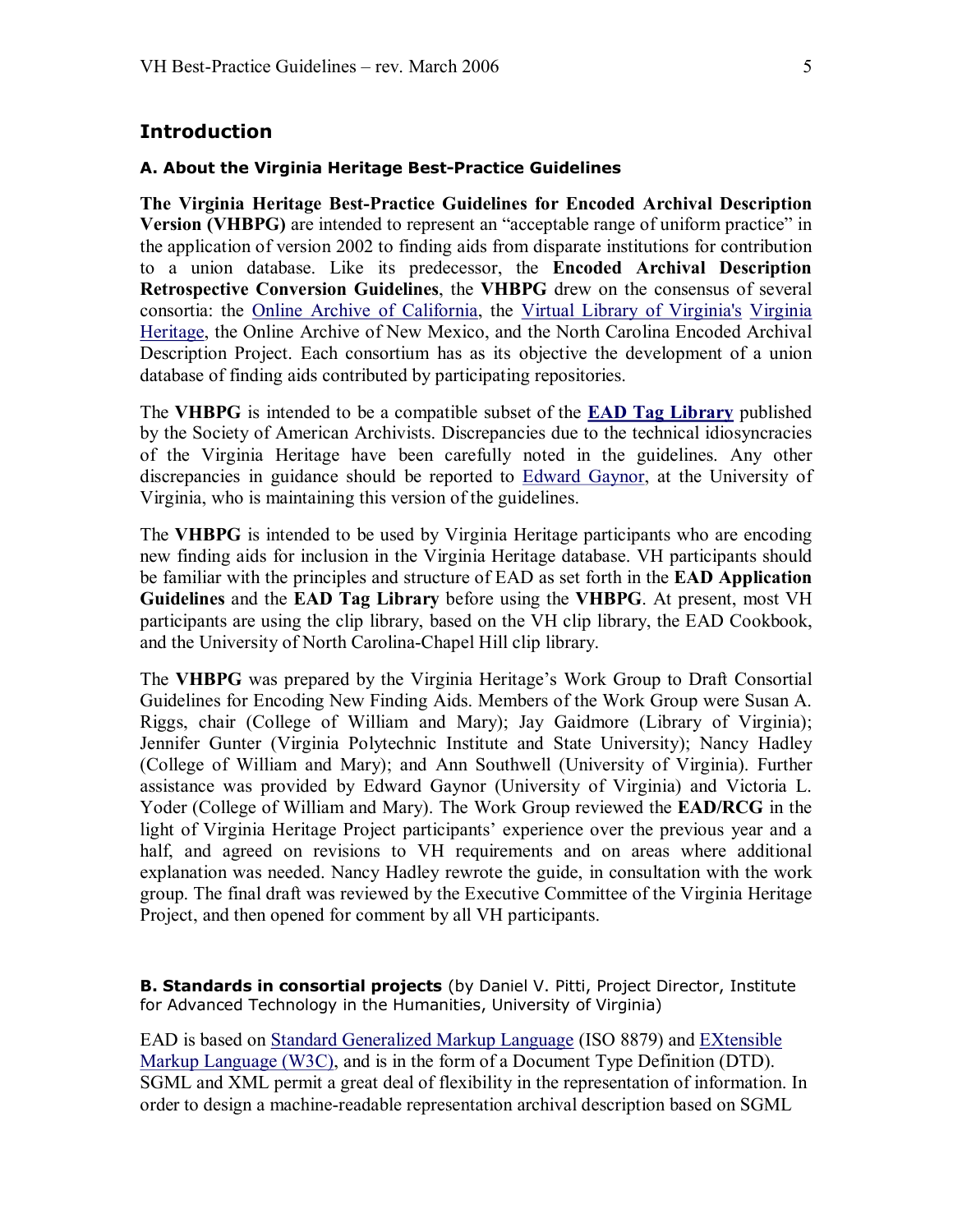and XML that would meet the needs of the archives and library communities, the developers of EAD first developed design [principles](http://lcweb.loc.gov/ead/eaddsgn.html) for the DTD and related supporting documents.

One principle found in the Accords recognized that an encoding standard would have to accommodate both a great diversity of existing finding aids, and future finding aids based on more rigorous content standards. Because the DTD must accommodate a diverse past, it has to be flexible in allowing many different possible types, sequences, and quantities of descriptive information. At the same time, in anticipation of the need for a more standardized future in a shared information environment, the DTD mildly constrains the most important information in finding aids, namely that information needed to locate, retrieve, and identify an archival unit, and to make a reasonable evaluation of its relevance to an interest or need.

Given the flexibility of EAD it does not in and of itself ensure that machine-readable finding aids will be easily communicated between repositories, nor facilitate the building of union database. Finding aids in union databases will need to share a degree of uniformity, both to make them easily intelligible for users as they navigate from a finding aid from one institution to that of another, and to make them manageable in a computer environment. This uniformity applies to both the intellectual content, and the machine readable representation or encoding of that content. Predictability and stability are essential for the existence of communities.

These guidelines attempt to provide predictability and stability through an "acceptable range of uniform practice" that is both specific to the needs of Virginia Heritage Project participants and in accord with the practices of the broader EAD community.

#### **C. How to read the templates**

The column at the left of each template indicates whether an element is required (R), required if available (RA), or not required (NR). The discussion of certain tags will note which elements are strongly recommended, though not required. Although there is nothing in the lefthand column for closing tags, remember that every tag used must have a matching closing tag.

Everything in this typeface (Verdana 12) is the required language and punctuation for this section of the template. *Smaller, italicized type indicates a portion of text to be written by the encoder.* Sometimes there is a choice of language. In that case, alternatives will be in smaller type, enclosed in square brackets, separated by the word OR in capital letters, for example: [Choice 1 in standardized language] OR [Choice 2 in standardized language] OR [*Choice 3 in language determined by the encoder*]. Select the choice you prefer, and do not encode the square brackets or the word OR, of course.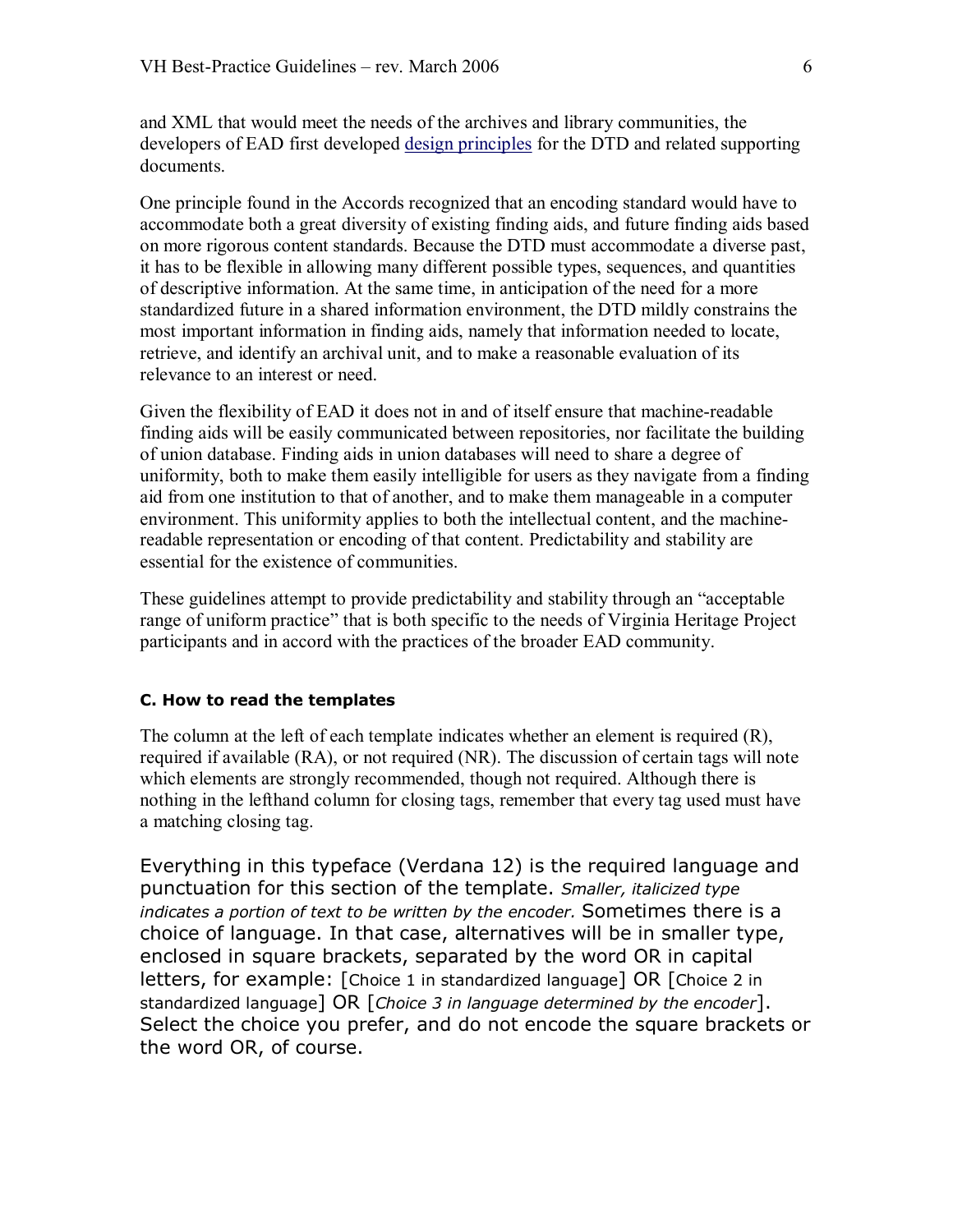Discussion of each portion of the template is in this typeface (Times New Roman 12), and indented from the template itself.

Examples are in still another typeface (Arial Narrow 12) and indented further yet.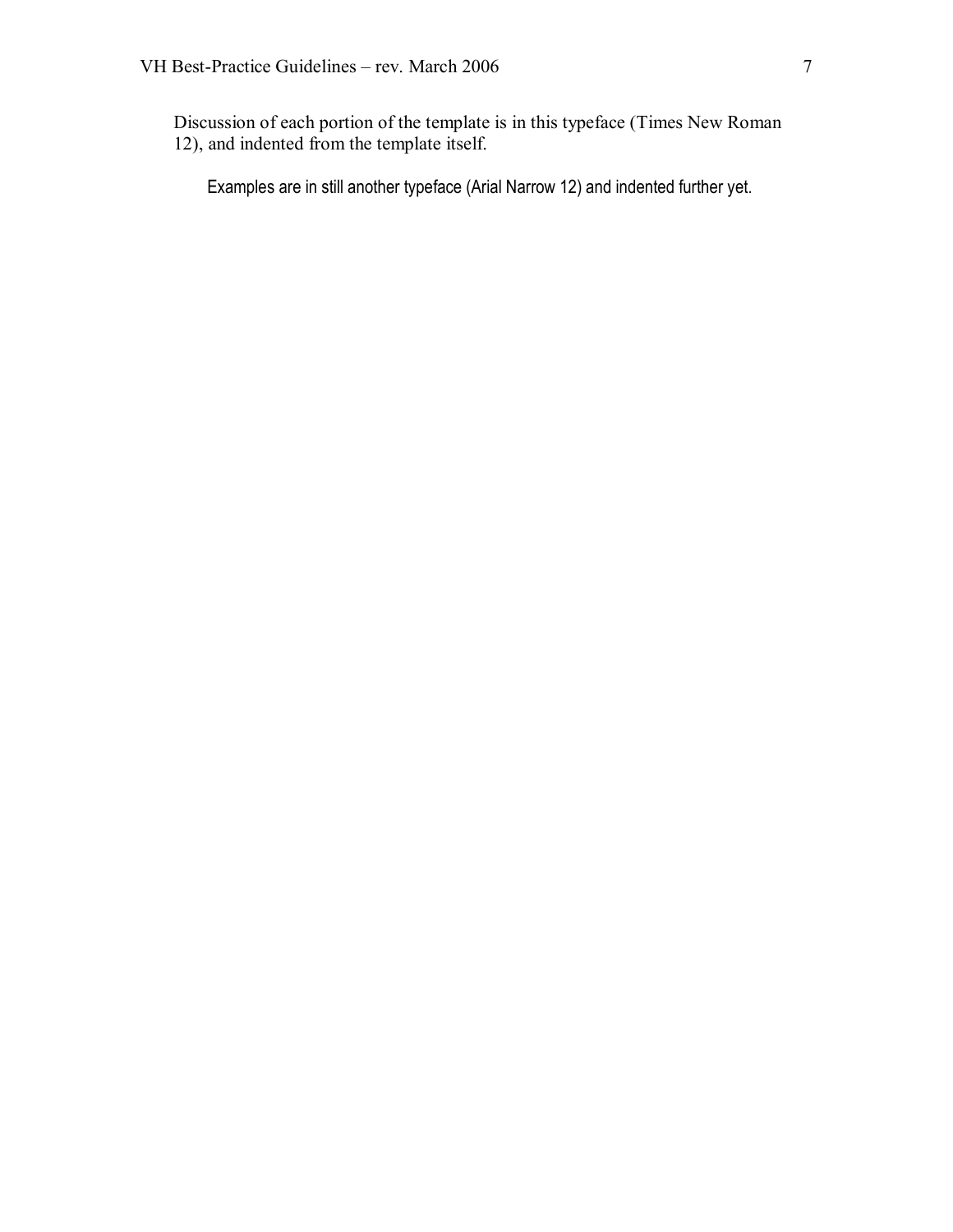## <span id="page-7-0"></span>**CHAPTER I**

### **I. EAD Header <eadheader>**

### **A. Overview**

The EAD Header <eadheader>, or metadata, describes the finding aid and the EAD file itself. It includes information about how the finding aid was created, encoded, and published online. Many of the elements of the <eadheader> will be the same for every finding aid from a single repository. The <eadheader> is not displayed to the public.

The <eadheader> is created with Clip 1 in the NoteTab Clip Library.

#### **B. Template with discussion**

| $\mathsf{R}$ | <eadheader <br="" audience="internal" langencoding="ISO 639-2b">findaidstatus="unverified-full-draft"&gt;</eadheader>                                                                                                                                                                                                                                                                                                                                                                                            |
|--------------|------------------------------------------------------------------------------------------------------------------------------------------------------------------------------------------------------------------------------------------------------------------------------------------------------------------------------------------------------------------------------------------------------------------------------------------------------------------------------------------------------------------|
|              | AUDIENCE value is "internal" and is required. The <eadheader> is intended for<br/>access and control of the EAD instance by repository staff. It is not intended for<br/>display and use by public users of the finding aid.</eadheader>                                                                                                                                                                                                                                                                         |
|              | LANGENCODING value is "ISO 639-2b" and is required. Language encoding<br>in the EAD instance will subscribe to the three letter bibliographic ISO 639-2b<br>language codes. A language code is entered for the language of the material in<br>the LANGMATERIAL attribute on <archdesc> and <c>s. See <archdesc> for<br/>details concerning appropriate usage of the code.</archdesc></c></archdesc>                                                                                                              |
|              | FINDAIDSTATUS specifies the editorial status of the finding aid. Four values<br>are possible:<br>"unverified-partial-draft"<br>"unverified-full-draft"<br>"edited-partial-draft"<br>"edited-full-draft."                                                                                                                                                                                                                                                                                                         |
|              | The adjectives "partial" and "full" distinguish between finding aids that describe<br>only part of an archival unit and those that describe the entire archival unit. For<br>example, if only three of four series in a manuscript collection are analyzed and<br>described, the finding aid would be either an "unverified-partial-draft" or an<br>"edited-partial-draft".                                                                                                                                      |
|              | The adjectives "unverified" and "edited" refer to editorial review of the finding<br>aid for accuracy and completeness within the repository. Finding aids that are<br>initially converted and contributed to the union database are either "unverified-<br>partial-draft" or "unverified-full-draft". After editorial review by the contributing<br>repository, the status is changed to "edited-partial-draft" or "edited-full-draft" by<br>the editor, and resubmitted for publication in the union database. |
|              | In Virginia Heritage, guides that are sent from participating institutions for                                                                                                                                                                                                                                                                                                                                                                                                                                   |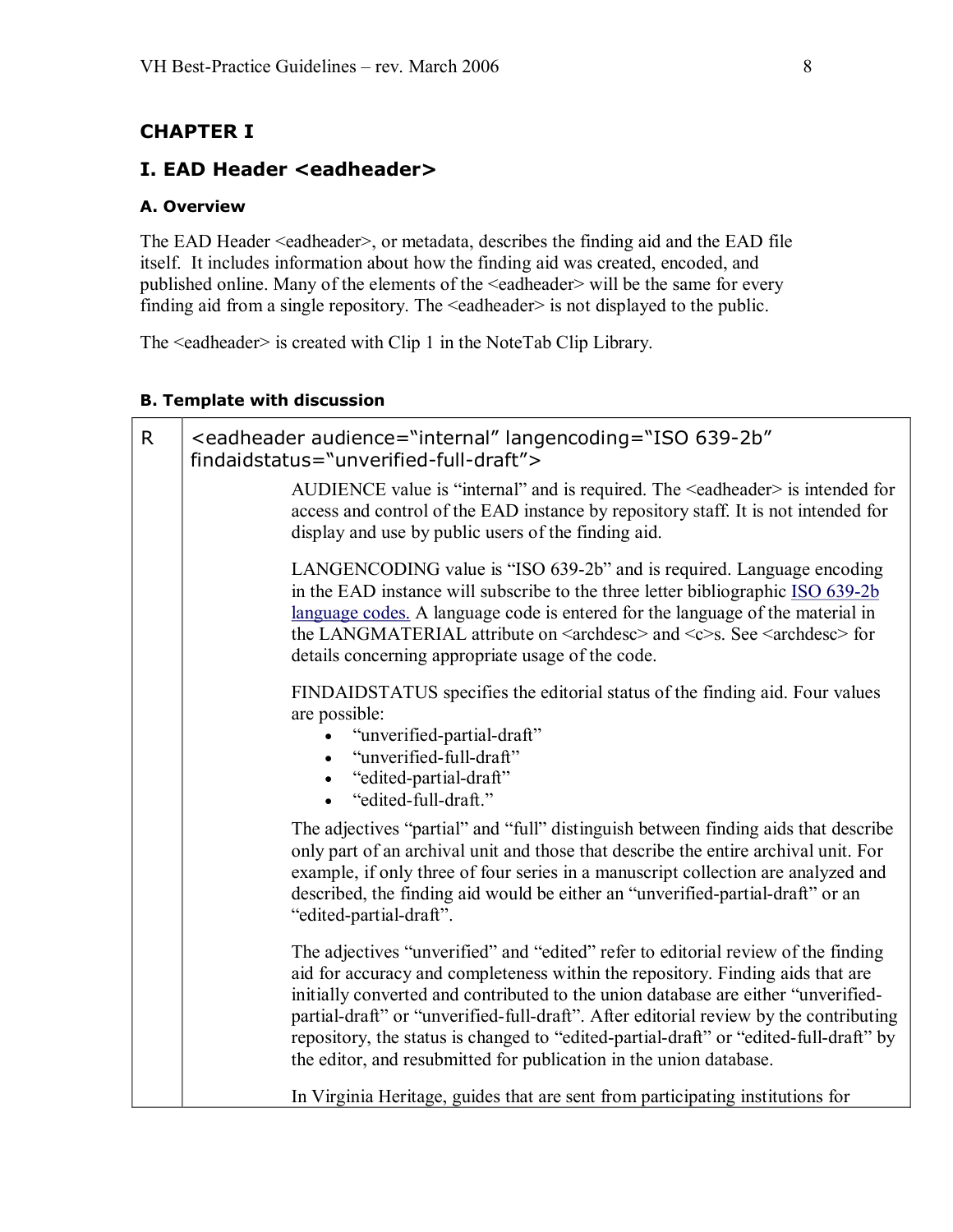|                           | markup at UVa will be tagged "edited." Each participating institution will<br>determine whether the guides are "partial" or "full."                                                                                                                                                                                                                                                                                                                                                                                                                                                |
|---------------------------|------------------------------------------------------------------------------------------------------------------------------------------------------------------------------------------------------------------------------------------------------------------------------------------------------------------------------------------------------------------------------------------------------------------------------------------------------------------------------------------------------------------------------------------------------------------------------------|
| R.                        | <eadid type="SGML catalog">PUBLIC "-//Name of owner:: subordinate named<br/>division of owner:: additional subordinate division if needed//TEXT (US:: National<br/>repository code:: VHPid:: Title of archival unit)//EN" "VHPid.xml"</eadid>                                                                                                                                                                                                                                                                                                                                      |
|                           | The text of the <eadid> is formulated in accordance with the SGML specification<br/>for Formal Public Identifiers and International Standard Archival Description<br/>(General) <math>(ISAD(G))</math>.</eadid>                                                                                                                                                                                                                                                                                                                                                                    |
|                           | The VHP institutional code and the sequential number assigned to this particular<br>EAD document in the tracking database should be filled in the both places where<br>VHid appears in <eadid>. In the second occurrence, it should be within double<br/>quotes and have .xml appended. This is the name of the file submitted to the<br/>consortium FTP site.</eadid>                                                                                                                                                                                                             |
|                           | Title of archival unit is the same as <titleproper> discussed below, except that<br/>inclusion of the <date> element is not necessary. However, institutions may<br/>include the date if desired, especially in cases where the date distinguishes<br/>separate collections from the same records creator.</date></titleproper>                                                                                                                                                                                                                                                    |
|                           | Example:<br><eadid type="SGML catalog">PUBLIC"-//Virginia Commonwealth University::James<br/>Branch Cabell Library:: Special Collections and Archives//TEXT<br/>(US::ViRCU::vircu00065::A Guide to the James Branch Cabell Papers)//EN"<br/>"vircu00065.xml"</eadid>                                                                                                                                                                                                                                                                                                               |
| R                         | <filedesc></filedesc>                                                                                                                                                                                                                                                                                                                                                                                                                                                                                                                                                              |
| R                         | <titlestmt></titlestmt>                                                                                                                                                                                                                                                                                                                                                                                                                                                                                                                                                            |
| $\mathsf{R}$<br><b>RA</b> | <titleproper>[Register of the] OR [Inventory of the] OR [A Guide to the]<br/>title of collection,<br/><date>collection dates</date></titleproper>                                                                                                                                                                                                                                                                                                                                                                                                                                  |
|                           | The $\leq$ titleproper> is the title of the finding aid, not the archival unit described in<br>it. The <title proper=""> of the finding aid must be distinguished from the <unittitle><br/>of the finding aid by the addition of a prefatory phrase such as:<br/>"Inventory of the " or<br/>"Register of the " or<br/>"A Guide to the "<br/>Virginia Heritage participants must select one of these three phrases. Follow it<br/>with the title of the collection or other materials being described, and a comma<br/>and a space before the <date>tag.</date></unittitle></title> |
|                           | The collection dates are inclusive.                                                                                                                                                                                                                                                                                                                                                                                                                                                                                                                                                |
| R                         | <subtitle id="sort">[last name, first name,] OR [name of family or</subtitle>                                                                                                                                                                                                                                                                                                                                                                                                                                                                                                      |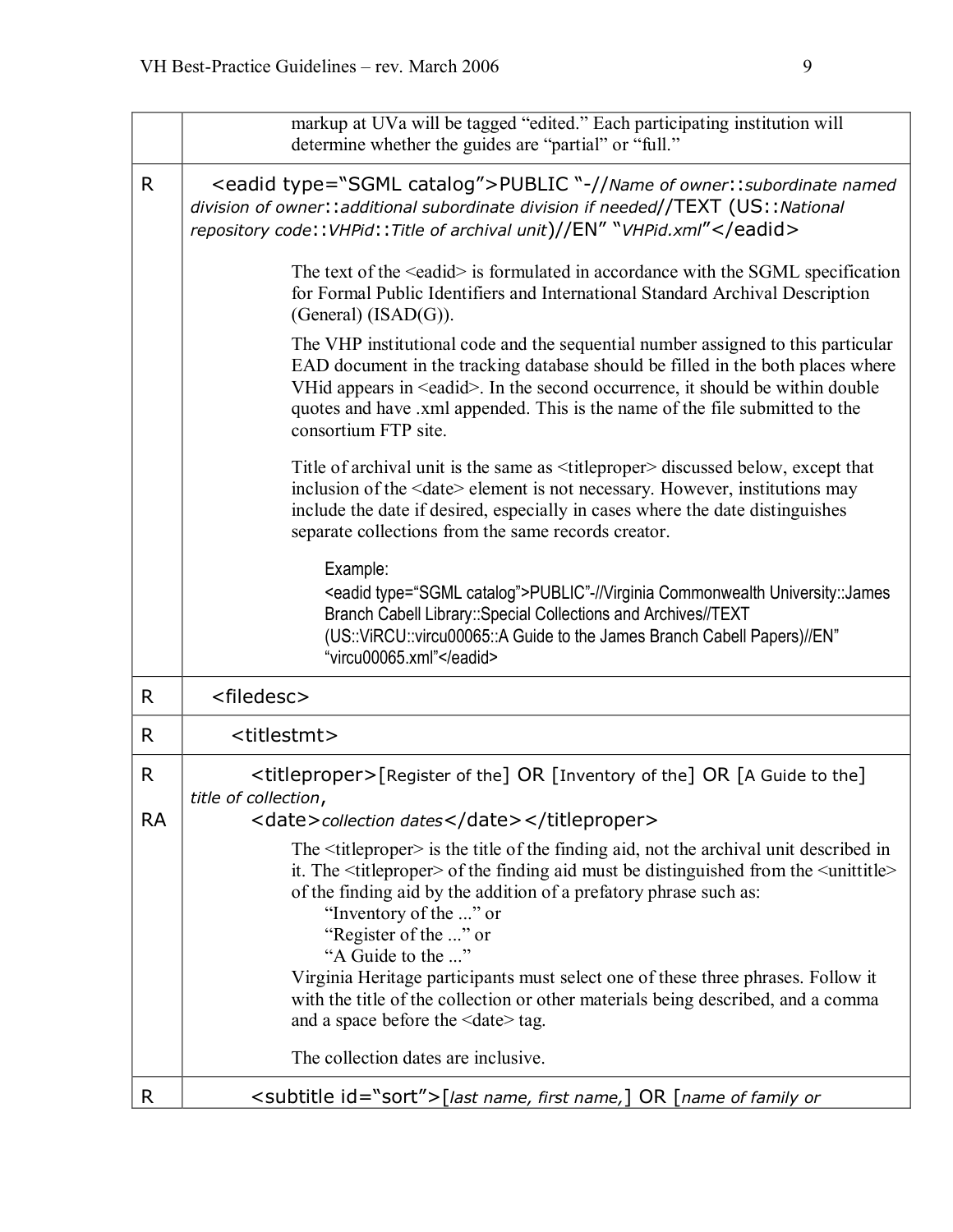| R.        | organization,] [Papers,] OR [Records,] collection dates<br><num type="collectionnumber">collection or accession<br/>number</num>                                                                                                                                                                                                                                                                                                                                                                                                                                                                                                                                                                                                  |
|-----------|-----------------------------------------------------------------------------------------------------------------------------------------------------------------------------------------------------------------------------------------------------------------------------------------------------------------------------------------------------------------------------------------------------------------------------------------------------------------------------------------------------------------------------------------------------------------------------------------------------------------------------------------------------------------------------------------------------------------------------------|
|           | The use of these elements is specific to the Virginia Heritage. The $\leq$ subtitle $\geq$ is<br>used by the VH search engine to display the results of searches and browsing. Its<br>purpose is to provide a form of collection name that sorts alphabetically. Change<br>the word order and/or eliminate words from the title of the collection so that the<br>key words come first. The collection dates and the collection number are also<br>included for display purposes. Note that since these elements are a "workaround"<br>for the VH search engine and display, rather than a standard feature of all EAD<br>guides, individual institutions have great flexibility in deciding how to enter the<br>collection names. |
|           | Example:<br><titleproper>A Guide to the Papers of Jane Doe, <date>1926-1959</date></titleproper><br><subtitle id="sort">Doe, Jane, Papers, 1926-1959<num type="collectionnumber">Ms.<br/>1963.043</num></subtitle>                                                                                                                                                                                                                                                                                                                                                                                                                                                                                                                |
|           | Example:<br><titleproper>Inventory of the Peter Smith Collection of Advertising Memorabilia,<br/><date>1870-1909</date></titleproper><br><subtitle id="sort">Smith, Peter, Advertising Memorabilia Collection, 1870-1909<num<br>type="collectionnumber"&gt;10032Ad</num<br></subtitle>                                                                                                                                                                                                                                                                                                                                                                                                                                            |
|           | Example:<br><titleproper>A Guide to the Papers of the Samuel Sorrell Chapter, Sons of the American<br/>Revolution, <date>1965-1983</date></titleproper><br><subtitle id="sort">Sons of the American Revolution, Samuel Sorrell Chapter, Papers,<br/>1965-1983<num type="collectionnumber">S54.1984</num></subtitle>                                                                                                                                                                                                                                                                                                                                                                                                               |
| <b>RA</b> | <author>Processed by staff/name in<br/><date>date.</date></author>                                                                                                                                                                                                                                                                                                                                                                                                                                                                                                                                                                                                                                                                |
|           | <author> is required if available. The content of the <author> element in<br/><titlestmt> should be the name of the individual responsible for the intellectual<br/>content of the finding aid. Many repositories have traditionally included this<br/>information on the title page of their paper-based finding aids. If the individual<br/>name is not known, or if institutional practice is not to use individual names, use<br/>a generic phrase:</titlestmt></author></author>                                                                                                                                                                                                                                             |
|           | Example:<br><author>Processed by Special Collections staff in <date>July 1975.</date></author>                                                                                                                                                                                                                                                                                                                                                                                                                                                                                                                                                                                                                                    |
|           | The name of the individual responsible for the EAD encoding does not go here,<br>but within the <creation> note discussed later in this chapter. If the person or<br/>staff responsible for creation of the intellectual content of the finding aid and the<br/>encoding are one and the same, which frequently may be the case with finding</creation>                                                                                                                                                                                                                                                                                                                                                                           |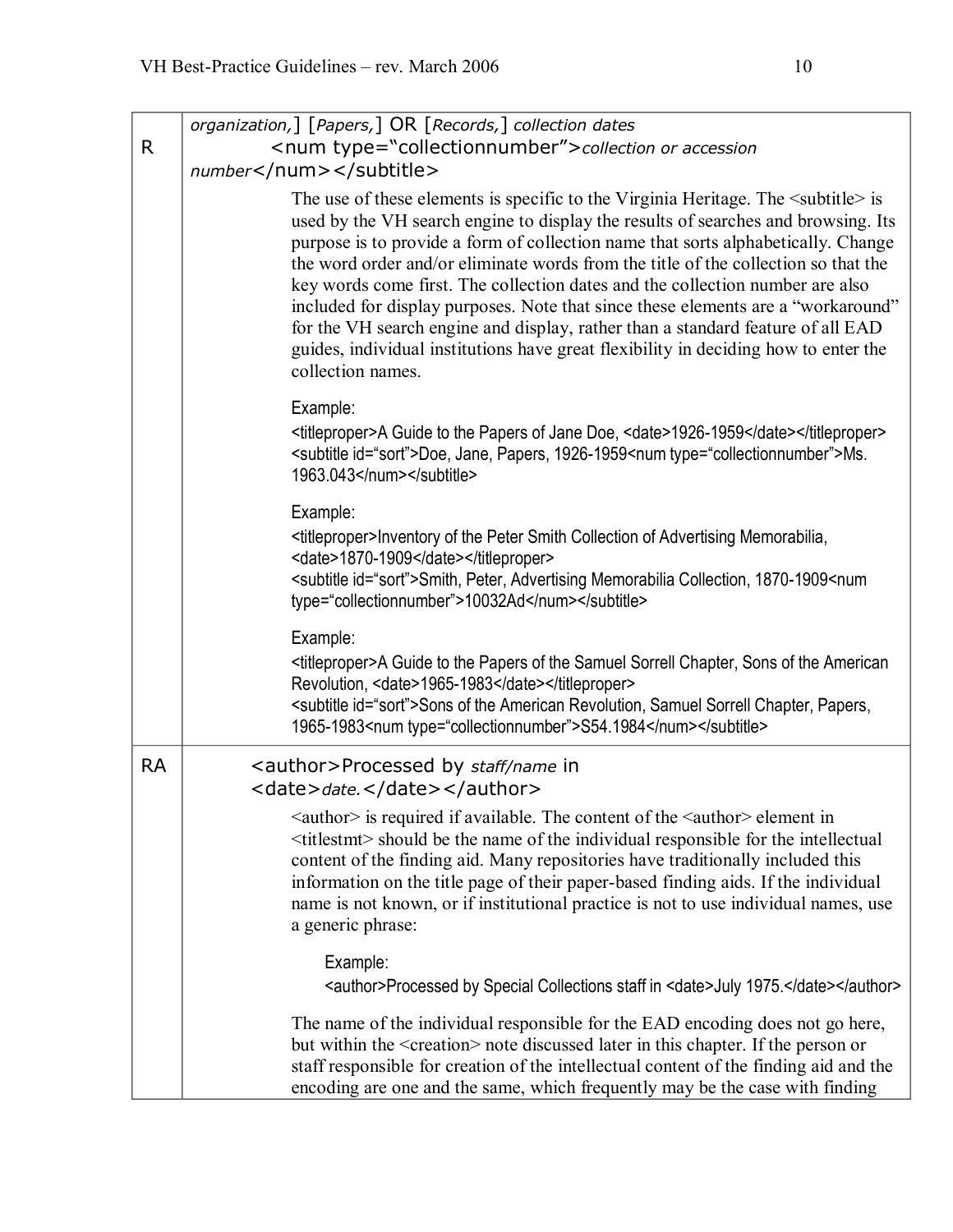|           | aids originally encoded using EAD markup, then encode the name within the<br><author> element and again within the <creation> element.</creation></author>                                                                                                                                                                                                                                                                                                                                                                                                                                                                                                                                 |
|-----------|--------------------------------------------------------------------------------------------------------------------------------------------------------------------------------------------------------------------------------------------------------------------------------------------------------------------------------------------------------------------------------------------------------------------------------------------------------------------------------------------------------------------------------------------------------------------------------------------------------------------------------------------------------------------------------------------|
|           | <date> is required if available. The precise date, if known, should be given. If the<br/>date can be estimated from what is known without further research, then give the<br/>date in the form <date>ca 19_</date>, supplying the decade, and if possible,<br/>year. If the date is not known, it may still be possible to make some useful<br/>statement about the date, such as <date>prior to 1962.</date>. If the date is not<br/>known and cannot be estimated easily, then enter <date>date unknown.</date>.</date>                                                                                                                                                                  |
|           |                                                                                                                                                                                                                                                                                                                                                                                                                                                                                                                                                                                                                                                                                            |
| R.        | <publicationstmt></publicationstmt>                                                                                                                                                                                                                                                                                                                                                                                                                                                                                                                                                                                                                                                        |
|           | The <publicationstmt> tells researchers who published the EAD finding aid and<br/>holds copyright to it. The name and complete address of the repository are<br/>required in the <publicationstmt>. A complete address for a Virginia Heritage<br/>participant includes the following: postal address, phone and fax numbers, email<br/>address, and URL for the repository homepage. However, if the repository<br/>prefers that researchers not use fax or email to contact the repository, either or<br/>both of those lines may be omitted.</publicationstmt></publicationstmt>                                                                                                        |
|           | It is highly recommended that the name and address of the repository be stored as<br>a separate referenced file that can be independently maintained. Virginia<br>Heritage participants will send the name and complete address information for<br>the repository once to UVa, where it is maintained in a separate file that is<br>referenced in the repository's data entry form. The repository name/address file<br>is declared in an ENTITY statement at the beginning of the EAD file. This<br>replaces the <publisher>, <address>, and <addressline> tags that would be used<br/>if the information were encoded directly into the finding aid.</addressline></address></publisher> |
| R         | <date type="publication">© copyright date</date><br><p>Copyright holder. All rights reserved.</p>                                                                                                                                                                                                                                                                                                                                                                                                                                                                                                                                                                                          |
|           | This section of the <publicationstmt> tells who holds copyright to the EAD<br/>finding aid. "©" is the ISO character entity that is the equivalent of the<br/>symbol ©. The copyright date is the year the finding aid was placed online for<br/>the public. The copyright holder is usually defined by the repository's parent<br/>institution, and will probably be the same for each guide in a single repository.</publicationstmt>                                                                                                                                                                                                                                                    |
|           | A link to Virginia Heritage's "Conditions of Use" is also displayed in this<br>section. It is automatically inserted into <publicationstmt> in the data entry form<br/>as an externally referenced file.</publicationstmt>                                                                                                                                                                                                                                                                                                                                                                                                                                                                 |
| <b>RA</b> | <p id="filesize">ca. file size Kilobytes</p>                                                                                                                                                                                                                                                                                                                                                                                                                                                                                                                                                                                                                                               |
|           | The file size refers to a computerized finding aid prior to EAD tagging.<br>Approximate if necessary. This element is not required if the computerized<br>version of the finding aid is created and tagged as a single operation.                                                                                                                                                                                                                                                                                                                                                                                                                                                          |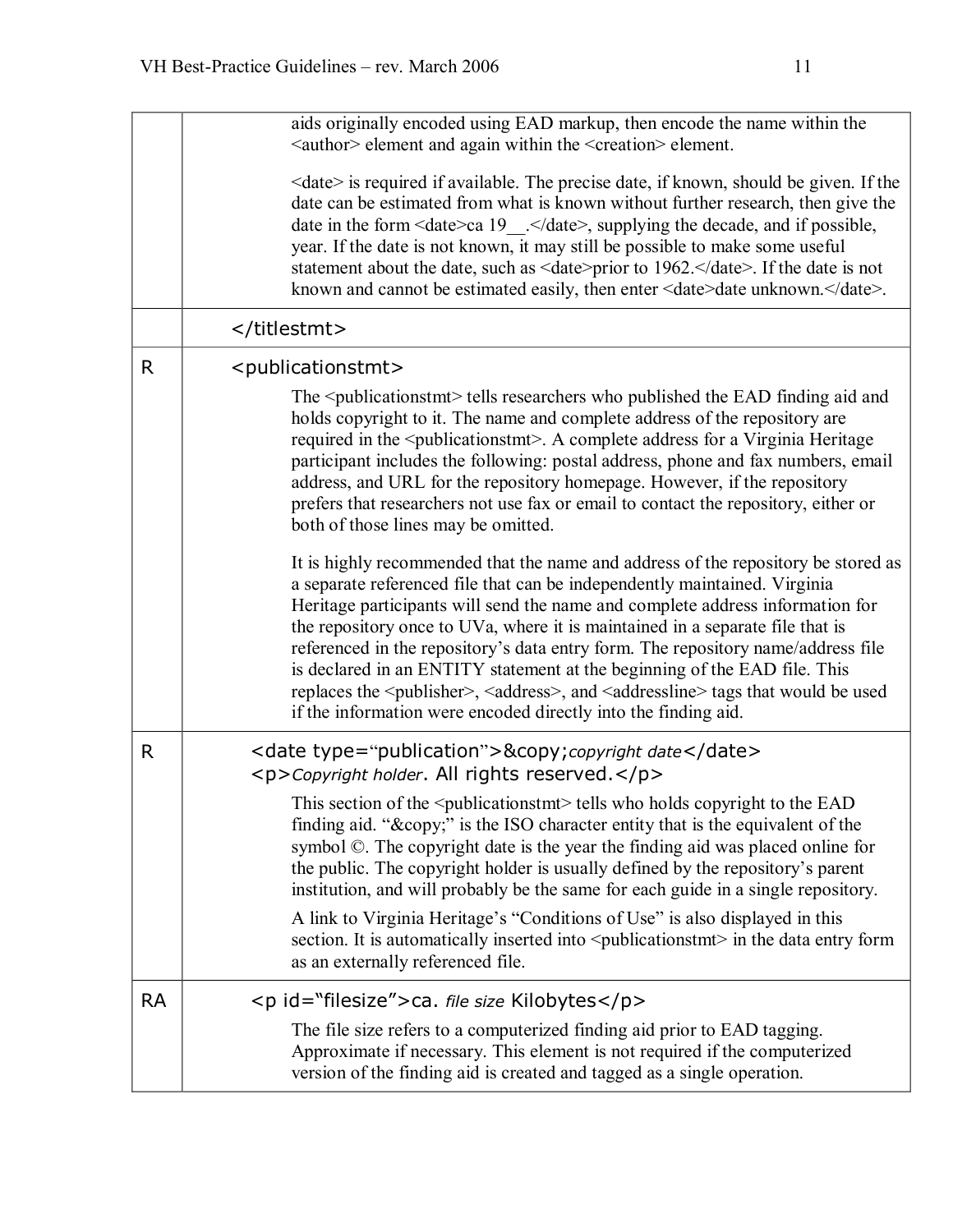|              | <br>                                                                                                                                                                                                                                                                                                                                                                                                                                                                                                                                                   |
|--------------|--------------------------------------------------------------------------------------------------------------------------------------------------------------------------------------------------------------------------------------------------------------------------------------------------------------------------------------------------------------------------------------------------------------------------------------------------------------------------------------------------------------------------------------------------------|
| R            | <profiledesc></profiledesc>                                                                                                                                                                                                                                                                                                                                                                                                                                                                                                                            |
| $\mathsf{R}$ | <creation>Machine-readable finding aid derived from [paper by means of<br/>scanning and OCR; OCR file edited for typographical errors before encoding.] OR [word<br/>processing program, version number if known.] OR [typescript by rekeying.] OR<br/>[database name database, version number if known, by means of machine processing.]<br/>[Machine-readable finding aid created by staff/name, <date>date</date>.] OR<br/>[Text converted and initial EAD tagging provided by vendor name, <date>date received<br/>from vendor</date>.]</creation> |
|              | The <profiledesc><creation> element provides the information concerning the<br/>format of the original and how it was encoded. For Virginia Heritage<br/>participants, a choice of standardized language is provided above. The first<br/>sentence specifies format of original and method(s) of conversion. The second<br/>sentence names the individual or vendor responsible for the conversion, with the<br/>date of conversion.</creation></profiledesc>                                                                                          |
|              | Examples:                                                                                                                                                                                                                                                                                                                                                                                                                                                                                                                                              |
|              | <creation>Machine-readable finding aid derived from Microsoft Word 97. Machine-<br/>readable finding aid created by Jane Smith, <date>October 2001.</date></creation>                                                                                                                                                                                                                                                                                                                                                                                  |
|              | <creation>Machine-readable finding aid derived from paper by means of scanning<br/>and OCR; OCR file edited for typographical errors before encoding. Text converted<br/>and initial EAD tagging provided by Acme Data Service, <date>June 12,<br/>2001.</date></creation>                                                                                                                                                                                                                                                                             |
| R            | <langusage>Description is in <language<br>langcode="eng"&gt;English. </language<br></langusage>                                                                                                                                                                                                                                                                                                                                                                                                                                                        |
|              | <langusage> is the language of the description, not the language of the material.<br/>Since it is assumed that all finding aids are in English, the default is set to<br/>English.</langusage>                                                                                                                                                                                                                                                                                                                                                         |
|              |                                                                                                                                                                                                                                                                                                                                                                                                                                                                                                                                                        |
| <b>RA</b>    | <revisiondesc><br/><change><br/><date></date><br/><item></item><br/></change><br/><revisiondesc> should be used only when changes are made to a guide after it<br/>has been published in the Virginia Heritage database.<br/>This element is created by using the Revision Description clip in the NoteTab</revisiondesc></revisiondesc>                                                                                                                                                                                                               |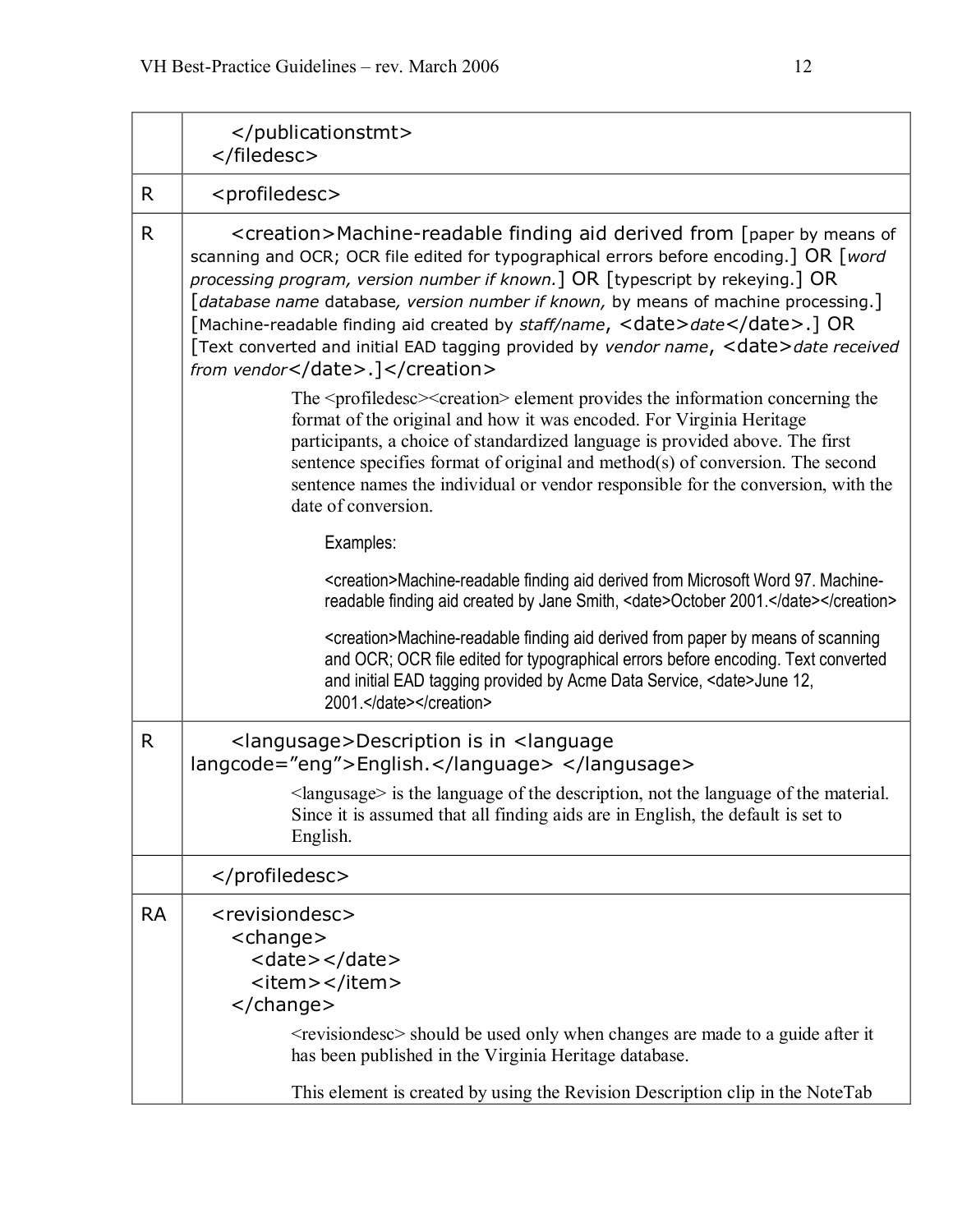|           | Clip Library.                                                                                                                                                                                                                                                                                                                                                                                                                                                                                                                                                                                                                                                                                    |
|-----------|--------------------------------------------------------------------------------------------------------------------------------------------------------------------------------------------------------------------------------------------------------------------------------------------------------------------------------------------------------------------------------------------------------------------------------------------------------------------------------------------------------------------------------------------------------------------------------------------------------------------------------------------------------------------------------------------------|
| <b>NR</b> | <change><br/><date>date of significant change to this guide</date><br/><item>brief textual description of significant change, name of editor</item><br/><math>\langle</math>/change<math>\rangle</math></change>                                                                                                                                                                                                                                                                                                                                                                                                                                                                                 |
|           | After the initial cycle of creation and editorial review, <revisiondesc> is used for<br/>significant changes to the content of the description. If a significant change is<br/>made to the guide, add another set of <change> <date> <item> elements as<br/>shown here. An example of significant change might be revision of the finding<br/>aid to include the donation of 60 additional linear feet of materials to the<br/>collection. Minor changes to correct encoding and typographical errors are not<br/>significant changes. Judgments concerning what constitutes a "significant<br/>change" are the responsibility of individual institutions.</item></date></change></revisiondesc> |
|           |                                                                                                                                                                                                                                                                                                                                                                                                                                                                                                                                                                                                                                                                                                  |
|           |                                                                                                                                                                                                                                                                                                                                                                                                                                                                                                                                                                                                                                                                                                  |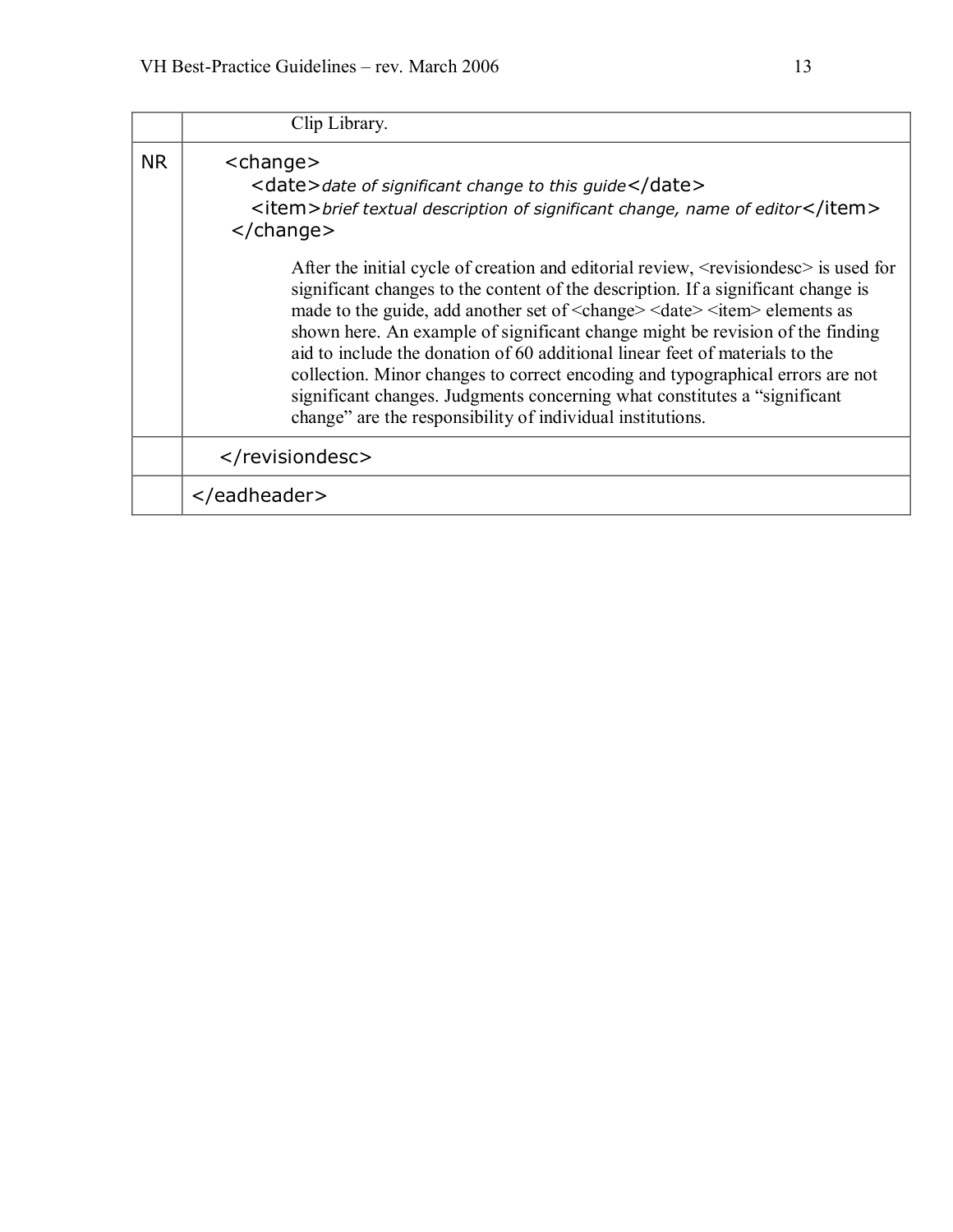# <span id="page-13-0"></span>**CHAPTER II**

## **II. Front Matter <frontmatter>**

### **A. Overview**

Front Matter <frontmatter> generates the electronic title page for the finding aid. This section identifies the finding aid for the user by providing information about the title of the finding aid, the author and processors, the name of the institution, and the date and place of publication. It is required in Virginia Heritage, and standardizing its elements ensures consistency throughout the database. Like the <eadheader>, many of the elements of <frontmatter> will be the same for every finding aid within a repository.

The <frontmatter> is created with Clip 1 in the NoteTab Clip Library.

| R. | <frontmatter></frontmatter>                                                                                                                                                                                                                                                                                                                                                                                                                                                                          |
|----|------------------------------------------------------------------------------------------------------------------------------------------------------------------------------------------------------------------------------------------------------------------------------------------------------------------------------------------------------------------------------------------------------------------------------------------------------------------------------------------------------|
| R. | <titlepage></titlepage>                                                                                                                                                                                                                                                                                                                                                                                                                                                                              |
| R  | <titleproper>[Register of the] OR [Inventory of the] OR [A Guide to the] title<br/>of collection, <date>collection dates</date></titleproper>                                                                                                                                                                                                                                                                                                                                                        |
|    | The $\leq$ titleproper> should match exactly the $\leq$ titleproper> given in the<br><eadheader>. Remember that the <titleproper> is the title of the finding aid, not<br/>the archival unit described in it.</titleproper></eadheader>                                                                                                                                                                                                                                                              |
| R. | <subtitle>A Collection in[ the]<lb></lb> hame of repository department</subtitle>                                                                                                                                                                                                                                                                                                                                                                                                                    |
|    | The <subtitle> displays with the title and the collection number at the top of the<br/>title page for each inventory in Virginia Heritage. In the <subtitle>, use the<br/>correct name for the administrative unit to which the materials belong. Place the<br/>line break <math>\langle</math> -lb/<math>\rangle</math> immediately before the name, adjusting "the" to be part of the<br/>name or on the line with "A Collection in" as appropriate for institutional usage.</subtitle></subtitle> |
|    | Example from the University of Virginia:<br><subtitle>A Collection in<lb></lb>&gt;lb/&gt;The Special Collections Department<br/><num type="Accession Number">10320-e</num><br/></subtitle>                                                                                                                                                                                                                                                                                                           |
|    | Example from the College of William and Mary:<br><subtitle>A Collection in the<lb></lb>Manuscripts and Rare Books Department<br/><num type="Collection Number">Mss. 39.1 J47</num><br/></subtitle>                                                                                                                                                                                                                                                                                                   |
|    | Example from the Library of Virginia:<br><subtitle>A Collection in<lb></lb>&gt;lb/&gt;The Library of Virginia</subtitle>                                                                                                                                                                                                                                                                                                                                                                             |

### **B. Template with discussion**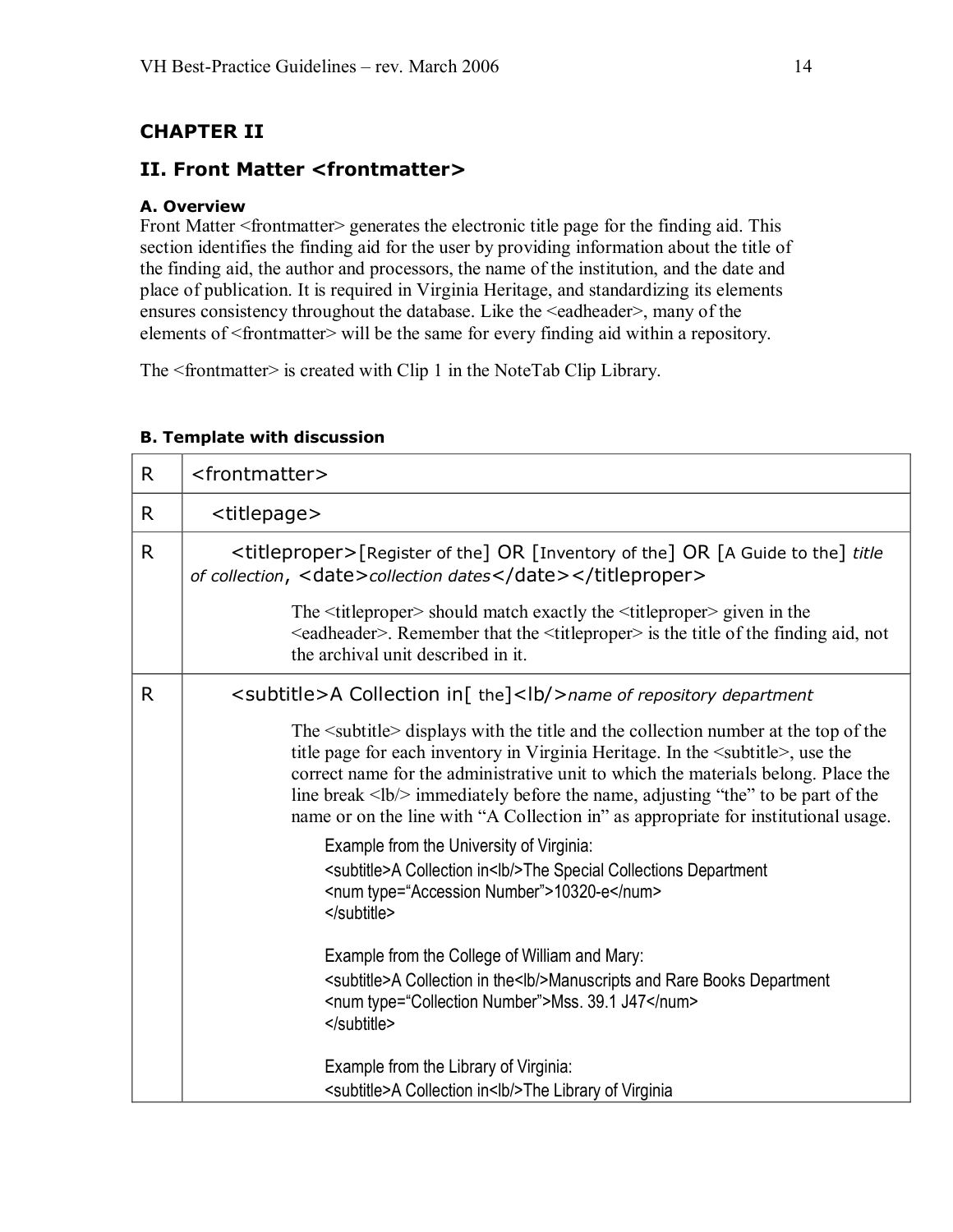|           | <num type="Accession Number">21466</num><br>                                                                                                                                                                                                                                                                                                                                                                                                                                                                                                                                                                            |
|-----------|-------------------------------------------------------------------------------------------------------------------------------------------------------------------------------------------------------------------------------------------------------------------------------------------------------------------------------------------------------------------------------------------------------------------------------------------------------------------------------------------------------------------------------------------------------------------------------------------------------------------------|
| <b>RA</b> | <num type="[Collection number] OR [Accession&lt;br&gt;Number]">number</num>                                                                                                                                                                                                                                                                                                                                                                                                                                                                                                                                             |
|           | The number is required unless an institution does not use any form of number to<br>identify its collections. See examples above.                                                                                                                                                                                                                                                                                                                                                                                                                                                                                        |
|           |                                                                                                                                                                                                                                                                                                                                                                                                                                                                                                                                                                                                                         |
| R         | <p id="logostmt"><br/><extptr actuate="auto" entityref="logo" show="embed"></extptr><br/><math>&lt;</math>/p&gt;</p>                                                                                                                                                                                                                                                                                                                                                                                                                                                                                                    |
|           | <publisher>name of repository, name of parent institution<br/></publisher>                                                                                                                                                                                                                                                                                                                                                                                                                                                                                                                                              |
|           | <date type="publication"> year this guide is published on the web<br/></date> &contact                                                                                                                                                                                                                                                                                                                                                                                                                                                                                                                                  |
|           | This section of <frontmatter> gives the publisher and contact information for the<br/>title page of the online guide, with the institutional seal. Like the<br/><math>\leq</math>publicationstmt&gt; in Chapter I, the contact information is maintained at UVa in a<br/>separate file that is referenced in the repository's data entry form. The repository<br/>name/address file is declared in an ENTITY statement at the beginning of the<br/>EAD file. This replaces the <list> and <item> tags that would be used if the<br/>information were encoded directly into the finding aid.</item></list></frontmatter> |
|           | The publisher might vary within an institution, if guides are produced by<br>different departments within the repository, so the name of the publisher is<br>encoded directly instead of being in the separately referenced file.                                                                                                                                                                                                                                                                                                                                                                                       |
|           | Examples:                                                                                                                                                                                                                                                                                                                                                                                                                                                                                                                                                                                                               |
|           | <p id="logostmt"><br/><exptr actuate="auto" entityref="logo" show="embed"></exptr><br/><math>&lt;</math>/p&gt;</p>                                                                                                                                                                                                                                                                                                                                                                                                                                                                                                      |
|           | <publisher>James Branch Cabell Library, Virginia Commonwealth University<br/></publisher><br><date type="publication">2002<br/></date> &contact                                                                                                                                                                                                                                                                                                                                                                                                                                                                         |
|           | <p id="logostmt"><br/><exptr actuate="auto" entityref="logo" show="embed"></exptr><br/><math>&lt;</math>/p&gt;<br/><publisher>Special Collections Department, University of Virginia Library</publisher></p>                                                                                                                                                                                                                                                                                                                                                                                                            |
|           | <br><date type="publication">2001<br/></date> &contact                                                                                                                                                                                                                                                                                                                                                                                                                                                                                                                                                                  |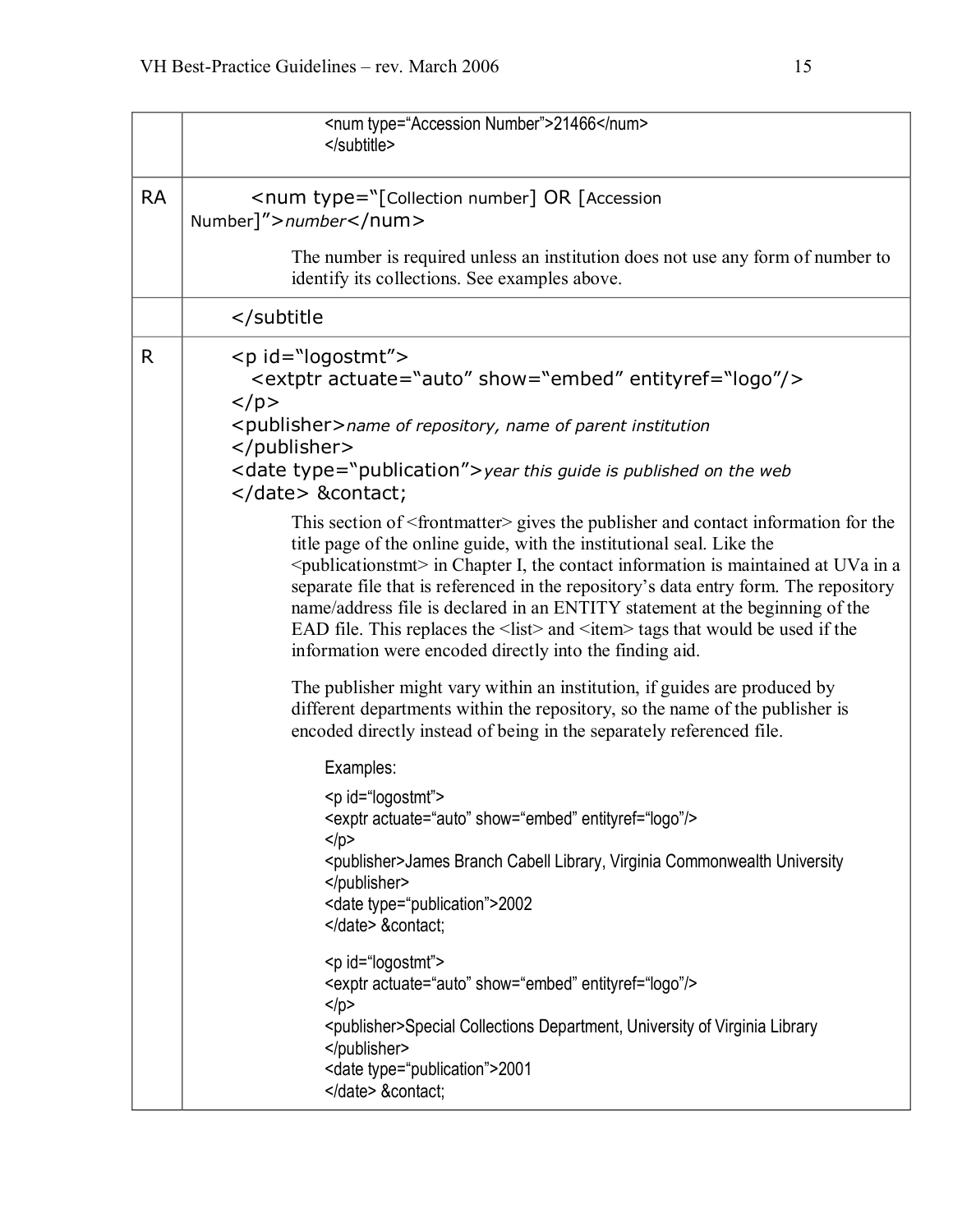| <b>NR</b> | <list type="deflist"><br/><defitem><br/><label>Processed by: </label><br/><item>[name of person or staff unit, <date>year.</date>] OR [name of<br/>person or staff unit.   </item><br/></defitem><br/><defitem><br/><label>Funding: </label><br/><item>[Web version of the finding aid funded in part by a grant from the<br/>National Endowment for the Humanities.] OR [other funding statement]</item><br/></defitem><br/><math>\langle</math>/list&gt;</list>                                                                  |
|-----------|------------------------------------------------------------------------------------------------------------------------------------------------------------------------------------------------------------------------------------------------------------------------------------------------------------------------------------------------------------------------------------------------------------------------------------------------------------------------------------------------------------------------------------|
|           | This <list> element contains two possible statements that are placed on the title<br/>page: who processed the collection, and the funding source for the EAD version<br/>of the guide. Use the <list> element only if you encode one or both of the<br/><defitem> subelements.</defitem></list></list>                                                                                                                                                                                                                             |
|           | The processor is not required, but is recommended. The processor may be a<br>person, several people, or a unit. Generic phrases such as "Special Collections"<br>Staff" are useful, if the processor is not known or if the institution has a policy of<br>not publicizing persons' names. If the year is given, punctuate as shown in the<br>first option. The processing date is not required, but is recommended. An<br>institution may wish to add an item to credit an outside funding source for<br>processing a collection. |
|           | Example with processors named, before December 2002:                                                                                                                                                                                                                                                                                                                                                                                                                                                                               |
|           | <list type="deflist"></list>                                                                                                                                                                                                                                                                                                                                                                                                                                                                                                       |
|           | <defitem><br/><label>Funding: </label><br/><item>Web version of the finding aid funded in part by a grant from the National<br/>Endowment for the Humanities.</item><br/></defitem><br>$<$ /list>                                                                                                                                                                                                                                                                                                                                  |
|           | Example with generic processing statement, no funding:<br><list type="deflist"><br/><defitem><br/><label>Processed by: </label><br/><item>Special Collections staff, <date>1979.</date></item><br/></defitem><br/><math>&lt;</math>/list&gt;</list>                                                                                                                                                                                                                                                                                |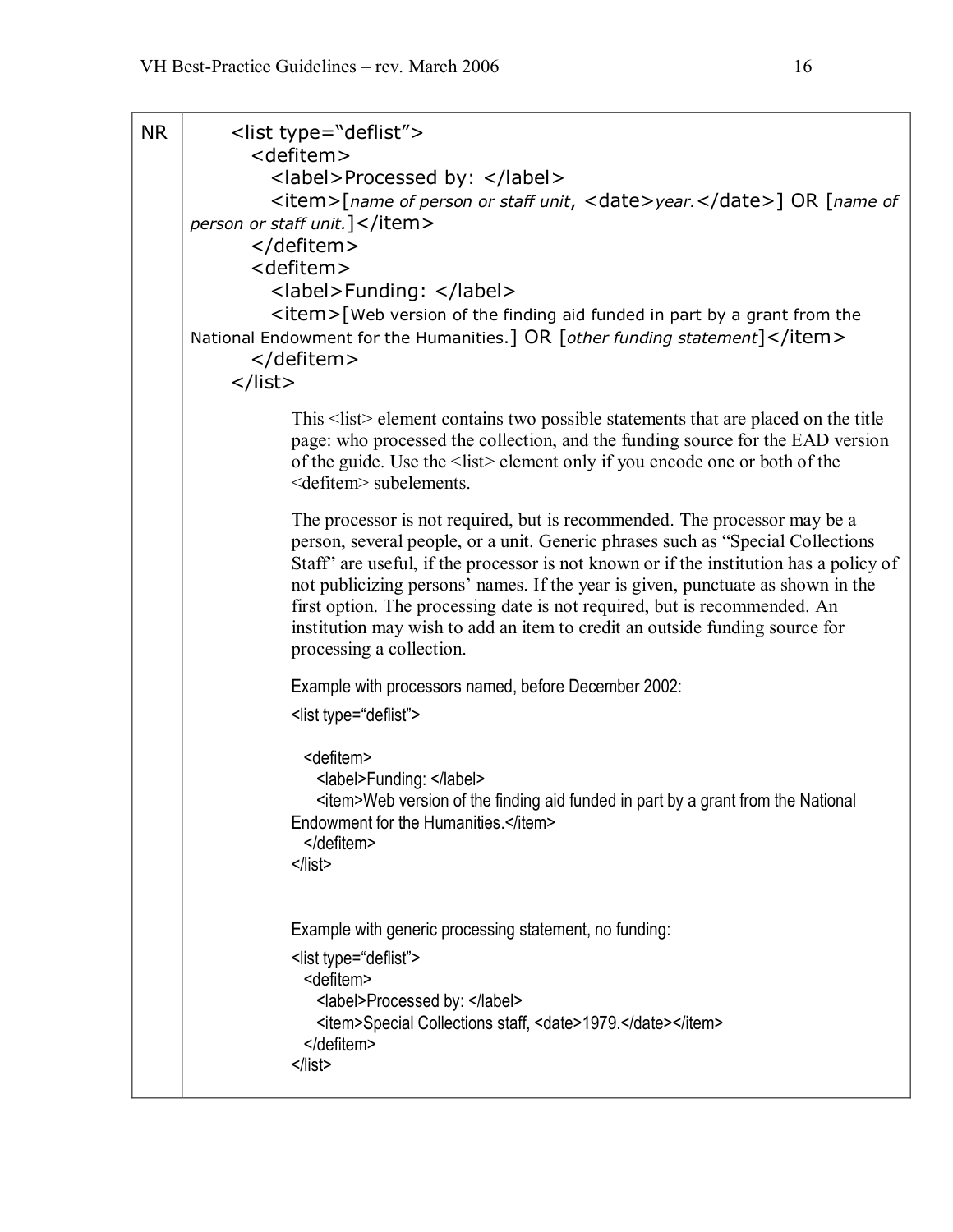| Example with private funding statement:                                                                                                                                                                                                                                                                                                                                                                |
|--------------------------------------------------------------------------------------------------------------------------------------------------------------------------------------------------------------------------------------------------------------------------------------------------------------------------------------------------------------------------------------------------------|
| <list type="deflist"><br/><defitem><br/><label>Processed by: </label><br/><item>Jane Jennings, <date>2004.</date></item><br/><math>&lt;</math>/defitem&gt;<br/><defitem><br/><label>Funding: </label><br/><item>Web version of the finding aid funded in part by a gift of the Cabell Foundation.<br/><math>&lt;</math>/item&gt;<br/></item></defitem><br/><math>&lt;</math>/list&gt;</defitem></list> |
| <br>                                                                                                                                                                                                                                                                                                                                                                                                   |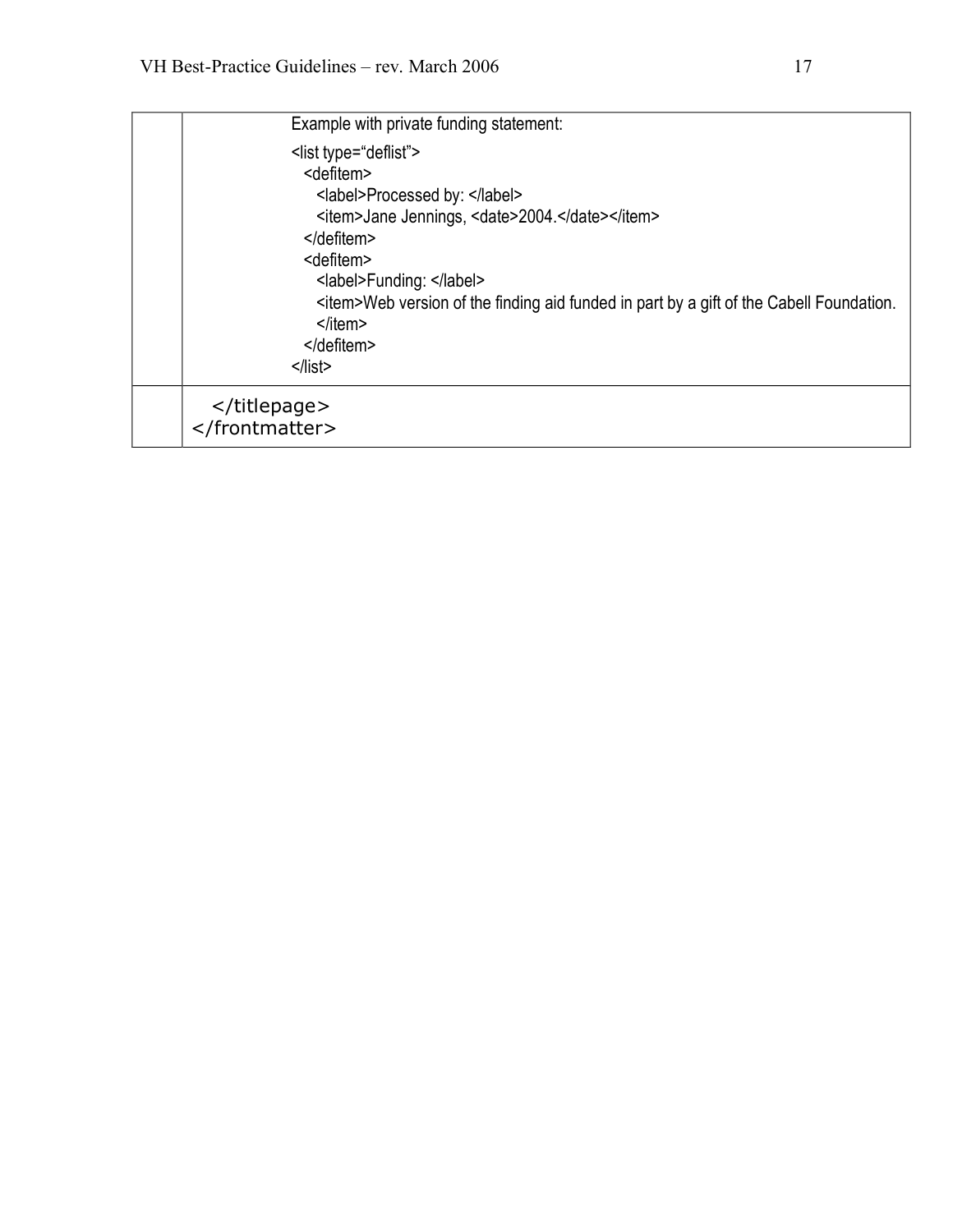# <span id="page-17-0"></span>**CHAPTER III**

# **III. Archival Description <archdesc>**

### <span id="page-17-1"></span>**A. Overview**

The Archival Description  $\langle\text{archdesc}\rangle$  is the EAD section containing the actual collection description. All the elements of  $\langle \text{archdesc} \rangle$  up to  $\langle \text{dsc} \rangle$  are high-level description, referring to the collection as a whole. Most of these elements correspond to the fields in a MARC catalog record for archival materials.

The following elements are directly available in  $\langle$  archdesc $\rangle$ :

| $\leq$ did $\geq$         | Descriptive Identification<br>The high-level $\leq$ did $>$ in $\leq$ archdesc $>$ includes basic descriptive<br>information identifying the collection, such as title, dates, creator,<br>collection number, extent, abstract of collection, repository, and<br>location at repository. Each lower-level component also has a<br>$\leq$ did $\geq$ . |
|---------------------------|-------------------------------------------------------------------------------------------------------------------------------------------------------------------------------------------------------------------------------------------------------------------------------------------------------------------------------------------------------|
|                           | $\le$ descgrp type="admininfo"> Administrative Information<br>Information about restrictions and citation are required in this<br>section. Information about the management of the collection, such<br>as alternative formats, acquisition, and processing, may be<br>included in this section.                                                       |
| $\leq$ bioghist $\geq$    | Biography/History                                                                                                                                                                                                                                                                                                                                     |
|                           | <scopecontent> Scope and Content</scopecontent>                                                                                                                                                                                                                                                                                                       |
| $\leq$ arrangement $\geq$ | Arrangement                                                                                                                                                                                                                                                                                                                                           |
| $\le$ descgrp type="add"> | <b>Adjunct Descriptive Data</b><br>May include indexes, bibliographies, and information about related<br>materials in other collections.                                                                                                                                                                                                              |
|                           | <controlaccess> Controlled Access</controlaccess>                                                                                                                                                                                                                                                                                                     |
| $<$ odd $>$               | Other Descriptive Data                                                                                                                                                                                                                                                                                                                                |
| $note>$                   | <b>Notes</b>                                                                                                                                                                                                                                                                                                                                          |
| $<$ dsc $>$               | Description of Subordinate Components                                                                                                                                                                                                                                                                                                                 |
|                           |                                                                                                                                                                                                                                                                                                                                                       |

**Did-level elements.** Descriptive Identification  $\langle \text{did} \rangle$  is required and must occur before any other elements. The other elements (<descgrp type="admininfo">, <bioghist>, <scopecontent>, <arrangement>,<descgrp type="add">, <controlaccess>, <odd>, and  $\leq$ note>) are collectively referred to as the "did-level elements." In EAD, they technically can occur in any order and as many times as necessary. However, for consistency within Virginia Heritage, all did-level elements must follow the order shown in the template.

Did-level elements represent distinct categories of archival description. Each contains subelements representing specific, logical components of the parent element's descriptive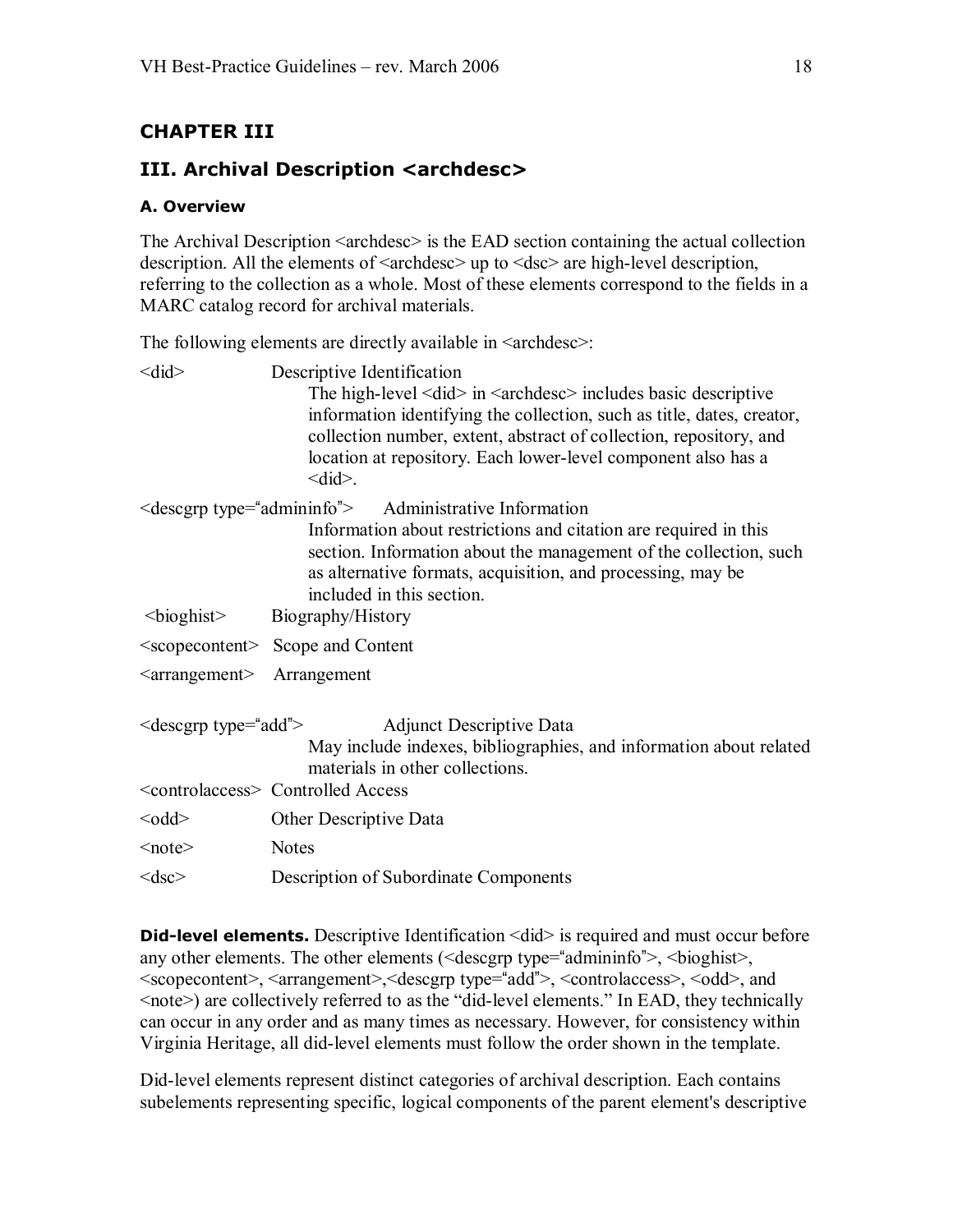category. Guidance in use of the subelements specific to or primarily used in each didlevel element will be given under each parent element below.

**Head elements.**  $\leq$  head $\geq$  is a generic element that identifies a section of text and is required on all <descgrp type="admininfo">, <br/> <br/>bioghist>, <controlaccess>, <scopecontent>, <arrangement>, and <descgrp type="add"> elements, and on all major subdivisions within each element.

## <span id="page-18-0"></span>**B. Archival Description <archdesc> template and discussion**

| R | <archdesc level="collection or other term"></archdesc>                                                                                                                                                                                                                                                                                                                   |
|---|--------------------------------------------------------------------------------------------------------------------------------------------------------------------------------------------------------------------------------------------------------------------------------------------------------------------------------------------------------------------------|
|   | The LEVEL attribute on $\langle$ archdesc $\rangle$ is required by the DTD and thus must be set<br>for the document to parse. Lack of this attribute will cause failure and error<br>messages when parsing or publishing the file. Select one of the following<br>available values:<br>collection<br>file<br>fonds<br>item<br>recordgrp<br>subgrp<br>subseries<br>series |
|   | The <did>, the other did-level elements, and the <dsc> with all its component levels<br/><c01><c12>, are all within <archdesc></archdesc></c12></c01></dsc></did>                                                                                                                                                                                                        |
|   | <br>$<$ /ead>                                                                                                                                                                                                                                                                                                                                                            |

## <span id="page-18-1"></span>**C. Descriptive Identification <did> template and discussion**

The  $\leq$  did  $\geq$  provides the user with concise information describing the collection in its entirety. The <did> elements should be in the order shown (<repository>, <unittitle>, <unitdate>, <unitid>, <physloc>, <physdesc>, <langmaterial>, <abstract>, <origination>, <odd> and <note>). Use the recommended LABEL attribute value as shown. Some elements have several choices of LABEL attribute value to select from, shown in square brackets.

The Descriptive Summary or upper-level <did> is created with Clip 2 in the NoteTab Clip Library.

| $R \mid$ < did >                 |
|----------------------------------|
| <head>Descriptive Summary</head> |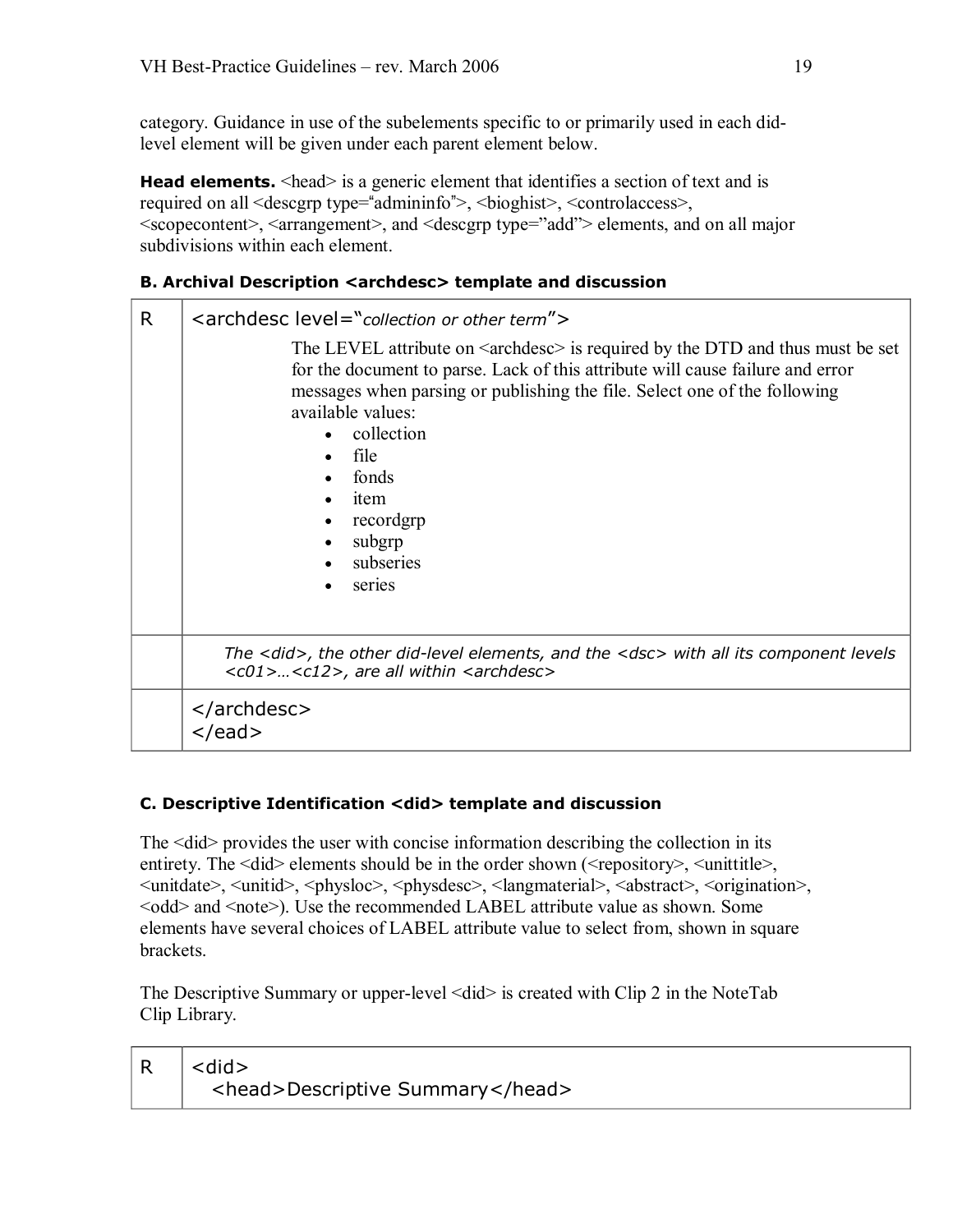| R            | <repository></repository>                                                                                                                                                                                                                                                                                |  |
|--------------|----------------------------------------------------------------------------------------------------------------------------------------------------------------------------------------------------------------------------------------------------------------------------------------------------------|--|
| R            | <unittitle>Title of collection,</unittitle>                                                                                                                                                                                                                                                              |  |
|              | This is the title of the collection itself, not the title of the guide, so do not include<br>the phrases "A Guide to the", "Inventory of the", or "Register of the". For best<br>display in Virginia Heritage, place a comma and space after the title to separate it<br>from the <unitdate>.</unitdate> |  |
| R            | <unitdate type="[bulk] OR [inclusive]">collection dates</unitdate>                                                                                                                                                                                                                                       |  |
|              | Choose the appropriate TYPE attribute value.                                                                                                                                                                                                                                                             |  |
|              | <br>                                                                                                                                                                                                                                                                                                     |  |
| <b>RA</b>    | <unitid label="Collection number">repository's collection number</unitid>                                                                                                                                                                                                                                |  |
| <b>NR</b>    | <physloc label="[Location] OR [Shelf Location] OR [Storage&lt;br&gt;Location]">location</physloc>                                                                                                                                                                                                        |  |
|              | Use $\langle$ physloc $>$ to describe the physical location of the materials within the<br>repository or within a storage facility. Examples include shelf locations, locked<br>vaults or specific or generic text which describes locations in external storage<br>facilities.                          |  |
|              | Examples:                                                                                                                                                                                                                                                                                                |  |
|              | <physioc label="Storage Location">Off-site. Retrieval must be requested 2 days in<br/>advance.</physioc>                                                                                                                                                                                                 |  |
|              | <physloc label="Location">Housed in Virginia Authors Room.</physloc>                                                                                                                                                                                                                                     |  |
|              | <physloc label="Shelf Location">Box 14 is shelved in Oversize section.</physloc>                                                                                                                                                                                                                         |  |
|              | <physloc label="Location">Posters are filed in map case 5.</physloc>                                                                                                                                                                                                                                     |  |
| $\mathsf{R}$ | <physdesc label="[Extent] OR [Size] OR [Physical Characteristics] OR [Physical&lt;br&gt;Description]">physical description of collection in linear or cubic feet, number of boxes or<br/>other containers, number and type of items, etc. </physdesc>                                                    |  |
|              | This element is comparable to MARC fields 300 and 533.                                                                                                                                                                                                                                                   |  |
|              | Examples:                                                                                                                                                                                                                                                                                                |  |
|              | <physdesc label="Size">63 boxes.</physdesc>                                                                                                                                                                                                                                                              |  |
|              | <physdesc label="Physical Characteristics">42 audio tapes with transcripts</physdesc>                                                                                                                                                                                                                    |  |
|              | <physdesc label="Extent">10 linear feet and 500 volume library</physdesc>                                                                                                                                                                                                                                |  |
| R            | <langmaterial label="language>                                                                                                                                                                                                                                                                           |  |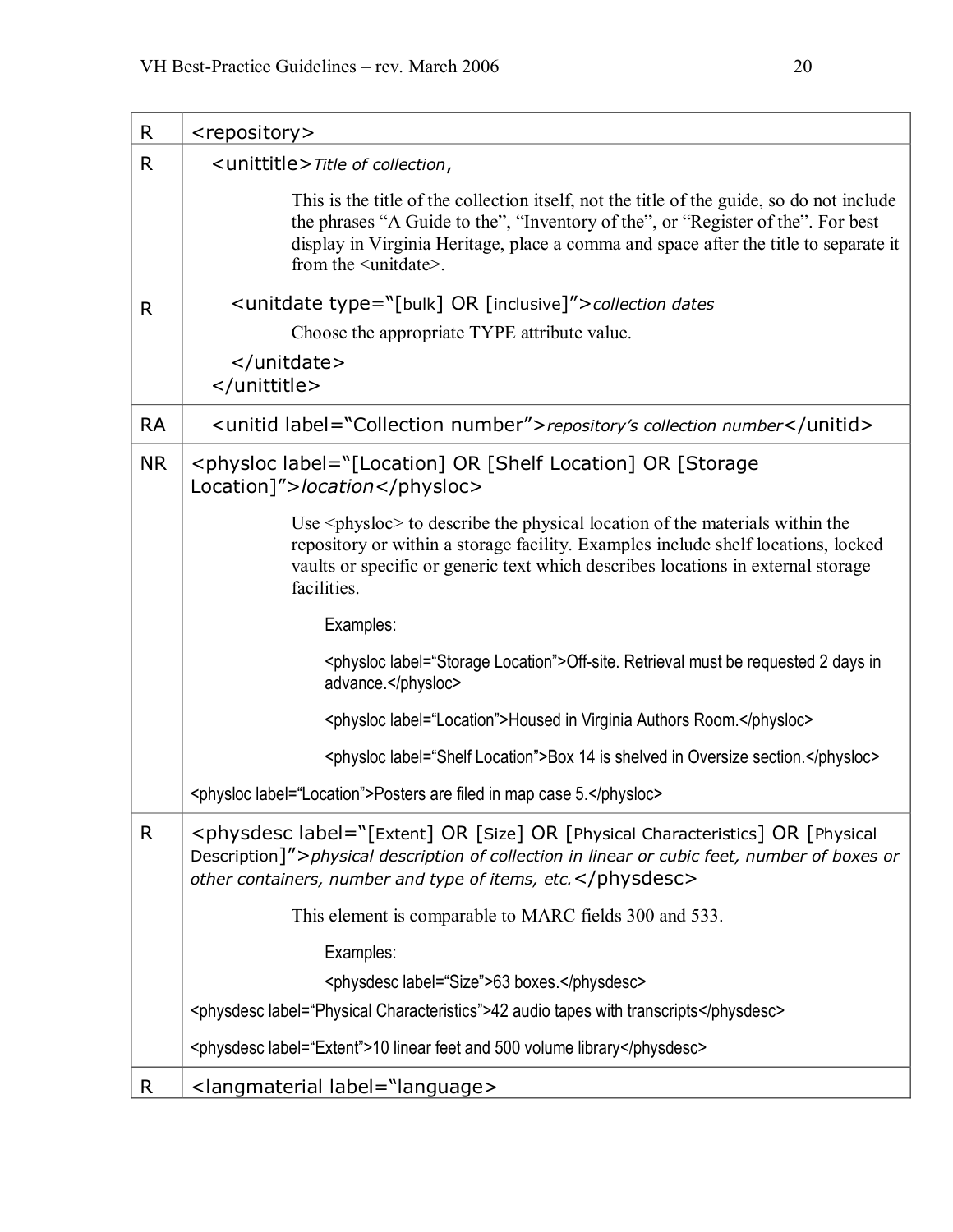|           | The LANGMATERIAL (language of the archival materials) values should be set using the<br>standard three letter bibliographic codes. For collection materials in languages other than<br>English, see ISO 639-2, Code for the representation of names of languages (at<br>http://lcweb.loc.gov/standards/iso639-2/bibcodes.html.                                                                                                                                                                                              |  |
|-----------|-----------------------------------------------------------------------------------------------------------------------------------------------------------------------------------------------------------------------------------------------------------------------------------------------------------------------------------------------------------------------------------------------------------------------------------------------------------------------------------------------------------------------------|--|
|           | Examples:                                                                                                                                                                                                                                                                                                                                                                                                                                                                                                                   |  |
|           | <archdesc langmaterial="eng" level="collection"></archdesc>                                                                                                                                                                                                                                                                                                                                                                                                                                                                 |  |
|           | <archdesc langmaterial="fre" level="recordgrp"></archdesc>                                                                                                                                                                                                                                                                                                                                                                                                                                                                  |  |
|           | This element is automatically defaulted to English. If you need to add additional languages<br>please use the <langmaterial> clip in the Notetab Clip Library.</langmaterial>                                                                                                                                                                                                                                                                                                                                               |  |
| <b>NR</b> | <abstract label="Abstract">abstract of collection</abstract>                                                                                                                                                                                                                                                                                                                                                                                                                                                                |  |
|           | The purpose of the abstract is to help users immediately determine the relevance<br>of the collection for their research. The abstract should be extremely brief. It may<br>not contain more than one paragraph. More detailed descriptions will be in the<br><br>shighist> and <scope<br></scope<br> content> elements. The abstract may summarize both<br>biographical and content information.                                                                                                                           |  |
|           | Many repositories place the abstract in MARC field 520 \$a. They then place the full scope and<br>content note in MARC field 520 \$b, and the full biographical or historical note in MARC field<br>545 \$b.                                                                                                                                                                                                                                                                                                                |  |
| <b>NR</b> | <origination label="[Creator] OR [Creators] OR [Collector] OR&lt;br&gt;[Provenance]">name of creators or collector</origination>                                                                                                                                                                                                                                                                                                                                                                                            |  |
|           | <br>sorigination> is an optional element which specifies the individual, family, or<br>organization responsible for the creation, accumulation, or assembly of the<br>described materials before their incorporation into an archival repository.                                                                                                                                                                                                                                                                           |  |
|           | Examples:                                                                                                                                                                                                                                                                                                                                                                                                                                                                                                                   |  |
|           | <origination label="Creator">Southern Aid Society of Virginia</origination>                                                                                                                                                                                                                                                                                                                                                                                                                                                 |  |
|           | <origination label="Collector">Margaret Freeman Cabell</origination>                                                                                                                                                                                                                                                                                                                                                                                                                                                        |  |
|           | <origination label="Creators">Brown Family, Alexander Brown, Mayo<br/>Cabell </origination>                                                                                                                                                                                                                                                                                                                                                                                                                                 |  |
|           | This element is comparable to MARC fields 100, 110, 700, and 710. Repositories<br>desiring a close correspondence between their EAD and MARC records may<br>choose to encode the names within <persname>, <faminame>, or <corpname><br/>tags and use the ENCODINGANALOG attribute, as shown in the examples<br/>below. Notice that for multiple creators, punctuation marks and spaces must be<br/>included in the encoding since the <origination> element displays inline.</origination></corpname></faminame></persname> |  |
|           | Examples with detailed tagging:                                                                                                                                                                                                                                                                                                                                                                                                                                                                                             |  |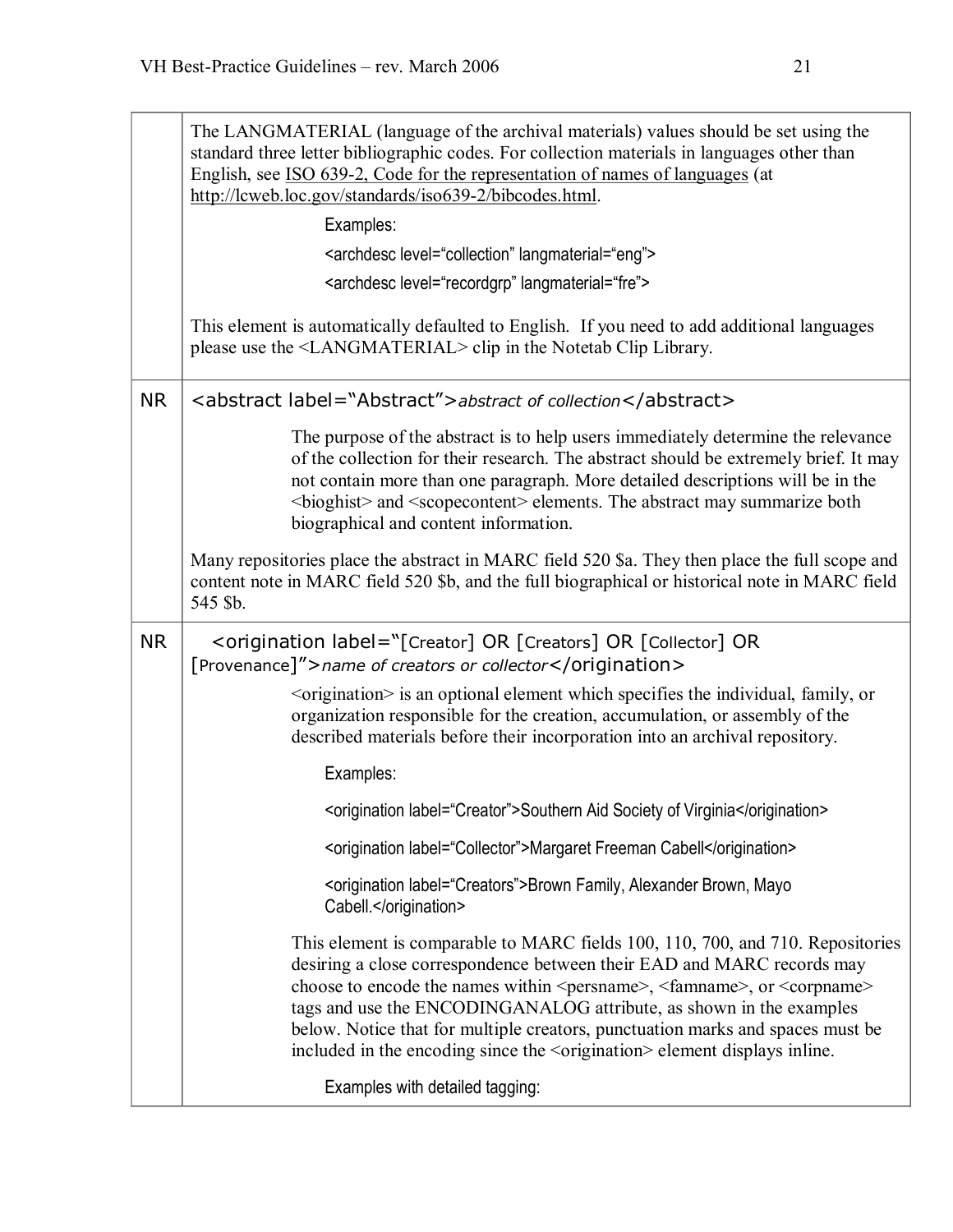|           |              | <origination label="Creator"><corpname encodinganalog="110">Southern Aid<br/>Society of Virginia</corpname></origination>                                                                                                               |
|-----------|--------------|-----------------------------------------------------------------------------------------------------------------------------------------------------------------------------------------------------------------------------------------|
|           |              | <origination label="Collector"><persname encodinganalog="100">Margaret Freeman<br/>Cabell</persname></origination>                                                                                                                      |
|           |              | <origination label="Creators"><br/><famname encodinganalog="700">Brown Family, </famname><br/><persname encodinganalog="100">Alexander Brown, </persname><br/><persname encodinganalog="700">Mayo Cabell.</persname><br/></origination> |
| <b>NR</b> | $<$ odd $>$  |                                                                                                                                                                                                                                         |
| <b>NR</b> | $<$ note $>$ |                                                                                                                                                                                                                                         |
|           |              |                                                                                                                                                                                                                                         |

### **D. Administrative Information <descgrp type="admininfo">template and discussion**

 $\leq$  descgrp typ="admininfo" $\geq$  is for background information that users may need to gain access to the archival materials, place them in context, and make use of the information they contain.

For Virginia Heritage, each institution must follow the order of the subelements as given below. The first three elements, <accessrestrict>, <userestrict>, and <prefercite>, are required, even if the content of <accessrestrict> and <userestrict> is the same for all finding aids from a given repository. The remaining six elements are optional.

The  $\epsilon$ -head is required for each element used.

In EAD, <descgrp type="admininfo"> is also designed to assist repositories in some aspects of collection management. However, specific instructions for encoding staff-only collection management information are not given in these guidelines because public use, rather than collection management, is the primary purpose of consortial projects such as Virginia Heritage.

The required elements of Administrative Information <descgrp type="admininfo"> are created with Clip 3 in the NoteTab Clip Library. The optional elements are created with Clip 3A in the NoteTab Clip Library. This Administrative Information <descgrp type="admininfo"> section is closed with Clip 4 in the NoteTab Clip Library.

| $R$ <descgrp type="admininfo"></descgrp> |
|------------------------------------------|
| <head>Administrative Information</head>  |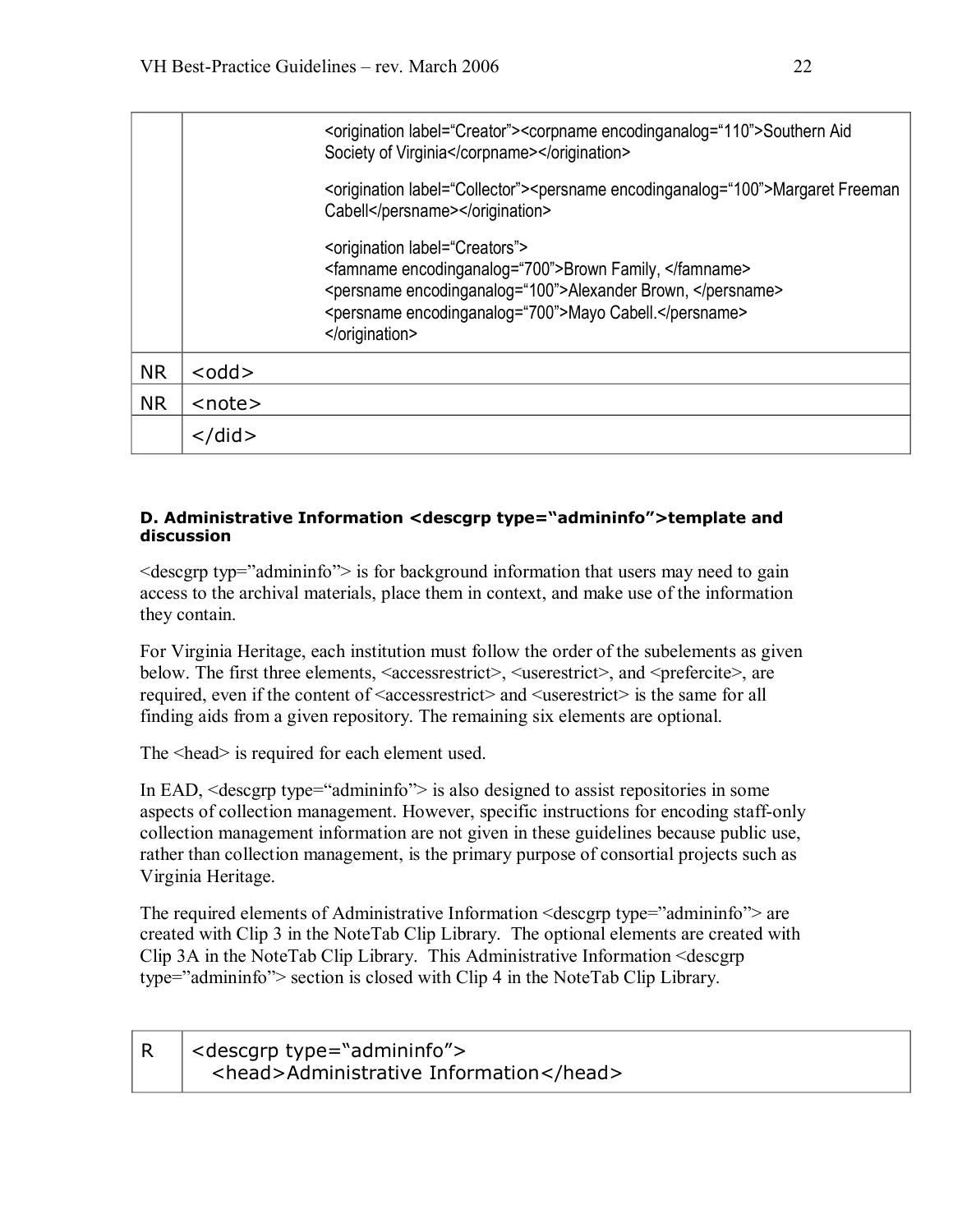| R         | <accessrestrict><br/><head>Access Restrictions</head><br/><p>Collection is [open to research.] OR [closed to research until <date>date<br/></date>.] OR [statement about which portions of the collection are open and which<br/>are closed.]<math>&lt;</math>/p&gt;<br/></p></accessrestrict><br><accessrestrict> contains information about conditions under which the materials<br/>described in the finding aid are available to be viewed by researchers. It can also<br/>be used to state the absence of any access restrictions.<br/>This element is comparable to MARC field 506.</accessrestrict>                                                                                       |
|-----------|--------------------------------------------------------------------------------------------------------------------------------------------------------------------------------------------------------------------------------------------------------------------------------------------------------------------------------------------------------------------------------------------------------------------------------------------------------------------------------------------------------------------------------------------------------------------------------------------------------------------------------------------------------------------------------------------------|
| R         | <userestrict><br/><head>Use Restrictions</head><br/><p>Statement about copyright or other restrictions on the publication or exhibit of<br/>material from the collection. <math>&lt;</math>/p&gt;<br/></p></userestrict><br>After a researcher has seen the archival materials, there may be restrictions on<br>reuse of the information for purposes of quotation, publication, or other<br>reproduction--these restrictions are put here.<br>This element is comparable to MARC field 540.                                                                                                                                                                                                     |
| R         | <prefercite><br/><head>Preferred Citation</head><br/><p>How to cite material from this collection, usually including collection name,<br/>collection number, and repository name.</p><br/></prefercite><br>This element is comparable to MARC field 524.<br>Examples:<br><prefercite><head>Preferred Citation</head><br/><p>Box/folder, James Branch Cabell Papers, M 214, Special Collections and<br/>Archives, James Branch Cabell Library, Virginia Commonwealth<br/>University.</p></prefercite><br><prefercite><head>Preferred Citation</head><br/><p>Cite as Francis P. Lee Papers, Manuscripts and Rare Books Department, Swem<br/>Library, College of William and Mary.</p></prefercite> |
| <b>NR</b> | $<$ acqinfo $>$<br><head>Acquisition Information</head><br><p>source and type of acquisition</p><br>                                                                                                                                                                                                                                                                                                                                                                                                                                                                                                                                                                                             |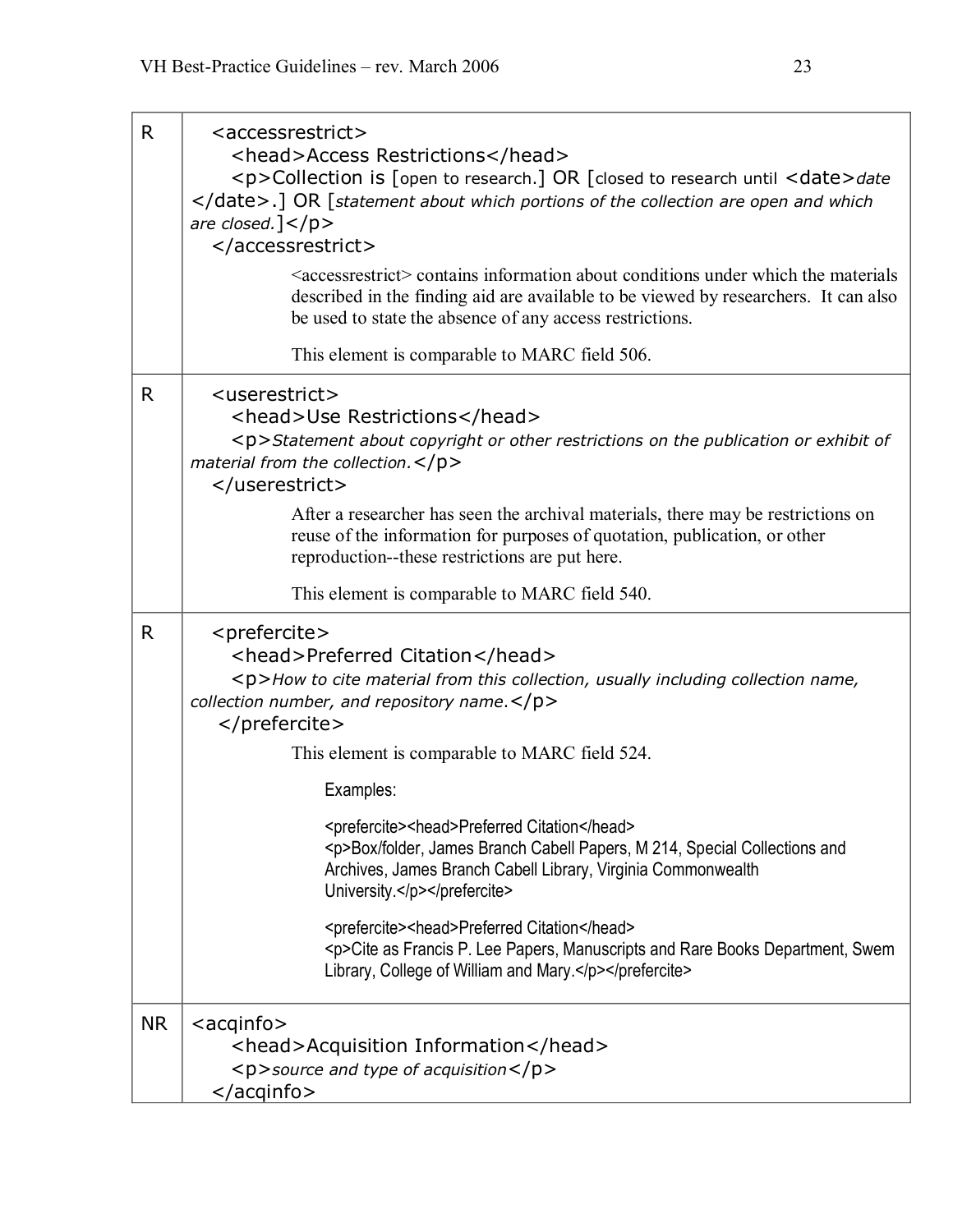|           | Immediate source of the materials being described and the circumstances<br>(donation, transfer, purchase, or deposit) under which they were received.                                                                                                                                                                                                                                                                                                                                                                                                                                                                                                                                                                                                                                                                                                                                                                                                                                                                                                                                                                                                                                                                                                                                                                                                                                                                                                           |  |
|-----------|-----------------------------------------------------------------------------------------------------------------------------------------------------------------------------------------------------------------------------------------------------------------------------------------------------------------------------------------------------------------------------------------------------------------------------------------------------------------------------------------------------------------------------------------------------------------------------------------------------------------------------------------------------------------------------------------------------------------------------------------------------------------------------------------------------------------------------------------------------------------------------------------------------------------------------------------------------------------------------------------------------------------------------------------------------------------------------------------------------------------------------------------------------------------------------------------------------------------------------------------------------------------------------------------------------------------------------------------------------------------------------------------------------------------------------------------------------------------|--|
|           | This element is comparable to MARC field 541.                                                                                                                                                                                                                                                                                                                                                                                                                                                                                                                                                                                                                                                                                                                                                                                                                                                                                                                                                                                                                                                                                                                                                                                                                                                                                                                                                                                                                   |  |
| <b>NR</b> | <altformavail><br/><head>Alternative Form Available</head><br/><p>information about alternative forms</p><br/></altformavail><br>Provides the researcher with information concerning the availability of these                                                                                                                                                                                                                                                                                                                                                                                                                                                                                                                                                                                                                                                                                                                                                                                                                                                                                                                                                                                                                                                                                                                                                                                                                                                  |  |
|           | materials in other forms such as microfilm or videotape or published<br>transcription.                                                                                                                                                                                                                                                                                                                                                                                                                                                                                                                                                                                                                                                                                                                                                                                                                                                                                                                                                                                                                                                                                                                                                                                                                                                                                                                                                                          |  |
|           | If only a portion of the material is available in alternate forms, then this tag can<br>also be used at the component level, either in addition to, or instead of, using it<br>here at the collection level. If a significant amount of material in the collection is<br>available in the alternative form, then use <altformavail> both at the collection<br/>level and at the component level. For example, if Series 2 of a collection has<br/>been microfilmed, it would be helpful to the researcher to say so using<br/><altformavail> at two places in the finding aid: with the collection-level<br/>description here, and in the component-level description of Series 2. For another<br/>example, a collection of oral history tapes might use <altformavail> at the item<br/>level to indicate which tapes have written transcriptions available, but also<br/><altformavail> here at the collection level to tell researchers that many of the<br/>tapes have been transcribed. A contrasting example would be a folder of letters<br/>that have been reprinted in a journal article. In that case, it would probably be<br/>appropriate to put <altformavail> in the component-level folder description, but<br/><i>not</i> to use <altformavail> at the collection level because the materials involved<br/>are such a small portion of the collection.</altformavail></altformavail></altformavail></altformavail></altformavail></altformavail> |  |
|           | This element is comparable to MARC field 530.                                                                                                                                                                                                                                                                                                                                                                                                                                                                                                                                                                                                                                                                                                                                                                                                                                                                                                                                                                                                                                                                                                                                                                                                                                                                                                                                                                                                                   |  |
| <b>NR</b> | <accruals><br/><head>Accruals</head><br/><p>note on accruals</p><br/></accruals>                                                                                                                                                                                                                                                                                                                                                                                                                                                                                                                                                                                                                                                                                                                                                                                                                                                                                                                                                                                                                                                                                                                                                                                                                                                                                                                                                                                |  |
|           | Marks anticipated additions, or conversely that no further additions are expected.                                                                                                                                                                                                                                                                                                                                                                                                                                                                                                                                                                                                                                                                                                                                                                                                                                                                                                                                                                                                                                                                                                                                                                                                                                                                                                                                                                              |  |
|           | Examples:                                                                                                                                                                                                                                                                                                                                                                                                                                                                                                                                                                                                                                                                                                                                                                                                                                                                                                                                                                                                                                                                                                                                                                                                                                                                                                                                                                                                                                                       |  |
|           | <accruals><br/><head>Accruals</head><br/><p>The donor gave additional materials in 1950, 1951, 1967, and 1969 and<br/>continues to add to the collection when documents become available.</p><br/></accruals><br><accruals></accruals>                                                                                                                                                                                                                                                                                                                                                                                                                                                                                                                                                                                                                                                                                                                                                                                                                                                                                                                                                                                                                                                                                                                                                                                                                          |  |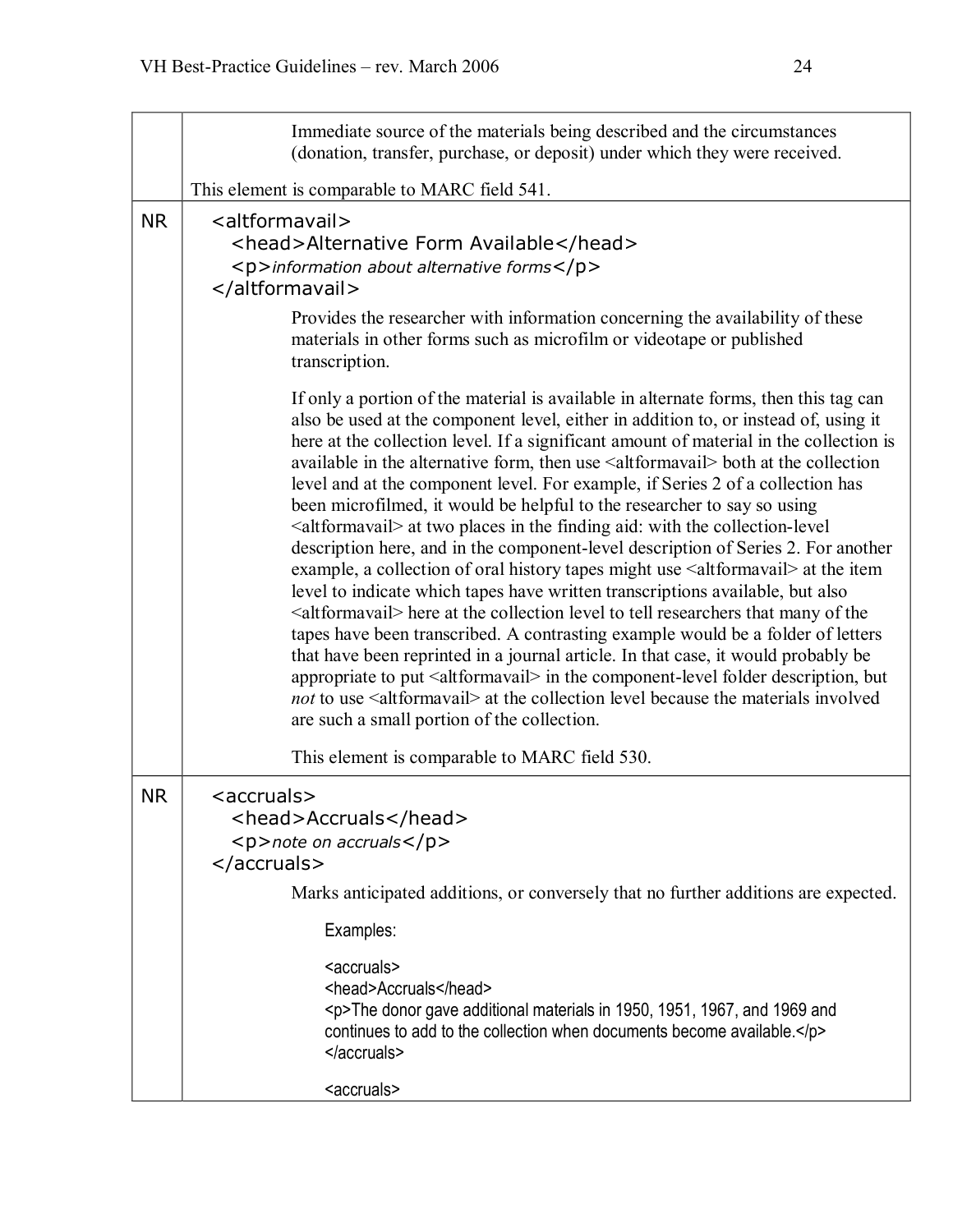|           | <head>Accruals</head><br><p>Noncurrent additions to this Record Group are transferred from the Development<br/>Department annually at the end of the fiscal year in June.</p><br>                                                                                                                                                                                                                                                                                                                                                                                                                                                                                                                                                                                                                                                                                                                                                                                                                                                                                                                         |
|-----------|-----------------------------------------------------------------------------------------------------------------------------------------------------------------------------------------------------------------------------------------------------------------------------------------------------------------------------------------------------------------------------------------------------------------------------------------------------------------------------------------------------------------------------------------------------------------------------------------------------------------------------------------------------------------------------------------------------------------------------------------------------------------------------------------------------------------------------------------------------------------------------------------------------------------------------------------------------------------------------------------------------------------------------------------------------------------------------------------------------------|
| <b>NR</b> | <appraisal><br/><head>Appraisal Information</head><br/><math>&lt;</math>p&gt;archival appraisal decisions<math>&lt;</math>/p&gt;<br/></appraisal><br>Contains information regarding the process of determining the archival value and<br>thus the disposition of records. It can be used to describe both original appraisal<br>decisions and reappraisals that led to weeding or deaccessioning. (This element is<br>not about the estimated monetary value of the collection.)                                                                                                                                                                                                                                                                                                                                                                                                                                                                                                                                                                                                                          |
| <b>NR</b> | <custodhist><br/><head>Custodial History</head><br/><p>discussion of custodial history</p><br/></custodhist><br><custodhist> encodes information about the previous chain of custody.<br/>Alternatively, such information is often included in the <br/>bioghist&gt; or<br/><scopecontent> fields. The <custodhist> element provides a designated area for<br/>describing both the physical possession and intellectual ownership of the material<br>and details of changes in ownership and/or custody that may be significant for its<br/>authority, integrity, and interpretation. Researchers also need to know whether a<br/>collection has previously been housed at a different repository in order to identify<br/>it correctly, since they may be using references in works published before the<br/>collection moved.</br></custodhist></scopecontent></custodhist>                                                                                                                                                                                                                             |
| <b>NR</b> | <processinfo><br/><head>Processing Information</head><br/><p>useful information about processing actions</p><br/><math>&lt;</math>processinfo<math>&gt;</math><br/>Many institutions using EAD include the name of the processor and the date the<br/>collection was processed in this field. Since Virginia Heritage requires this<br/>information in the <author> element of <titlestmt>, however, it is redundant to<br/>repeat the information here.<br/>Information about processing actions that would help the researcher in<br/>understanding the collection can be noted in <processinfo>. For example, if a<br/>finding aid contains detailed description of several series of a large collection but<br/>only a rough inventory of the last two series, pending the completion of<br/>processing under a two-year NEH grant, it could be explained in this field. For<br/>electronic records, this field may be the most appropriate place to describe file<br/>conversions, media migrations, and other maintenance and preservation actions</processinfo></titlestmt></author></processinfo> |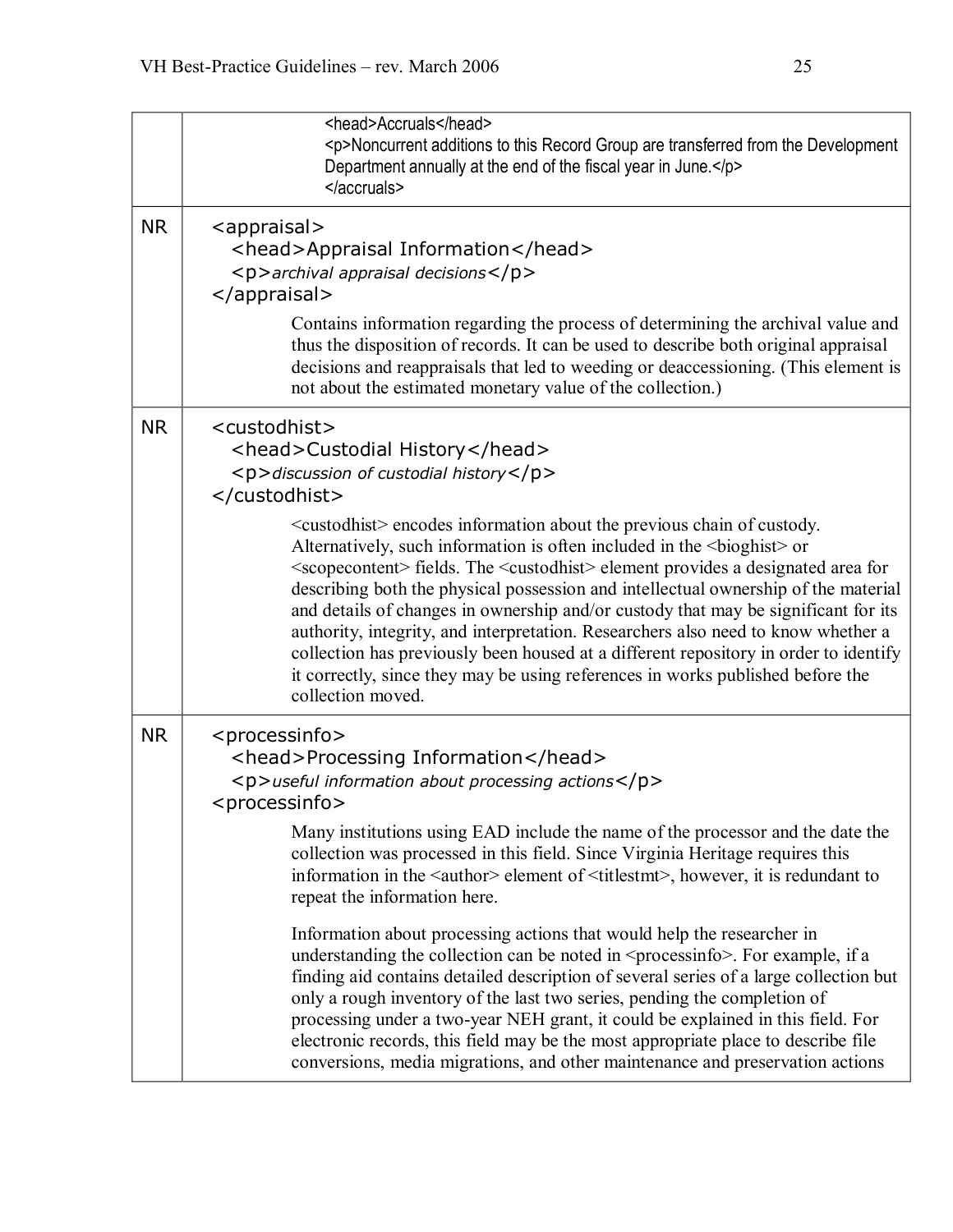</descgrp>

### <span id="page-25-0"></span>**E. Biography/History <bioghist> template and discussion**

The  $\leq$ bioghist $\geq$  element may contain a biographical narrative sketch of the individual(s) or family for personal papers, or a historical narrative sketch of the organization for records of a company, institution, or other corporate body. A chronology in list form may be placed in  $\langle$ bioghist $\rangle$ , instead of, or in addition to, the biographical/historical sketch.

<bioghist> is required if available. It is strongly recommended for good descriptive practice, except in the case of artificial collections. It provides the researcher with contextual information that aids in understanding the collection. If  $\leq$  bioghist $\geq$  is used, the <head> is required.

This element is comparable to MARC field 545.

The <br/>bioghist> element is created using Clip 5 in the NoteTab Clip Library. The tags for creating a chronology <chronlist> are available in the Formatting Tags section of the NoteTab Clip Library.

| <b>RA</b> | <bioghist><br/><head>Biographical/Historical Information</head></bioghist>                                                                                                                                                                                                                                                                                                                                                                                                                                                                                                                                                                                                                                                                            |
|-----------|-------------------------------------------------------------------------------------------------------------------------------------------------------------------------------------------------------------------------------------------------------------------------------------------------------------------------------------------------------------------------------------------------------------------------------------------------------------------------------------------------------------------------------------------------------------------------------------------------------------------------------------------------------------------------------------------------------------------------------------------------------|
|           | $\langle p \rangle$ biographical sketch or agency history $\langle p \rangle$<br><p>additional paragraphs as desired</p><br>$\langle \text{bioghist} \rangle$ may be lengthy and contain multiple paragraphs $\langle p \rangle \langle p \rangle$ .                                                                                                                                                                                                                                                                                                                                                                                                                                                                                                  |
|           | Example:<br><bioghist><br/><head>Biographical/Historical Information</head><br/><p>In early 1893, a handful of men in Richmond, Virginia organized the Southern<br/>Aid and Insurance Company in an effort both to furnish adequate and affordable<br/>insurance protection to African-Americans </p><br/><p> After nearly a decade of slow growth and moderate profits, company leaders<br/>acted to reverse the stagnant business trends and modest cash influx </p><br/><p>Despite its prominence as the first African-American insurance company, few<br/>have written about the Southern Aid Society of Virginia or its members after 1940.<br/>While some studies highlight the business's place in local Richmond history </p><br/></bioghist> |
|           | For family papers and for complex agency histories it may be desirable to<br>subdivide<br>bioghist>, using emphasis <emph> and line breaks <lb></lb> <lb></lb>to start each<br/>section with a bold-face subheading.</emph>                                                                                                                                                                                                                                                                                                                                                                                                                                                                                                                           |
|           | Example of emphasized sections:                                                                                                                                                                                                                                                                                                                                                                                                                                                                                                                                                                                                                                                                                                                       |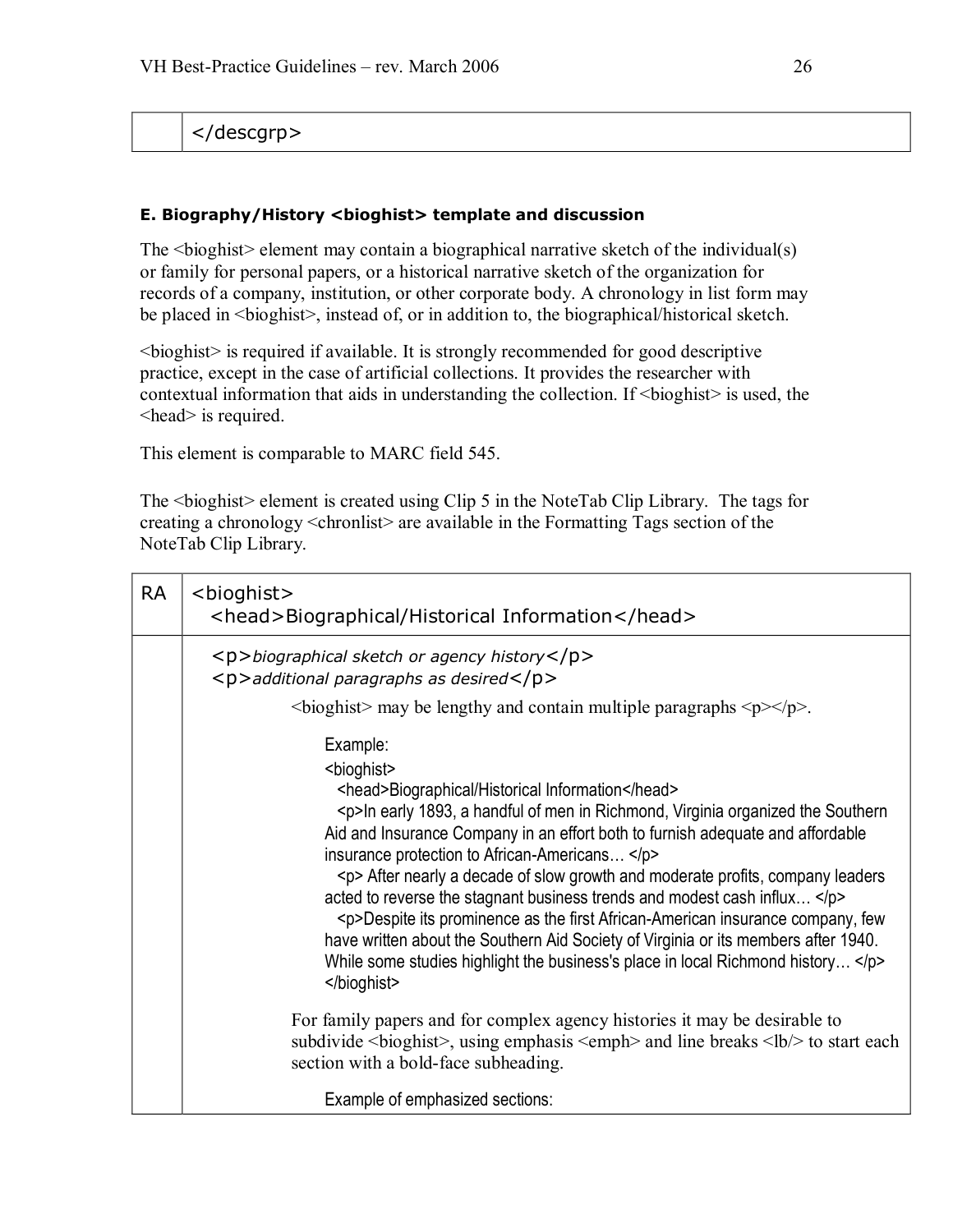| <bioghist></bioghist>                                                                        |  |
|----------------------------------------------------------------------------------------------|--|
| <head>Biographical/Historical Information</head>                                             |  |
| <p>The Brown, Coalter, and Tucker families were connected through marriage,</p>              |  |
| business, and social activities.                                                             |  |
| <p><emph render="bold">Brown Family</emph></p>                                               |  |
| <lb></lb> Henry Brown (1716-1766) was born in Bedford County                                 |  |
| <p>Capt. Henry Brown (1760-1841) was wounded in the Revolutionary War</p>                    |  |
| <p>Henry Peronneau Brown (1832-1894), married Frances Bland Coalter (1835-</p>               |  |
| 1894) in 1858                                                                                |  |
| <p><emph render="bold">Coalter Family</emph></p>                                             |  |
| $<$ lb/>                                                                                     |  |
|                                                                                              |  |
| John Coalter (1769-1838) was born                                                            |  |
| <p> more paragraphs </p>                                                                     |  |
|                                                                                              |  |
|                                                                                              |  |
| <chronlist></chronlist>                                                                      |  |
| [ <listhead></listhead>                                                                      |  |
| <head01>Date</head01>                                                                        |  |
| <head02>Event</head02>                                                                       |  |
| ]                                                                                            |  |
| <chronitem><date>date</date><event>event</event></chronitem>                                 |  |
| <chronitem><date>date</date><event>event</event></chronitem>                                 |  |
|                                                                                              |  |
|                                                                                              |  |
| The <list head=""> is optional, if you want the columns of dates and events to</list>        |  |
| display with column headings saying "Date" and "Event."                                      |  |
| If using both a biographical sketch and a chronology, enclose the whole                      |  |
| $\le$ chronlist> inside $\le$ p> and $\le$ /p> tags, as shown in the example below.          |  |
|                                                                                              |  |
| Example of both a biographical sketch and a chronology:                                      |  |
| <bioghist></bioghist>                                                                        |  |
| <head>Biographical/Historical Information</head>                                             |  |
| <p>Robert William Hughes was born at Muddy Creek Plantation </p>                             |  |
| < p >                                                                                        |  |
| <chronlist></chronlist>                                                                      |  |
| <chronitem><date>16 Jan. 1821 </date><event>Born at Muddy Creek</event></chronitem>          |  |
|                                                                                              |  |
| Plantation, Powhatan Co., Va., the son of Jesse and Elizabeth Woodson (Morton)               |  |
| Hughes.                                                                                      |  |
| <chronitem><date>Ca. 1837-1838</date><event>Attended Caldwell Institute.</event></chronitem> |  |
| Greensboro, N.C.                                                                             |  |
| <chronitem> </chronitem>                                                                     |  |
| <chronitem><date>1901 </date><event>Died at Abingdon,</event></chronitem>                    |  |
| Va.                                                                                          |  |
|                                                                                              |  |
| <lb></lb> Source: <title render="italic">Dictionary of American Biography</title> ;          |  |
| Preston-Johnston-Floyd-Hughes genealogical chart.                                            |  |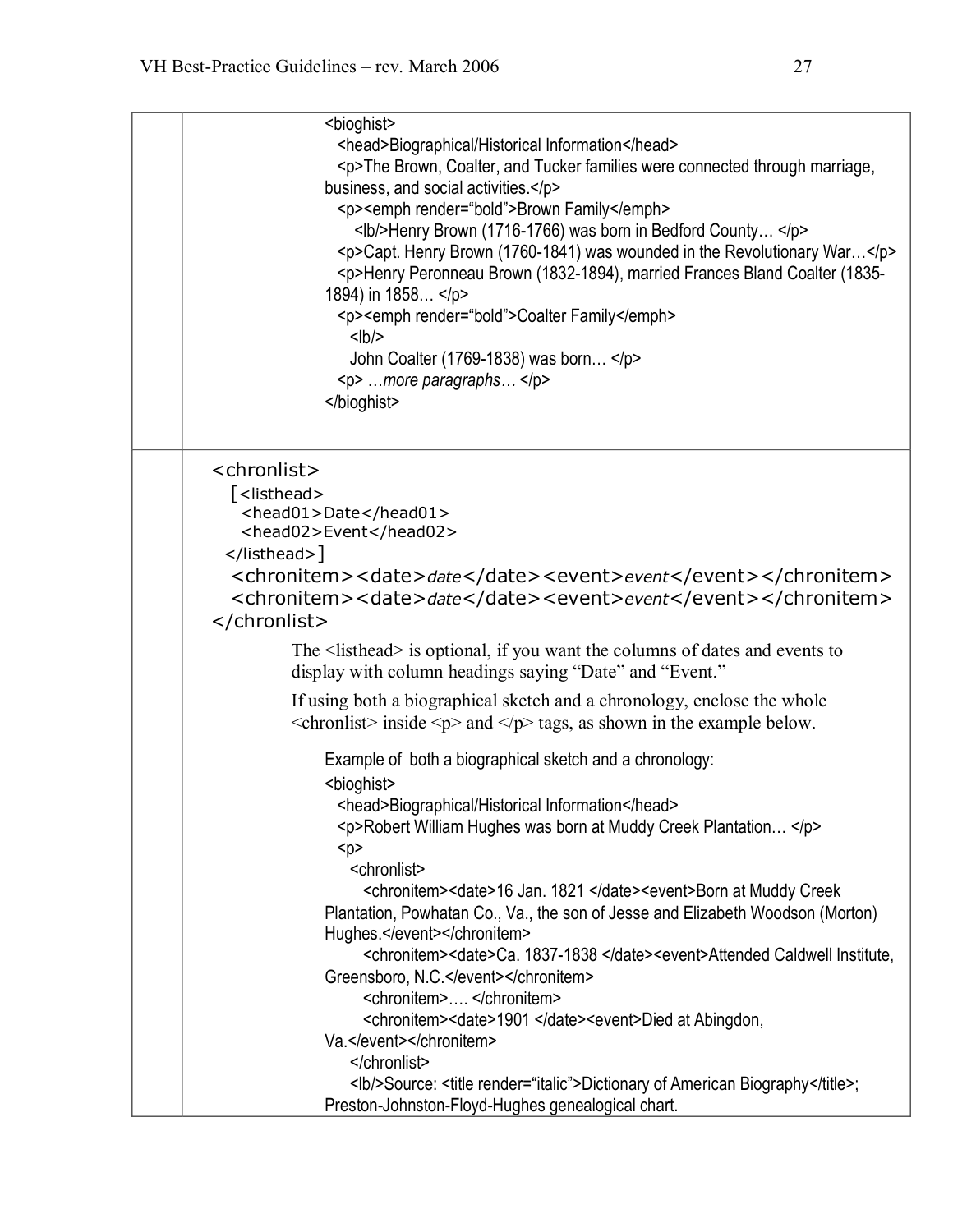| ./D<br> |
|---------|
|         |

### <span id="page-27-0"></span>**F. Scope and Content <scopecontent> template and discussion**

This required field explains the content of the collection. <scopecontent> summarizes the range and topical coverage of the described materials, often mentioning their form and organization, and naming significant individuals, organizations, and subjects. Significant gaps in the materials are usually noted in <scopecontent> as well. <scopecontent> may be lengthy and contain multiple paragraphs.

The  $\leq$  head is required for  $\leq$  scopecontent  $\geq$ .

This element is comparable to MARC field 520. If an abstract is used in the catalog record as well as a scope and content note, the abstract is placed in MARC field 520 \$a and the full scope and content note in MARC field 520 \$b.

The <scopecontent> element is created using Clip 5 in the NoteTab Clip Library.

| $ $ <scopecontent></scopecontent>          |
|--------------------------------------------|
| <head>Scope and Content</head>             |
| <p>summary of what's in the collection</p> |
| $\sqrt{\frac{1}{1}}$                       |

### <span id="page-27-1"></span>**G. Arrangement <arrangement> template and discussion**

This field helps the researcher to understand the order the materials are in, so that the researcher can readily locate the portions of the collection that are of interest.

The <arrangement> element is created using Clip 5 in the NoteTab Clip Library. The tags for creating a <list> are are available in the Formatting Tags section of the NoteTab Clip Library.

| <b>NR</b> | <arrangement><br/><head>Arrangement</head><br/><math>&lt;</math>p&gt;what order the materials are in<math>&lt;</math>/p&gt;<br/><math>\langle</math>arrangement&gt;</arrangement>                                                                                                                                                                                                                                                         |
|-----------|-------------------------------------------------------------------------------------------------------------------------------------------------------------------------------------------------------------------------------------------------------------------------------------------------------------------------------------------------------------------------------------------------------------------------------------------|
|           | <arrangement> tells the filing sequence of the materials such as alphabetical,<br/>chronological, or numerical, and major deviations from that sequence such as<br/>"bound volumes filed at end." Summarizes the manner in which the materials<br/>have been subdivided into smaller units such as series and subseries. More<br/>detailed descriptions of what is in each smaller unit can be done in the <dsc> (see</dsc></arrangement> |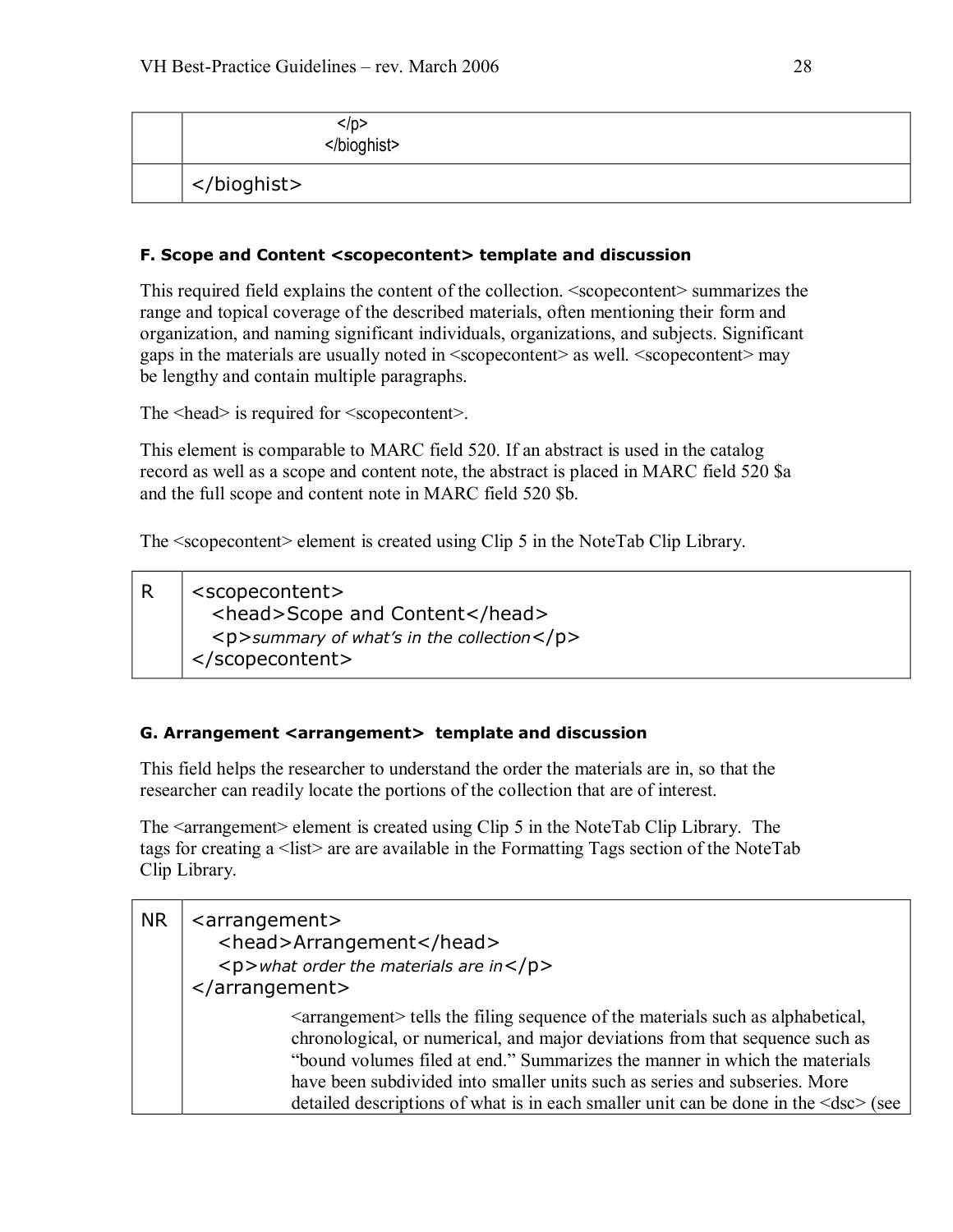section J.2, Major Subdivisions).

If  $\leq$  arrangement $\geq$  is used, the  $\leq$  head $\geq$  is required.

This element is comparable to MARC field 351.

## **H. Adjunct Descriptive Data <descgrp type="add">**

**Overview.** The Adjunct Descriptive Data, <descgrp type="add">, describes additional information, tools, or sources that might help the researcher use the materials. The following descriptive subelements (in the required order) are available directly in <descgrp type="add">:

<bibliography> Bibliography <fileplan> File Plan <index> Index <originalsloc> Location of Originals <otherfindaid>Other Finding Aid <phystech> <relatedmaterial> Related Material <separatedmaterial> Separated Material

These elements, with the exception of  $\langle$ index $\rangle$  are created using Clip 6 in the NoteTab Clip Library. An  $\langle$ index $\rangle$  is created using Clip 6A in the NoteTab Clip Library.

The following table shows where to encode information about different kinds of pertinent materials that have a direct relationship to the materials in this EAD record.

| If you have                                                                                                                                                                                                       | Use                                                                                                                      |
|-------------------------------------------------------------------------------------------------------------------------------------------------------------------------------------------------------------------|--------------------------------------------------------------------------------------------------------------------------|
| A collection that once formed part<br>of another collection which still<br>exists (at your institution or another<br>institution)                                                                                 | $\leq$ separatedmaterial $>$ (with $\leq$ archref $>$<br>if desired) to describe the parent<br>collection                |
| A collection from which some<br>portion has been removed and made<br>a separate collection                                                                                                                        | $\leq$ separatedmaterial $>$ (with $\leq$ archref $\geq$<br>if desired) to describe the collection<br>that was split off |
| A collection from the same records<br>creator as another collection in your<br>institution, if the two collections<br>were acquired separately and have<br>been treated as two completely<br>separate collections | $\le$ relatedmaterial> (with $\le$ archref> if<br>desired) to describe the other<br>collection                           |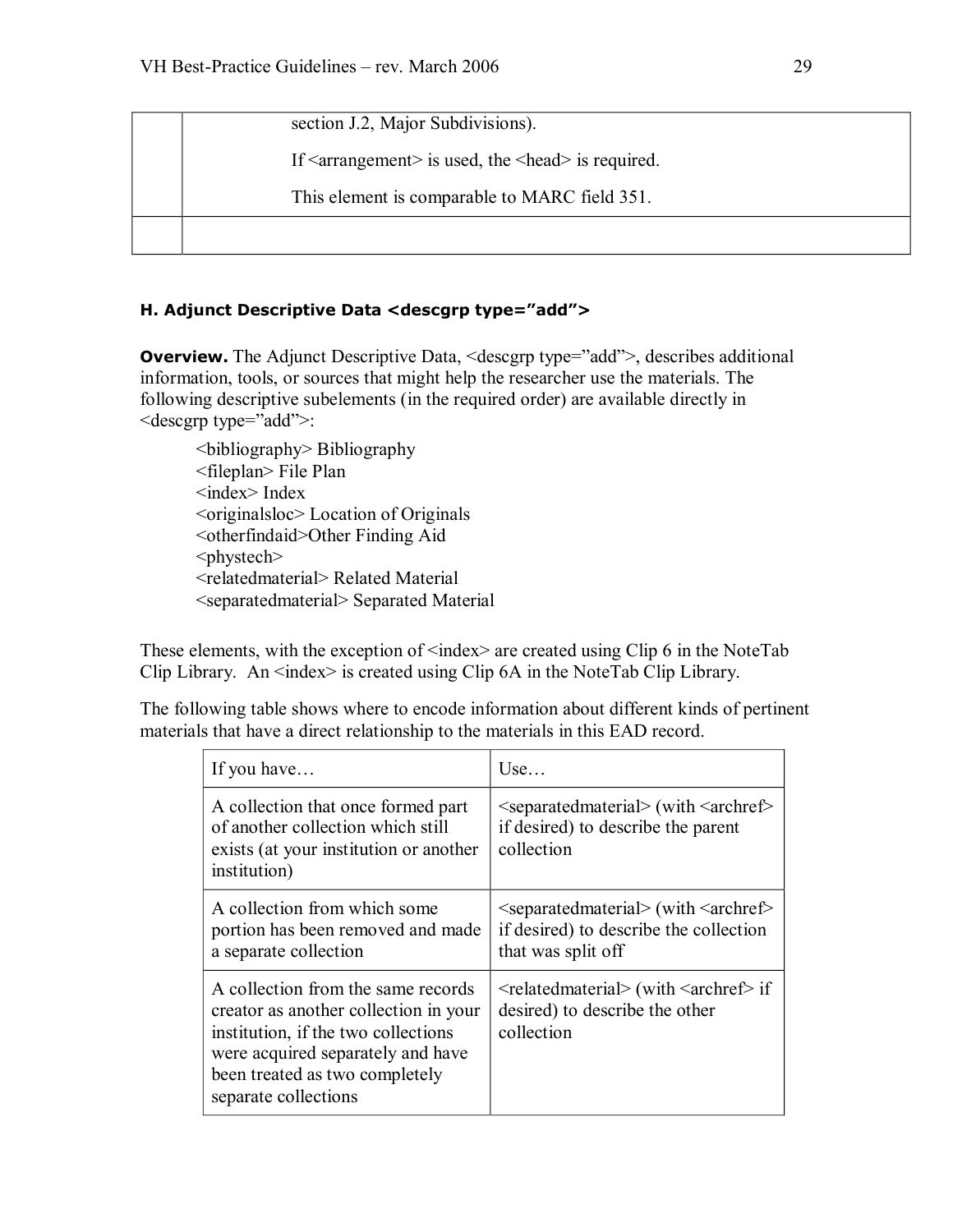| A collection from the same records<br>creator as another collection, but<br>the two collections were donated<br>separately to different institutions                                               | <relatedmaterial> (with <archref> if<br/>desired) to describe the other<br/>collection</archref></relatedmaterial>          |
|----------------------------------------------------------------------------------------------------------------------------------------------------------------------------------------------------|-----------------------------------------------------------------------------------------------------------------------------|
| Books or other items that were<br>removed from the collection to be<br>placed elsewhere in the library                                                                                             | <separatedmaterial> (with <br/>bibref&gt;<br/>if desired) to describe the books</separatedmaterial>                         |
| Books that were owned by the same<br>person who created the collection,<br>but which were not donated to the<br>library with the collection and were<br>never considered part of the<br>collection | <relatedmaterial> (with <br/>bibref&gt; if<br/>desired) to describe the books</relatedmaterial>                             |
| Books written by the records<br>creator                                                                                                                                                            | $\rightarrow$ bibliography> (with $\rightarrow$ bibref> if<br>desired)                                                      |
| Books or articles based on materials<br>from the collection                                                                                                                                        | $\rightarrow$ bibliography> (with $\rightarrow$ bibref> if<br>desired)                                                      |
| Published reprints of materials from<br>the collection, with editorial<br>comment and additional<br>information that makes it an<br>original work                                                  | $\rightarrow$ bibliography> (with $\rightarrow$ bibref> if<br>desired)                                                      |
| Published reprints or reproductions<br>of materials from the collection,<br>without commentary                                                                                                     | <altformavail> under <descgrp<br>type="admininfo"&gt;, discussed in<br/>Chapter III, Section D.</descgrp<br></altformavail> |

## **Template and discussion**

| <b>NR</b> | <descgrp type="add"><br/><head>Additional Information</head></descgrp>          |
|-----------|---------------------------------------------------------------------------------|
|           | Example with only one subelement:                                               |
|           | <descgrp type="add"></descgrp>                                                  |
|           | <head>Adjunct Descriptive Data</head>                                           |
|           | <separatedmaterial></separatedmaterial>                                         |
|           | <head>Separated Material</head>                                                 |
|           | <p>Copies of the college catalog for 1857, 1874, and 1882 were removed from</p> |
|           | this collection and shelved with the complete run of university catalogs.<br>   |
|           |                                                                                 |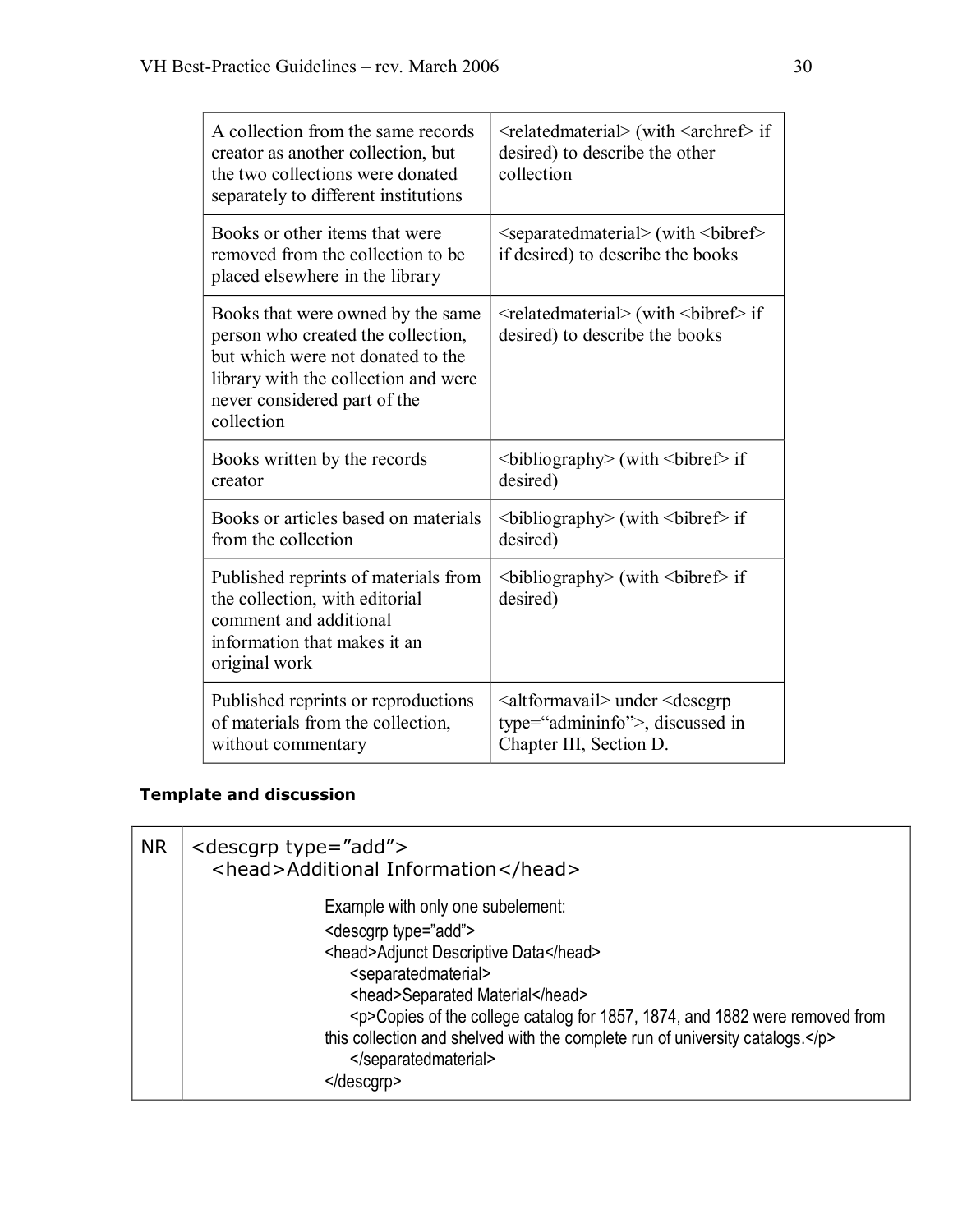|           | Example with multiple subelements:<br><descgrp type="add"><br/><head>Adjunct Descriptive Data</head><br/><separatedmaterial><br/><head>Separated Material</head><br/><p>Smith &amp; Jenkins account books have been removed from this collection and<br/>transferred to the Smith Family Papers.</p><br/></separatedmaterial><br/><relatedmaterial><br/><head>Related Material</head><br/><p>The Smith Family Papers contain</p><br/></relatedmaterial><br/><math>\leq</math> /add&gt;</descgrp> |
|-----------|--------------------------------------------------------------------------------------------------------------------------------------------------------------------------------------------------------------------------------------------------------------------------------------------------------------------------------------------------------------------------------------------------------------------------------------------------------------------------------------------------|
| <b>NR</b> | <bibliography><br/><head>Bibliography</head></bibliography>                                                                                                                                                                                                                                                                                                                                                                                                                                      |
|           |                                                                                                                                                                                                                                                                                                                                                                                                                                                                                                  |
|           | This element is comparable to MARC fields 510 and 581.<br>For a detailed bibliography, each reference is tagged with<br>bibref> and its                                                                                                                                                                                                                                                                                                                                                          |
|           | subelements, as shown in the example in the next section of the template. The<br>advantage of detailed tagging is its potential for allowing advanced searching by<br>author, title, or publisher. It also allows finer control of the display.                                                                                                                                                                                                                                                  |
|           | <bibref></bibref>                                                                                                                                                                                                                                                                                                                                                                                                                                                                                |
|           | <persname role="author">Last name, first name.</persname>                                                                                                                                                                                                                                                                                                                                                                                                                                        |
|           | <title render="quoted">title of article</title><br><title render="italic">title of book or journal</title> volume number of                                                                                                                                                                                                                                                                                                                                                                      |
|           | journal if necessary.                                                                                                                                                                                                                                                                                                                                                                                                                                                                            |
|           | <imprint>place of publication: publisher's name<br/><date type="publication">[publication date of book.] OR [publication</date></imprint>                                                                                                                                                                                                                                                                                                                                                        |
|           | date: page numbers of article.]                                                                                                                                                                                                                                                                                                                                                                                                                                                                  |
|           | $<$ /imprint>                                                                                                                                                                                                                                                                                                                                                                                                                                                                                    |
|           | Optional location information, or anything else necessary to say. (If you want it to<br>display on separate lines, use additional <lb></lb> where desired.<br>                                                                                                                                                                                                                                                                                                                                   |
|           | Use a separate<br>bibliography. The RENDER<br>attribute in <title> determines whether a title is placed in quotation marks or<br/>italicized. The author may be <corpname role="author"> instead of <persname<br>role="author"&gt; for a corporate author instead of an individual one. Use<br>whichever tags are needed for each item.</br></persname<br></corpname></title>                                                                                                                    |
|           | Example 1 of detailed <bibliography> with <bibref>:</bibref></bibliography>                                                                                                                                                                                                                                                                                                                                                                                                                      |
|           | <blbliography></blbliography>                                                                                                                                                                                                                                                                                                                                                                                                                                                                    |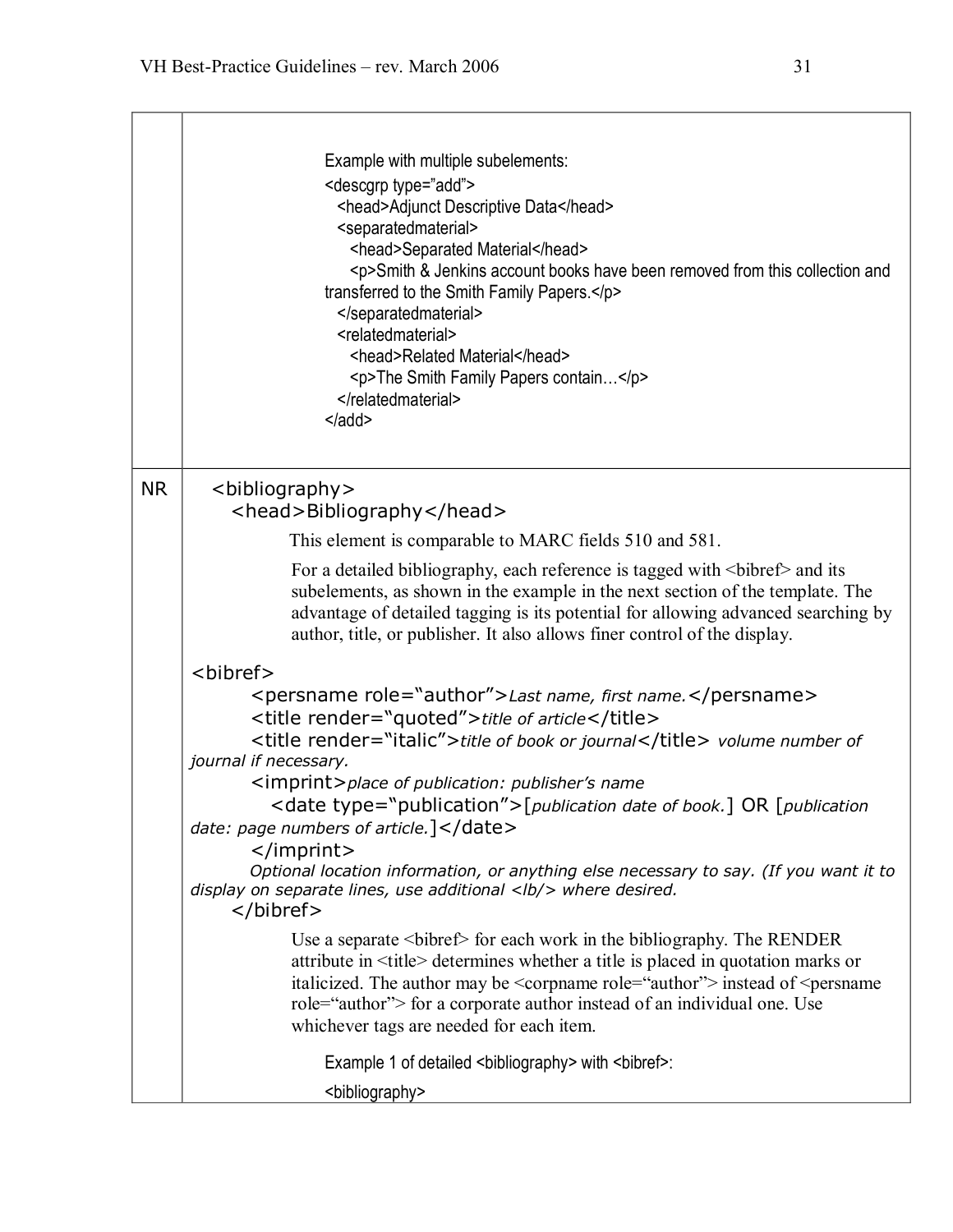|           | <head>Bibliography</head>                                                                                                               |
|-----------|-----------------------------------------------------------------------------------------------------------------------------------------|
|           | <bibref></bibref>                                                                                                                       |
|           | <title render="quoted">Letter Book of Francis Jerdone.</title>                                                                          |
|           | <title render="italic">William and Mary Quarterly,</title> 1st series, XIV.                                                             |
|           | <date type="publication">1905-1906: 141-145.</date><br><imprint></imprint>                                                              |
|           | $<$ /imprint><br>                                                                                                                       |
|           | <bibref></bibref>                                                                                                                       |
|           | <persname role="author">Pilaro, Frances Maria.</persname>                                                                               |
|           | <title render="quoted">The Jerdone Family: Changing Family Relationships in</title>                                                     |
|           | the Early National Period                                                                                                               |
|           | <imprint></imprint>                                                                                                                     |
|           | <date type="publication">1988.</date>                                                                                                   |
|           |                                                                                                                                         |
|           | Honors Thesis, Swem Library, College of William and Mary.                                                                               |
|           | $<$ lb/>                                                                                                                                |
|           | Call Number: LD6051 .W5m Hist. 1988 P54                                                                                                 |
|           |                                                                                                                                         |
|           |                                                                                                                                         |
|           |                                                                                                                                         |
|           | Example 2 of detailed bibliography with<br>bibref>:                                                                                     |
|           | <blbliography></blbliography>                                                                                                           |
|           | <head>Bibliography</head>                                                                                                               |
|           | <bibref></bibref>                                                                                                                       |
|           | <persname role="author">Beverley, Robert. </persname>                                                                                   |
|           | <title render="italic">The history of Virginia, in four parts. By Robert Beverley, a</title>                                            |
|           | native and inhabitant of the place. Reprinted from the author's 2d rev. ed.,                                                            |
|           | London, 1722. With an introduction by Charles Campbell.                                                                                 |
|           | <imprint>Richmond: J. W. Randolph,</imprint>                                                                                            |
|           | <date type="publication">1855.</date>                                                                                                   |
|           |                                                                                                                                         |
|           |                                                                                                                                         |
|           | <bibref></bibref>                                                                                                                       |
|           | <persname role="author">Bland, Theodorick. </persname><br><title render="italic">The Bland Papers. </title> Edited by Charles Campbell. |
|           | <imprint>Petersburg: E. &amp; J. Ruffin,</imprint>                                                                                      |
|           | <date type="publication">1840.</date>                                                                                                   |
|           | $<$ /imprint>                                                                                                                           |
|           |                                                                                                                                         |
|           |                                                                                                                                         |
| <b>NR</b> | <descgrp type="add"></descgrp>                                                                                                          |
|           | <head>Index</head>                                                                                                                      |
|           | $\langle p \rangle$ optional statement about nature of index $\langle p \rangle$                                                        |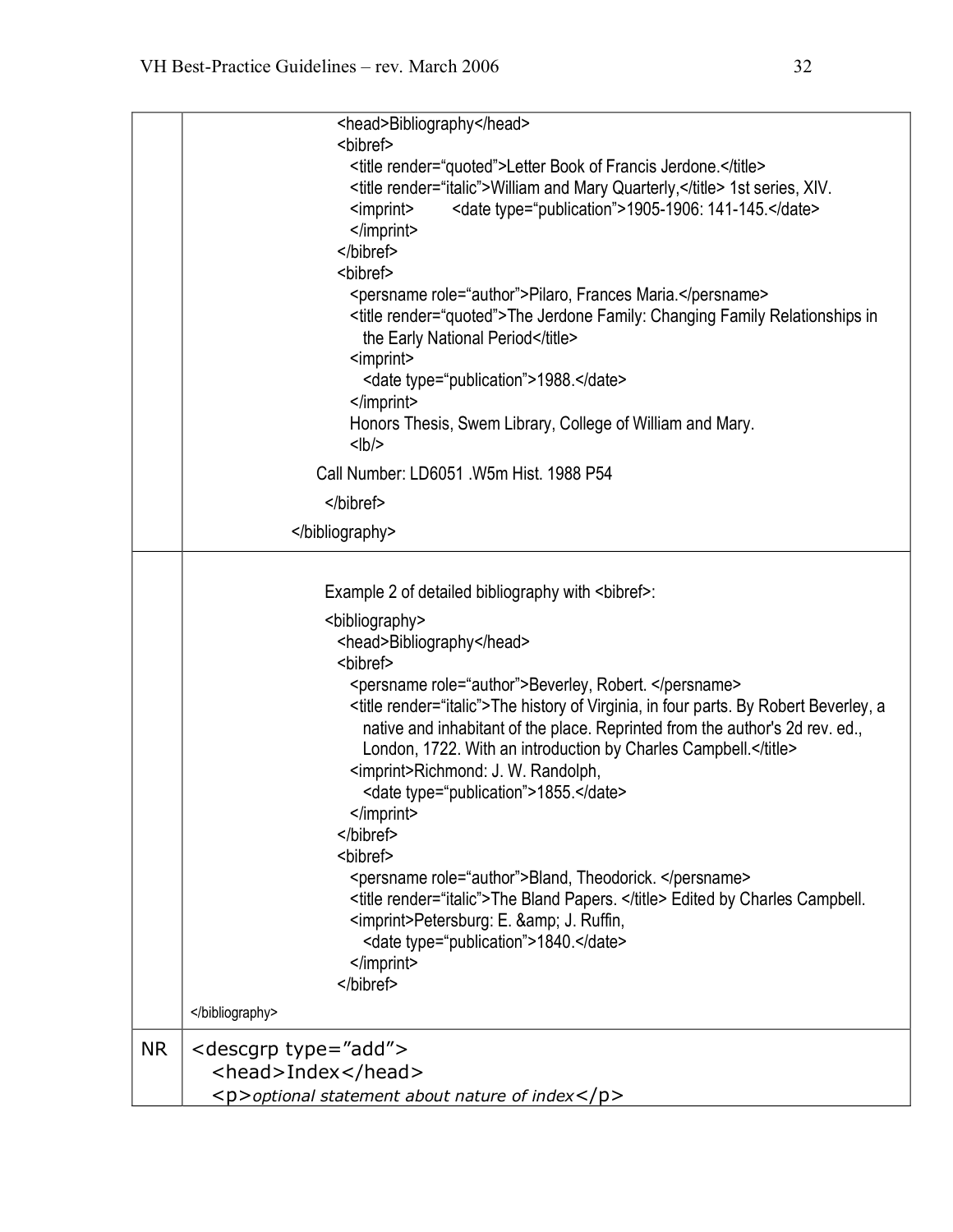```
<index> 
[ <indexentry>
        <name>Last name, first name</name> 
        <ref>collection materials or location referenced</ref> 
     </indexentry> ] 
OR 
   [ <indexentry> 
        <subject>Subject term</subject> 
        <ptrgrp> 
          <ref>collection materials or location referenced</ref> 
          <ref>collection materials or location referenced</ref> 
          <ref>collection materials or location referenced</ref> 
        </ptrgrp> 
     </indexentry> ]
             <indexentry> contains an access element and a pointer or reference element 
             which can be used to link to the appropriate target elsewhere in the finding aid.
             Plain text cannot be used in <indexentry>. Virginia Heritage does not yet support
             actual linking from pointer or reference elements. Therefore, the reference 
             information acts as plain text.
             The access element is most often tagged as \langle name\rangle or \langle subject\rangle, although
             <persname>, <corpname>, <famname>, <geogname>, <function>,
             <occupation>, or <genreform> may also be used.
             The reference element is tagged as \leq ref>. If there are multiple reference elements
             for a single access element, as shown in the second template option above, group 
             them using \langleptrgrp\rangle.
             The second example shows an index with clusters of references under bold-face
             name headings. Example 1: 
                 <descgrp type="add"> 
                   <head>Index of Major Correspondents and Subjects</head> 
                   <index> 
                     <indexentry> 
                      <name>Allen, William</name> 
                      <ref>Box 3, folder 14</ref> 
                     </indexentry> 
                     <indexentry> 
                      <name>Amelia Co.</name> 
                      <ref>Box 5, folder 2</ref>
```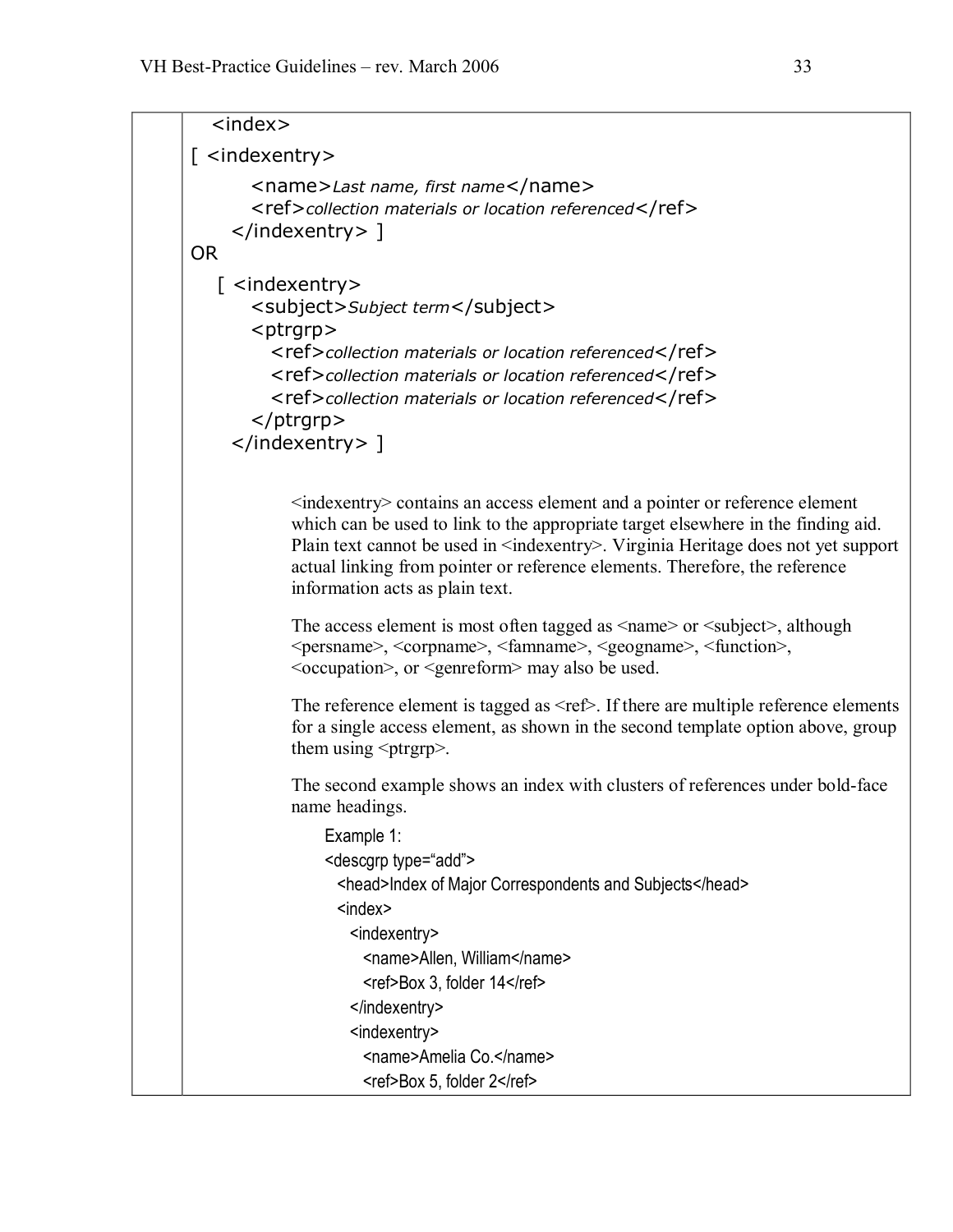```
</indexentry> 
                 <indexentry> 
                   <subject>apprenticeship</subject> 
                   <ref>Box 2, folder 5</ref> 
                 </indexentry> 
                 <indexentry> 
                   <name>Arthur, Tabitha</name> 
                   <ptrgrp> 
                     <ref>Box 3, folder 6</ref> 
                     <ref>Box 4, folder 1</ref> 
                   </ptrgrp> 
                 </indexentry> 
               </index> 
             </descgrp> 
             Example 2: 
             <descgrp type="add"> 
               <head>Index to Materials</head> 
               <p>The following index contains an alphabetical overview of selected key
                   correspondents. The correspondents included are historians, editors, and 
                   authors who wrote to or received materials from Charles Campbell.</p> 
               <index> 
                 <indexentry> 
                   <persname> 
                     <emph render="bold">Bancroft, George (1800-1891)</emph>
</persname> 
             <ptrgrp> 
 <ref>George Bancroft, Boston, to Charles Campbell, Petersburg, 25 March 
             1840. Box-folder: 4:8.</ref>
                     <ref>George Bancroft, New York, to [Charles Campbell?], 23 April 1860. Box-folder: 12:45.</ref>
                   </ptrgrp> 
                 </indexentry> 
                 <indexentry> 
                   <persname> 
                     <emph render="bold">Barnard, Henry (1811-1900)</emph>
                   </persname> 
                   <ptrgrp> 
                     <ref>H[enry] Barnard, New Haven, Connecticut, to Mildred W. Campbell,
                      Petersburg, 23 December 1833. Box-folder: 2:46.</ref>
                     <ref>[Charles Campbell], Somerville, Alabama, to Henry Barnard, 7 February
                      1835. Box-folder: 3:7.</ref>
                     <ref>Henry Barnard, Washington, to Charles Campbell, 4 March 1869. Box-
```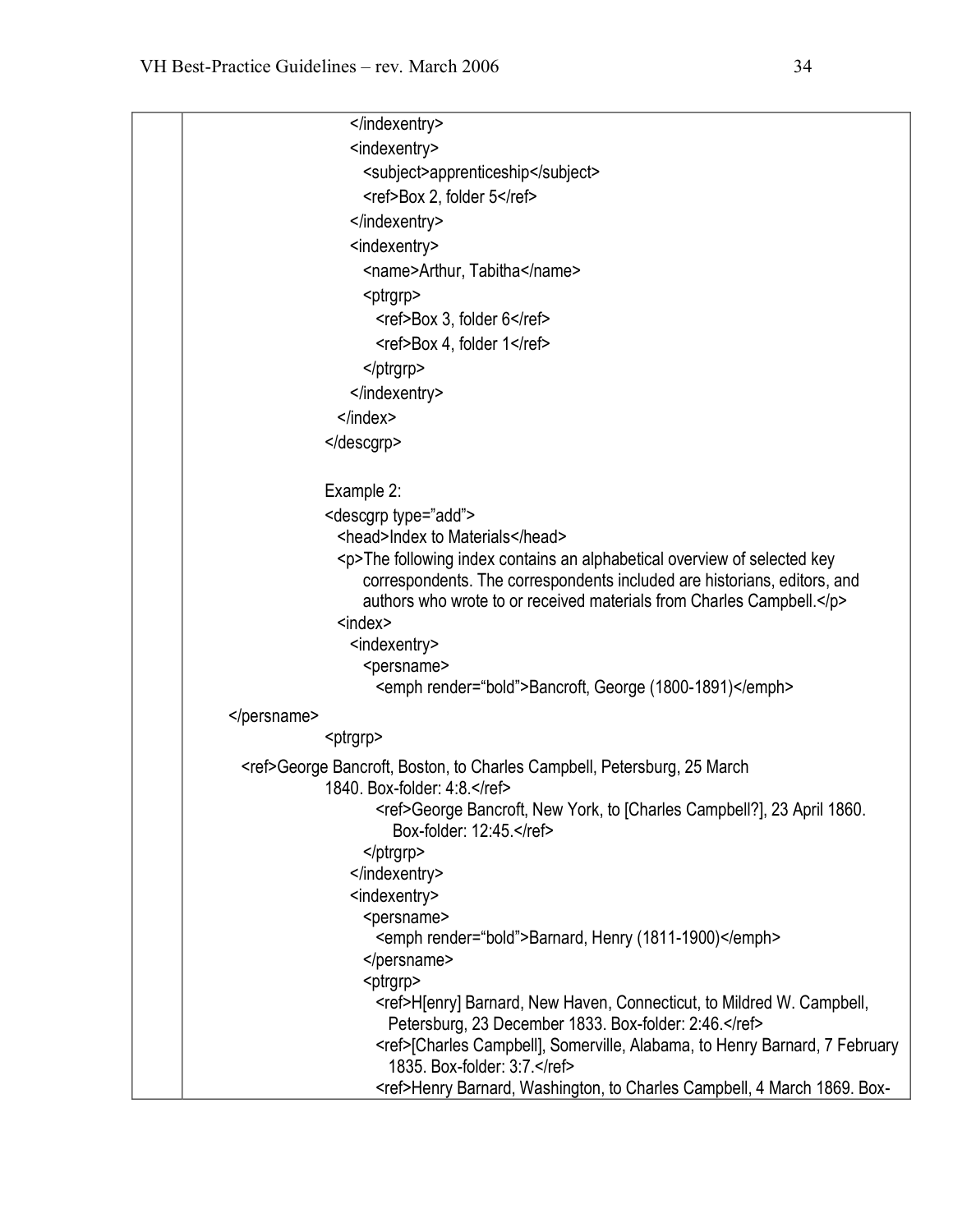|           | folder: 14:61.                                                                                                                                                                                                                                          |
|-----------|---------------------------------------------------------------------------------------------------------------------------------------------------------------------------------------------------------------------------------------------------------|
|           |                                                                                                                                                                                                                                                         |
|           | <br>$<$ /index $>$                                                                                                                                                                                                                                      |
|           |                                                                                                                                                                                                                                                         |
|           |                                                                                                                                                                                                                                                         |
|           | To create an <index>, use Clip 6A in the NoteTab Clip Library.</index>                                                                                                                                                                                  |
|           |                                                                                                                                                                                                                                                         |
| <b>NR</b> | <originalsloc></originalsloc>                                                                                                                                                                                                                           |
|           | <p> Description of the existence, location, availability, and/or the destruction of<br/>originals where the unit described consists of copies. <math>&lt;</math>/p&gt;</p>                                                                              |
|           |                                                                                                                                                                                                                                                         |
|           | Example:                                                                                                                                                                                                                                                |
|           | <originalsloc><p>Originals in the Library of Congress.</p></originalsloc>                                                                                                                                                                               |
|           |                                                                                                                                                                                                                                                         |
|           |                                                                                                                                                                                                                                                         |
|           | <originalsloc><p>Originals destroyed after microfilming.</p></originalsloc>                                                                                                                                                                             |
|           |                                                                                                                                                                                                                                                         |
|           |                                                                                                                                                                                                                                                         |
| <b>NR</b> | <otherfindaid></otherfindaid>                                                                                                                                                                                                                           |
|           | <head>Other Finding Aid</head>                                                                                                                                                                                                                          |
|           | <p>Description of additional or alternative guides to the collection.</p><br>                                                                                                                                                                           |
|           |                                                                                                                                                                                                                                                         |
|           | Other finding aids include such things as supplemental card files available in the<br>reading room, lists generated by the records creator, or a finding aid made before<br>a collection was rehoused. See the EAD Tag Library for further information. |
| <b>NR</b> | <phystech></phystech>                                                                                                                                                                                                                                   |
|           | $\langle p \rangle$ Description of important physical conditions or characteristics that affect the                                                                                                                                                     |
|           | storage, preservation, or use of the materials described. $<$ /p>                                                                                                                                                                                       |
|           |                                                                                                                                                                                                                                                         |
|           | Example:                                                                                                                                                                                                                                                |
|           | <phystech><p>Requires Apple System 9.0 or higher.</p></phystech>                                                                                                                                                                                        |
|           |                                                                                                                                                                                                                                                         |
| <b>NR</b> | <separatedmaterial></separatedmaterial>                                                                                                                                                                                                                 |
|           | <head>Separated Material [at name of institution]</head>                                                                                                                                                                                                |
|           | <p>Optional brief statement about the separated material.</p>                                                                                                                                                                                           |
|           | Use <separatedmaterial> to tell the researcher about collections or items that</separatedmaterial>                                                                                                                                                      |
|           | were once part of this collection. If the separated material is at another                                                                                                                                                                              |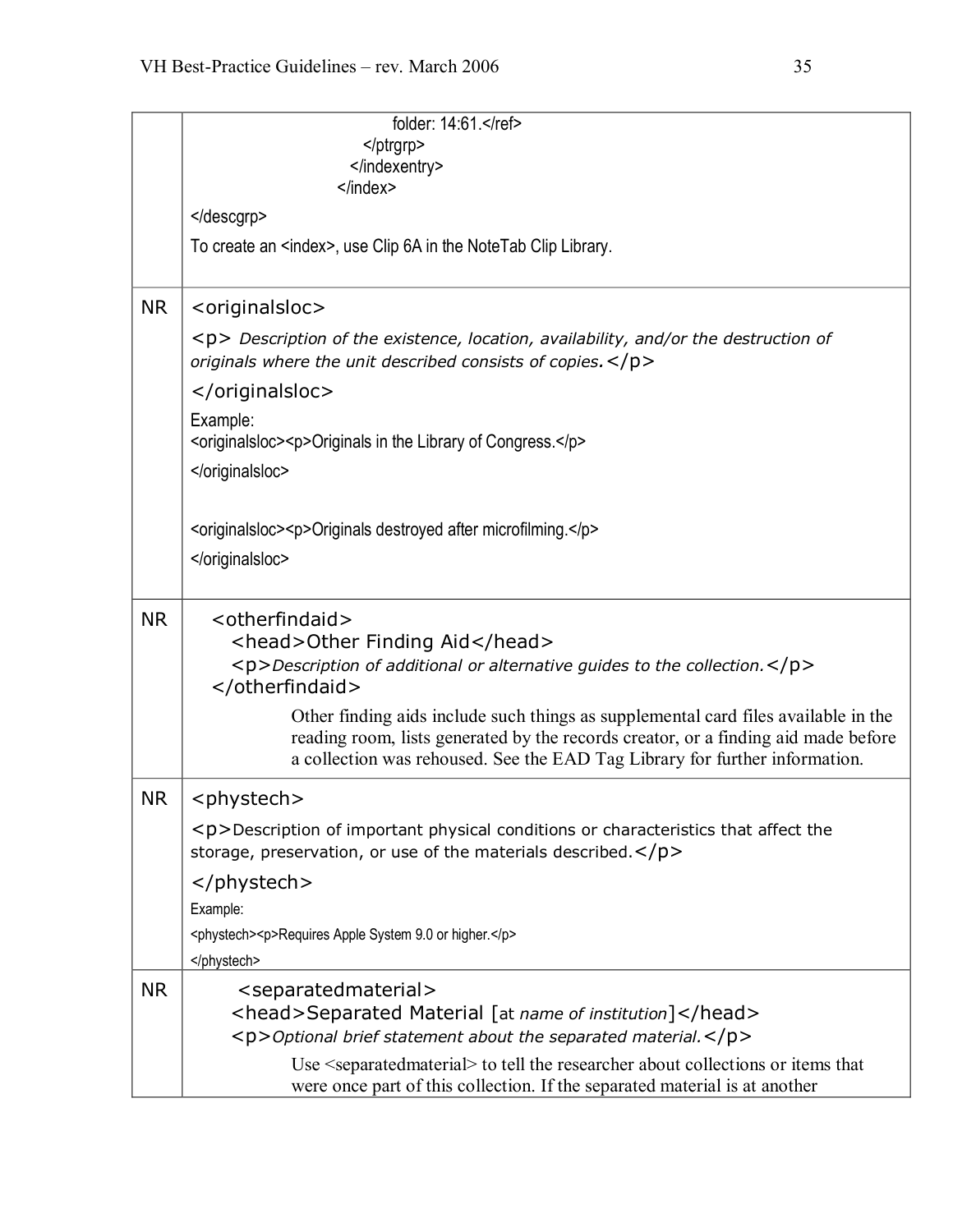| institution, optionally include that institution's name in the <head>.</head>                                                                                                                                                                                                                                                                                                        |
|--------------------------------------------------------------------------------------------------------------------------------------------------------------------------------------------------------------------------------------------------------------------------------------------------------------------------------------------------------------------------------------|
| <separated material=""> may be used without any <archref> or <br/> <br/>bibref&gt;<br/>subelements. (For an example of this simplified form, see the examples in<br/><descgrp type="add"> above.) Additional paragraphs may be included, enclosed<br/>between additional <math>\langle p \rangle</math> and <math>\langle p \rangle</math> elements.</descgrp></archref></separated> |
| < p >                                                                                                                                                                                                                                                                                                                                                                                |
| <archref></archref>                                                                                                                                                                                                                                                                                                                                                                  |
| <origination>creator </origination>                                                                                                                                                                                                                                                                                                                                                  |
| <unittitle>title, <unitdate type="[inclusive] OR [bulk]">dates.</unitdate></unittitle>                                                                                                                                                                                                                                                                                               |
|                                                                                                                                                                                                                                                                                                                                                                                      |
| <unitid>collection number. </unitid>                                                                                                                                                                                                                                                                                                                                                 |
| <repository>name of repository. </repository>                                                                                                                                                                                                                                                                                                                                        |
| <physdesc>extent. </physdesc>                                                                                                                                                                                                                                                                                                                                                        |
| <abstract>brief statement about what is in the related collection.</abstract>                                                                                                                                                                                                                                                                                                        |
|                                                                                                                                                                                                                                                                                                                                                                                      |
| $<$ /p>                                                                                                                                                                                                                                                                                                                                                                              |
| Example of detailed <relatedmaterial> with <archref>:</archref></relatedmaterial>                                                                                                                                                                                                                                                                                                    |
| <relatedmaterial></relatedmaterial>                                                                                                                                                                                                                                                                                                                                                  |
| <head>Related Material at the Library of Virginia</head>                                                                                                                                                                                                                                                                                                                             |
| <archref></archref>                                                                                                                                                                                                                                                                                                                                                                  |
| <unittitle>Jerdone Family Papers, <unitdate type="inclusive">1762-1866.<br/></unitdate></unittitle>                                                                                                                                                                                                                                                                                  |
|                                                                                                                                                                                                                                                                                                                                                                                      |
| <unitid>Accession 21607, Personal papers collection, </unitid>                                                                                                                                                                                                                                                                                                                       |
| <repository>The Library of Virginia, Richmond, Virginia. </repository>                                                                                                                                                                                                                                                                                                               |
| <abstract>Correspondence of Francis Jerdone and his descendants.</abstract>                                                                                                                                                                                                                                                                                                          |
| <br>                                                                                                                                                                                                                                                                                                                                                                                 |
| <archref></archref>                                                                                                                                                                                                                                                                                                                                                                  |
| <origination></origination>                                                                                                                                                                                                                                                                                                                                                          |
| <famname>Jerdone Family </famname>                                                                                                                                                                                                                                                                                                                                                   |
|                                                                                                                                                                                                                                                                                                                                                                                      |
| <unittitle> Slave Record Book, <unitdate type="inclusive">1761-1865.<br/><math>\frac{2}{\text{unitdate}}</math></unitdate></unittitle>                                                                                                                                                                                                                                               |
|                                                                                                                                                                                                                                                                                                                                                                                      |
| <physdesc>1 volume (113 pages).</physdesc>                                                                                                                                                                                                                                                                                                                                           |
| <unitid>Accession 20415, Personal papers collection</unitid>                                                                                                                                                                                                                                                                                                                         |
| <repository>The Library of Virginia, Richmond, Virginia. </repository>                                                                                                                                                                                                                                                                                                               |
|                                                                                                                                                                                                                                                                                                                                                                                      |
| <br><relatedmaterial></relatedmaterial>                                                                                                                                                                                                                                                                                                                                              |
|                                                                                                                                                                                                                                                                                                                                                                                      |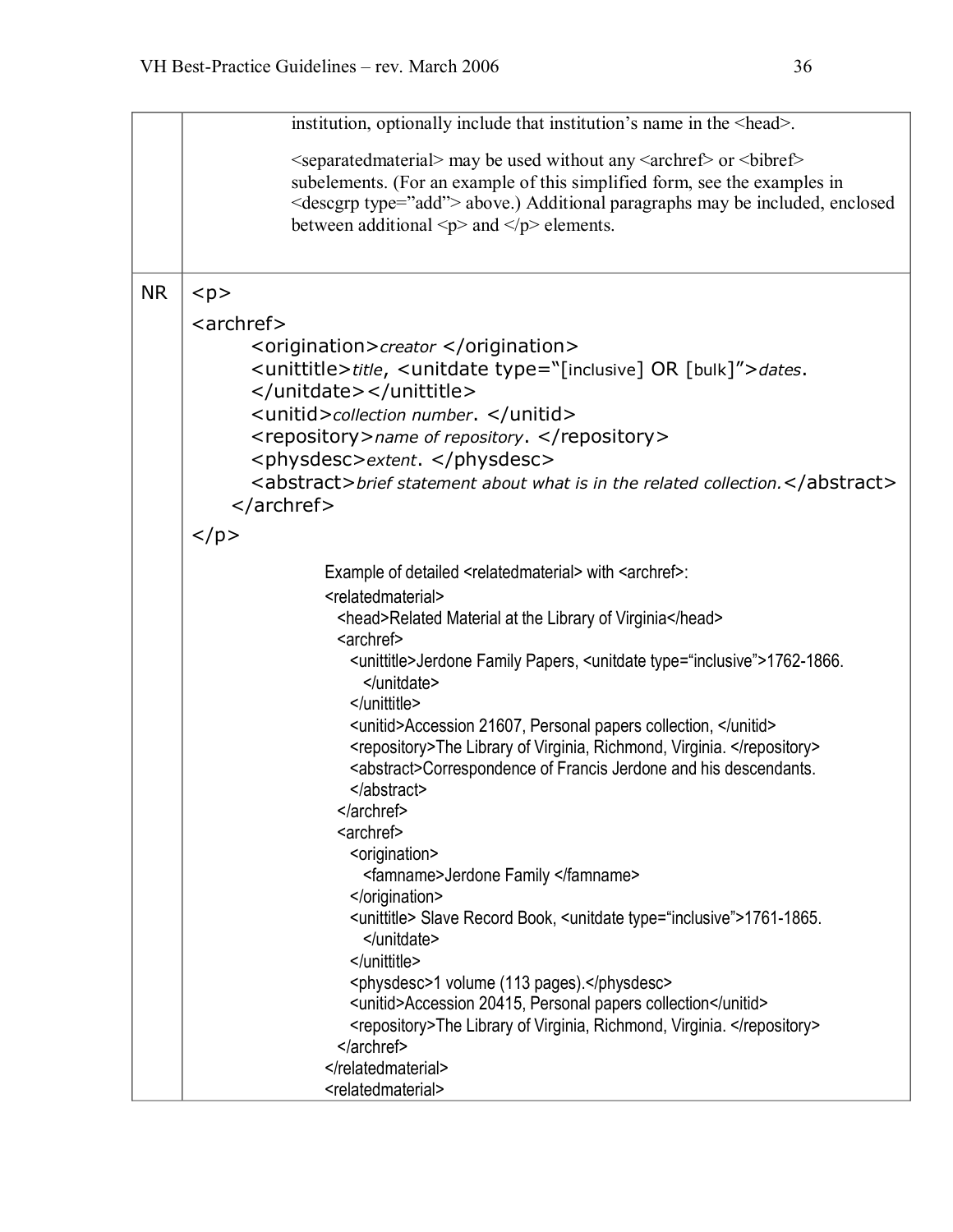|           | <head>Related Material at the College of William and Mary</head><br><archref><br/><unittitle>Jerdone Family Papers, <unitdate type="inclusive">1753-1890.<br/></unitdate><br/></unittitle><br/><unitid>Collection number: Mss. 39.1 J47, </unitid><br/><repository>Manuscripts and Rare Books Department, Swem Library, College of<br/>William and Mary.</repository><br/><abstract>Includes letters, letterbooks, and account books of immigrant Francis<br/>Jerdone, merchant of Yorktown, Virginia; and Hanover County, Virginia. Most of the<br/>collection consists of letters, accounts and diaries of the next two generations of<br/>members of the Jerdone family, including Francis Jerdone and his sons John,<br/>Francis and William Jerdone.</abstract><br/></archref><br>                                             |
|-----------|-------------------------------------------------------------------------------------------------------------------------------------------------------------------------------------------------------------------------------------------------------------------------------------------------------------------------------------------------------------------------------------------------------------------------------------------------------------------------------------------------------------------------------------------------------------------------------------------------------------------------------------------------------------------------------------------------------------------------------------------------------------------------------------------------------------------------------------|
| <b>NR</b> | <separatedmaterial><br/><head>Separated Material [at name of institution]</head><br/><p>Optional brief statement about the separated material.</p><br/>Use <separated material=""> to tell the researcher about collections or items that<br/>were once part of this collection. If the separated material is at another<br/>institution, optionally include that institution's name in the <head>.<br/><separated material=""> may be used without any <archref> or <br/> <br/>bibref&gt;<br/>subelements. (For an example of this simplified form, see the examples in<br/><descgrp type="add"> above.) Additional paragraphs may be included, enclosed<br/>between additional <math>\langle p \rangle</math> and <math>\langle p \rangle</math> elements.</descgrp></archref></separated></head></separated></separatedmaterial> |

#### **I. Controlled access <controlaccess>**

#### **Overview**

Placing the most significant names and topical terms in <controlaccess> ensures that they are searchable using a standardized form of name or term. Use of <controlaccess> is optional. Each repository will make a decision about the use of <controlaccess> in its finding aids depending on time and resources available and on institutional policy. Institutions that create MARC-format catalog records for their collections often put the 6xx fields into <controlaccess>. (If an institution wishes to generate a MARC record from the EAD record, the encoding analog attribute can be used to identify the MARC field number for each name or term.)

Project participants should keep in mind that Virginia Heritage makes no commitment to update controlled access terms when there is a change in the standardized vocabulary that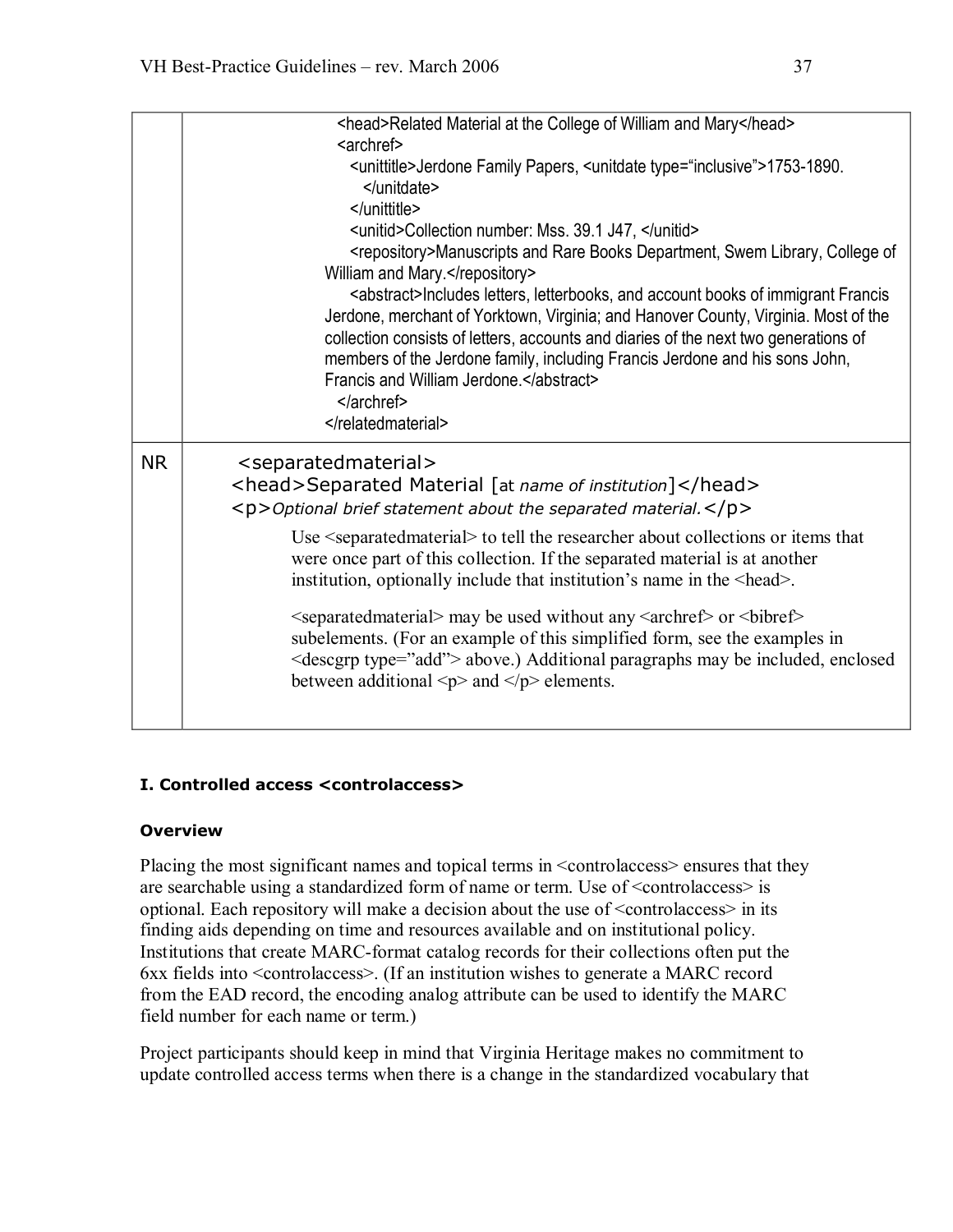they are based on. It is the responsibility of each repository to be aware of changes in the controlled vocabularies it uses, and make changes to its own EAD finding aids as needed.

The following elements are directly available in <controlaccess> for the purpose of creating lists of names, titles, and terms. Refer to the *EAD Tag Library* for a full discussion of each element.

<corpname> Corporate name <famname> Family name <function> Function <genreform> Genre/Form terms <geogname> Geographic name <occupation> Occupation <persname> Personal name <subject> Subject terms <title> Uniform title

While the  $\langle$ -name $\rangle$  element is also available in EAD, its use in  $\langle$ -controlaccess $\rangle$  is not allowed in Virginia Heritage.

Lists of corporate names, family names, personal names, etc., can be given as one undifferentiated list. For short lists, this is the recommended method. Each category can also be given its own section with a <head> element. Each <head> tag must be immediately preceded by a <controlaccess> tag. This method is recommended for longer lists. A combination of the two approaches is also possible. For example, a finding aid may have long lists of personal names and subject terms, but only a few functions, occupations, etc. The first two can be grouped in their own sections using the category headings "Persons" and "Subjects," respectively, with the remainder grouped together under the heading "Other Terms."

A <head> for the entire controlled access section is required, regardless of whether or not category <head>s are used.

Introductory text or instructions on interpretation and use of <controlaccess> can be given between the head and the list using  $\langle p \rangle$ ... $\langle p \rangle$ .

Note: The <list> element should not be used in <controlaccess>.

The <controlaccess> section is created with Clip 7 in the NoteTab Clip Library.

#### **Template for undifferentiated list**

| <b>NR</b> | <controlaccess><br/><head>Index Terms</head></controlaccess>                                                                                                                                                                            |
|-----------|-----------------------------------------------------------------------------------------------------------------------------------------------------------------------------------------------------------------------------------------|
| <b>RA</b> | <persname>surname, forename, birth-death dates if desired.</persname><br><persname>another surname, forename, optional dates.</persname><br>Place each access term in a separate element. <persuase>, <faminame>,</faminame></persuase> |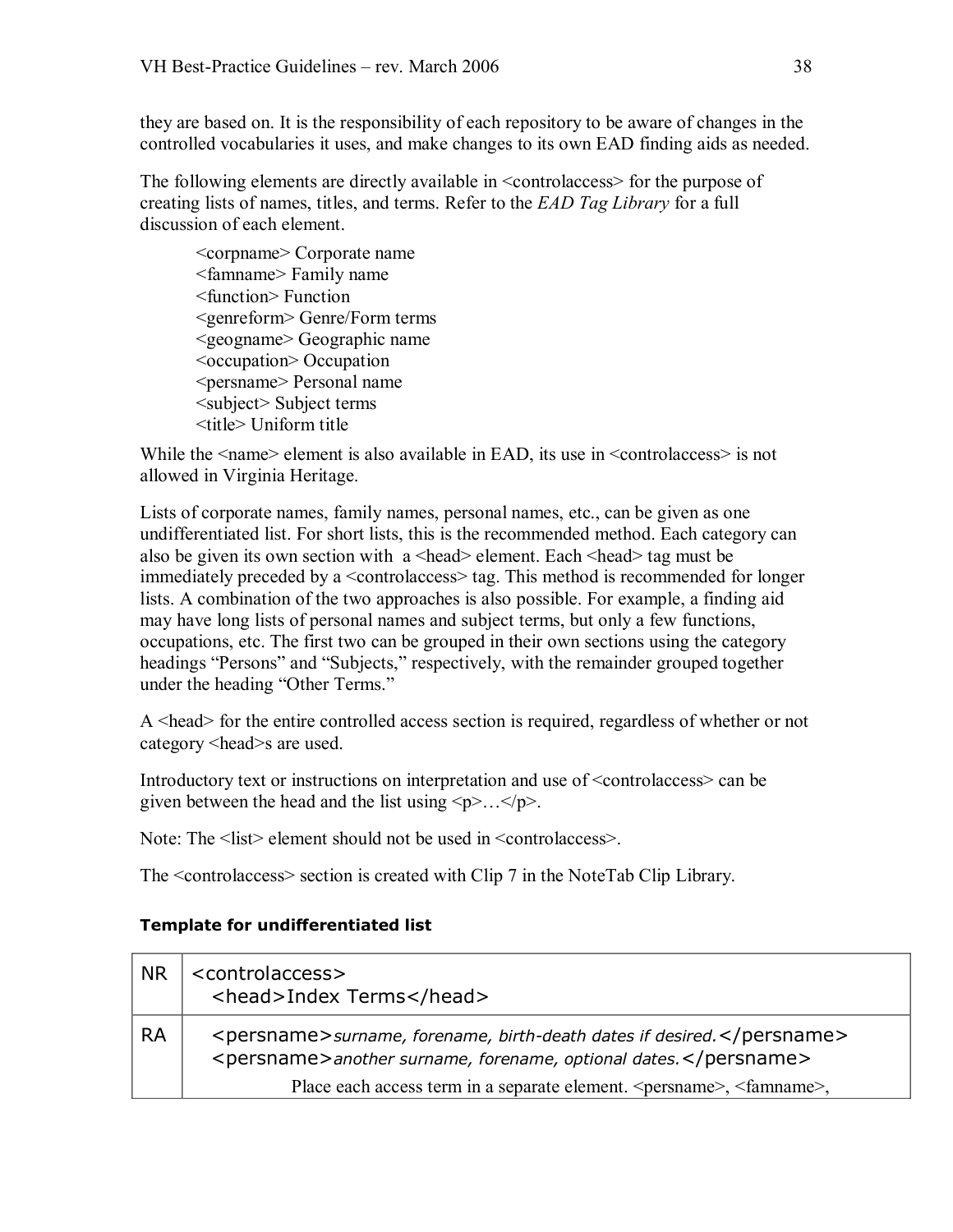|           | $\leq$ subject>, and all the rest of the elements in $\leq$ controlaccess> may be repeated as<br>many times as needed.                                                                                                         |
|-----------|--------------------------------------------------------------------------------------------------------------------------------------------------------------------------------------------------------------------------------|
|           | Example:<br><persname>Reimann, Lewis Charles, 1909-1978.</persname><br><persname> Evans, Thomas.</persname>                                                                                                                    |
|           | This element is comparable to MARC field 600 (or, in some cases, 700).<br>Repositories desiring a close correspondence between their EAD and MARC<br>records may choose to use the ENCODINGANALOG and/or SOURCE<br>attributes: |
|           | Examples with attributes:<br><persname encodinganalog="600" source="Icnaf">Reimann, Lewis Charles, 1909-<br/>1978.</persname><br><persname encodinganalog="600"> Evans, Thomas</persname>                                      |
| <b>RA</b> | <famname>name family.</famname>                                                                                                                                                                                                |
|           | This element is comparable to MARC field 600. As in <persname>, attributes<br/>may be used.</persname>                                                                                                                         |
|           | Example:<br><famname>Cabell family.</famname>                                                                                                                                                                                  |
|           | Example with attributes:<br><famname encodinganalog="600" source="Icnaf">Cabell family.</famname>                                                                                                                              |
| <b>RA</b> | <corpname>name of company, organization, or group</corpname>                                                                                                                                                                   |
|           | This element is comparable to MARC field $610$ . As in $\epsilon$ persname $\epsilon$ , attributes<br>may be used.                                                                                                             |
|           | Example:                                                                                                                                                                                                                       |
|           | <corpname>Lynchburg Female Seminary.</corpname><br><corpname>Colonial Williamsburg Foundation.</corpname><br><corpname>Mayo Cabell &amp; Co. (Lynchburg, Va.)</corpname>                                                       |
|           | Example with attributes:                                                                                                                                                                                                       |
|           | <corpname encodinganalog="610">Lynchburg Female Seminary.</corpname><br><corpname encodinganalog="610" source="Icnaf">Colonial Williamsburg<br/>Foundation.</corpname>                                                         |
|           | <corpname encodinganalog="610">Mayo Cabell &amp; Co. (Lynchburg,<br/>Va.)</corpname>                                                                                                                                           |
| <b>RA</b> | <subject>topical subject term</subject>                                                                                                                                                                                        |
|           | This element is comparable to MARC field 650. As in <persname>, attributes<br/>may be used.</persname>                                                                                                                         |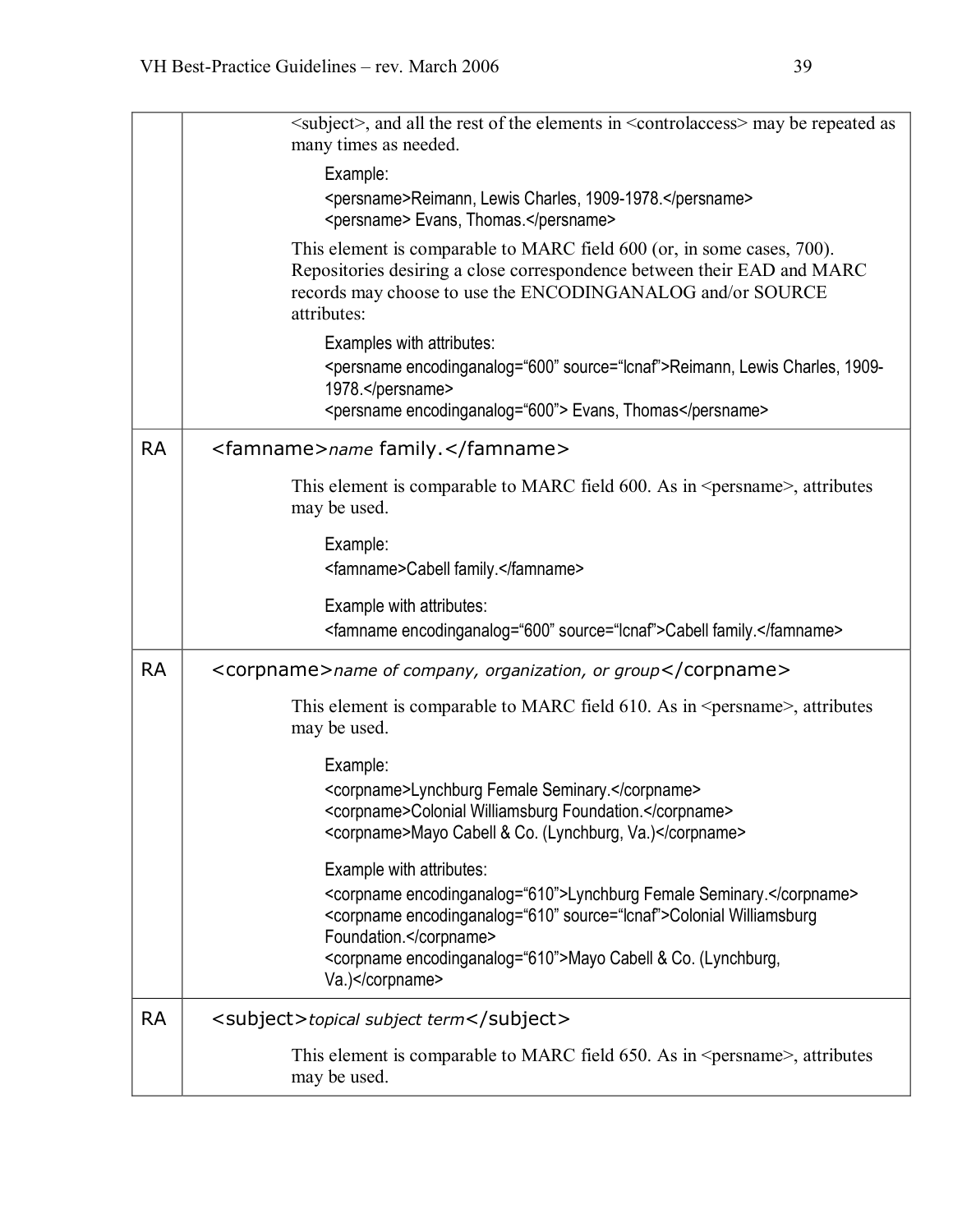|           | Example:<br><subject>Merchants--Virginia--History--19<sup>th</sup> century.</subject><br><subject>Plantation houses.</subject>                                                                                                                                                                                |
|-----------|---------------------------------------------------------------------------------------------------------------------------------------------------------------------------------------------------------------------------------------------------------------------------------------------------------------|
|           | Example with attributes:<br><subject encodinganalog="650" source="Icsh">Merchants--Virginia--History--19th<br/>century.</subject><br><subject encodinganalog="650" source="aat">Plantation houses.</subject>                                                                                                  |
| <b>RA</b> | <title>uniform title</title>                                                                                                                                                                                                                                                                                  |
|           | The <title> element is for a uniform title that is considered a significant subject<br/>within the collection. It has nothing to do with the collection title, nor with the<br/><unititle> of the series, folders, and items within the collection. This element is<br/>infrequently used.</unititle></title> |
| <b>RA</b> | <function>function term</function>                                                                                                                                                                                                                                                                            |
|           | This element is comparable to MARC field 657. As in <persname>, attributes<br/>may be used.</persname>                                                                                                                                                                                                        |
|           | Example:<br><function>Law enforcing.</function>                                                                                                                                                                                                                                                               |
|           | Example with attributes:<br><function encodinganalog="657" source="aat">Law enforcing.</function>                                                                                                                                                                                                             |
| <b>RA</b> | <genreform>genre or form term</genreform>                                                                                                                                                                                                                                                                     |
|           | This element is comparable to MARC field 655. As in <persname>, attributes<br/>may be used.</persname>                                                                                                                                                                                                        |
|           | Example:<br><genreform>Architectural drawings.</genreform>                                                                                                                                                                                                                                                    |
|           | Example with attributes:<br><genreform encodinganalog="655" source="gmgpc">Architectural<br/>drawings.</genreform>                                                                                                                                                                                            |
| <b>RA</b> | <geogname>geographical name</geogname>                                                                                                                                                                                                                                                                        |
|           | This element is comparable to MARC field 651. As in <persname>, attributes<br/>may be used.</persname>                                                                                                                                                                                                        |
|           | Example:<br><geogname>Nelson County (Va.)- -History.</geogname>                                                                                                                                                                                                                                               |
|           | Example with attributes:                                                                                                                                                                                                                                                                                      |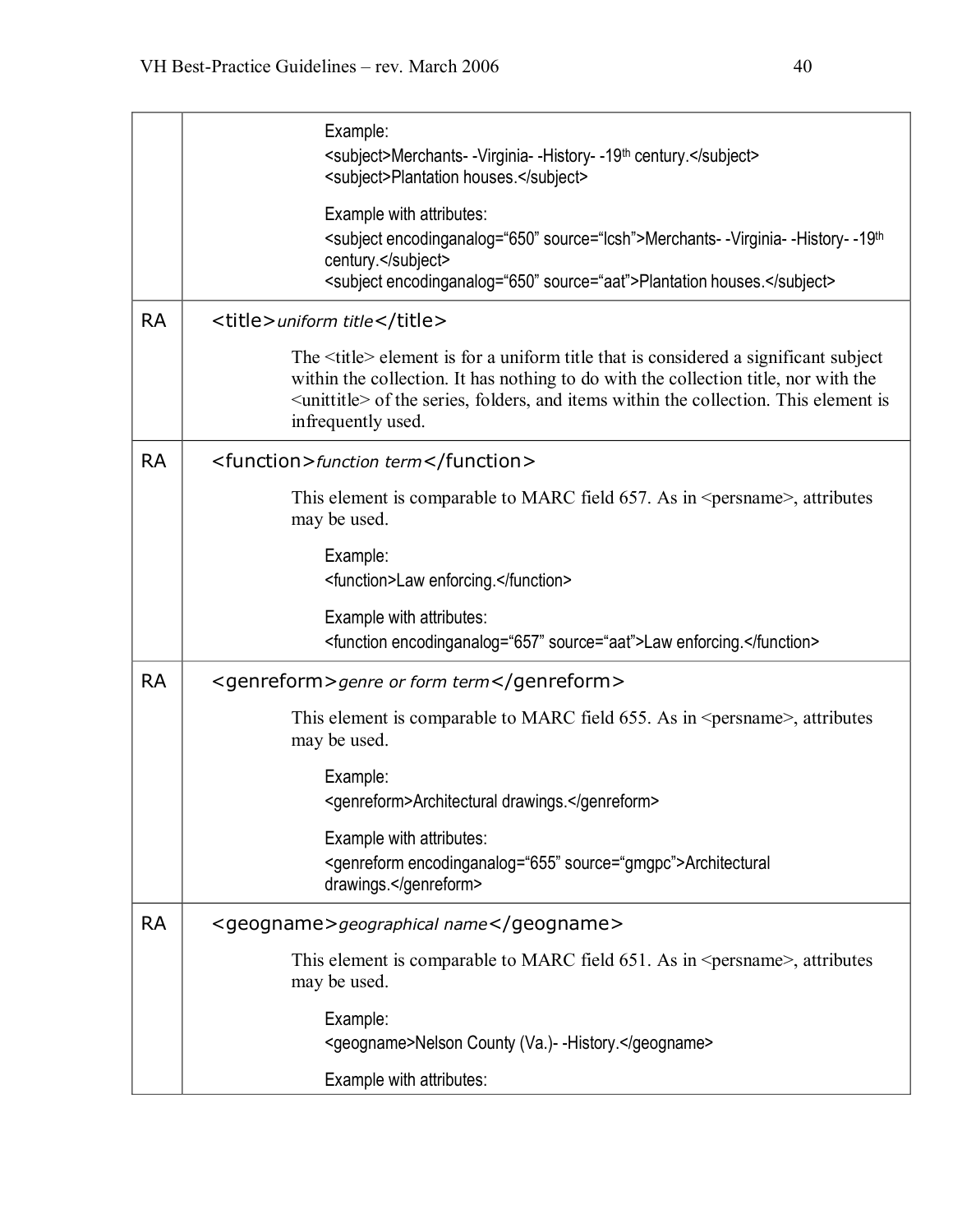|           | <geogname encodinganalog="651">Nelson County (Va.)- -History.</geogname>                               |
|-----------|--------------------------------------------------------------------------------------------------------|
| <b>RA</b> | <occupation>occupation term</occupation>                                                               |
|           | This element is comparable to MARC field 656. As in <persname>, attributes<br/>may be used.</persname> |
|           | Example:<br><occupation>Merchants.</occupation>                                                        |
|           | Example with attributes:<br><occupation encodinganalog="656" source="aat">Merchants.</occupation>      |
|           |                                                                                                        |

# **Template for differentiated list**

For MARC encoding analogs and use of attributes in these elements, see the Template for undifferentiated list, above.

| <b>RA</b> | <controlaccess><br/><head>Index Terms</head></controlaccess>                                                                                                                                             |
|-----------|----------------------------------------------------------------------------------------------------------------------------------------------------------------------------------------------------------|
| <b>RA</b> | <controlaccess><br/><head>Persons:</head><br/><persname>surname, forename</persname><br/><persname> surname, forename</persname><br/></controlaccess>                                                    |
| <b>RA</b> | <controlaccess><br/><head>Family Names: </head><br/><famname>name Family</famname><br/><famname>name Family</famname><br/></controlaccess>                                                               |
| <b>RA</b> | <controlaccess><br/><head>Corporate Names:</head><br/><corpname>name of company, organization, or group</corpname><br/><corpname>name of company, organization, or group</corpname><br/></controlaccess> |
| <b>RA</b> | <controlaccess><br/><head>Subjects:</head><br/><subject>topical subject term</subject><br/><subject>topical subject term</subject></controlaccess>                                                       |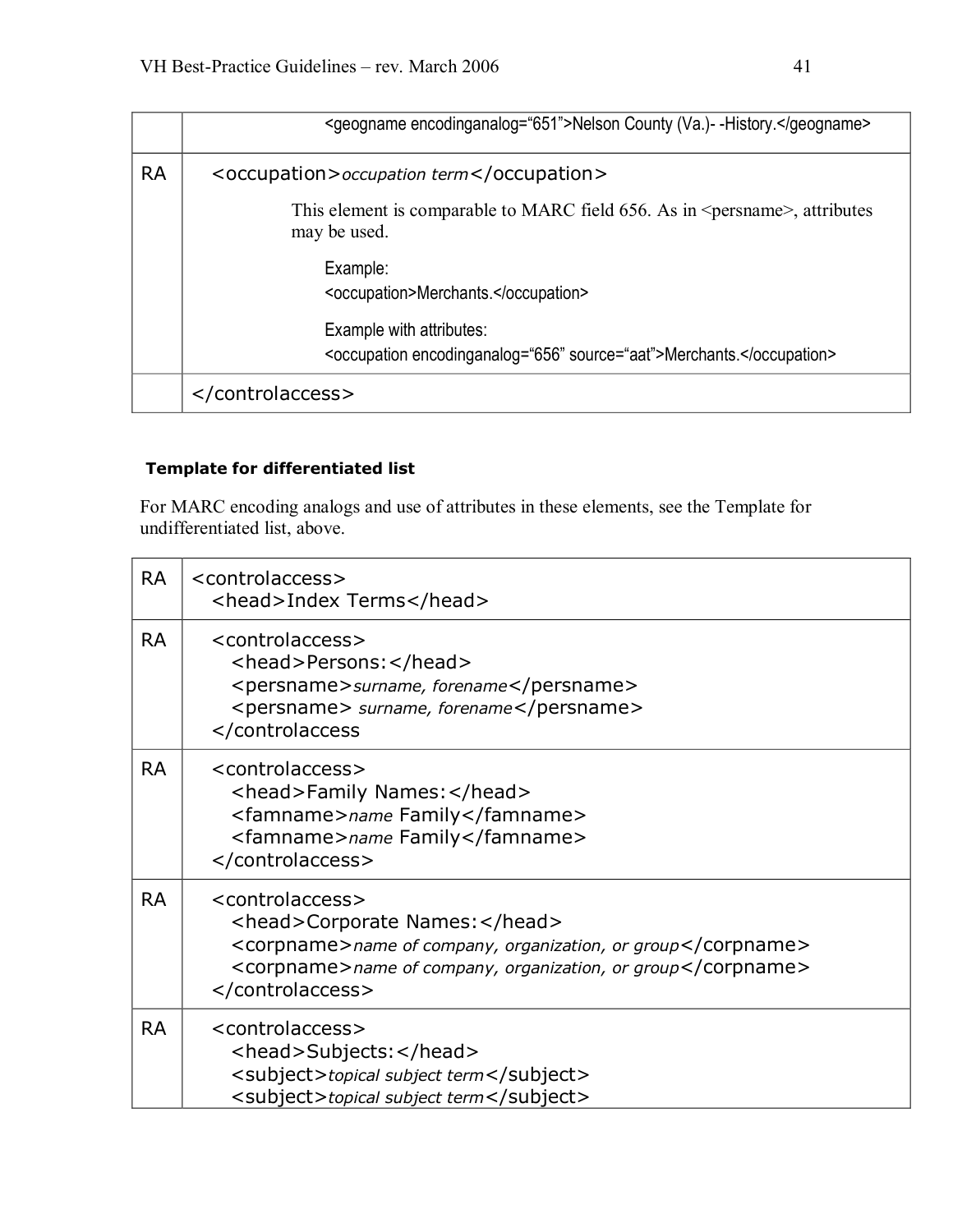| <b>RA</b> | <controlaccess><br/><head>Geographical Names:</head><br/><geogname>geographical name</geogname><br/><geogname>geographical name</geogname><br/></controlaccess>         |
|-----------|-------------------------------------------------------------------------------------------------------------------------------------------------------------------------|
| <b>RA</b> | <controlaccess><br/><head>Titles:</head><br/><title>uniform title</title><br/><title>uniform title</title><br/></controlaccess>                                         |
| <b>RA</b> | <controlaccess><br/><head>Functions:</head><br/><function>function term</function><br/><function>function term</function><br/></controlaccess>                          |
| <b>RA</b> | <controlaccess><br/><head>Genre and Form Terms:</head><br/><genreform>genre or form term</genreform><br/><genreform>genre or form term</genreform><br/></controlaccess> |
| <b>RA</b> | <controlaccess><br/><head>Occupations:</head><br/><occupation> occupation term</occupation><br/><occupation> occupation term</occupation><br/></controlaccess>          |
|           |                                                                                                                                                                         |

#### **J. Description of Subordinate Components <dsc>**

Description of Subordinate Components <dsc> is used for container lists, series descriptions, and other descriptive lists, and is usually the largest and most complex section of the finding aid.

The <dsc> section is created with Clip 9 in the NoteTab Clip Library.

It is possible to have a complete finding aid without a <dsc> section, but nearly all finding aids include at least one subordinate level. A collection which is small or simple in its content may include only one subordinate level along with the high level: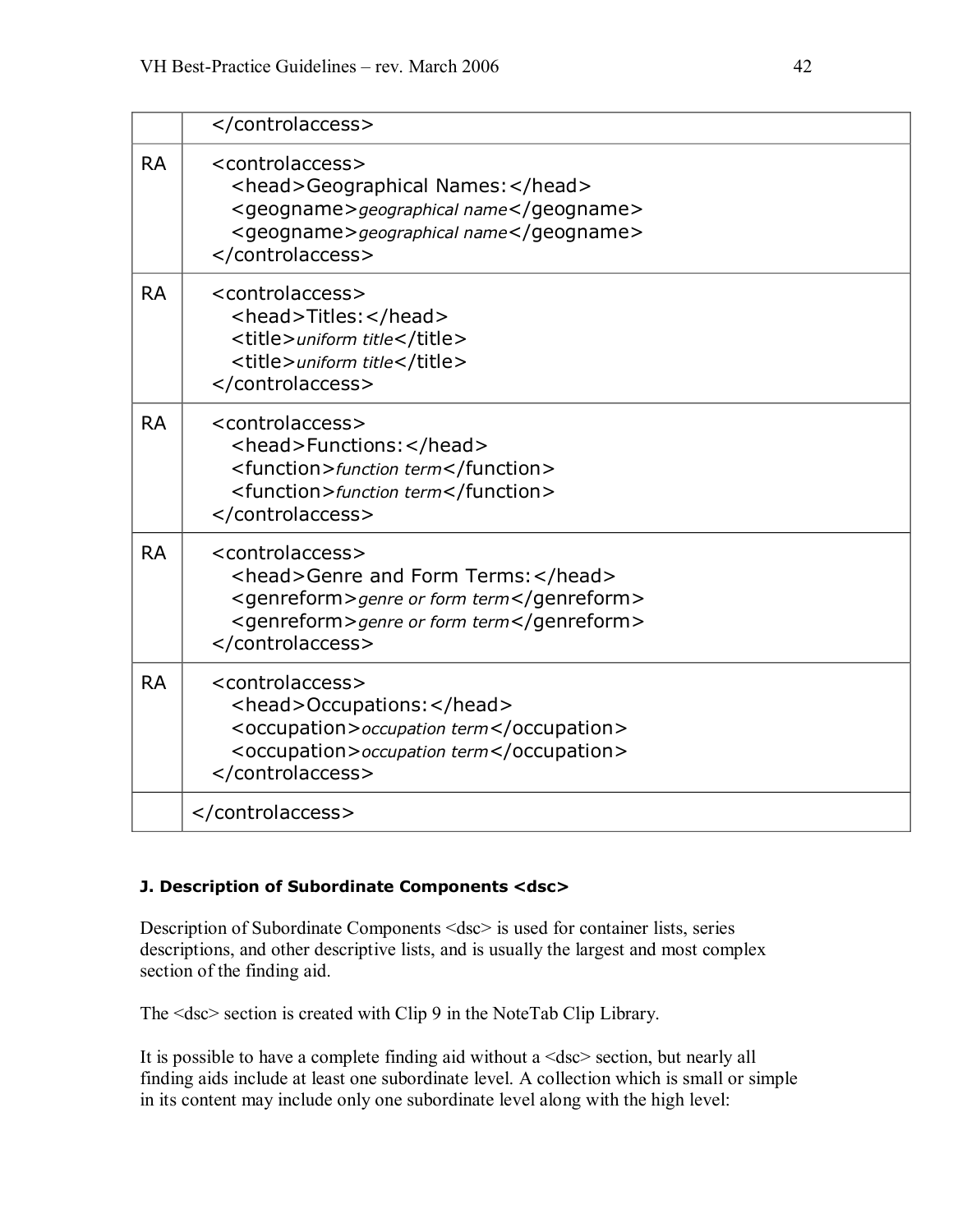Collection or record group (high-level description) File A three-level structure is probably most typical: Collection or record group (high-level description) Series File A complex collection might include a number of levels of description: Collection or Record Group (high-level description) Subgroup Series **Subseries** File Item In some cases, there may be additional hierarchies within File or Item. In Virginia

Heritage, it is technically possible to have up to twelve nested levels within a collection.

#### **J.1. Multi-level description**

The EAD structure is designed to accommodate multi-level description, which has long been the preferred approach to creating finding aids for archival materials. The *Online Archive of California Best Practice Guidelines, Version 1.0* offers the following four fundamental rules to guide the multi-level description of archival materials:

- **•** Present all archival description in a *hierarchical whole-to-part relationship* that proceeds from general description of the collection to more specific descriptions of parts of the collection.
- At each hierarchical level, *give only information relevant to that particular level*. For example, do not provide an administrative history for an entire department if the creator of the materials being described is a division or branch.
- ß *Give information* that is common to multiple parts of the collection *at the highest appropriate level*. Do not repeat information at a lower level of description that has already been given at a higher level.
- $\blacksquare$  In order to make explicit the position of a particular level of description within the hierarchy, *nest the description at each level within the description at its next higher level*. Also, identify each level of description (i.e., give it a label, such as "series").

The number of levels and type of levels will vary depending on the needs of the collection and the practices of each institution. It is not necessary to describe every part of the collection to the same level. However, when a collection is subdivided into series, then all materials in the collection must be assigned to one of the series. Likewise, when a series is divided into subseries, then all materials in the series must be assigned to one of the subseries. The *Online Archive of California Best Practice* Guidelines says this is known as "balanced archival description." The organization of a collection is "unbalanced" if it places file or item description at the *same level* as subdivisions such as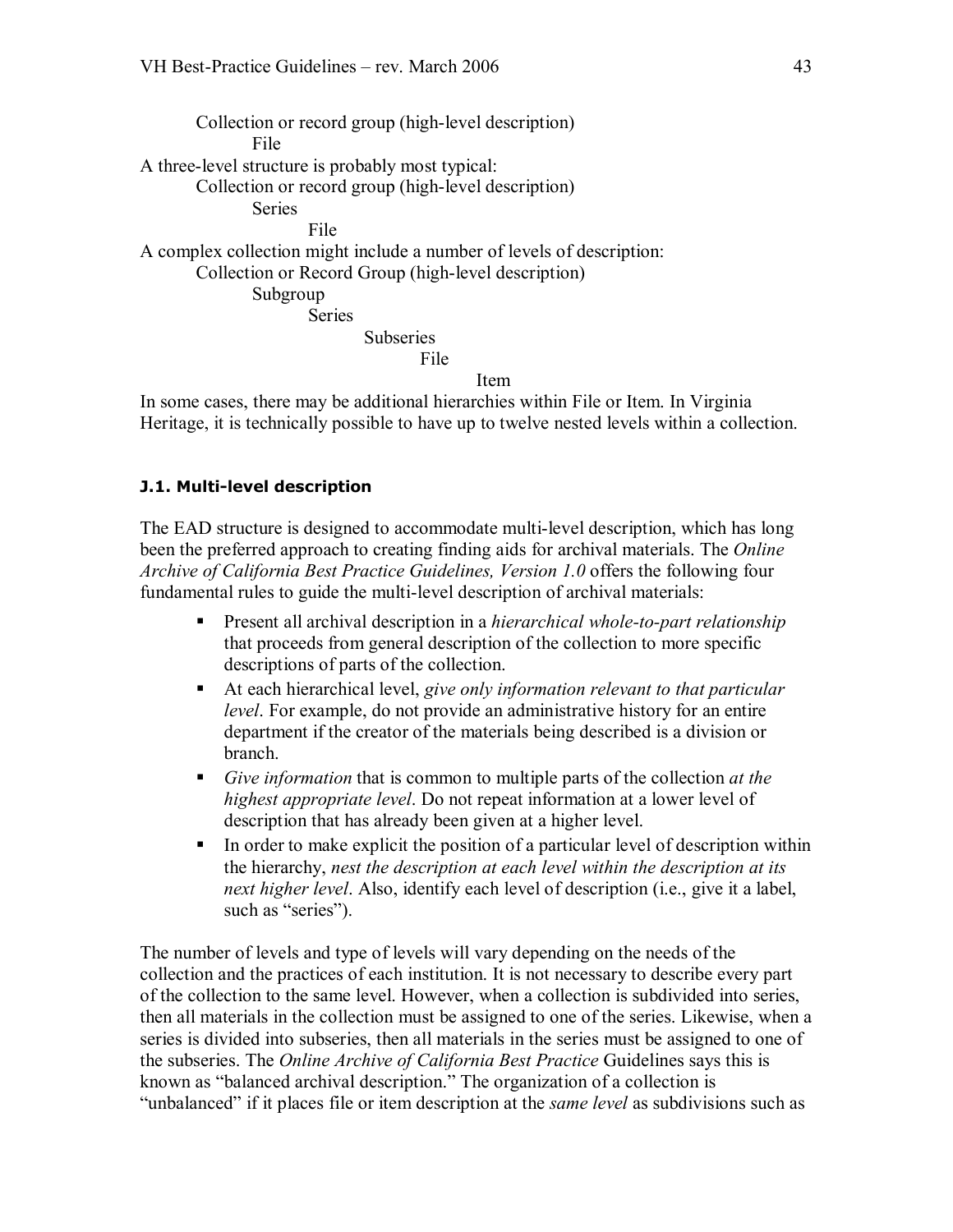series, subseries, or subgroups *within the same group of subordinate components*. Unbalanced finding aids should be avoided. They may confuse the researcher and may not display properly online.

#### **Balanced archival description.**



**Unbalanced archival description.**



Each series, subseries, subgroup, file, or item starts with a component tag  $\langle c \rangle$ . The  $\langle c \rangle$ tag is numbered to help keep track of the nested levels. The highest level is tagged as <c01>, the next level within it is <c02>, and so forth. **The number does not correlate directly with a particular type of descriptive level.** If a collection has file-level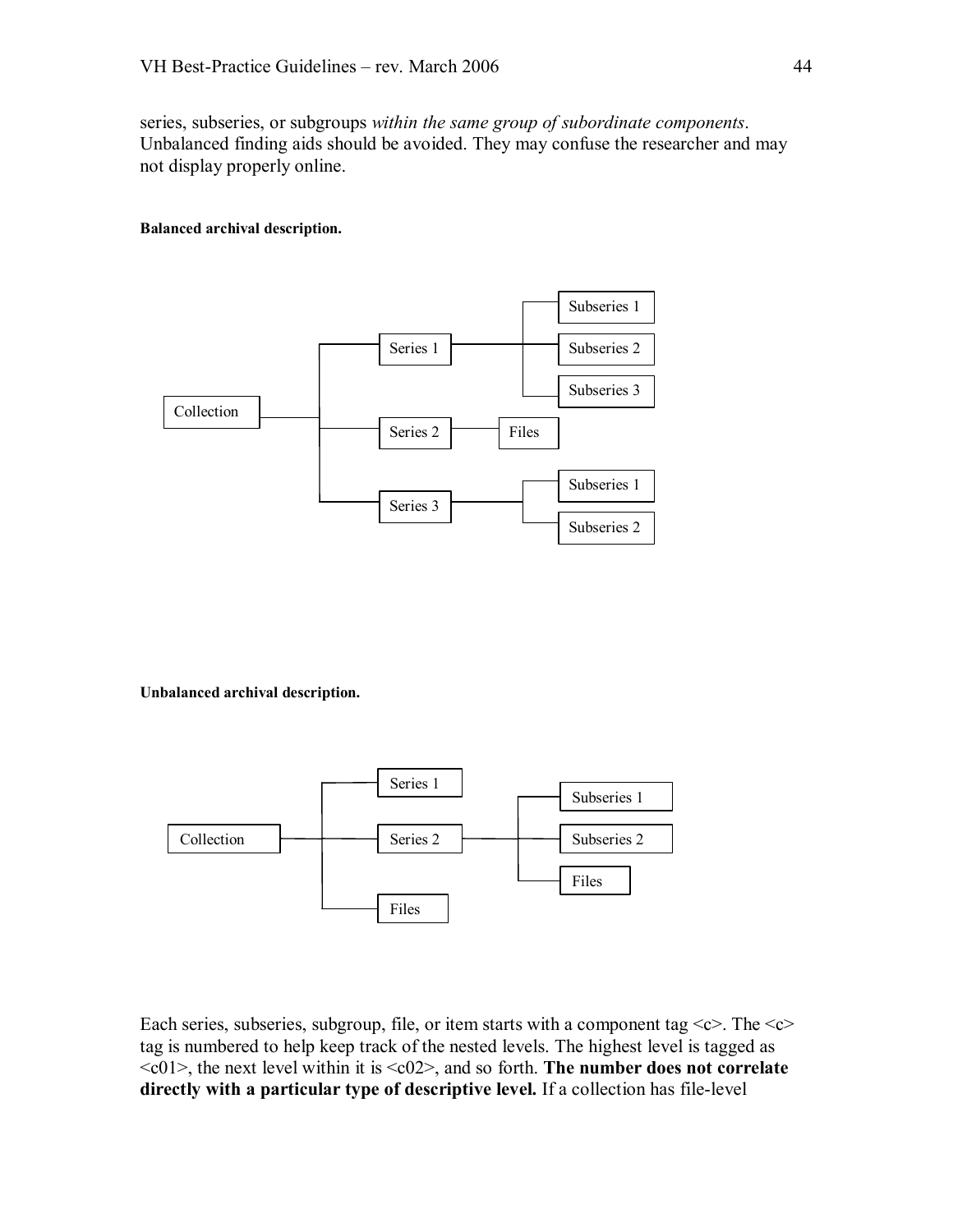descriptions organized into series, each series would be  $\leq c01$  level="series"> and the file would be <c02 level="file">. If a collection is not subdivided into any type of series, the highest level might be <c01 level="file"> or even <c01 level="item">. In the diagram of Balanced Archival Description above, Series 1 would be <c01 level="series">, its Subseries 1 would be  $\leq c02$  level="subseries">, and files within Subseries 1 would be <c03 level="file">; while Series 2 would be <c01 level="series"> but its files would be <c02 level="file">. It is always a good idea to use the LEVEL attribute.

Virginia Heritage does not allow the use of  $\langle \cos \theta \rangle$  tags without numbers. Only  $\langle \cos \theta \rangle$ ,  $\langle 02 \rangle$ ,  $\langle 03 \rangle$ ... $\langle 012 \rangle$  are permitted by VH.

#### **J.2. Major subdivisions: Series, Subseries, or Subgroups**

Many of the tags used in the high-level description of the whole collection also occur within the <dsc> to describe parts of the collection. The nature of the information given in a specific tag will usually be the same whether that tag occurs in the high-level description or the component-level description. Keep in mind that, according to the principles of multi-level description, information should not be repeated at a lower level of description if it has already been given at a higher level.

The following template shows all possible elements for describing a major subdivision. However, most of the elements are rarely needed at this level. The discussion in the template specifies which elements are recommended in best practice. The required and/or recommended elements for a good series description are  $\langle c0x \rangle$ ,  $\langle did \rangle$ ,  $\langle unititle \rangle$ , <unitdate>, <container>, <scopecontent>, and <arrangement>. An example of typical series and subseries best-practice description is given after the template.

| R.        | <dsc type="[combined] OR [analyticover]"></dsc>                                                                                                                                                                                                                                                                                                                          |
|-----------|--------------------------------------------------------------------------------------------------------------------------------------------------------------------------------------------------------------------------------------------------------------------------------------------------------------------------------------------------------------------------|
|           | The TYPE attribute in the $\langle \text{dsc} \rangle$ is used to specify each type of description. The<br>TYPE attribute offers four values, but choose one of these two when the<br>description includes major subdivisions:<br>"combined" = each series description is followed by the container list for<br>that series<br>"analyticover" = series descriptions only |
|           | The other two attributes are "in-depth," which is for container lists without major<br>subdivisions, and "othertype," discussed in section J.5.                                                                                                                                                                                                                          |
| R         | <head>[Contents List] OR [Components List] OR [other heading]</head>                                                                                                                                                                                                                                                                                                     |
|           | Each institution will choose its own preferred head, or set of heads if the<br>institution wishes to differentiate between multiple types of descriptive lists.<br>Contents List, Components List, Items List, and Container List are among the<br>heads used by Virginia Heritage participants.                                                                         |
| R         | <c01 level="[series] OR [subseries] OR [subgrp]"></c01>                                                                                                                                                                                                                                                                                                                  |
| <b>NR</b> | <head>Series 1</head>                                                                                                                                                                                                                                                                                                                                                    |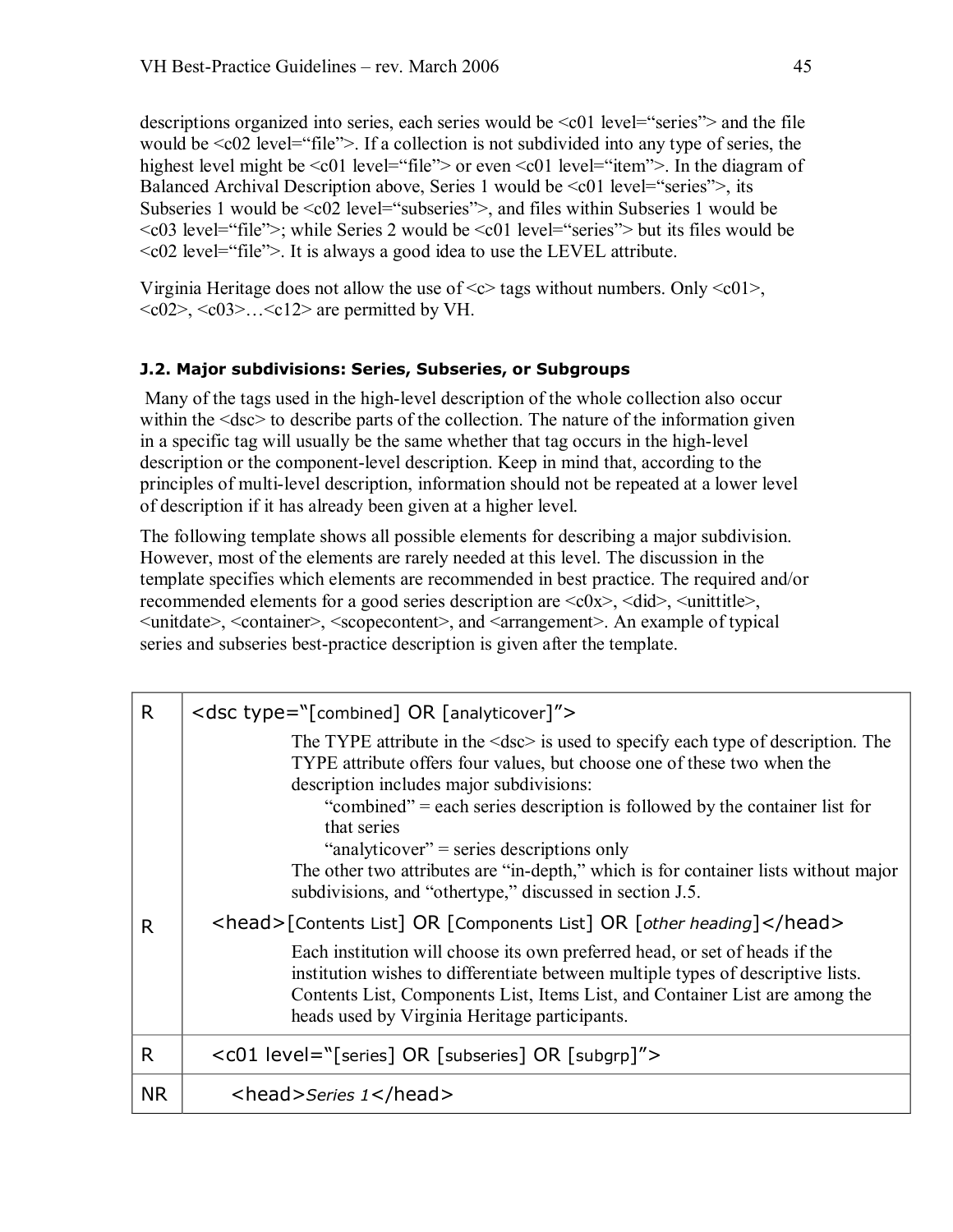|              | If this <head> is used, do not use the LABEL attribute in <unittitle>. Although<br/>the preferred practice for Virginia Heritage is to use LABEL, some institutions<br/>prefer to use <head> for display reasons. If a collection contains both series and<br/>subseries, for example, using a <head> for the series and LABEL for the<br/>subseries will result in a more prominently displayed heading for the series than<br/>for the subseries.</head></head></unittitle></head> |
|--------------|--------------------------------------------------------------------------------------------------------------------------------------------------------------------------------------------------------------------------------------------------------------------------------------------------------------------------------------------------------------------------------------------------------------------------------------------------------------------------------------|
| R            | <did></did>                                                                                                                                                                                                                                                                                                                                                                                                                                                                          |
| $\mathsf{R}$ | <unittitle label="Series 1"> title of series</unittitle>                                                                                                                                                                                                                                                                                                                                                                                                                             |
|              | If the LABEL attribute is used, do not use a $\alpha$ -head for the series.                                                                                                                                                                                                                                                                                                                                                                                                          |
|              | Example:<br><c01 level="series"><br/><did><br/><unittitle label="Series 1">Correspondence, <unitdate type="inclusive">1940-<br/>1945</unitdate></unittitle></did></c01>                                                                                                                                                                                                                                                                                                              |
| <b>NR</b>    | <unitdate type="[inclusive] OR [bulk]">dates of series</unitdate><br>Although dates are not required, they are often useful. The TYPE label<br>specifies which of the three types of date is given.                                                                                                                                                                                                                                                                                  |
|              |                                                                                                                                                                                                                                                                                                                                                                                                                                                                                      |
| <b>NR</b>    | <container label="[Box-folder] OR [Box] OR [other choice]" type="[box-&lt;br&gt;folder] OR &lt;math&gt;\lceil&lt;/math&gt; box] OR &lt;math&gt;\lceil&lt;/math&gt; other choice as shown below]"> container or range of<br/>containers</container>                                                                                                                                                                                                                                   |
|              | Container information is not required, but it is strongly recommended if the<br>institution uses container information for retrieval. Paper-based finding aids often<br>show container information only at the file and item levels, and not at the series<br>level. Online searches may return a series description without the subordinate file<br>descriptions, however, so the best practice is to handle container information<br>uniformly at all descriptive levels.          |
|              | The following list gives the range of choices for the TYPE and LABEL<br>attributes.                                                                                                                                                                                                                                                                                                                                                                                                  |
|              | <b>LABEL</b><br><b>TYPE</b><br><b>Box</b><br>box<br>folder<br>Folder<br>box-folder<br>Box-folder<br>Carton<br>carton<br>Reel<br>reel<br>Frame<br>frame<br>reel-frame<br>Reel-frame<br>volume<br>Volume                                                                                                                                                                                                                                                                               |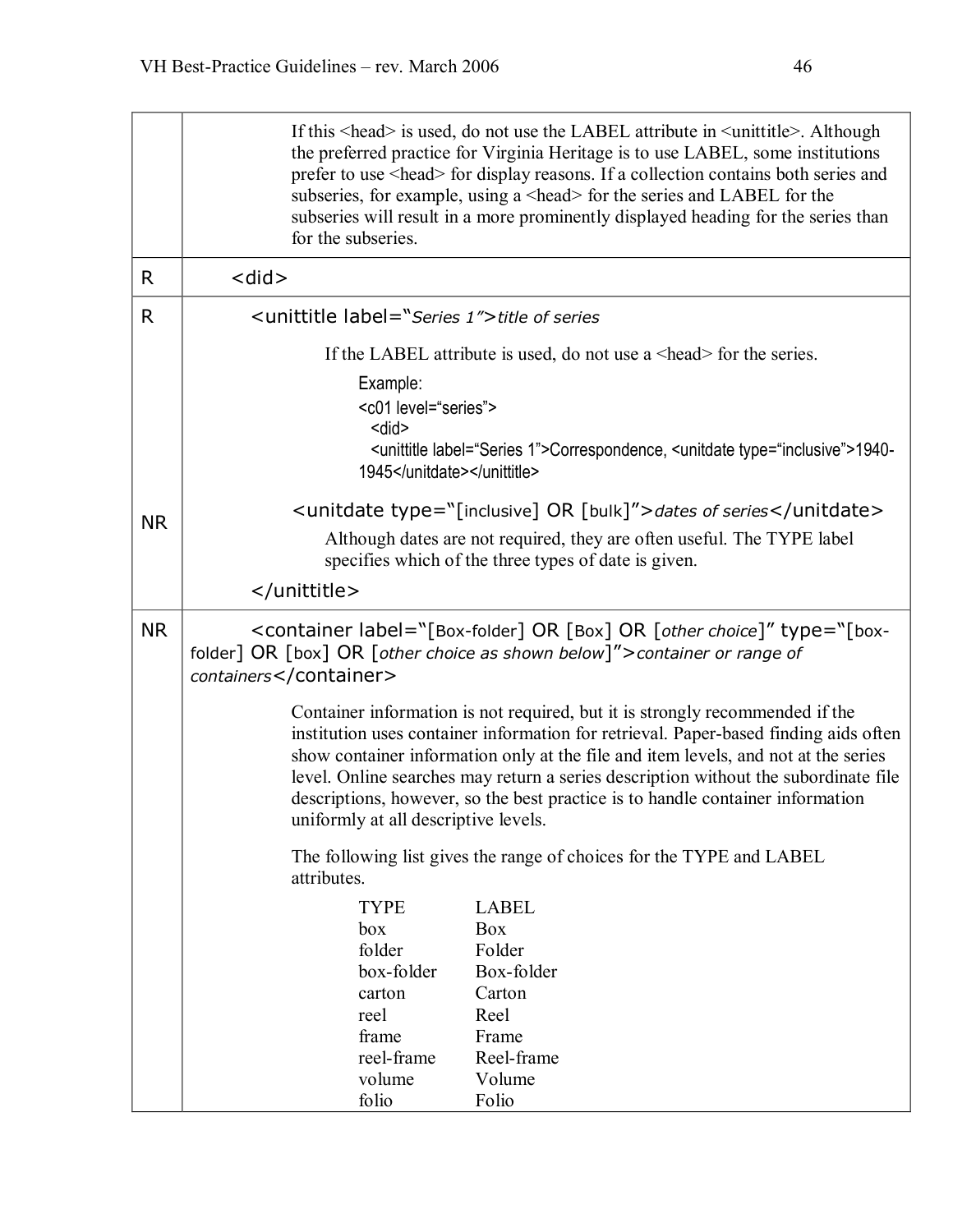|           | Page<br>page                                                                                                                                                                                                                                                                                                                                                                                                                                                                  |
|-----------|-------------------------------------------------------------------------------------------------------------------------------------------------------------------------------------------------------------------------------------------------------------------------------------------------------------------------------------------------------------------------------------------------------------------------------------------------------------------------------|
|           | sleeve<br>Sleeve                                                                                                                                                                                                                                                                                                                                                                                                                                                              |
|           | Oversize<br>oversize                                                                                                                                                                                                                                                                                                                                                                                                                                                          |
|           | Map-case<br>map-case                                                                                                                                                                                                                                                                                                                                                                                                                                                          |
|           | Drawer<br>drawer                                                                                                                                                                                                                                                                                                                                                                                                                                                              |
|           | The most frequently used is Box-folder. The number is then given with a colon<br>separating the box number from the folder number. This format is efficient for<br>expressing a range of folders or boxes.                                                                                                                                                                                                                                                                    |
|           | Examples:                                                                                                                                                                                                                                                                                                                                                                                                                                                                     |
|           | <container label="Box-folder" type="box-folder">4:10-5:3</container>                                                                                                                                                                                                                                                                                                                                                                                                          |
|           | <container label="Carton" type="carton">6</container>                                                                                                                                                                                                                                                                                                                                                                                                                         |
|           | <container label="Volumes" type="volume">1-28</container>                                                                                                                                                                                                                                                                                                                                                                                                                     |
|           | Virginia Heritage strongly recommends use of the Box-folder type instead of<br>using two separate container tags for Box and for Folder.                                                                                                                                                                                                                                                                                                                                      |
|           | The LABEL may be given as a plural noun instead of a singular noun if desired,<br>as shown in the third example above.                                                                                                                                                                                                                                                                                                                                                        |
| <b>NR</b> | <physdesc>physical description of this portion of the collection</physdesc>                                                                                                                                                                                                                                                                                                                                                                                                   |
|           | $\langle$ physdesc $>$ is an optional element, to be used if the information would assist the<br>researcher. It might be used in explaining the extent of the series (ex:<br><physdesc>250 cu. ft.</physdesc> ) or the nature of the materials (ex. <physdesc>108<br/>glass plate negatives and 63 prints.</physdesc> ).                                                                                                                                                      |
|           | Subelements available in <physitesc> include:</physitesc>                                                                                                                                                                                                                                                                                                                                                                                                                     |
|           | <extent> for a quantity reference<br/><genreform> to specify the type of materials, often used for visual materials<br/><physfacet> to note features of the appearance such as color<br/><dimensions> for the measurements of an item</dimensions></physfacet></genreform></extent>                                                                                                                                                                                           |
|           | Encoding subelements within <physitesc> requires additional time and resources.<br/>Some institutions in Virginia Heritage have chosen to use these subelements,<br/>while others have not. The advantage to more detailed encoding is that it allows<br/>for future fine-tuning of searching and display. See the EAD Tag Library and<br/>EAD Guidelines for more information about and examples of the use of these<br/>subelements in <physitese>.</physitese></physitesc> |
|           | $\langle$ did $\rangle$                                                                                                                                                                                                                                                                                                                                                                                                                                                       |
| <b>NR</b> | <altformavail></altformavail>                                                                                                                                                                                                                                                                                                                                                                                                                                                 |
|           | <p>information about alternative forms</p><br>                                                                                                                                                                                                                                                                                                                                                                                                                                |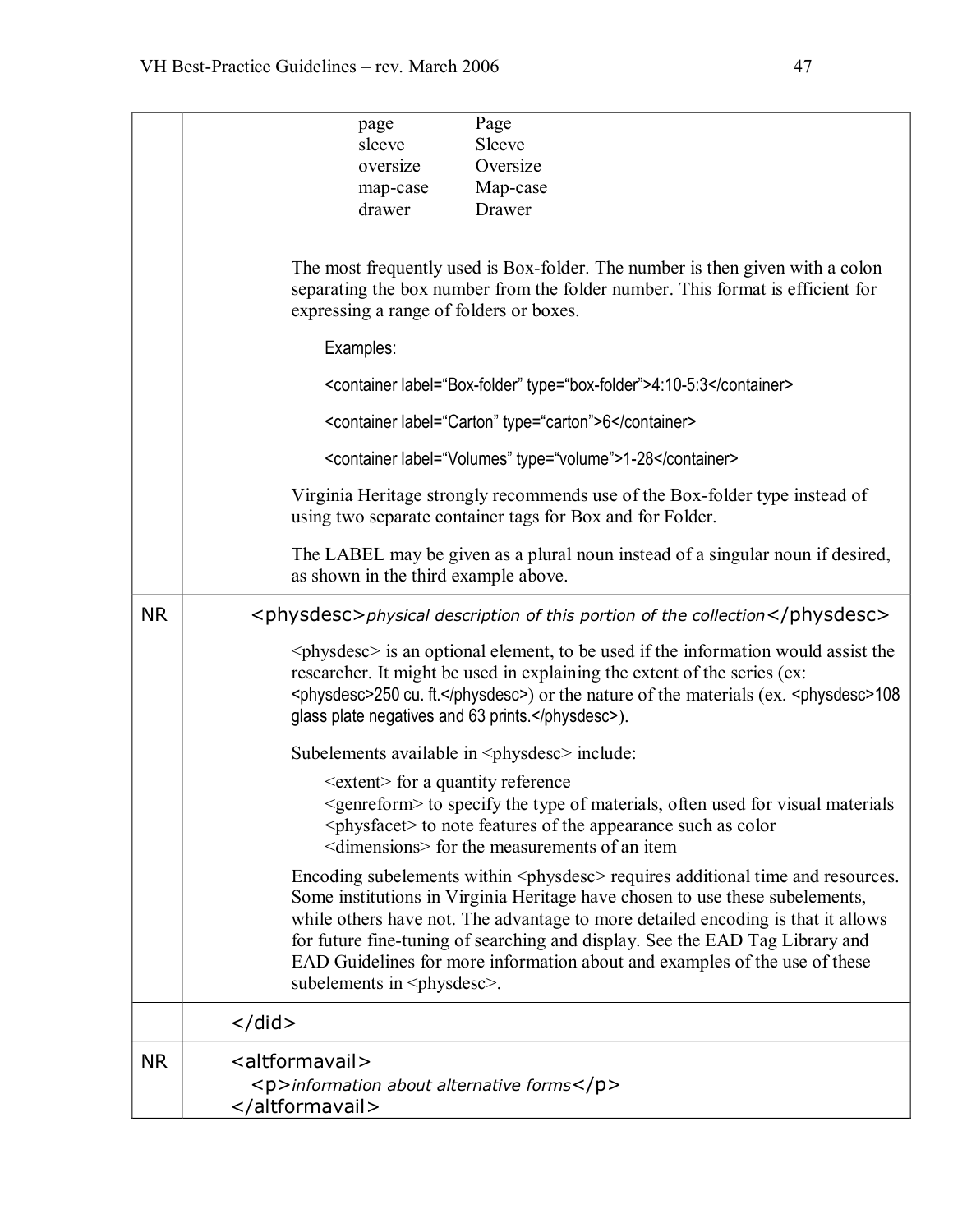|           | Provides the researcher with information concerning the availability of these<br>materials in other forms such as microfilm or videotape or published<br>transcription. Use this element if only certain series or subseries, but not the<br>whole collection, are available in the alternative form (for example, if Series 2<br>and 3 have been microfilmed but not Series 1, 4, and 5). The wording should<br>usually be similar to the <altformavail> at the did-level.</altformavail> |
|-----------|--------------------------------------------------------------------------------------------------------------------------------------------------------------------------------------------------------------------------------------------------------------------------------------------------------------------------------------------------------------------------------------------------------------------------------------------------------------------------------------------|
|           | This element is comparable to MARC field 530.                                                                                                                                                                                                                                                                                                                                                                                                                                              |
| <b>NR</b> | <scopecontent><br/><math>&lt;</math>p&gt;summary of what's in the series<math>&lt;</math>/p&gt;<br/></scopecontent>                                                                                                                                                                                                                                                                                                                                                                        |
|           | Strongly recommended, even for series with informative titles. <scopecontent><br/>summarizes the range and topical coverage of the materials in the series, often<br/>mentioning their form and organization, and naming significant individuals,<br/>organizations, and subjects.</scopecontent>                                                                                                                                                                                          |
| <b>NR</b> | <bioghist><br/><math>\langle p \rangle</math>biographical or historical information pertaining to the series<math>\langle p \rangle</math><br/></bioghist>                                                                                                                                                                                                                                                                                                                                 |
|           | Use this element only when appropriate. Do not repeat the same information that<br>is in the high-level<br>bioghist> for the whole collection. However, it is acceptable<br>to give summary information in the high-level<br>bioghist> and a much more<br>                                                                                                                                                                                                                                 |
| <b>NR</b> | <arrangement><br/><p>what order the materials are in</p><br/><math>\alpha</math>/arrangement&gt;</arrangement>                                                                                                                                                                                                                                                                                                                                                                             |
|           | Recommended. <arrangement> tells the filing sequence of the materials such as<br/>alphabetical, chronological, or numerical, and major deviations from that<br/>sequence such as "oversize materials filed at end." Summarizes the manner in<br/>which the materials have been subdivided into smaller units, so this field should<br/>only be used if there are subdivisions below this unit, such as subseries—and<br/>even then, only if necessary.</arrangement>                       |
| <b>NR</b> | <descgrp type="add"><br/>The same elements that are available under <math>\leq</math> descgrp type="add"&gt; in the high-</descgrp>                                                                                                                                                                                                                                                                                                                                                        |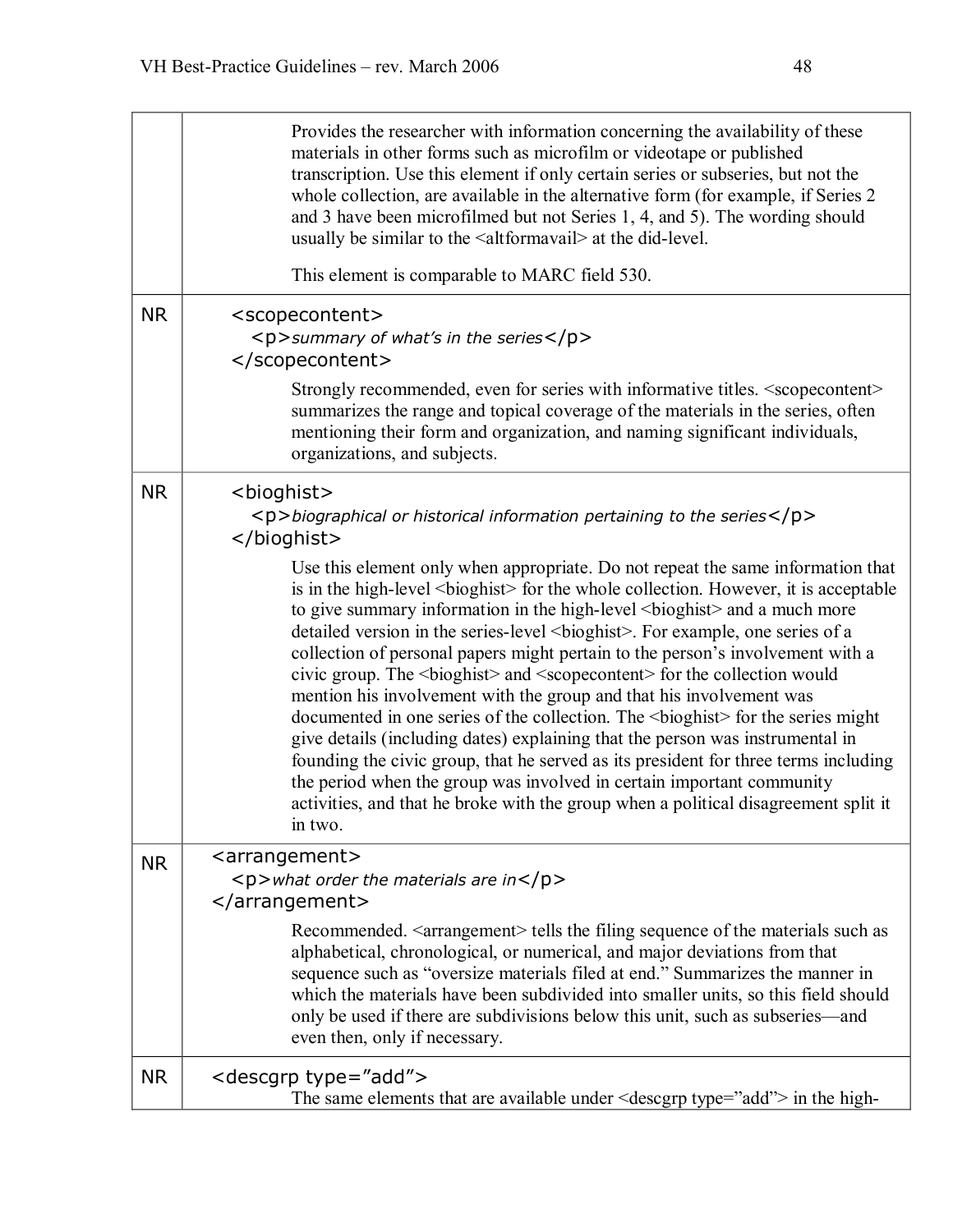|           | level description are also available here:                                                                                                                                                                                 |
|-----------|----------------------------------------------------------------------------------------------------------------------------------------------------------------------------------------------------------------------------|
|           | <br>bibliography> Bibliography                                                                                                                                                                                             |
|           | <fileplan> File Plan</fileplan>                                                                                                                                                                                            |
|           | $\langle$ index $\rangle$ Index                                                                                                                                                                                            |
|           | <br>< denomialsor<br>Location of Originals                                                                                                                                                                                 |
|           | <otherfindaid>Other Finding Aid</otherfindaid>                                                                                                                                                                             |
|           | <phystech></phystech>                                                                                                                                                                                                      |
|           | <relatedmaterial> Related Material</relatedmaterial>                                                                                                                                                                       |
|           | <separatedmaterial> Separated Material</separatedmaterial>                                                                                                                                                                 |
|           | However, these elements will be needed at the series level only on very rare                                                                                                                                               |
|           | occasions. In nearly every case, such information properly belongs in the high-<br>level description, not within the <dsc>.</dsc>                                                                                          |
|           |                                                                                                                                                                                                                            |
| <b>NR</b> | <c02 level="[subseries] OR [file] OR [item]"></c02>                                                                                                                                                                        |
|           | The next level of the $\leq$ dsc $>$ may be another major subdivision, if the series has<br>several subseries. If so, the same elements are available as for $\leq c01$ .                                                  |
|           | If the next level of the $\langle \text{dsc} \rangle$ is file or item level description, use the templates<br>given in the next two sections of Chapter III.                                                               |
|           | $<$ /c02>                                                                                                                                                                                                                  |
|           | <c02rest c02="" container="" for="" list="" of="" series<="" this=""></c02rest>                                                                                                                                            |
|           | $<$ / $c01$ >                                                                                                                                                                                                              |
|           | Note that a higher level should completely surround a subordinate level, with its<br>closing tag coming after the subordinate level descriptions are all closed, or the<br>finding aid will not load and display properly. |
|           | <c01rest c01="" collection<="" in="" of="" series="" the=""></c01rest>                                                                                                                                                     |
|           | $<$ /dsc $>$<br>                                                                                                                                                                                                           |

Example of typical series and subseries best-practice description:

```
<dsc type="combined"
 <head> Components List</head> 
 <c01 level="series"> 
   <did> 
     <unittitle label="Series I">Correspondence, <unitdate type="inclusive">1900 1960</unitdate> 
     </unittitle> 
     <container label="Box" type="box">1-3</container>
     <physdesc>3 cubic feet</physdesc> 
   </did>
   <scopecontent>
```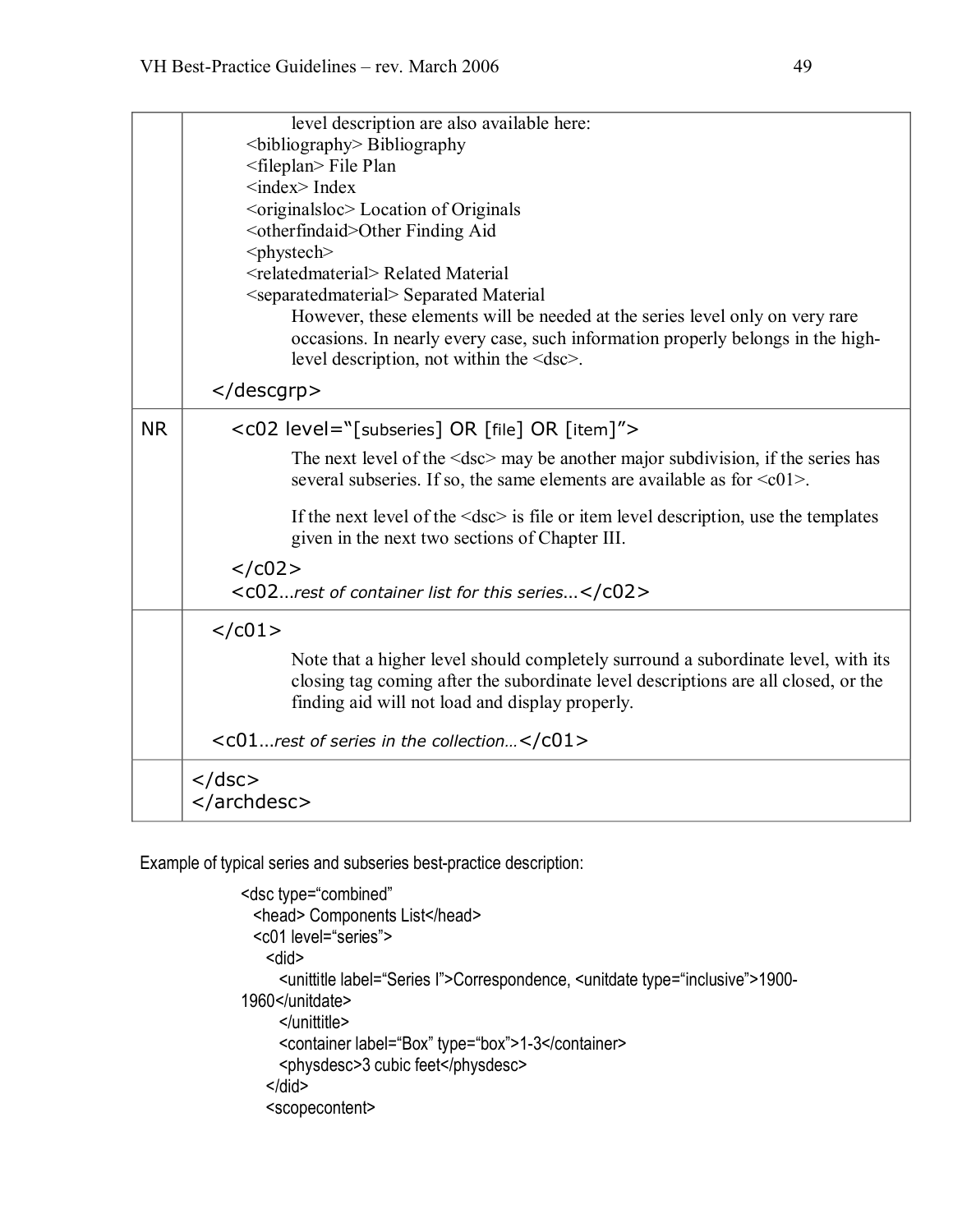```
<p>Includes personal and business correspondence… </p> 
   </scopecontent> 
   <c02 level="subseries"> 
     <did> 
       <unittitle label="Subseries A">Personal, <unitdate type="inclusive">1900
1960</unitdate> 
       </unittitle> 
       <container label="Box-folder" type="box-folder">1:1-2:12</container>
     </did>
     <scopecontent> 
       <p>Jane Jones maintained a regular correspondence with many of the
prominent artists… </p> 
     </scopecontent> 
     <arrangement> 
       <p>Arranged alphabetically by correspondent.</p> 
     </arrangement>
       …descriptions of all the folders in Series I, Subseries A, at level <c03>…
   </<02>…descriptions of Series I, Subseries B and its folders…
 </c01>
 …start of Series II, at component level <c01>, with all its subseries and folders…  …Series III, etc. …
</dsc> 
</archdesc>
```
#### **J.3. File-level description**

At many repositories, collections are typically described at the file (or "folder") level in the finding aid. In EAD, file might be used to mean a folder, a group of related folders collectively described, or multiple items within a folder.

#### **Flat versus hierarchical file description**

Often, especially in large collections, there are clusters of folders that pertain to the same subject. EAD allows for such files to be described in hierarchical groupings if desired, instead of just a "flat" list. The *Online Archive of California Best Practice Guidelines, Version 1.0*, offers the following discussion of "flat" versus hierarchical description. (Notice that the presence or absence of major subdivisions such as series is irrelevant to whether the file-level descriptions are flat or hierarchical.)

"A repository may follow any of several approaches when encoding file-level descriptions, resulting in either a 'flat' end product or one that uses hierarchical inheritance (the latter achieves the same effect provided by an indented print presentation). In the 'flat' product, all file-level descriptions are encoded at a single component  $\langle c0x \rangle$  level. In the hierarchical project, EAD's nested component structure is used.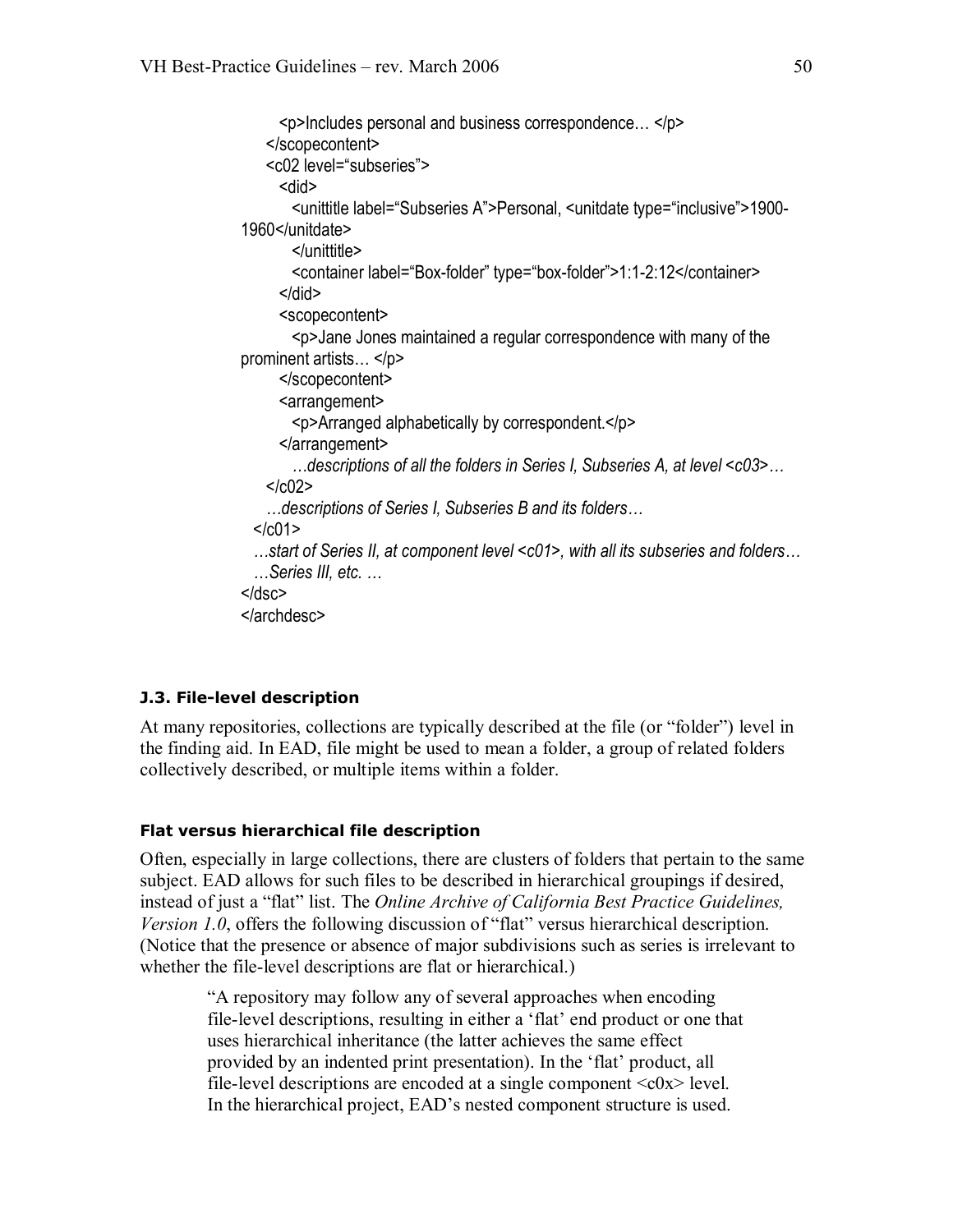Both approaches are legitimate, but the resulting appearance of finding aid container lists varies significantly from one to the other.

"Note how much more economical, and how much less repetitive, the hierarchical example is.... It is not only more easily comprehensible for viewing; it also avoids delivery of redundant search results, because each term is presented at only one level instead of at multiple levels."

*Online Archive of California Best Practice Guidelines, Version 1.0, pp. 22-23.* 

The first example below shows a flat display of file-level descriptions. The series title would be encoded at  $\leq c01$  level, and each of the following files at  $\leq c02$ .



The next example shows the same file-level descriptions reformatted to use indentation to represent hierarchical inheritance. The series title would be encoded at  $\langle 0|2 \rangle$  level, and files would be at  $\langle c02 \rangle$ ,  $\langle c03 \rangle$ ,  $\langle c04 \rangle$ , and  $\langle c05 \rangle$  levels. Each  $\langle c0x \rangle$  number corresponds to a level of indentation.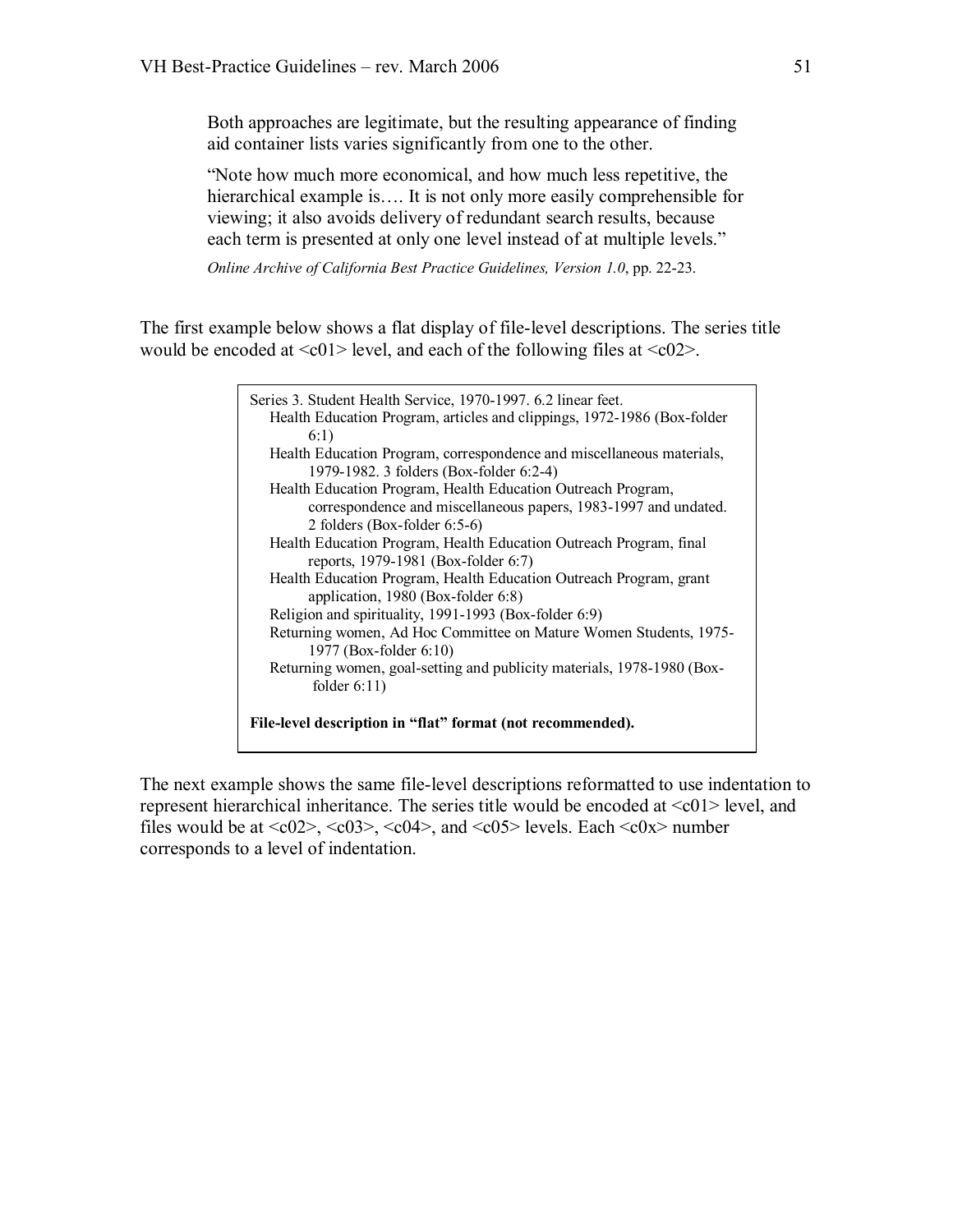Series 3. Student Health Service, 1970-1997. 6.2 linear feet. Health Education Program (Box-folder  $6:1-8$ ) Articles and clippings, 1972-1986 (Box-folder 6:1) Correspondence and miscellaneous materials (Box-folder 6:2-4) 1979 (Box-folder 6:2) 1980 (Box-folder 6-3) 1981-1982 (Box-folder 6:4) Health Education Outreach Program (Box-folder 6:5-8) Correspondence and miscellaneous papers (Box-folder 6:5-6) 1983-1997 (Box-folder 6:5) undated (Box-folder  $6:6$ ) Final reports,  $1979-1981$  (Box-folder 6:7) Grant application, 1980 (Box-folder 6:8) Religion and spirituality,  $1991-1993$  (Box-folder 6:9) Returning women (Box-folder 6:10-11) Ad Hoc Committee on Mature Women Students, 1975-1977 (Boxfolder 6:10) Goal-setting and publicity materials, 1978-1980 (Box-folder 6:11)

**Filelevel description in "hierarchical" format (recommended).**

Virginia Heritage recommends the hierarchical approach where it is appropriate for the materials being described.

#### **Template and discussion for file-level description**

The following template shows all possible elements for describing materials at the file level. However, most of the elements are rarely needed at this level. The discussion in the template notes which elements are recommended in best practice. The required and/or recommended elements for a good file-level description are  $\langle c0x \rangle$ ,  $\langle did \rangle$ ,  $\langle unititle \rangle$ , <unitdate>, <container>, <physdesc>, and <scopecontent>.

Examples of typical best-practice file-level description, for both flat and hierarchical descriptive formats, are given after the template.

| R                                                                                                                                                                                                                                                                                            | <dsc type="[in-depth] OR [combined]"></dsc>                                                                                                          |  |
|----------------------------------------------------------------------------------------------------------------------------------------------------------------------------------------------------------------------------------------------------------------------------------------------|------------------------------------------------------------------------------------------------------------------------------------------------------|--|
| The TYPE attribute in the $\leq$ dsc $>$ is used to specify each type of description. The<br>TYPE attribute offers four values, but choose one of these two when the<br>materials are described at the file level:<br>"in-depth" = container lists without major subdivisions such as series |                                                                                                                                                      |  |
|                                                                                                                                                                                                                                                                                              | "combined" = each series description is followed by the container list for<br>that series                                                            |  |
|                                                                                                                                                                                                                                                                                              | The other two attributes are "analyticover," which is for series descriptions<br>without container lists, and "othertype," discussed in section J.5. |  |
|                                                                                                                                                                                                                                                                                              | <head>[Contents List] OR [Components List] OR [other heading]</head>                                                                                 |  |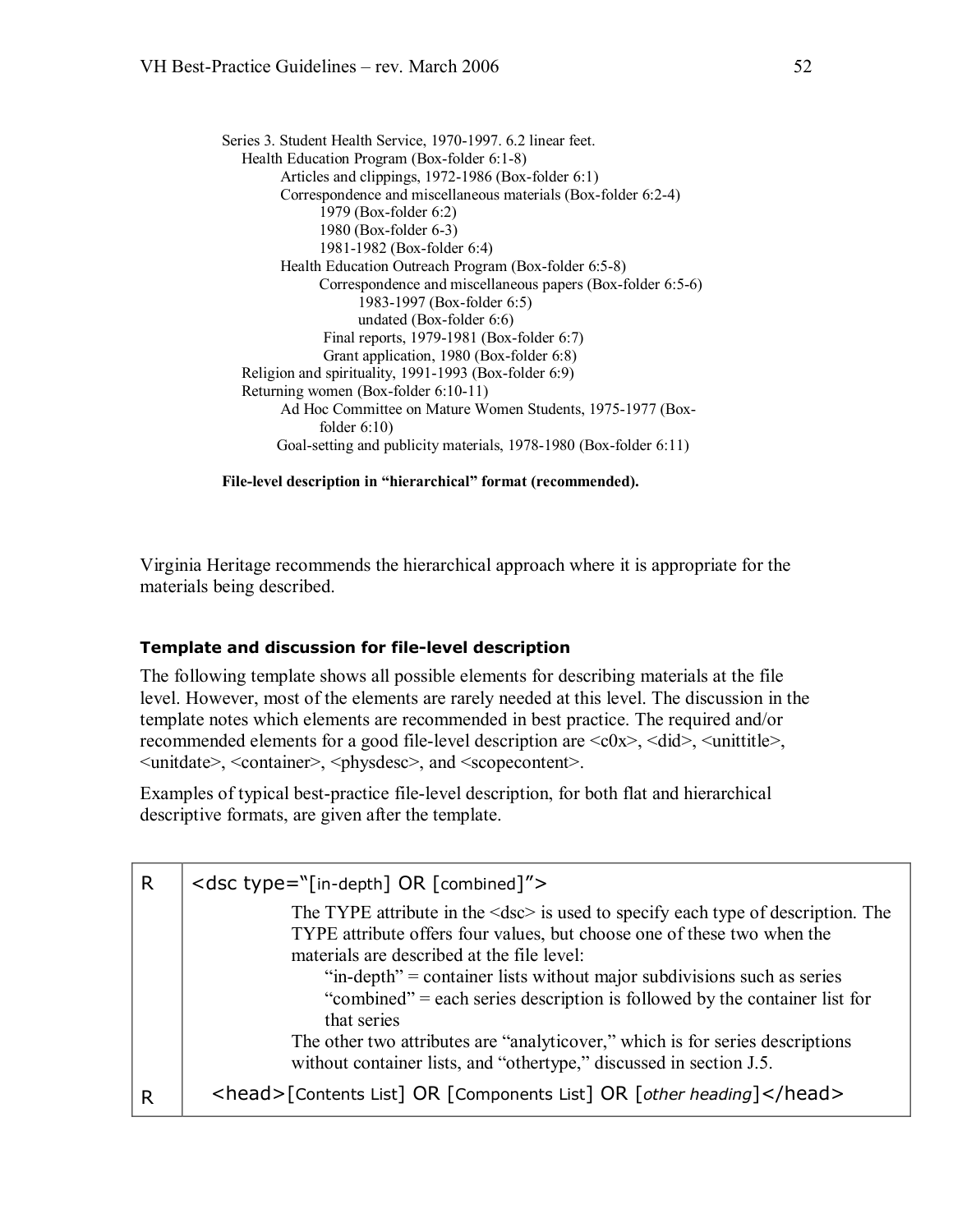|              | Each institution will choose its own preferred head, or set of heads if the<br>institution wishes to differentiate between multiple types of descriptive lists.<br>Contents List, Components List, Items List, and Container List are among the<br>heads used by Virginia Heritage participants.                                                                                                                                                                                                                                                                                                                                                                                                                                                                                                                                                 |  |
|--------------|--------------------------------------------------------------------------------------------------------------------------------------------------------------------------------------------------------------------------------------------------------------------------------------------------------------------------------------------------------------------------------------------------------------------------------------------------------------------------------------------------------------------------------------------------------------------------------------------------------------------------------------------------------------------------------------------------------------------------------------------------------------------------------------------------------------------------------------------------|--|
| R.           | <c01 level="file"></c01>                                                                                                                                                                                                                                                                                                                                                                                                                                                                                                                                                                                                                                                                                                                                                                                                                         |  |
|              | If the TYPE attribute in the $\langle$ dsc $>$ is "in-depth", the LEVEL attribute in $\langle$ c01 $>$<br>will be either "file" or "item".                                                                                                                                                                                                                                                                                                                                                                                                                                                                                                                                                                                                                                                                                                       |  |
|              | If the TYPE attribute in the $\langle$ dsc $>$ is "combined", the LEVEL attribute in $\langle$ c01 $>$<br>will be a major subdivision, and the file-level descriptions will occur at $\langle c02 \rangle$ , or<br>$\langle 0.03 \rangle$ , on down to $\langle 0.12 \rangle$ if needed. File-level description at any $\langle c \rangle$ number<br>consists of the same elements.                                                                                                                                                                                                                                                                                                                                                                                                                                                              |  |
|              | While the LEVEL attribute is not required at the file or item level, Virginia<br>Heritage strongly recommends the use of the LEVEL attribute for every<br>component.                                                                                                                                                                                                                                                                                                                                                                                                                                                                                                                                                                                                                                                                             |  |
| R            | <did></did>                                                                                                                                                                                                                                                                                                                                                                                                                                                                                                                                                                                                                                                                                                                                                                                                                                      |  |
| $\mathsf{R}$ | <unittitle>title of file<br/><unitdate type="[inclusive] OR [bulk]">dates of file</unitdate><br/></unittitle>                                                                                                                                                                                                                                                                                                                                                                                                                                                                                                                                                                                                                                                                                                                                    |  |
|              | Although dates are not required, they are useful in most instances. The<br>TYPE label specifies which of the three types of date is given.                                                                                                                                                                                                                                                                                                                                                                                                                                                                                                                                                                                                                                                                                                       |  |
|              | Frequently, descriptive titles in container lists are not differentiated from<br>other descriptive text. When other descriptive text, including scope and<br>content information, is given "inline" with the descriptive title, include the<br>other descriptive text in the <unittitle> element. If the other descriptive text<br/>is given as a block of text separated from the title by a line break or<br/>additional line spacing, however brief the block may be, encode the distinct<br/>block with the appropriate element, e.g. <scoperativent>. If an extent<br/>statement is embedded within the descriptive title block, it cannot be<br/>encoded as a distinct element. However, if the extent statement comes at the<br/>end of the title block, encode it using the <physitesc> element.</physitesc></scoperativent></unittitle> |  |
| <b>NR</b>    | <container <br="" label="[Box-folder] OR [Folder] OR [other choice]">type="[box-folder] OR [folder] OR [other choice as shown below]"&gt;container or<br/>range of containers</container>                                                                                                                                                                                                                                                                                                                                                                                                                                                                                                                                                                                                                                                        |  |
|              | Container information is not required, but it is strongly recommended if the<br>institution uses container information for retrieval. Be sure that all the<br>information needed for retrieval is given; if both the box and folder numbers are                                                                                                                                                                                                                                                                                                                                                                                                                                                                                                                                                                                                  |  |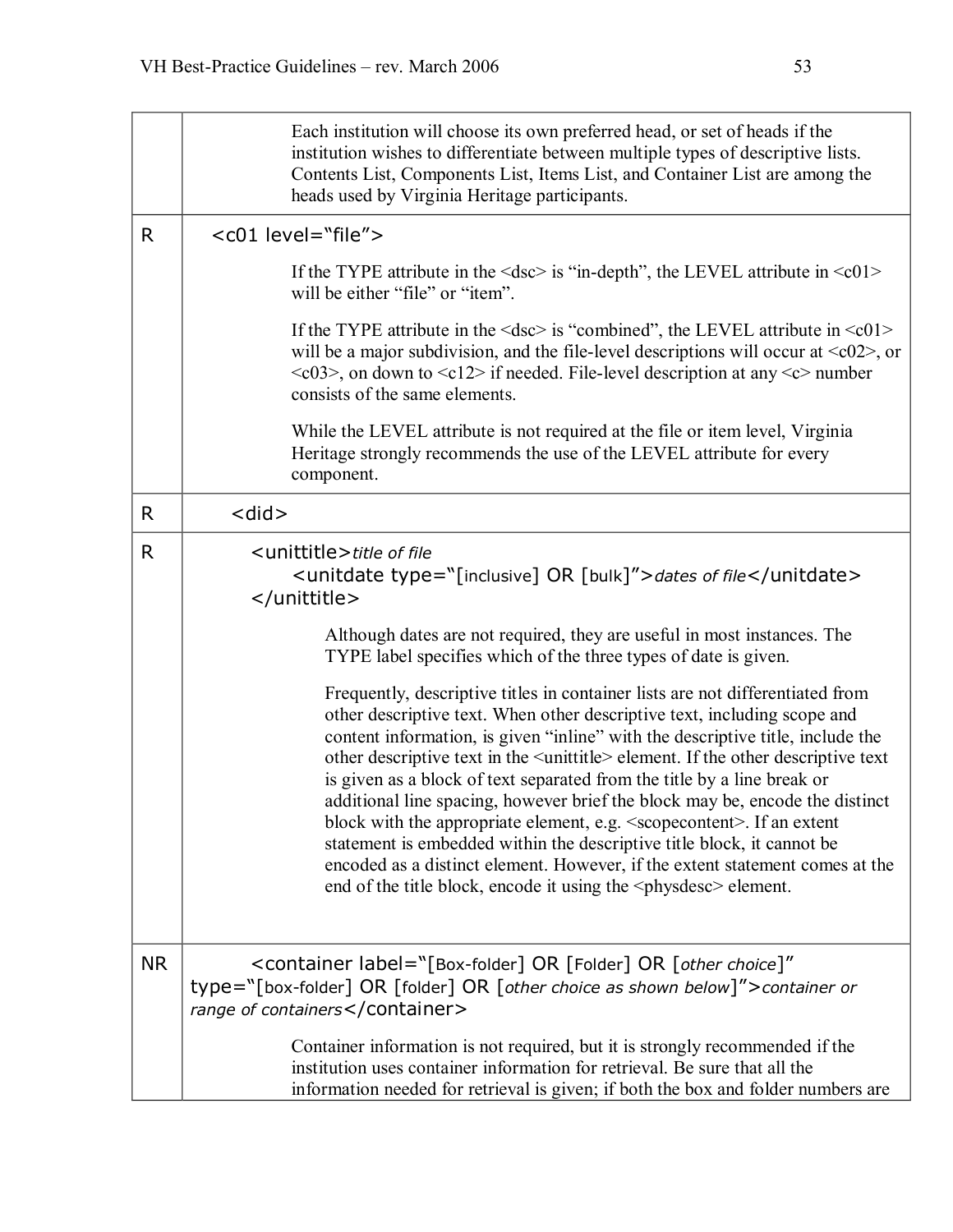|           | required to retrieve the file, for instance, it is generally advisable to use "Box-<br>folder" rather than "Folder" alone.                                                                                                                                                                                                                                                                                                   |  |
|-----------|------------------------------------------------------------------------------------------------------------------------------------------------------------------------------------------------------------------------------------------------------------------------------------------------------------------------------------------------------------------------------------------------------------------------------|--|
|           | The following list gives the range of choices for the TYPE and LABEL<br>attributes.                                                                                                                                                                                                                                                                                                                                          |  |
|           | <b>LABEL</b><br>TYPE<br>Box<br>box<br>folder<br>Folder<br>box-folder<br>Box-folder<br>Carton<br>carton<br>reel<br>Reel<br>frame<br>Frame<br>reel-frame<br>Reel-frame<br>volume<br>Volume<br>folio<br>Folio<br>Page<br>page<br>sleeve<br>Sleeve<br>Oversize<br>oversize<br>Map-case<br>map-case<br>drawer<br>Drawer                                                                                                           |  |
|           | The most frequently used is Box-folder. The number is then given with a colon<br>separating the box number from the folder number. This format is efficient for<br>expressing a range of folders as well as a single folder. (For an example of how<br>to use <container> and <physdesc> to indicate a range of folders, see the<br/>example for <arrangement> later in this template.)</arrangement></physdesc></container> |  |
|           | Examples:                                                                                                                                                                                                                                                                                                                                                                                                                    |  |
|           | <container label="Box-folder" type="box-folder">4:10-5:3</container>                                                                                                                                                                                                                                                                                                                                                         |  |
|           | <container label="Volumes" type="volume">1-15</container>                                                                                                                                                                                                                                                                                                                                                                    |  |
|           | Virginia Heritage strongly recommends use of the Box-folder type instead of<br>using two separate container tags for Box and for Folder.                                                                                                                                                                                                                                                                                     |  |
|           | The LABEL may be given as a plural noun instead of a singular noun if desired,<br>as shown in the second example above, or created uniquely by the repository in<br>conjunction with TYPE="othertype", as shown in the third example above.                                                                                                                                                                                  |  |
| <b>NR</b> | <physdesc>physical description of this portion of the collection</physdesc>                                                                                                                                                                                                                                                                                                                                                  |  |
|           | $\langle$ physdesc $>$ is an optional element which is often useful. Its use is particularly<br>recommended when the file consists of multiple folders, for repositories which<br>include an item count for each folder in the container list, or to indicate the<br>format of the materials.                                                                                                                                |  |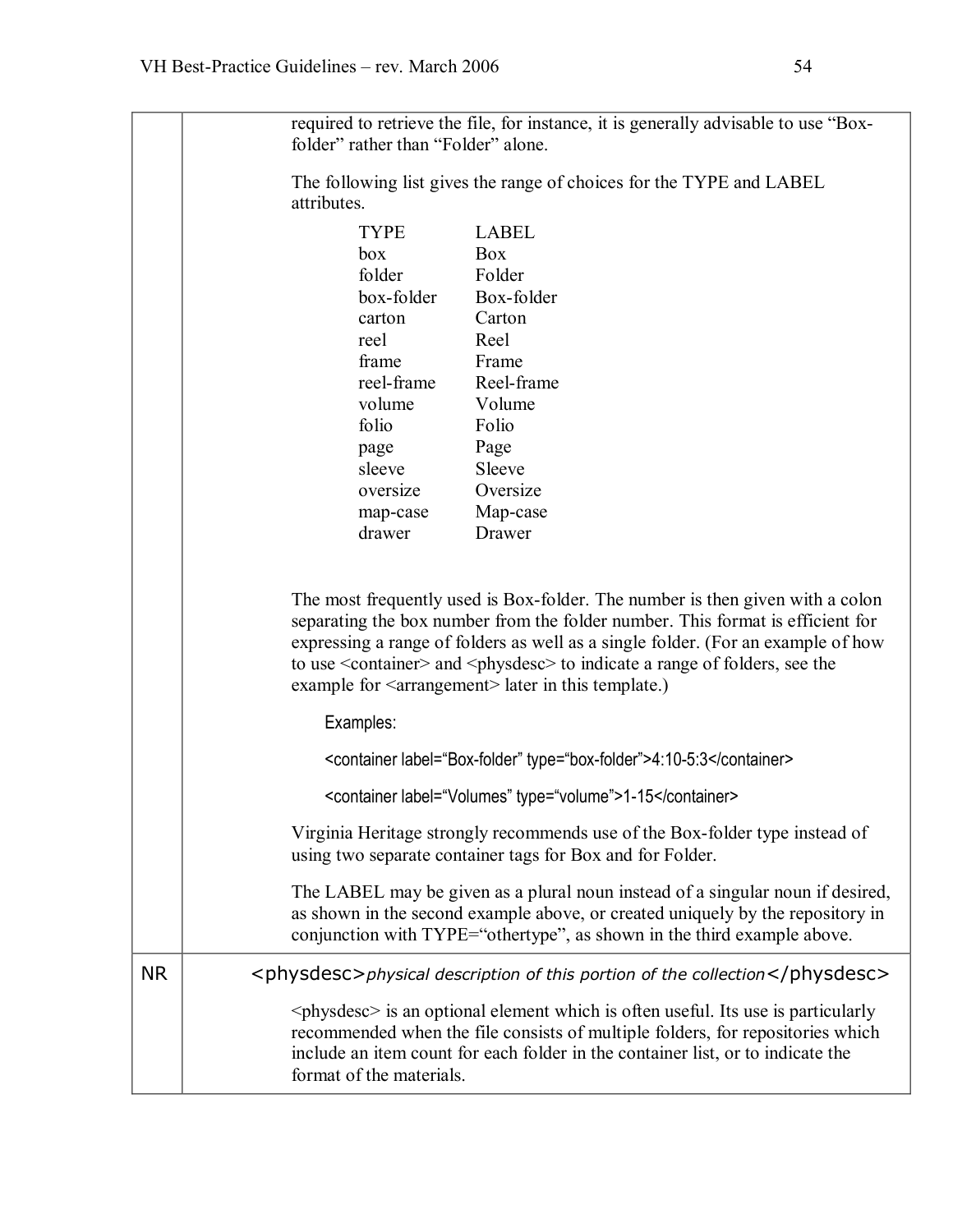|           | Examples:                                                                                                                                                                                                                                                                                                                                                                                                                                                                                                                             |  |
|-----------|---------------------------------------------------------------------------------------------------------------------------------------------------------------------------------------------------------------------------------------------------------------------------------------------------------------------------------------------------------------------------------------------------------------------------------------------------------------------------------------------------------------------------------------|--|
|           | <physdesc>3 folders</physdesc>                                                                                                                                                                                                                                                                                                                                                                                                                                                                                                        |  |
|           | <physdesc>23 items</physdesc>                                                                                                                                                                                                                                                                                                                                                                                                                                                                                                         |  |
|           | <physdesc>bound letterpress volume</physdesc>                                                                                                                                                                                                                                                                                                                                                                                                                                                                                         |  |
|           | Subelements available in <physites> include:</physites>                                                                                                                                                                                                                                                                                                                                                                                                                                                                               |  |
|           | <extent> for a quantity reference<br/><genreform> to specify the type of materials, often used for visual materials<br/><physfacet> to note features of the appearance such as color<br/><dimensions> for the measurements of an item</dimensions></physfacet></genreform></extent>                                                                                                                                                                                                                                                   |  |
|           | Encoding subelements within <physitesc> requires additional time and resources.<br/>Some institutions in Virginia Heritage have chosen to use these subelements,<br/>while others have not. The advantage to more detailed encoding is that it allows<br/>for future fine-tuning of searching and display. See the EAD Tag Library and<br/>EAD Guidelines for more information about and examples of the use of these<br/>subelements in <physdesc>.</physdesc></physitesc>                                                           |  |
|           | $\langle$ did $\rangle$                                                                                                                                                                                                                                                                                                                                                                                                                                                                                                               |  |
| <b>NR</b> | <altformavail><br/><p>information about alternative forms</p><br/></altformavail>                                                                                                                                                                                                                                                                                                                                                                                                                                                     |  |
|           | Provides the researcher with information concerning the availability of these<br>materials in other forms such as microfilm or videotape or published<br>transcription.                                                                                                                                                                                                                                                                                                                                                               |  |
|           | If only one or a few files within the collection are available in an alternative form<br>(for example, if a folder of letters has been reprinted in a journal article), it is<br>appropriate to use <altformavail> here in the file-level description, but it may not<br/>be necessary to use <altformavail> at the did-level also.</altformavail></altformavail>                                                                                                                                                                     |  |
|           | This element is comparable to MARC field 530.                                                                                                                                                                                                                                                                                                                                                                                                                                                                                         |  |
| <b>NR</b> | <scopecontent><br/><p>summary of what's in the file</p><br/></scopecontent>                                                                                                                                                                                                                                                                                                                                                                                                                                                           |  |
|           | <scoperiant> summarizes the nature of the materials in the file and/or their<br/>intellectual content. It is frequently useful at the file level, even for files with<br/>informative titles, since many folder titles give the topic without any hint of form<br/>(e.g. Garden Club) or the form (e.g. Correspondence) without much clue to the<br/>topics. Also, full or standardized forms of names can appear in the<br/><scopecontent> to make them searchable regardless of whether or how the name</scopecontent></scoperiant> |  |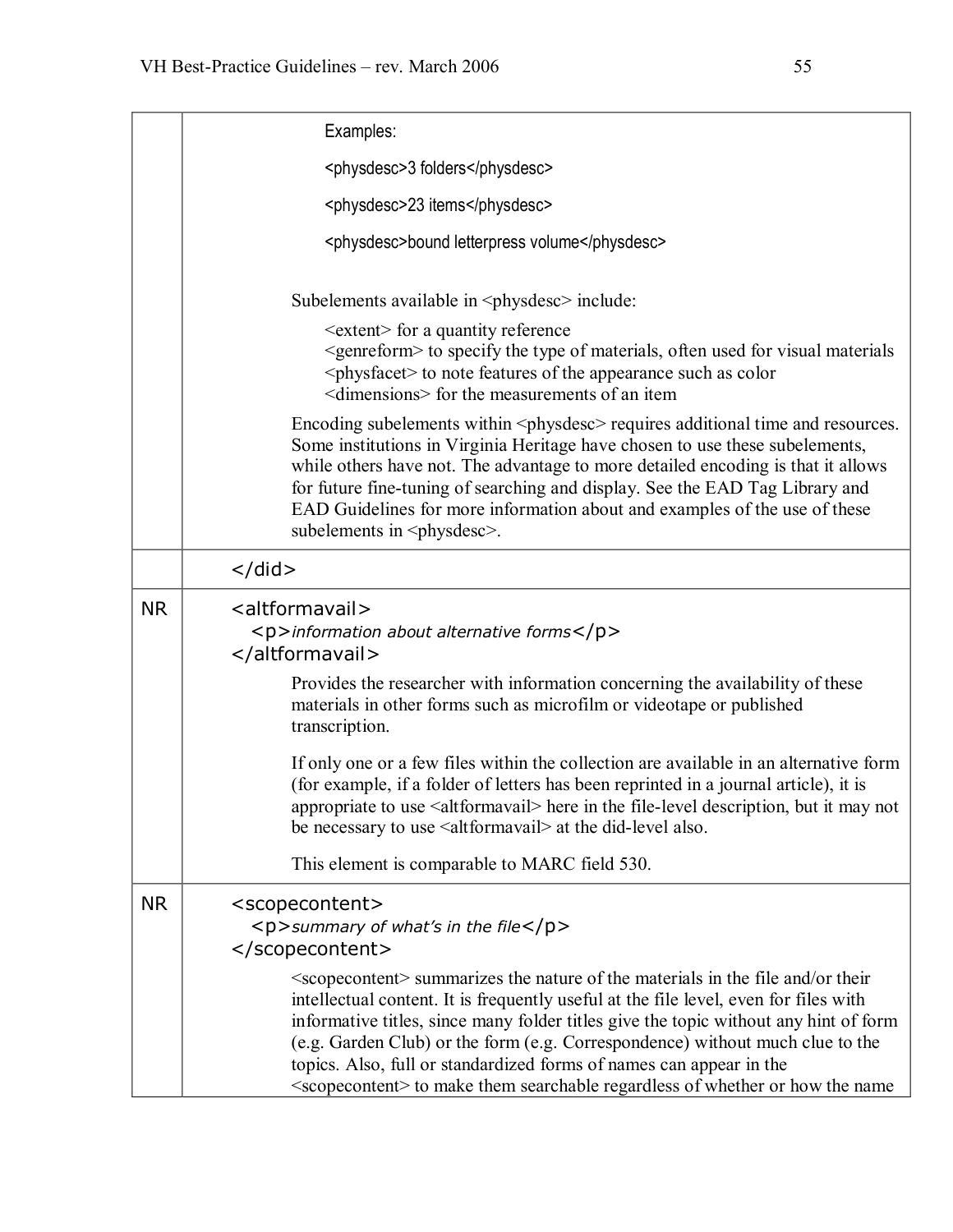|           | appears in the file title.                                                                                                                                                                                                                                                                                                                                                                                                                                                                                                                                                                                                                                                                                                                                                                                                                                                                                            |
|-----------|-----------------------------------------------------------------------------------------------------------------------------------------------------------------------------------------------------------------------------------------------------------------------------------------------------------------------------------------------------------------------------------------------------------------------------------------------------------------------------------------------------------------------------------------------------------------------------------------------------------------------------------------------------------------------------------------------------------------------------------------------------------------------------------------------------------------------------------------------------------------------------------------------------------------------|
|           | Optionally, an institution may choose to use <abstract> within the <did> instead<br/>of <scopecontent>, for display and retrieval reasons.</scopecontent></did></abstract>                                                                                                                                                                                                                                                                                                                                                                                                                                                                                                                                                                                                                                                                                                                                            |
| <b>NR</b> | <bioghist><br/><math>\langle p \rangle</math>biographical or historical information pertaining to the file<math>\langle p \rangle</math><br/></bioghist><br>This element is seldom used at the file level, but may occasionally be helpful in<br>providing contextual information for the researcher that is not available in the file<br>itself. (If the information comes from the materials in the file, the information<br>belongs in <scoperontent>.) Some examples of the use of <br/>bioghist&gt; might be:<br/>to explain family connections among a group of correspondents; to explain the<br/>presence in personal papers of a file of brochures and catalogs from a private<br>school by noting that the person's daughter attended it; to discuss which Civil<br/>War skirmishes took place near the home of a woman whose letters comment on<br/>foraging soldiers and wounded men.</br></scoperontent> |
| <b>NR</b> | <arrangement><br/><math>\langle p \rangle</math> what order the materials are in<math>\langle p \rangle</math><br/></arrangement><br>Occasionally useful for a group of folders which are not individually described.<br>Example:<br><c02 level="file"><br/><did><br/><unittitle>Constituent correspondence, <unitdate type="inclusive">1978-<br/>1993</unitdate></unittitle><br/><container label="Box-folder" type="box-folder">5:6-21</container><br/><physdesc>16 folders</physdesc><br/><math>\le</math>/did&gt;<br/><arrangement><br/><p>Each year's correspondence is in a separate folder. Within each folder, letters are<br/>arranged alphabetically by correspondent.</p><br/></arrangement><br/><math>&lt;</math>/<math>c02</math>&gt;</did></c02>                                                                                                                                                        |
| <b>NR</b> | <descgrp type="add"><br/>The same elements that are available under <math>\leq</math> descgrp type="add"&gt; in the high-<br/>level description are also available here:<br/><br/>bibliography&gt; Bibliography<br/><fileplan> File Plan<br/><math>\langle</math>index<math>\rangle</math>Index<br><br/> &lt; originalsloc&gt; Location of Originals<br/><otherfindaid>Other Finding Aid<br/><phystech></phystech></otherfindaid></br></fileplan></descgrp>                                                                                                                                                                                                                                                                                                                                                                                                                                                           |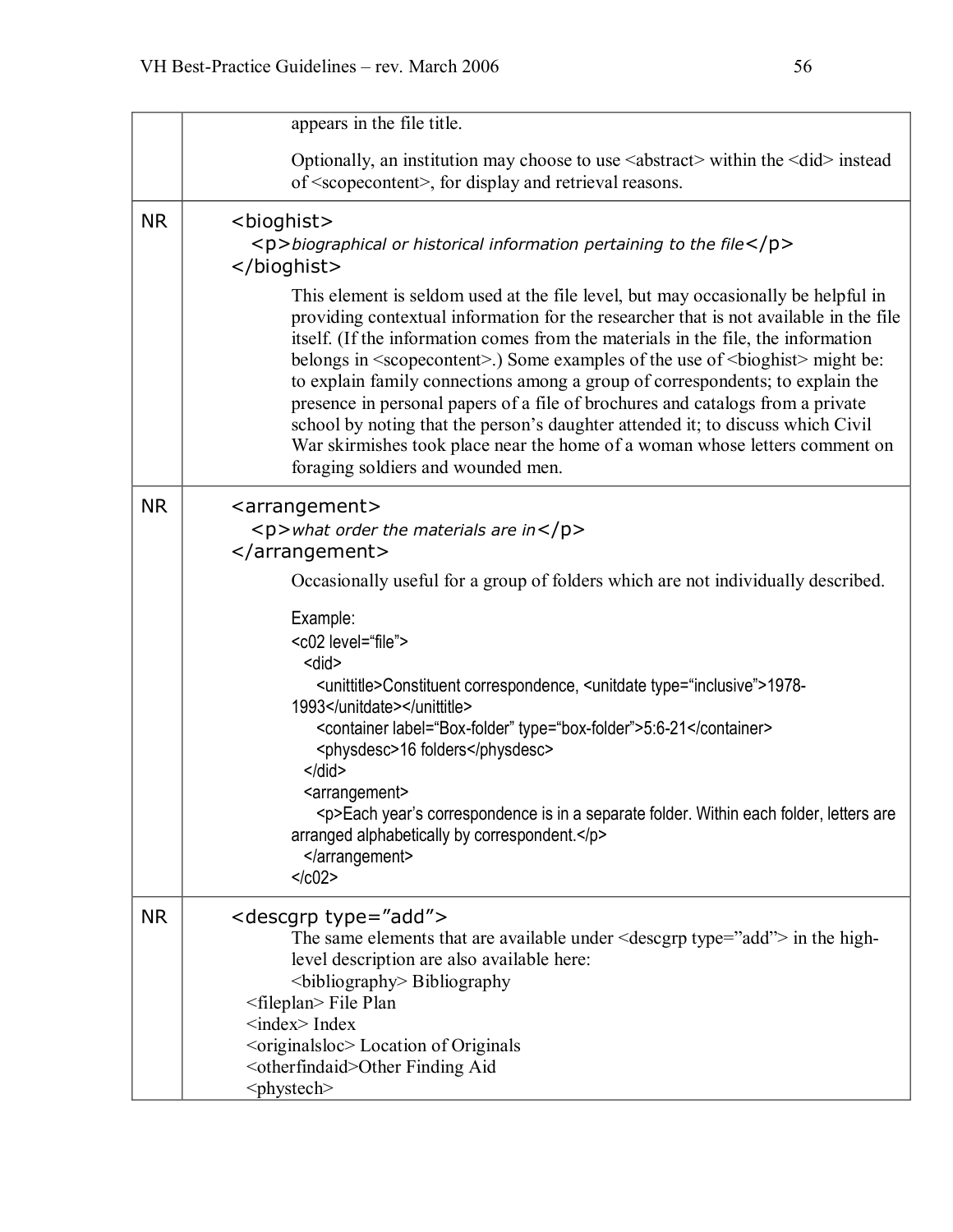|           | <relatedmaterial> Related Material<br/><separatedmaterial> Separated Material<br/>However, these elements will be needed at the series level only on very rare<br/>occasions. In nearly every case, such information properly belongs in the high-<br/>level description, not within the <math>\leq</math>dsc<math>\geq</math>.</separatedmaterial></relatedmaterial> |  |
|-----------|-----------------------------------------------------------------------------------------------------------------------------------------------------------------------------------------------------------------------------------------------------------------------------------------------------------------------------------------------------------------------|--|
|           | $\langle$ descgrp $\rangle$                                                                                                                                                                                                                                                                                                                                           |  |
| <b>NR</b> | $<$ c02 level="[file] OR [item]"><br>lower-level description within the file, if the container list is not flat<br>$<$ /c02>                                                                                                                                                                                                                                          |  |
|           | $<$ / $c01$ >                                                                                                                                                                                                                                                                                                                                                         |  |
|           | $<<01$ next file or item $<$ / $<01>$                                                                                                                                                                                                                                                                                                                                 |  |
|           | $\langle$ /dsc $\rangle$<br>                                                                                                                                                                                                                                                                                                                                          |  |

Example of typical best-practice file-level description (simple collection):

```
<dsc type="in-depth">
<head>Contents List</head> 
<c01 level="file"> 
 <did> 
   <unittitle>Personal correspondence, <unitdate type="inclusive">1930 1934</unitdate> 
   </unittitle> 
   <container label="Box-folder" type="box-folder">1:1</container>
   <physdesc>23 items</physdesc> 
 </did></c01>
<c01 level="file"> 
 <did> 
   <unittitle>Personal correspondence, <unitdate type="inclusive">1935 1938</unitdate> 
   </unittitle> 
   <container label="Box-folder" type="box-folder">1:2</container>
   <physdesc>41 items</physdesc> 
 </did>
</c01>
<c01 level="file"> 
 <did> 
   <unittitle>Diaries, <unitdate type="inclusive">1935-1938</unitdate>
   </unittitle> 
   <container label="Box-folder" type="box-folder">1:3</container>
   <physdesc>3 volumes</physdesc> 
 </did>
```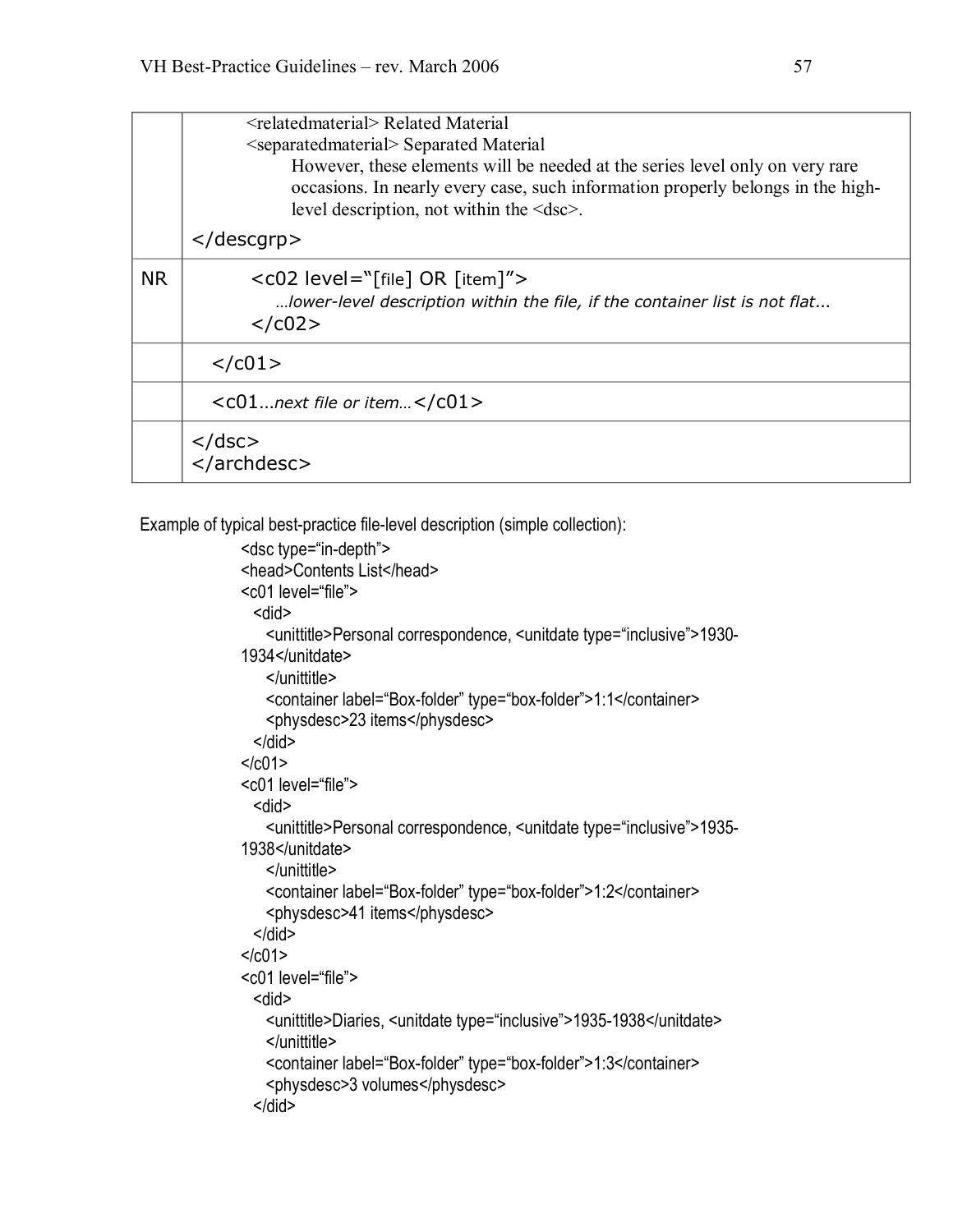<scopecontent>

```
<p>Jones recorded the weather, social engagements, family events, and 
               comments on family members in her diaries.</p> 
                </scopecontent> 
               </c01>
               …rest of component descriptions…
Example of typical best-practice file-level description (complex collection with hierarchical format):
               <dsc type="combined"> 
               <head>Contents List</head> 
               <c01 level="series"> 
                <did> 
                  <unittitle label="Series 1">Legislative, <unitdate type="inclusive">1967 1972</unitdate> 
                  </unittitle> 
                  <container label="Box" type="box">1-10</container>
                </did>
                <scopecontent> 
                  <p>The legislative files pertain primarily to committees on which Smith served. They include both his interaction with other senators and correspondence with his
               constituents on pertinent issues.</p> 
                </scopecontent> 
                <arrangement> 
                  <p>The files are grouped by committee, then arranged alphabetically within 
               each committee.</p>
                </arrangement> 
                <c02 level="file"> 
                  <did> 
                    <unittitle>Agriculture and Forestry</unittitle> 
                    <container label="Box-folder" type="box-folder">1:1-8</container>
                  </did>
                  <c03 level="file"> 
                    <did> 
                      <unittitle>Agricultural Conservation Program <unitdate 
               type="inclusive">1969-1971</unitdate>
                      </unittitle> 
                      <container label="Box-folder" type="box-folder">1:1</container>
                    </did>
                  <\sqrt{c}0.3><c03 level="file"> 
                    <did> 
                      <unittitle>Consumer Agricultural Food Protection Act (S.2203) <unitdate 
               type="inclusive">1970</unitdate> 
                      </unittitle> 
                      <container label="Box-folder" type="box-folder">1:2</container>
                    </did>
```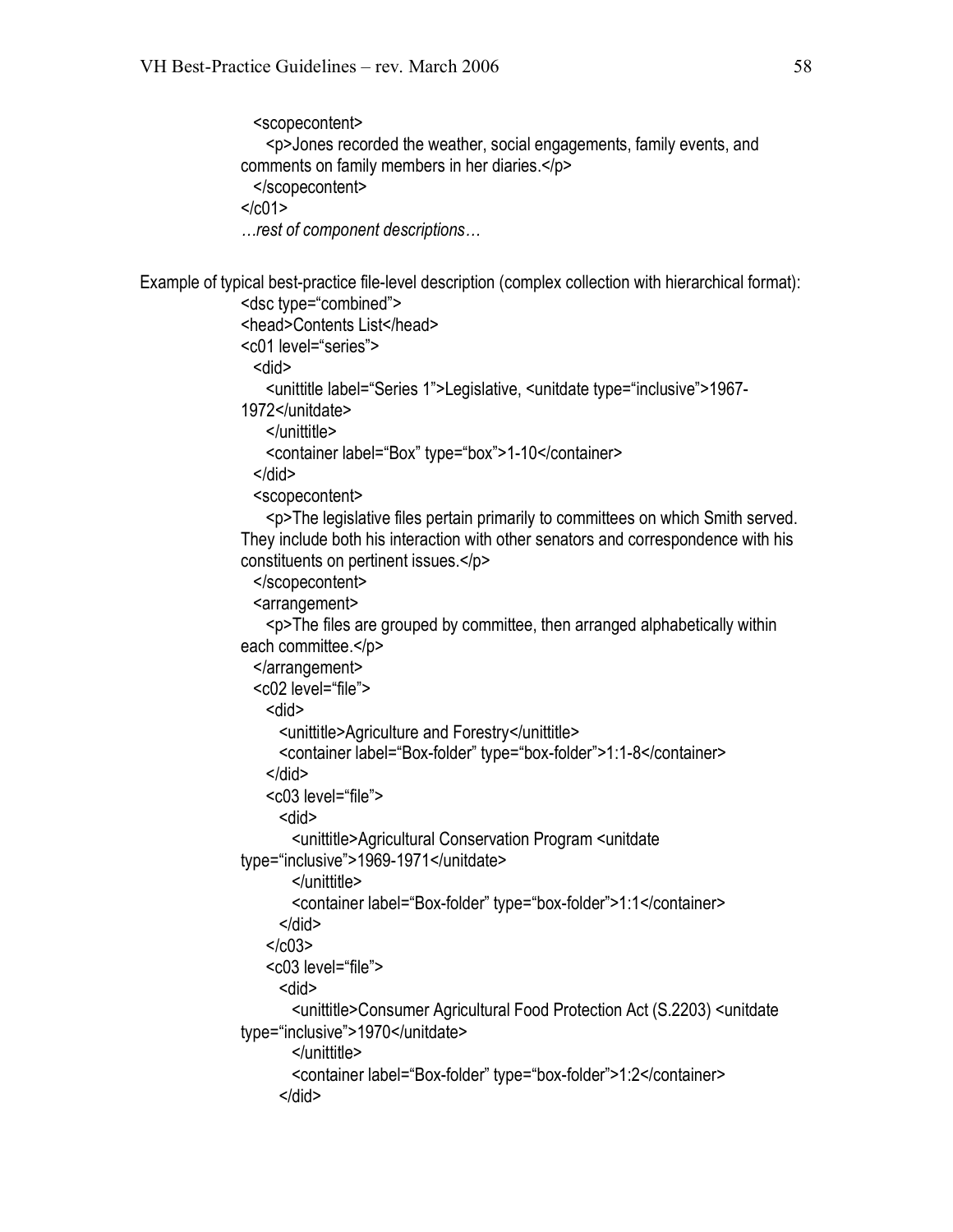```
</c03>
   <c03 level="file"> 
     <did> 
       <unittitle>Correspondence and memos, <unitdate type="inclusive"> 1969 1972</unitdate> 
       </unittitle> 
       <container label="Box-folder" type="box-folder">1:3-6</container>
     </did>
   </c03>
   <c03 level="file"> 
     <did> 
       <unittitle>Dairy <unitdate type="inclusive">1967-1969</unitdate>
       </unittitle> 
       <container label="Box-folder" type="box-folder">1:7</container>
     </did>
   </c03>
   <c03 level="file"> 
     <did> 
       <unittitle>Farm Credit Act (S.1483) <unitdate 
type="inclusive">1971</unitdate> 
       </unittitle> 
       <container label="Box-folder" type="box-folder">1:8</container>
     </did>
   </c03><1002…rest of Series 1…
</c01>
…rest of component descriptions…
```
#### **J.4. Item-level description**

Some repositories choose to describe significant materials at the item level. Usually itemlevel description will be hierarchically subordinate to a file, a series, or a subseries. However, very small collections might have  $\leq c01$  level="item">. It is perfectly acceptable to have a series containing a mix of items and files; this is not an "unbalanced" finding aid, because "file" and "item" both refer to materials rather than to organizational subdivisions.

It is not appropriate to create an item-level description that is hierarchically subordinate to another item-level description. The higher level is most likely to be a file, not an item. In difficult situations such as drafts of two different letters on one leaf of paper, or a cover letter that must be described separately from its enclosure, make two itemlevel records and comment on their connection in their scope notes, instead of trying to put one within the other.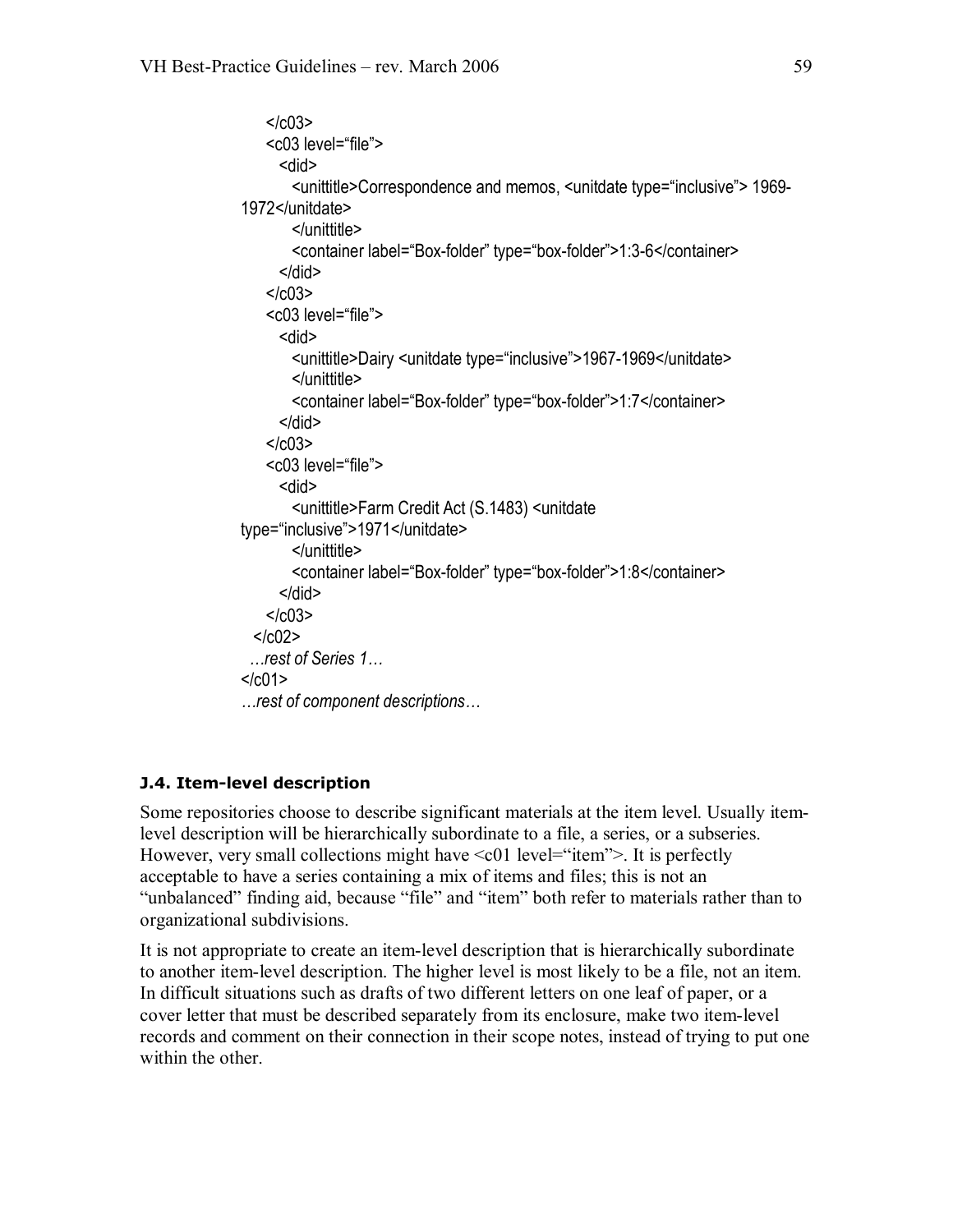#### **Template and discussion for itemlevel description**

The following template shows all possible elements for describing materials at the item level. However, most of the elements are rarely needed at this level. The discussion in the template notes which elements are recommended in best practice. The minimum elements for a good item-level description are  $\langle c0x \rangle$ ,  $\langle did \rangle$ ,  $\langle unititle \rangle$ ,  $\langle unitdate \rangle$ , and <container>; supplemented with <physdesc> and <scopecontent> as needed. An example of typical best-practice file-level description is given after the template.

| $\mathsf{R}$ | <dsc type="[in-depth] OR [combined]"></dsc>                                                                                                                                                                                                                                                                                                                                                                                                                                                                                                       |  |
|--------------|---------------------------------------------------------------------------------------------------------------------------------------------------------------------------------------------------------------------------------------------------------------------------------------------------------------------------------------------------------------------------------------------------------------------------------------------------------------------------------------------------------------------------------------------------|--|
|              | The TYPE attribute in the $\leq$ dsc $>$ is used to specify each type of description. The<br>TYPE attribute offers four values, but choose one of these two when the<br>materials are described at the item level:<br>"in-depth" = container lists without major subdivisions such as series<br>"combined" = each series description is followed by the container list for<br>that series<br>The other two attributes are "analyticover," which is for series descriptions<br>without container lists, and "othertype," discussed in section J.5. |  |
| R.           | <head>[Contents List] OR [Components List] OR [other heading]</head>                                                                                                                                                                                                                                                                                                                                                                                                                                                                              |  |
|              | Each institution will choose its own preferred head, or set of heads if the<br>institution wishes to differentiate between multiple types of descriptive lists.<br>Contents List, Components List, Items List, and Container List are among the<br>heads used by Virginia Heritage participants.                                                                                                                                                                                                                                                  |  |
| R            | <c01 level="item"></c01>                                                                                                                                                                                                                                                                                                                                                                                                                                                                                                                          |  |
|              | If the TYPE attribute in the $\langle$ dsc $>$ is "in-depth", the LEVEL attribute in $\langle$ c01 $>$<br>will be either "file" or "item". If $\leq$ 01 level="file">, item-level description may<br>occur at $\langle c02 \rangle$ .                                                                                                                                                                                                                                                                                                             |  |
|              | If the TYPE attribute in the $\langle$ dsc $>$ is "combined", the LEVEL attribute in $\langle$ c01 $>$<br>will be a major subdivision, and the item-level descriptions will occur at $\langle c02 \rangle$ ,<br>or $\langle c03 \rangle$ , on down to $\langle c12 \rangle$ if needed.                                                                                                                                                                                                                                                            |  |
|              | Item-level description at any $\langle c \rangle$ number consists of the same elements.                                                                                                                                                                                                                                                                                                                                                                                                                                                           |  |
|              | While the LEVEL attribute is not required at the file or item level, Virginia<br>Heritage strongly recommends the use of the LEVEL attribute for every<br>component.                                                                                                                                                                                                                                                                                                                                                                              |  |
| R.           | <did></did>                                                                                                                                                                                                                                                                                                                                                                                                                                                                                                                                       |  |
| R            | <unittitle>title of item<br/><unitdate type="[inclusive] OR [bulk]">dates of item</unitdate></unittitle>                                                                                                                                                                                                                                                                                                                                                                                                                                          |  |
|              | Although dates are not required, they are useful in most instances. The<br>TYPE label specifies which of the two types of date is given. Single dates                                                                                                                                                                                                                                                                                                                                                                                             |  |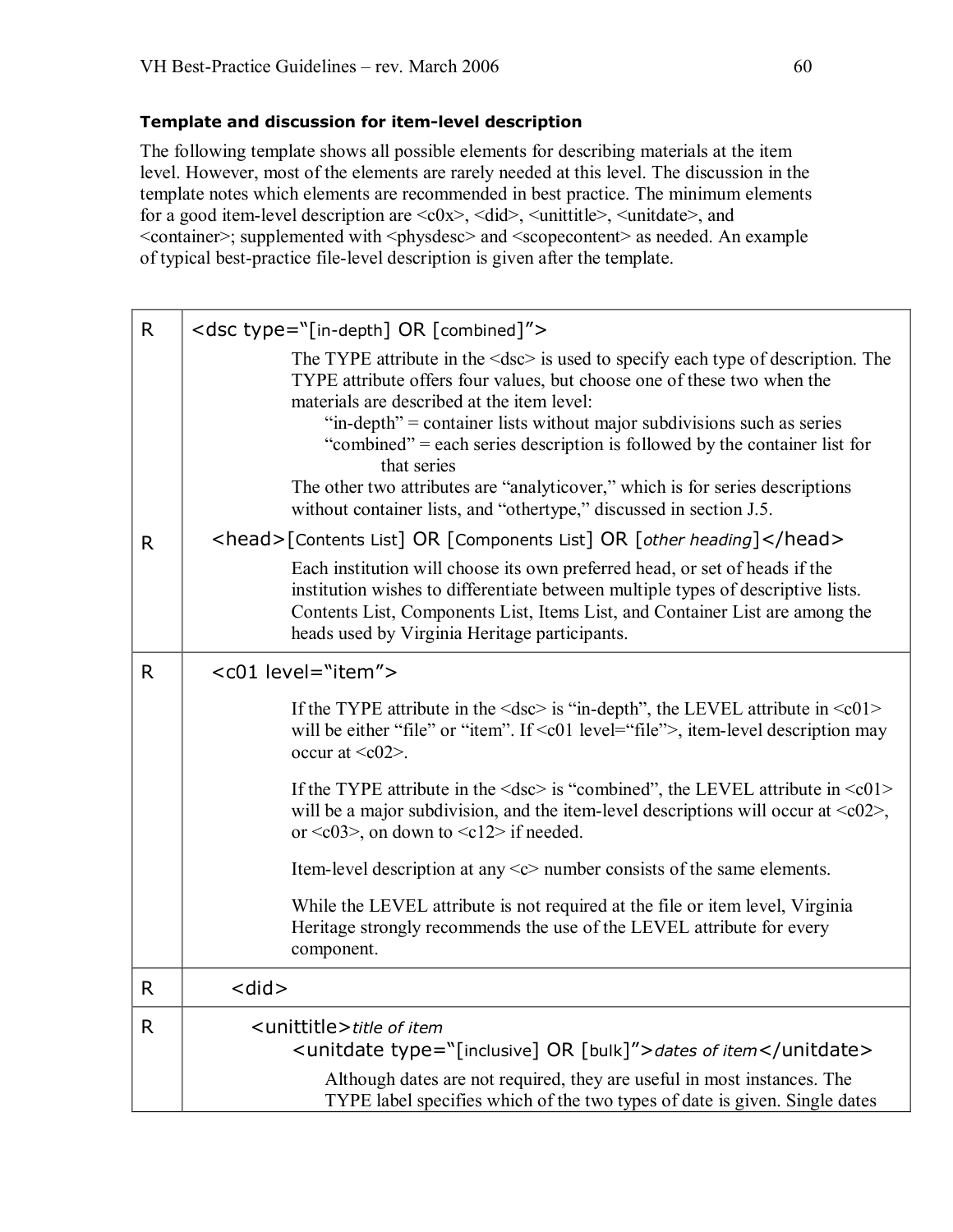|           |                                                                                                                                                                           | (most often at the item level) are coded as "inclusive".                                                                                                                                                                                                                                                                                                                                                                                                                                                                                                                                                                                                                                                                                                                                                                                       |
|-----------|---------------------------------------------------------------------------------------------------------------------------------------------------------------------------|------------------------------------------------------------------------------------------------------------------------------------------------------------------------------------------------------------------------------------------------------------------------------------------------------------------------------------------------------------------------------------------------------------------------------------------------------------------------------------------------------------------------------------------------------------------------------------------------------------------------------------------------------------------------------------------------------------------------------------------------------------------------------------------------------------------------------------------------|
|           |                                                                                                                                                                           | Frequently, descriptive titles in container lists are not differentiated from<br>other descriptive text. When other descriptive text, including scope and<br>content information, is given "inline" with the descriptive title, include the<br>other descriptive text in the <unittitle> element. If the other descriptive text<br/>is given as a block of text separated from the title by a line break or<br/>additional line spacing, however brief the block may be, encode the distinct<br/>block with the appropriate element, e.g. <scopecontent>. If an extent<br/>statement is embedded within the descriptive title block, it cannot be<br/>encoded as a distinct element. However, if the extent statement comes at the<br/>end of the title block, encode it using the <physitesc> element.</physitesc></scopecontent></unittitle> |
|           |                                                                                                                                                                           |                                                                                                                                                                                                                                                                                                                                                                                                                                                                                                                                                                                                                                                                                                                                                                                                                                                |
| <b>NR</b> | <container <br="" label="[Box-folder] OR [Folder] OR [other choice]">type="[box-folder] OR [folder] OR [other choice as shown below]"&gt;container<br/>number</container> |                                                                                                                                                                                                                                                                                                                                                                                                                                                                                                                                                                                                                                                                                                                                                                                                                                                |
|           | folder" rather than "Folder" alone.                                                                                                                                       | Container information is not required, but it is strongly recommended if the<br>institution uses container information for retrieval. Be sure that all the<br>information needed for retrieval is given; if both the box and folder numbers are<br>required to retrieve the item, for instance, it is generally advisable to use "Box-                                                                                                                                                                                                                                                                                                                                                                                                                                                                                                         |
|           | The following list gives the range of choices for the TYPE and LABEL<br>attributes.                                                                                       |                                                                                                                                                                                                                                                                                                                                                                                                                                                                                                                                                                                                                                                                                                                                                                                                                                                |
|           | <b>TYPE</b><br>box<br>folder<br>box-folder<br>carton<br>reel<br>frame<br>reel-frame<br>volume<br>folio<br>page<br>sleeve<br>oversize<br>map-case<br>drawer<br>othertype   | <b>LABEL</b><br>Box<br>Folder<br>Box-folder<br>Carton<br>Reel<br>Frame<br>Reel-frame<br>Volume<br>Folio<br>Page<br>Sleeve<br>Oversize<br>Map-case<br>Drawer<br>[Other label]<br>The most frequently used is Box-folder. The number is then given with a colon                                                                                                                                                                                                                                                                                                                                                                                                                                                                                                                                                                                  |
|           |                                                                                                                                                                           | separating the box number from the folder number. Virginia Heritage strongly<br>recommends use of the Box-folder type instead of using two separate container                                                                                                                                                                                                                                                                                                                                                                                                                                                                                                                                                                                                                                                                                  |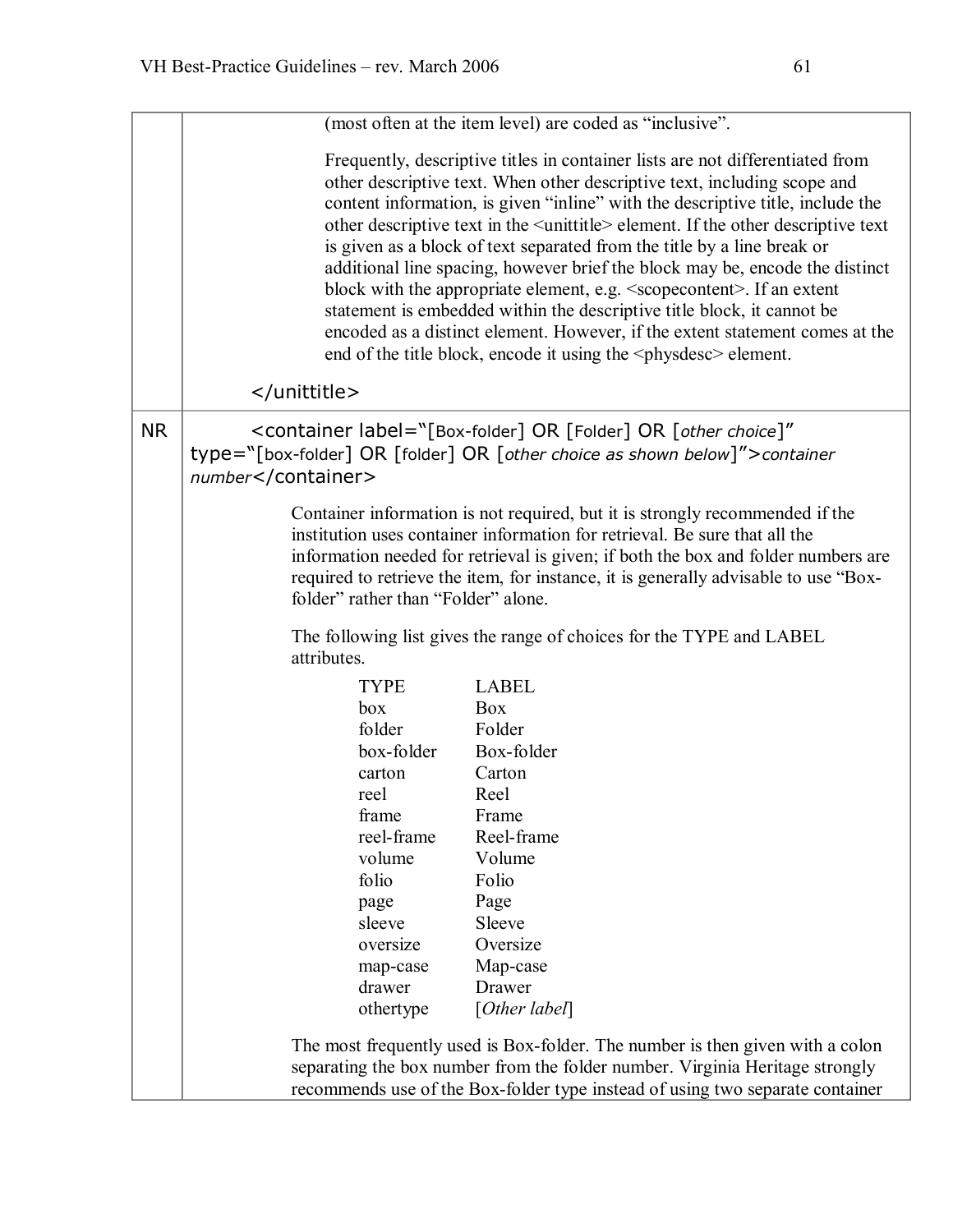|           | tags for Box and for Folder.                                                                                                                                                                                                                                                                                                                                                                                                                                                                                                                                            |
|-----------|-------------------------------------------------------------------------------------------------------------------------------------------------------------------------------------------------------------------------------------------------------------------------------------------------------------------------------------------------------------------------------------------------------------------------------------------------------------------------------------------------------------------------------------------------------------------------|
|           | Examples:                                                                                                                                                                                                                                                                                                                                                                                                                                                                                                                                                               |
|           | <container label="Box-folder" type="box-folder">3:26</container>                                                                                                                                                                                                                                                                                                                                                                                                                                                                                                        |
|           | <container label="Volume" type="volume">8</container>                                                                                                                                                                                                                                                                                                                                                                                                                                                                                                                   |
|           | <container label="Box-compartment" type="othertype">M15-D</container>                                                                                                                                                                                                                                                                                                                                                                                                                                                                                                   |
|           | The LABEL may be created uniquely by the repository in conjunction with<br>TYPE="othertype", as shown in the third example above.                                                                                                                                                                                                                                                                                                                                                                                                                                       |
| <b>NR</b> | <physdesc>physical description of item</physdesc>                                                                                                                                                                                                                                                                                                                                                                                                                                                                                                                       |
|           | $\langle$ physdesc $>$ is an optional element which may be useful to note the extent or type<br>of material.                                                                                                                                                                                                                                                                                                                                                                                                                                                            |
|           | Examples:                                                                                                                                                                                                                                                                                                                                                                                                                                                                                                                                                               |
|           | <physdesc>4 pages. Autograph letter signed.</physdesc>                                                                                                                                                                                                                                                                                                                                                                                                                                                                                                                  |
|           | <physdesc>Glass plate negative</physdesc>                                                                                                                                                                                                                                                                                                                                                                                                                                                                                                                               |
|           | However, depending on the nature of the materials and the policy of the<br>institution, it is also acceptable to give such information as part of<br><scopecontent> and not use the <physdesc> element.</physdesc></scopecontent>                                                                                                                                                                                                                                                                                                                                       |
|           | Alternative example with both elements:                                                                                                                                                                                                                                                                                                                                                                                                                                                                                                                                 |
|           | <physdesc>Glass plate photonegative.</physdesc><br><scopecontent><br/><p>View of the northwest corner of Main and Broad streets.</p><br/></scopecontent>                                                                                                                                                                                                                                                                                                                                                                                                                |
|           | Alternative example not using <physdesc>:</physdesc>                                                                                                                                                                                                                                                                                                                                                                                                                                                                                                                    |
|           | <scopecontent><br/><p>Glass plate negative showing a view of the northwest corner of Main and Broad<br/>streets.</p><br/></scopecontent>                                                                                                                                                                                                                                                                                                                                                                                                                                |
|           | Using <physolesc> at the item level is unnecessary if it simply repeats the same<br/>information given at a higher level of description. For example, if Series V of a<br/>collection is described as glass plate negatives, and then each negative is listed at<br/>the item level, it would be redundant to repeat "<physdesc>Glass plate<br/>negative</physdesc>" for every item. But if some of the images also have prints<br/>with the negatives, and others do not, then an item-level <physitese> would<br/>contain useful information.</physitese></physolesc> |
|           | $\langle$ physdesc $>$ is particularly useful when describing artifacts at the item level.                                                                                                                                                                                                                                                                                                                                                                                                                                                                              |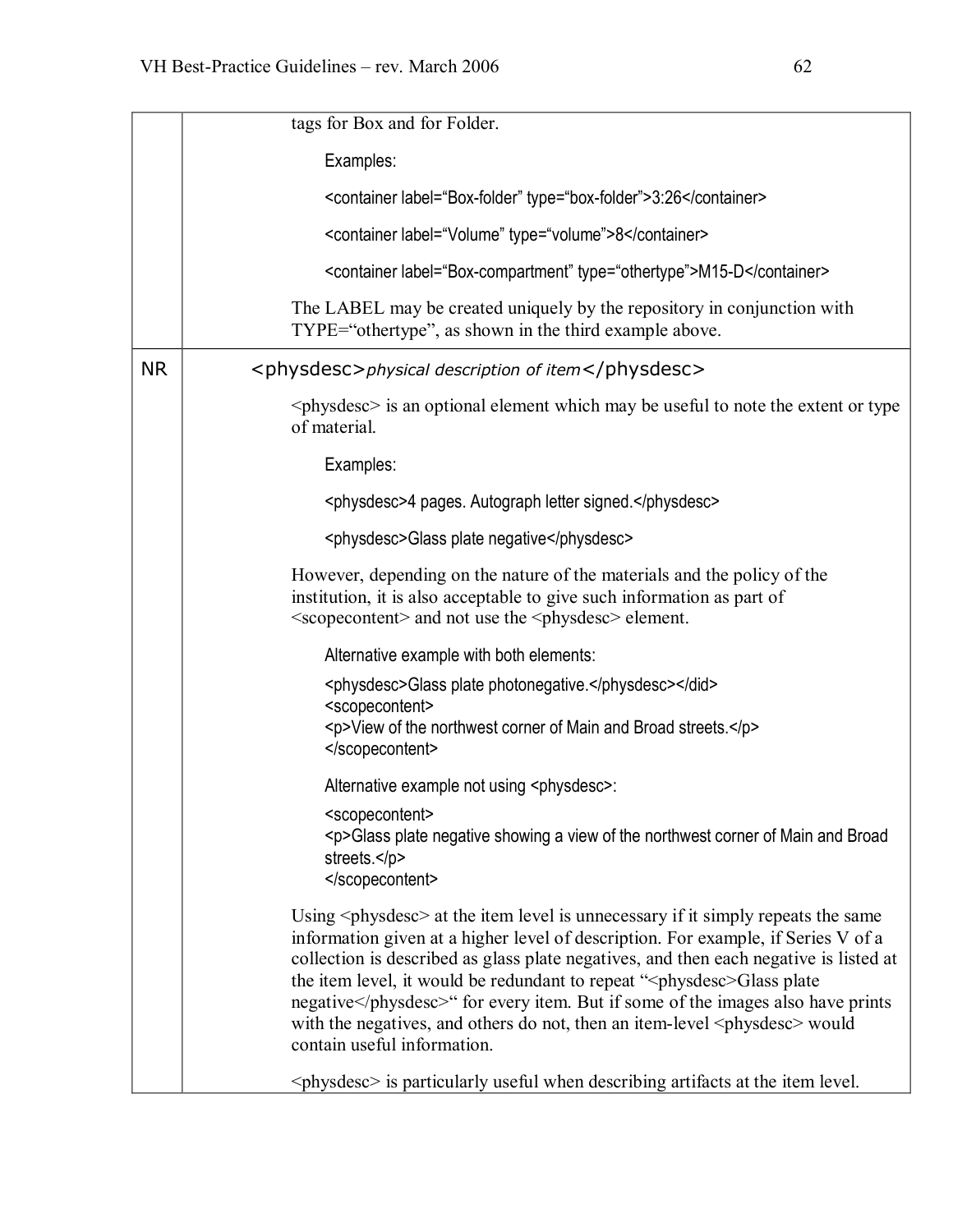|           | Subelements available in <physdesc> include:</physdesc>                                                                                                                                                                                                                                                                                                                                                                                                                                                                                                                                                                                                                                                                                                                                                                                                                                                                                                                                  |
|-----------|------------------------------------------------------------------------------------------------------------------------------------------------------------------------------------------------------------------------------------------------------------------------------------------------------------------------------------------------------------------------------------------------------------------------------------------------------------------------------------------------------------------------------------------------------------------------------------------------------------------------------------------------------------------------------------------------------------------------------------------------------------------------------------------------------------------------------------------------------------------------------------------------------------------------------------------------------------------------------------------|
|           | <extent> for a quantity reference<br/><genreform> to specify the type of materials, often used for visual materials<br/><physfacet> to note features of the appearance such as color<br/><dimensions> for the measurements of an item</dimensions></physfacet></genreform></extent>                                                                                                                                                                                                                                                                                                                                                                                                                                                                                                                                                                                                                                                                                                      |
|           | Encoding subelements within <physdesc> requires additional time and resources.<br/>Some institutions in Virginia Heritage have chosen to use these subelements,<br/>while others have not. The advantage to more detailed encoding is that it allows<br/>for future fine-tuning of searching and display. See the EAD Tag Library and<br/>EAD Guidelines for more information about and examples of the use of these<br/>subelements in <physitese>.</physitese></physdesc>                                                                                                                                                                                                                                                                                                                                                                                                                                                                                                              |
|           | $\langle$ /did $\rangle$                                                                                                                                                                                                                                                                                                                                                                                                                                                                                                                                                                                                                                                                                                                                                                                                                                                                                                                                                                 |
| <b>NR</b> | <altformavail><br/><p>information about alternative forms</p><br/></altformavail>                                                                                                                                                                                                                                                                                                                                                                                                                                                                                                                                                                                                                                                                                                                                                                                                                                                                                                        |
|           | Provides the researcher with information concerning the availability of these<br>materials in other forms such as microfilm or videotape or published<br>transcription.                                                                                                                                                                                                                                                                                                                                                                                                                                                                                                                                                                                                                                                                                                                                                                                                                  |
|           | <altformavail> may be used at the did-level, or at component levels, or both. If<br/>only one or a few items within the collection are available in an alternative form<br/>(for example, if several letters have been reprinted in a journal article), it is<br/>appropriate to use <altformavail> here in the file-level description, but it may not<br/>be necessary to use <altformavail> at the did-level also. However, if a significant<br/>amount of material is available in alternative forms it may be appropriate to use<br/><altformavail> both for the collection and for the items. For example, a<br/>collection of oral history tapes might use <altformavail> at the item level to<br/>indicate which tapes have written transcriptions available, but also<br/><altformavail> at the collection level to tell researchers that many of the tapes<br/>have been transcribed.</altformavail></altformavail></altformavail></altformavail></altformavail></altformavail> |
|           | This element is comparable to MARC field 530.                                                                                                                                                                                                                                                                                                                                                                                                                                                                                                                                                                                                                                                                                                                                                                                                                                                                                                                                            |
| <b>NR</b> | <scopecontent><br/><math>&lt;</math>p&gt;summary of the item<math>&lt;</math>/p&gt;<br/></scopecontent>                                                                                                                                                                                                                                                                                                                                                                                                                                                                                                                                                                                                                                                                                                                                                                                                                                                                                  |
|           | <scoperiant> notes the nature of the item and/or summarizes its intellectual<br/>content. This element may or may not be necessary, depending on how<br/>informative the <math>\leq</math>unittitle<math>\geq</math> is. It can also be useful to include full or standardized<br/>forms of names in <scopecontent> to make them searchable regardless of<br/>whether or how the name appears in the <math>\leq</math>unittitle<math>\geq</math>.</scopecontent></scoperiant>                                                                                                                                                                                                                                                                                                                                                                                                                                                                                                            |
|           | Optionally, an institution may choose to use $\leq$ abstract> within the $\leq$ did> instead<br>of <scopecontent>, for display and retrieval reasons.</scopecontent>                                                                                                                                                                                                                                                                                                                                                                                                                                                                                                                                                                                                                                                                                                                                                                                                                     |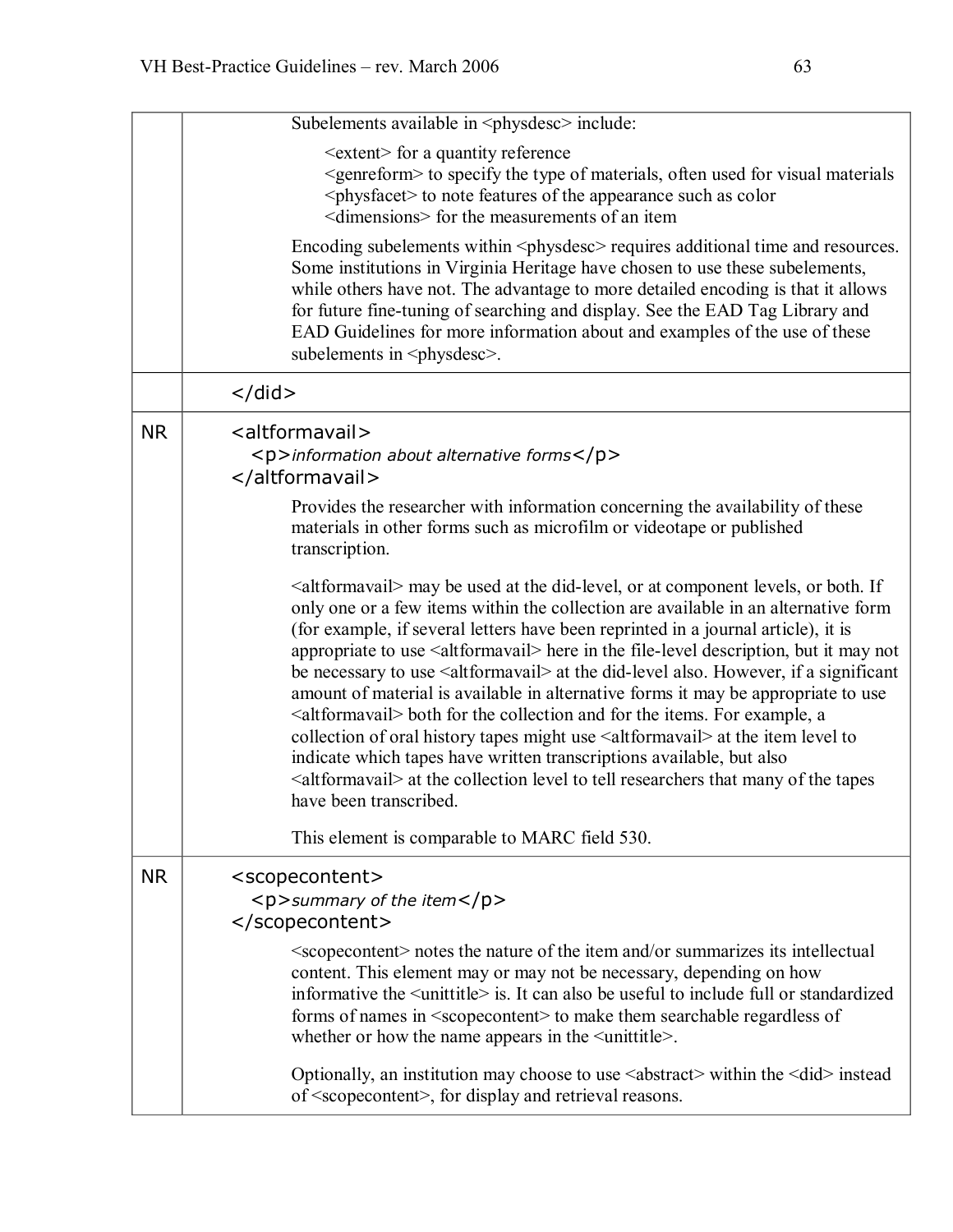|           | The <arrangement> element is not appropriate for use in item-level description.<br/>If the item has an internal arrangement that the researcher should know about,<br/>such as an item which is a membership book covering many years but grouped<br/>by geographic location instead of date, include the information in<br/><scopecontent>.</scopecontent></arrangement>                                                                                                                                                                                                                                                                                                                                                                                                                                            |
|-----------|----------------------------------------------------------------------------------------------------------------------------------------------------------------------------------------------------------------------------------------------------------------------------------------------------------------------------------------------------------------------------------------------------------------------------------------------------------------------------------------------------------------------------------------------------------------------------------------------------------------------------------------------------------------------------------------------------------------------------------------------------------------------------------------------------------------------|
| <b>NR</b> | <bioghist><br/><math>\langle p \rangle</math>biographical or historical information pertaining to the item<math>\langle p \rangle</math><br/></bioghist>                                                                                                                                                                                                                                                                                                                                                                                                                                                                                                                                                                                                                                                             |
|           | This element is seldom used at the file level, but may occasionally be helpful in<br>providing contextual information for the researcher that is not available from the<br>item itself. (If it comes from the item, the information belongs in<br><scopecontent>.) Some examples of the use of <br/>bioghist&gt; might be: to explain<br/>family connections alluded to in a letter; to explain the presence in personal<br/>papers of a catalog from a private school by noting that the person's daughter<br>attended it; to discuss which Civil War skirmishes took place near the home of a<br/>woman whose letters comment on foraging soldiers and wounded men.</br></scopecontent>                                                                                                                            |
| <b>NR</b> | <descgrp type="add"><br/>The same elements that are available under <math>\leq</math> descgrp type="add"&gt; in the high-<br/>level description are also available here:<br/><br/>bibliography&gt; Bibliography<br/><fileplan> File Plan<br/><math>\langle</math>index<math>\rangle</math>Index<br><br/> <br/> coriginalsloc&gt; Location of Originals<br/><otherfindaid>Other Finding Aid<br/><phystech><br/><relatedmaterial>Related Material<br/><separatedmaterial> Separated Material<br>However, these elements will be needed at the series level only on very rare<br>occasions. In nearly every case, such information properly belongs in the high-<br/>level description, not within the <dsc>.</dsc></br></br></separatedmaterial></relatedmaterial></phystech></otherfindaid></br></fileplan></descgrp> |
|           |                                                                                                                                                                                                                                                                                                                                                                                                                                                                                                                                                                                                                                                                                                                                                                                                                      |
|           |                                                                                                                                                                                                                                                                                                                                                                                                                                                                                                                                                                                                                                                                                                                                                                                                                      |
|           | $<$ CO1next file or item $<$ /CO1>                                                                                                                                                                                                                                                                                                                                                                                                                                                                                                                                                                                                                                                                                                                                                                                   |
|           | $<$ /dsc><br>                                                                                                                                                                                                                                                                                                                                                                                                                                                                                                                                                                                                                                                                                                                                                                                                        |

Example of typical best-practice item-level description:

<c02 level="item" <did>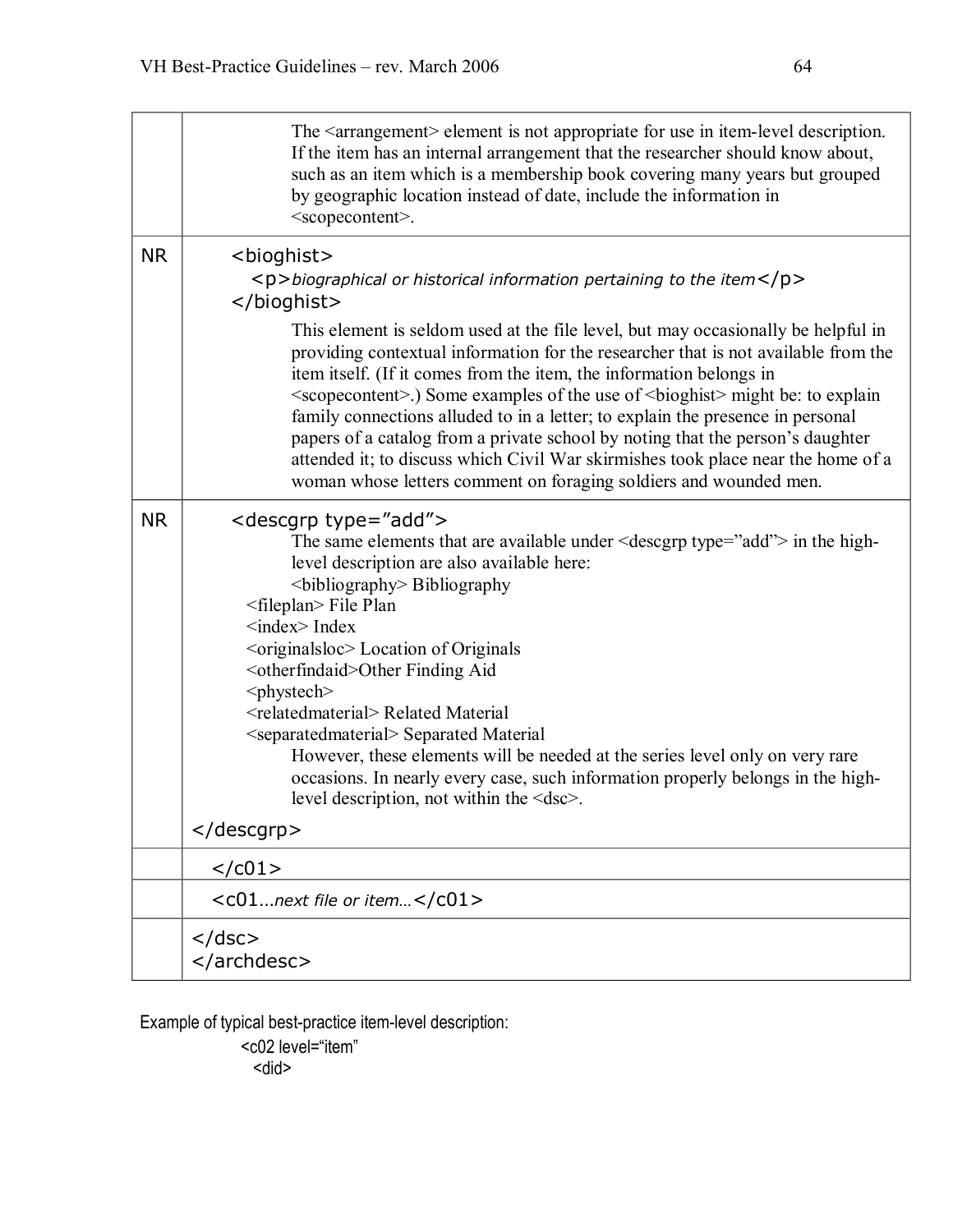<unittitle>T. J. ["Stonewall"] Jackson, Lexington, Virginia, to "brother" [Warren Jackson], n.p., <unitdate type="inclusive">1 September 1859</unitdate> </unittitle> <container label="Box-folder" type="box-folder">3:18</container> </did> <scopecontent> <p> Discusses Anna Morrison Jackson's sickness and search for medical treatment from Dr. Watkins of Prince Edward County, Va.</p> </scopecontent>  $<$ / $c02$ >

#### **J.5. Other forms of <dsc>**

#### **Tabular <dsc>**

Although a tabular <dsc> exists in EAD, its use is not allowed in Virginia Heritage.

#### **Correspondence lists and "segregated" lists**

The OTHERTYPE attribute in the <dsc> is intended to handle descriptive lists other than the series descriptions or container lists already discussed. The OTHERTYPE attribute is selected from a controlled list of other types of analytic description. The following are the other types currently authorized in EAD. Repositories must submit requests for additional types to the EAD community for discussion. There must be community-wide consensus before new types are added to the list.

Authorized OTHERTYPE values:

| correspondence | partial lists of correspondents                                                                                                                                                                                                      |
|----------------|--------------------------------------------------------------------------------------------------------------------------------------------------------------------------------------------------------------------------------------|
| segregated     | container lists segregated into sections (using nested<br>$\langle$ dsc $\rangle$ s). Note: "segregated lists" are lists that are divided<br>into two or more sections and the division is not based on<br>an intellectual analysis. |

While these values are available for Virginia Heritage participants, their use should be rare.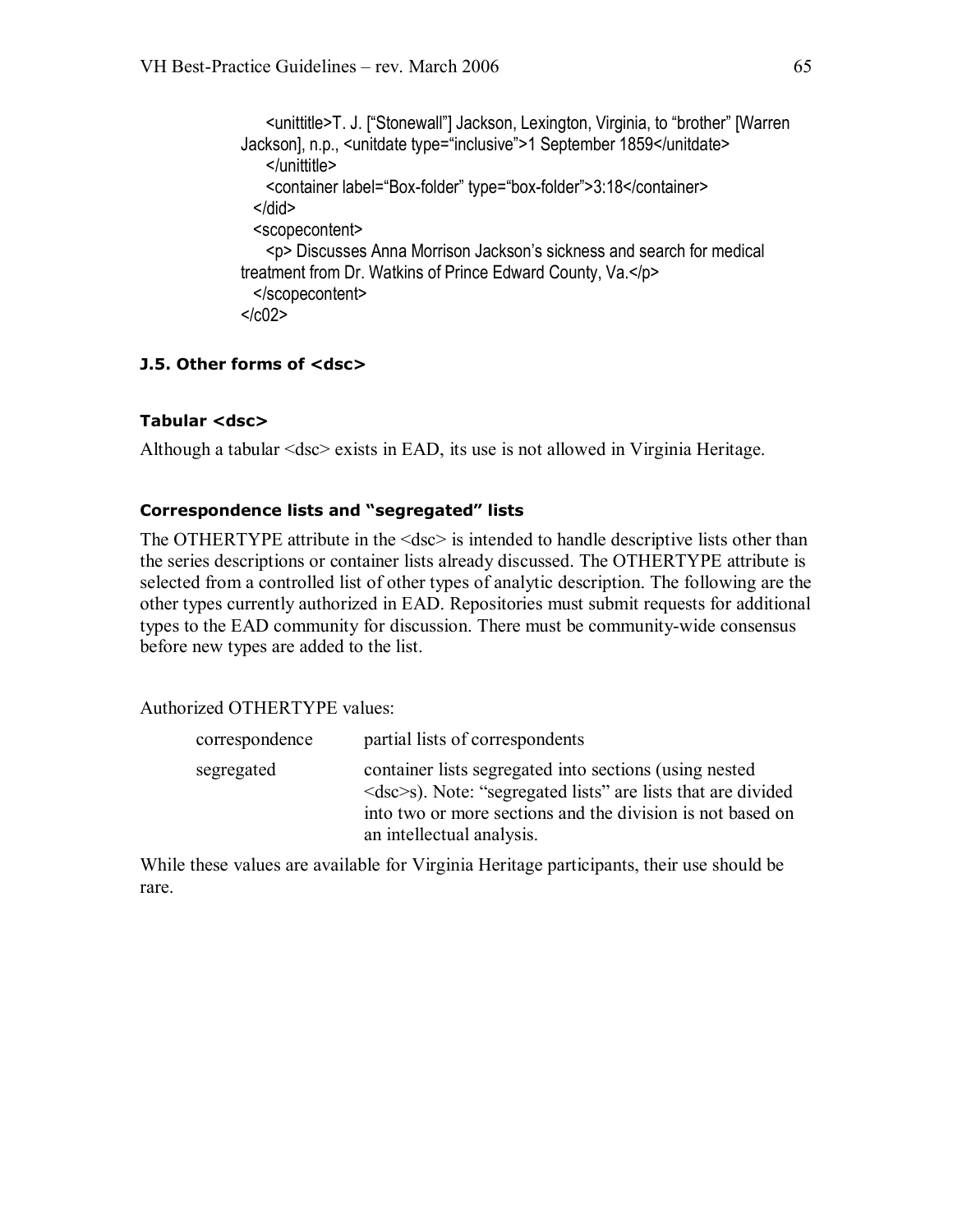# **CHAPTER IV**

# **IV. General Encoding Instructions**

### **A. Block and Inline Elements**

For formatting purposes, all elements in  $\leq$ ead that are intended for display can be classified as either "block" or "inline" elements. "Block" and "inline" describe display characteristics.

**Block elements** are characterized by having a linebreak before and after them (and sometimes additional space) to separate them from the elements that precede and follow them. For example, all of the did-level elements when they occur directly within the <archdesc> are separated from one another by linebreaks and spacing. <head> elements are always treated as block elements, in order that each occupies its own line.

**Inline elements** are characterized by not having linebreaks before and after them, that is, they occur "inline" with text and elements that precede and follow them. For example, most of the elements within  $\leq p$  are displayed inline. Note that some elements may be treated as inline or block, depending upon the element which contains them. For example,  $\leq$  persname>, when it occurs inside of a  $\leq$  p> is treated as an inline element, but when it occurs directly inside <controlaccess>, it is treated as a block element in order that the controlled access headings can be displayed as a list. Understanding the contexts when elements are inline and block has important implications for word spacing.

#### **Word Spacing and Inline Elements**

For all inline elements within block elements, spacing may be supplied either within the preceding element or following the element with two exceptions: when using the <emph> and <title> elements with the RENDER attribute set to "quoted", always place the space separating the word from the word that follows after the  $\leq$ emph $>$  or  $\leq$ title $>$  element. (<title> is always an inline element.)

# **B. Attribute Values**

When supplying attribute values, always surround the value with **double quotation** marks (*"value or values"*). When using SGML authoring software, the double quotation marks are usually supplied automatically.

#### **Emphasis <emph> and Titles <title>**

Both the <emph> and <title> elements have a RENDER attribute with a controlled list of styles. To facilitate economic encoding, all <emph> will be rendered as bold and <title> elements will rendered as italic when the RENDER attribute is not set to a specific value.

The RENDER attribute values are given in the following list:

- altrender
- bold [implied for  $\leq$ emph $>$ ]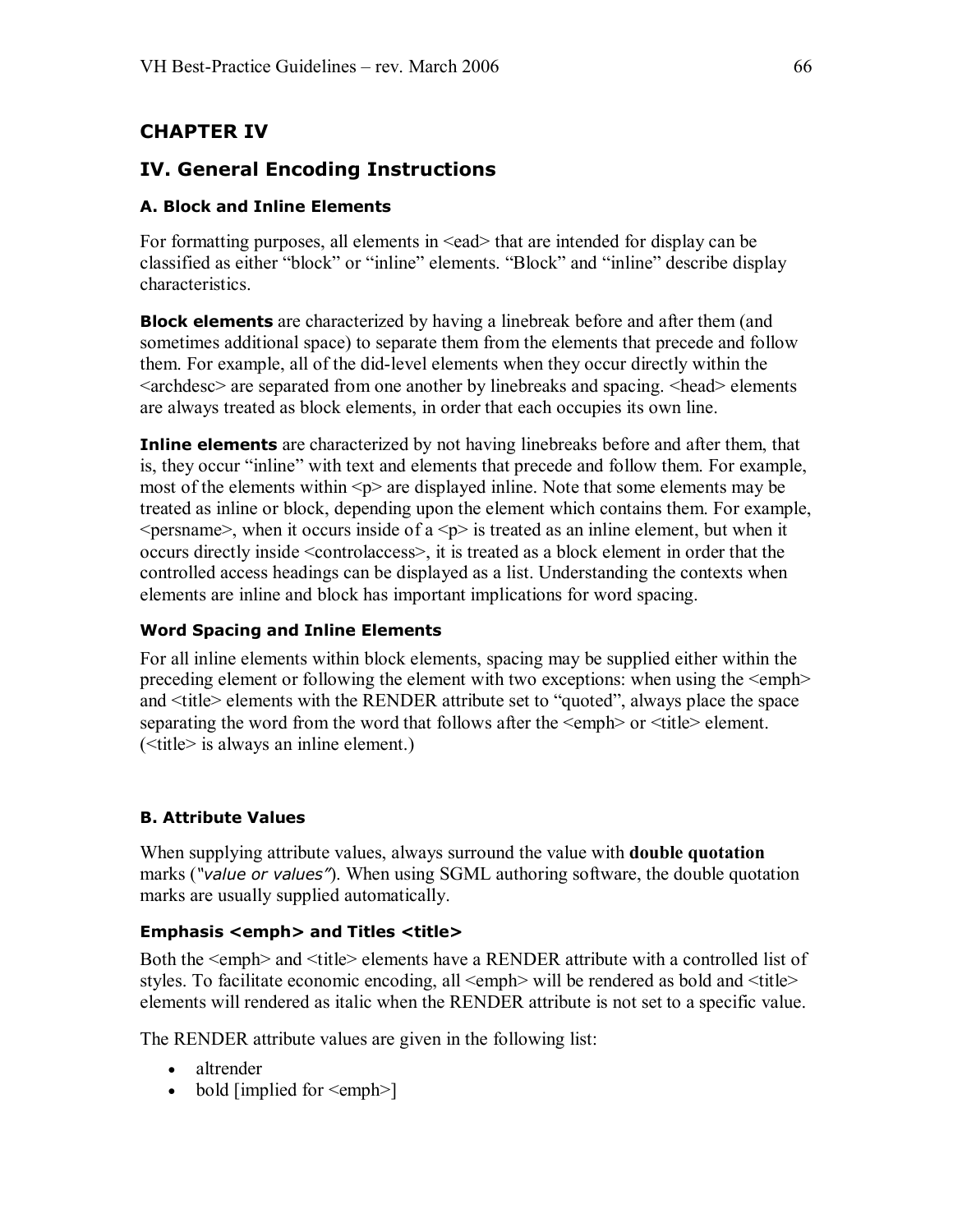- bolditalic
- boldquoted
- boldsmcaps
- boldunderline
- italic [implied for  $\lt{title}$ ]
- · nonproport
- quoted [use keyboard double quotes (")]
- smcaps
- sub
- super
- underline

## **Quoted titles**

It is highly recommended that quoted titles are encoded using <title render="quoted"> to facilitate searching of titles. Note: If the encoded text has double quotes (") in the text, they will need to be removed, otherwise it will lead to two sets of quotes around the title. Search and replace can be used to accomplish this, if done carefully.

## **C. Names, Topics, and Dates**

Names, topics, and dates are to be encoded where specified in these guidelines. More detailed tagging of names, topics, and dates is at the discretion of individual repositories. Both tagging and content of the EAD document can be designed to assist a user in searching the document for names, topics, and dates, if time and resources permit. Each institution will determine its own policy on how much extra effort is appropriate to improve search capability.

#### **Tagged access points**

As discussed in Chapter III, section I, <controlaccess> may optionally be used for the most significant access points. This ensures that the most significant names and topics in the collection are clearly presented up front, in standardized form. For institutions that have catalog records for archival and manuscript collections, the terms in <controlaccess> are usually the same as those in the 6xx and 7xx MARC fields in the catalog record.

Example:

<persname encodinganalog="600" source="lcnaf">Reimann, Lewis Charles, 1909 1978.</persname>

It is also possible to use the <persname>, <famname>, and other such tags outside the <controlaccess> section. However, as yet there is no consensus among EAD practitioners on such usage, and in most cases no clear benefit to doing so. If you are concerned about providing access points at the series level, or to a single extremely important letter within a collection, the issue can generally be addressed by making sure the standardized name or term occurs in the text of the scope note.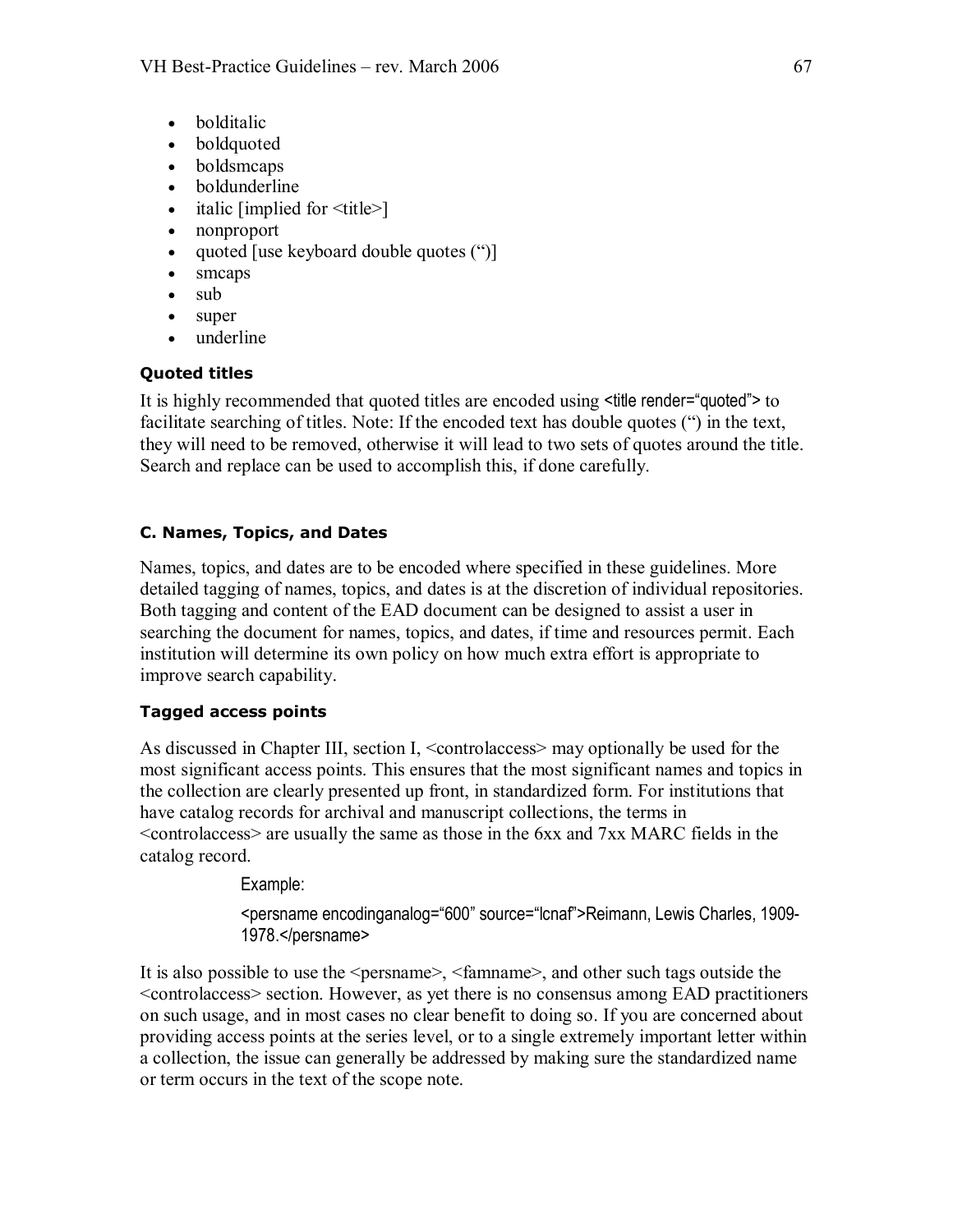#### **Full-text searching**

One of the advantages of having finding aids in electronic format is that users can do a full-text search of the finding aid for the name or word they are looking for. However, a lack of uniformity in names, partial names, or abbreviations will prevent a full-text search from locating everything the user wants. How can the user do a full-text search for correspondence with Richard Cunningham if the inventory lists letters to and from "Richard Cunningham," "Richd. Cunningham," "Cousin Richard", and "R. W. Cunningham"? One choice is to write the inventory using a standard form of name throughout. If your repository wants to preserve the exact headings on the letters, one possibility is to put the standardized form in parentheses or brackets. (Be aware that the Virginia Heritage search engine will ignore parentheses as punctuation, but will not ignore square brackets. If you use square brackets, make sure the complete search term is within the brackets.)

<unittitle>Martha Carson to Cousin Richard (Cunningham), <unitdate>13 March 1811.</unitdate> </unittitle>

<unittitle>Martha Carson to Cousin Richard [Richard Cunningham], <unitdate>13 March 1811.</unitdate> </unittitle>

If adding text in parentheses or brackets seems to make the inventory too repetitious to display well, another possibility is to use <persname> tag with the attribute normal to expand the name to its standardized form:

<unittitle>Martha Carson to <persname normal="Richard Cunningham">Cousin Richard</persname>, <unitdate>13 March 1811</unitdate></unittitle>

This letter would show up as a hit in a search for Richard Cunningham, but the user would only see the title as

Martha Carson to Cousin Richard, 13 March 1811

This option requires the most effort to encode, but allows the most control over both search terms and display.

For names which are found throughout the collection, such as the records creator, there's no reason to worry about full-text search capability. If the whole collection concerns this person, users don't need to do a search within the finding aid for the person—they just need to read over the complete inventory. Therefore there's no need to spend time standardizing this person's name at the file or item level.

If you think there is any chance that users might want to do a full-text search for geographic locations, be sure the state name and abbreviations such as Co. (for county) are spelled out in full. Likewise, if the collection is arranged chronologically, and you think there is any chance that users might want to search for November 1855, make sure November is not Nov. or Novr. You may also use the attribute normal with the <date> tag to normalize dates for searching:

<date normal="18760704">4 Jul., 1876</date>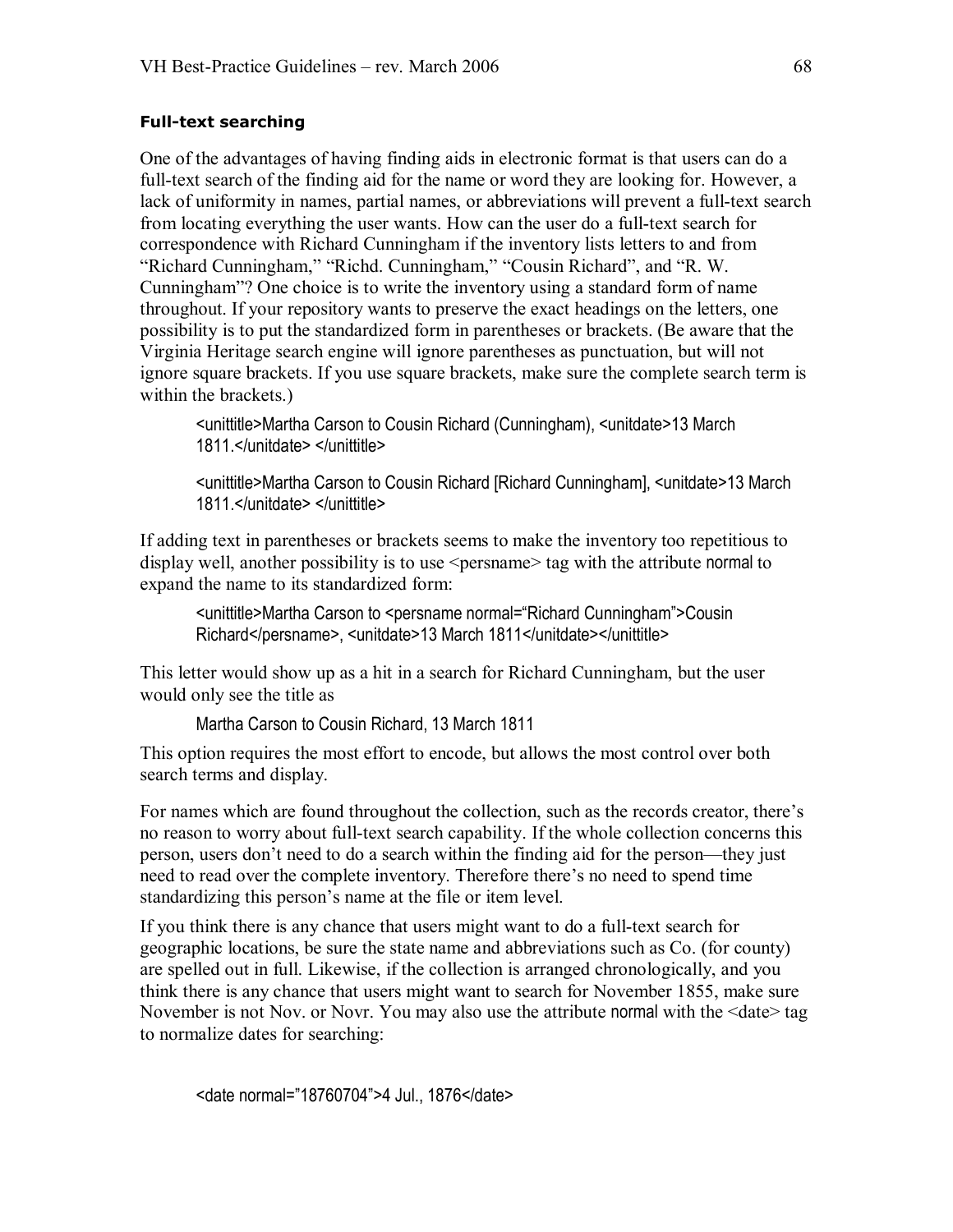## **D.** List <list>

In EAD, <list> can be used in four ways, each use being specified in the TYPE attribute according to one of the following values:

- "simple" = list of words or phrases
- "deflist" = definition list: list of labels paired with words or phrases
- "marked" = list with a bullet
- "ordered" = enumerated or alphabetically arranged list of words or phrases

Virginia Heritage does not currently support "marked" and "ordered" lists. Virginia Heritage participants should use the <list> element and its related elements for formatting instead of the <lb/> element or the guide will not parse.

## **Template for Simple List**

```
<list type="simple">
 <head>Optional head for list</head> 
 <item>Word or phrase</item> 
 <item>Word or phrase</item> 
 <item>Word or phrase</item> 
 <item>Word or phrase</item> 
</list>
```
# **Template for Definition List**

```
<list type="deflist"> 
 <head>Optional head for list</head> 
 <listhead> 
  <head01>Heading for column 1</head01> 
  <head02>Heading for column 2</head02> 
 </listhead< 
 <defitem> 
  <label>Word or phrase in column 1</label> 
  <item>Word or phrase in column 2</item> 
 </defitem> 
 <defitem> 
  <label>Word or phrase in column 1</label> 
  <item>Word or phrase in column 2</item> 
 </defitem> 
</list>
```
#### **E. Note <note>**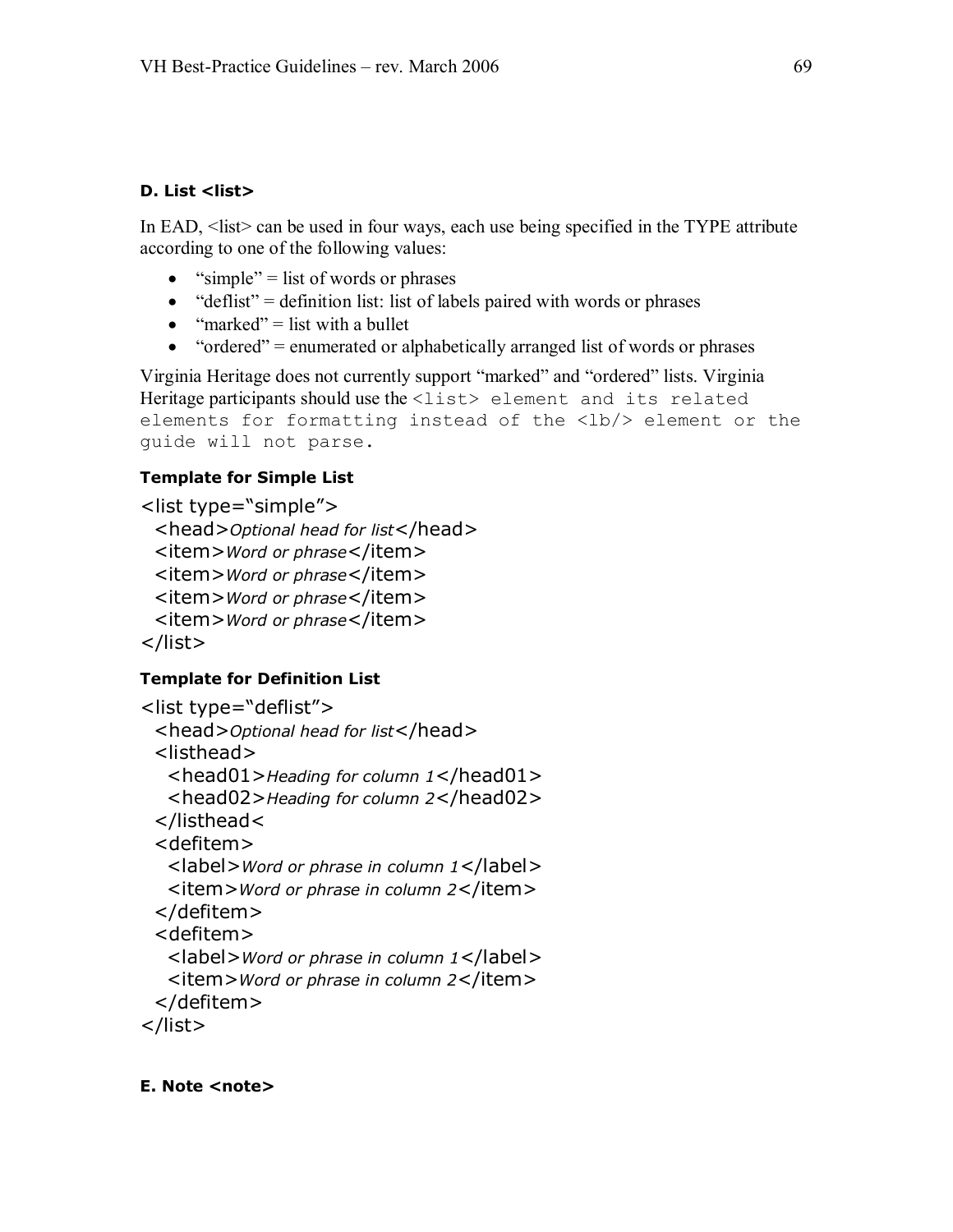Use of the  $\leq$  note element is strongly discouraged. The  $\leq$  note element should only be used as follows:

- · Notes about the finding aid, as opposed to information describing the archival material. Typically these notes will be intended for internal use only, and when so used, set the AUDIENCE attribute to "internal". Structurally, all displayed <note>s are treated as block elements.
- $\bullet$  <note should only be used to wrap archival description (as opposed to annotations about the text or internal control notes not intended for the public) in the top level  $\langle \text{did} \rangle$  (directly in the  $\langle \text{archdesc} \rangle$ ), e.g., for information that is not logically contained in another element in the <did>. When used in the top level  $\leq$ did $\geq$ , use the LABEL attribute to supply a label or head for the descriptive information given in the note. Use of  $\langle$ note $\rangle$  in the  $\langle$ did $\rangle$ should be limited.
- Do not use  $\langle \text{note} \rangle$  in  $\langle \text{c}01 \rangle$ ... $\langle \text{c}12 \rangle$  except for annotations or internal control notes. Use instead the appropriate descriptive element, e.g.  $\leq$ scopecontent $\geq$ , or when the information is mixed or ambiguous, use  $\leq$  odd $\geq$ .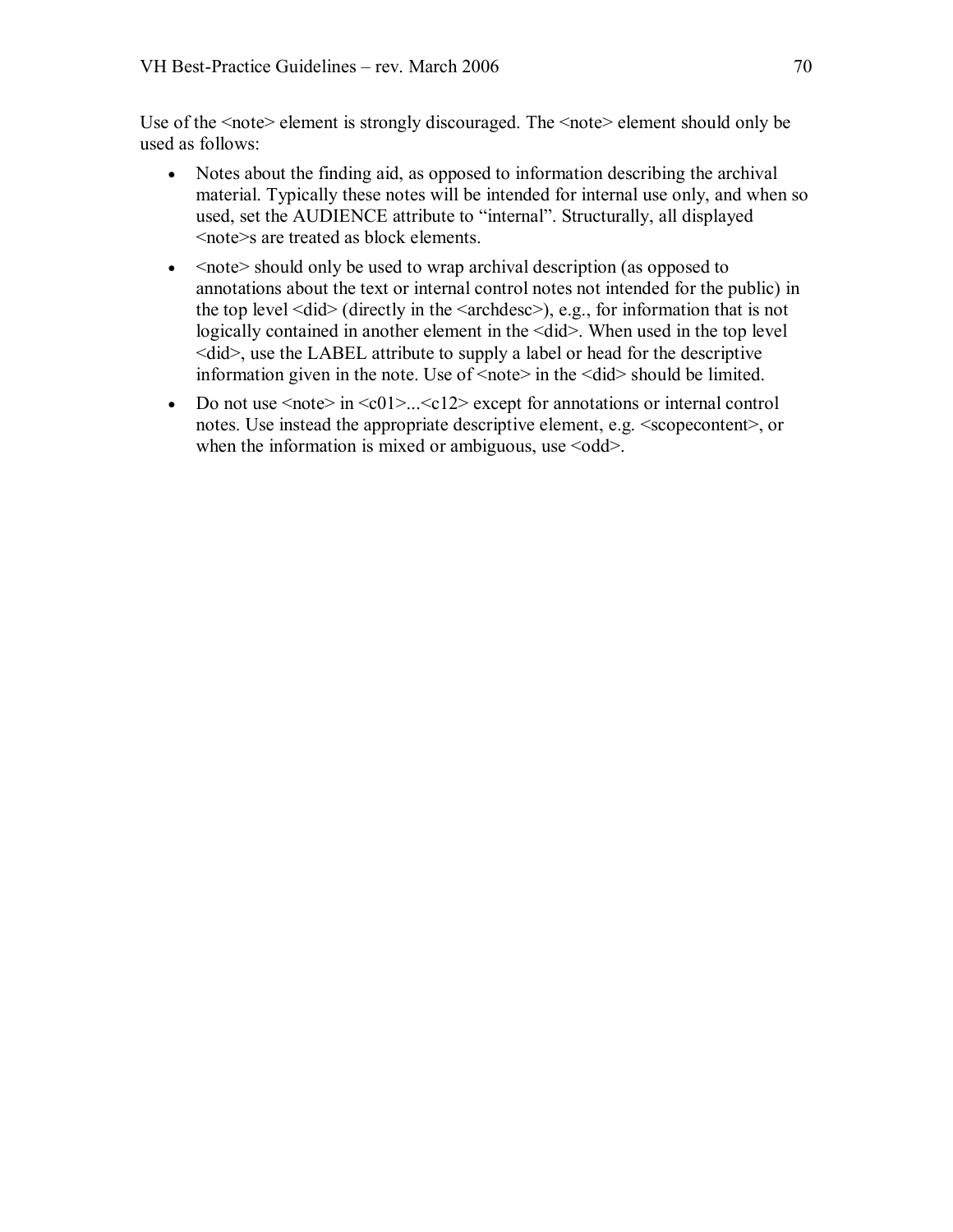# **CHAPTER V**

# **V. Hypertext and Hypermedia**

### **A. References and Pointers**

References and pointer elements are used to refer or point from one place in a finding aid to another place in the same finding aid, or to point from a finding aid to another finding aid, or to a related text or graphic file. The internal reference and pointing elements are  $\langle \text{ref} \rangle$  and  $\langle \text{ptr} \rangle$ . The external reference and pointing elements are  $\langle \text{dao} \rangle$  and  $\langle \text{dao} \rangle$ , <extref>, <extptr>, <archref>, <bibref>, and <title>. Virginia Heritage is not currently using external references in  $\langle \text{archref} \rangle$ ,  $\langle \text{bibref} \rangle$ , or  $\langle \text{title} \rangle$ .

The pointer elements  $\langle \text{ptr}\rangle$  and  $\langle \text{extr} \rangle$  cannot contain text; they simply indicate that a link is to be made from the location of the element to a location indicated in an attribute. Pointer elements are represented by a hyperlinked icon.

The <dao> is a pointer element. It cannot contain text directly, though it can contain the <daodesc> element, which can contain text. The <daodesc> element, though, is intended to contain a text description of a graphic image for the visually impaired.

The reference elements may contain text and subelements. The text in the reference element is used to identify the referenced object. The text in the reference element will be highlighted if there is an active hypertext link.

All internal and external references and pointers share the attributes ACTUATE and SHOW. There are two possible values for ACTUATE:

- auto
- · user

This attribute must be set to "auto" for references that the author wants displayed automatically; and to "user" for references that will be represented by an icon or thumbnail image.

There are three possible values for SHOW:

- · embed
- · new
- · replace

This attribute must be set to "embed" for references that appear at the point of the link, to "new" for references that appear in a new window, and to "replace" for references which replace the local resource which initiated the link.

#### **B. Internal References and Pointers**

Internal references and pointers use formal SGML features to accomplish identifying the target of a link and the TARGET attribute on the  $\langle \text{ptr} \rangle$  or  $\langle \text{ref} \rangle$  element to refer to the target. The attribute for identifying the target of a link is the ID attribute. Almost all elements in <ead> have an optional ID attribute. A value unique to each element must be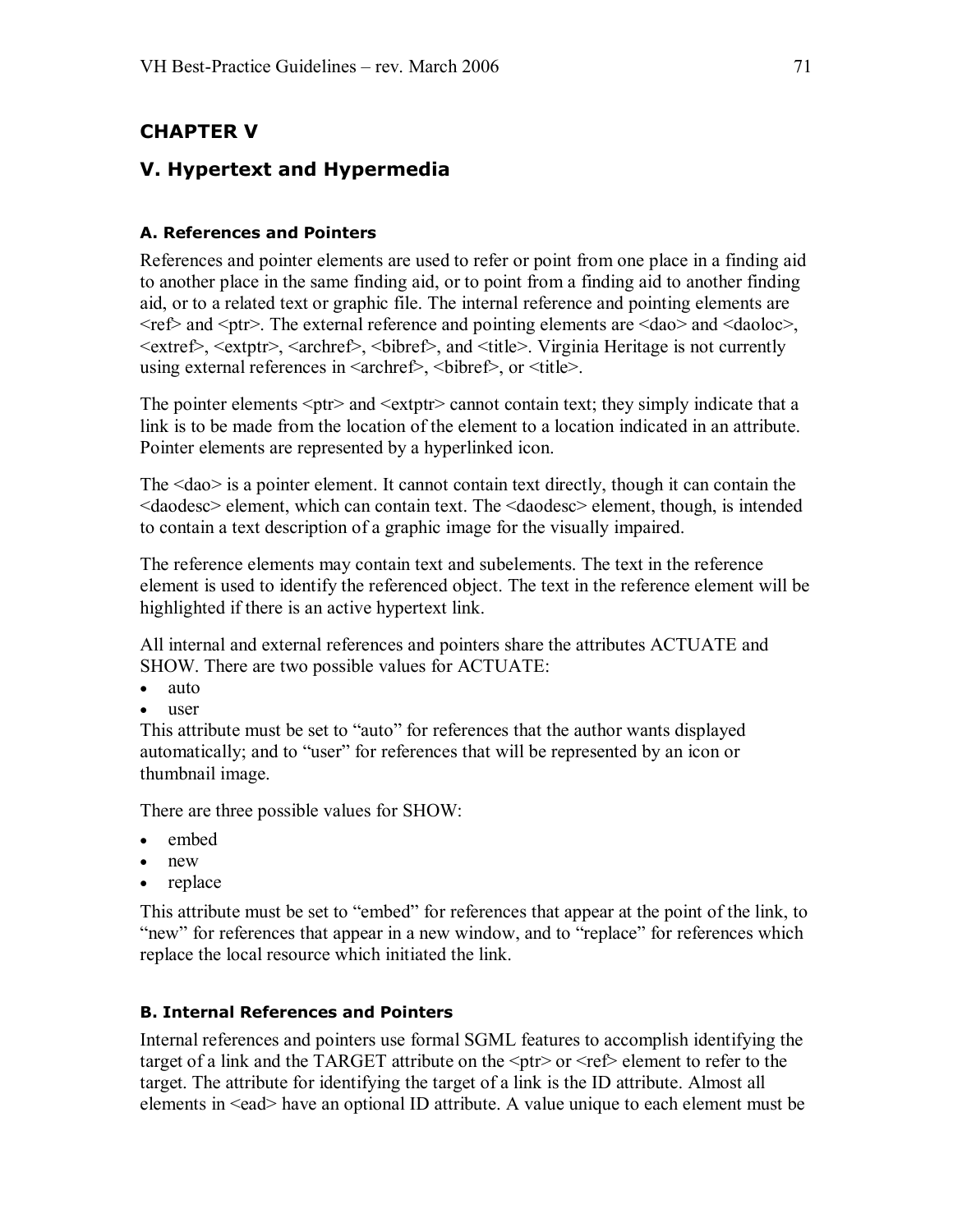used as the ID for an element that is to serve as a target. The SGML parser will enforce the uniqueness of the value; if more than one element has the same ID value, a warning message will be given when the <ead> instance is parsed. The TARGET attribute on the  $\epsilon$  or  $\epsilon$  and  $\epsilon$  element will use the same value as the ID on the targeted element. The SGML parser will check to make sure all TARGET attribute values resolve to an ID in a targeted element; if there is no corresponding ID attribute on an element, a warning message will be given at the time an  $\leq$ ead $\geq$  instance is parsed.

Example:

 $\leq p$  id="p1">This is the target of a pointer or reference. $\leq /p$ >

A target paragraph may be created at any place in the finding aid where a paragraph is allowed to occur.

<ptr target="p1">

An icon will appear that will take the user to the targeted paragraph when clicked.

<ref target="p1">This is a textual reference to the targeted paragraph.</ref> The text will be highlighted and will take the user to the targeted paragraph when clicked.

## **C. External References and Pointers**

The external reference and pointing elements are <dao> and <daoloc>, <extptr>,  $\leq$   $\leq$   $\leq$   $\leq$   $\leq$   $\leq$   $\leq$   $\leq$   $\leq$   $\leq$   $\leq$   $\leq$   $\leq$   $\leq$   $\leq$   $\leq$   $\leq$   $\leq$   $\leq$   $\leq$   $\leq$   $\leq$   $\leq$   $\leq$   $\leq$   $\leq$   $\leq$   $\leq$   $\leq$   $\leq$   $\leq$   $\leq$   $\leq$   $\leq$   $\leq$   $\leq$   $\leq$ external references in <archref>, <br/> <br/>bibref>, or <title>.

The external and pointing elements employ formal SGML features. Reference and pointer elements can be used to link the researcher to an external digital object. Alternatively, reference elements can be used just to refer to external objects intellectually, which is to say, by presenting descriptive text that identifies and perhaps describes an external object. In order to link to external digital objects, such as text, images (including images of text), sound files, etc., the objects must be declared in the declaration subset of the <ead> instance. Please see Chapter VI, Naming and Declaring Referenced External Entities, for instructions concerning the declaration of different types of entities. To reference a declared entity using an external pointer or reference, supply the Entity Name in the declaration in the ENTITYREF attribute of the pointer or reference.

Example:

Declaration:

<!ENTITY Ratesoftollage SYSTEM http://www.swem.wm.edu/SpColl/RBMss/Cocke/Rates\_of\_tollage.jpg" NDATA jpeg> Element:

<dao actuate="user" show="new" title="Rates of Tollage" entityref="Ratesoftollage">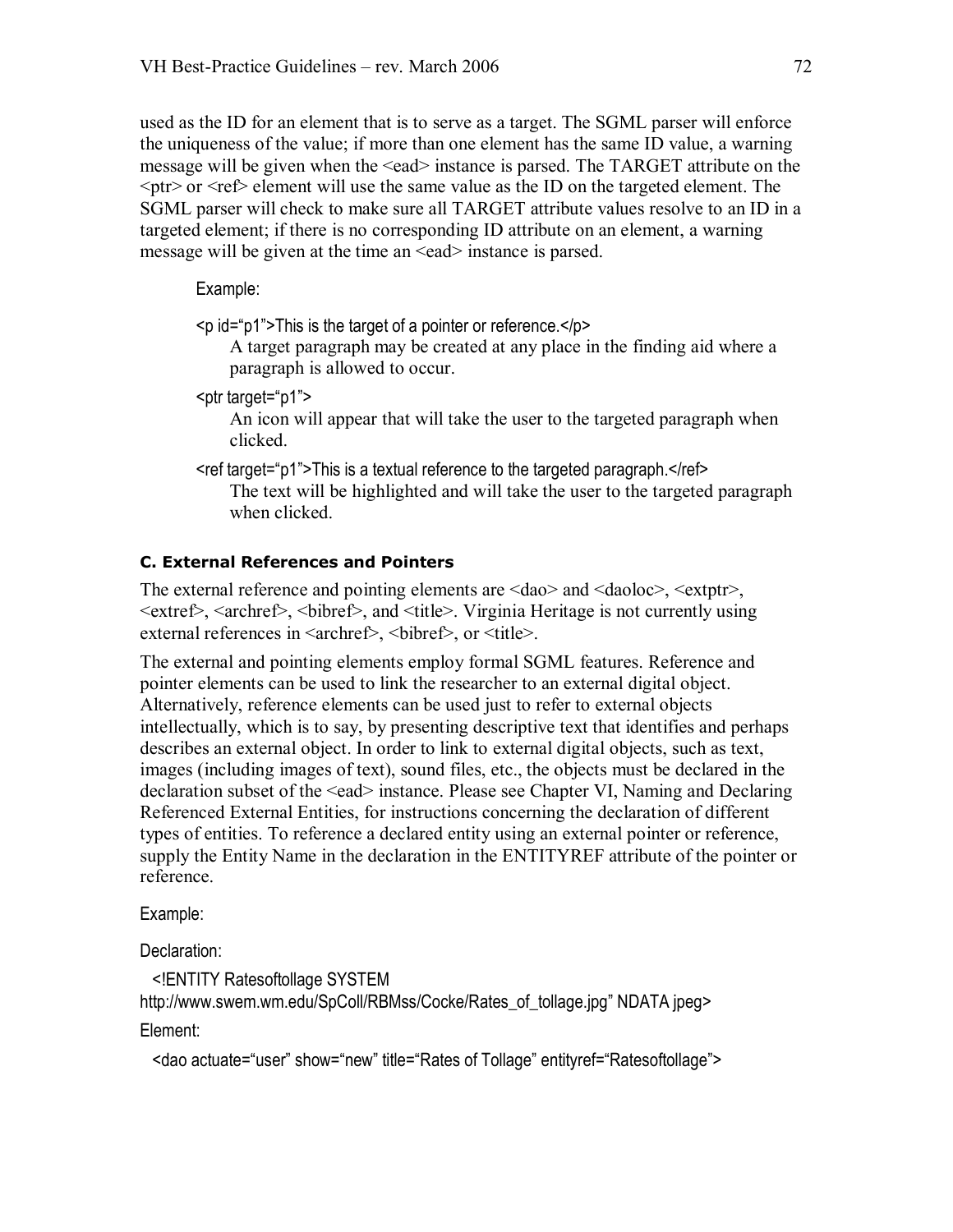### **Digital Archival Objects <daogrp> and <dao>**

The <daogrp> and <dao> are special form sofexternal reference to be used exclusively for referencing digital representations of archival materials. Such externally referenced objects must be declared in the declaration subset of the EAD instance, as discussed in Chapter VI. In Virginia Heritage, the image files are stored on the repository's own servers. Image files will not be housed on the University of Virginia servers where the EAD files are stored.

In Virginia Heritage <dao> may only be used in <archdesc>, and then only within  $\langle \text{daogrp}\rangle$ . Currently  $\langle \text{dao}\rangle$  and  $\langle \text{daogrp}\rangle$  are being used exclusively within the  $\langle \text{c}0\sharp \rangle$ s in Virginia Heritage.

Use <unittitle> to encode caption information instead of <daodesc>. <daodesc> is intended to be used to encode visual descriptions of the images to be used by the visionimpaired. Caption information that differentiates multiple images, such as "Page 2" or "Detail", should be placed in the TITLE attribute in <daoloc>.

Many repositories prefer to include a thumbnail image, which will appear inline, in addition to the viewing file itself. With this approach, at least two files will represent each archival object: a file containing the thumbnail, and a file containing the viewing file. Some repositories may even choose to create a third file, containing a higherresolution version of the viewing image. When such multiple resolutions of the viewing files are used, encode each resolution using a separate <daoloc> element within a parent <daogrp>. Do not use <dao>. Additionally include an <!ENTITY> declaration for each resolution of the viewing file within the DTD subset at the beginning of the finding aid.

Also use <daogrp> instead of <dao> to reference several different images at the same place in the finding aid (for example, to include digital images of the four pages of a letter).

## **Sample template for a single image**

```
<c03 level="[file] OR [item]"> 
     <did> 
       <unittitle>title of file or item, <unitdate type="[inclusive] OR 
[bulk]">Date or date range</unitdate></unittitle> 
       <container label="Box-folder or other choice" type="box-folder or other
choice">container or range of containers</container> 
<daogrp> 
<dao entityref="Image_entity_name"> 
    \langledid\rangle…rest of file or item description… \langle / \zeta / \zeta 0 3 >Sample template for multiple resolutions of an image
```

```
<c03 level="[file] OR [item]"> 
  <did>
```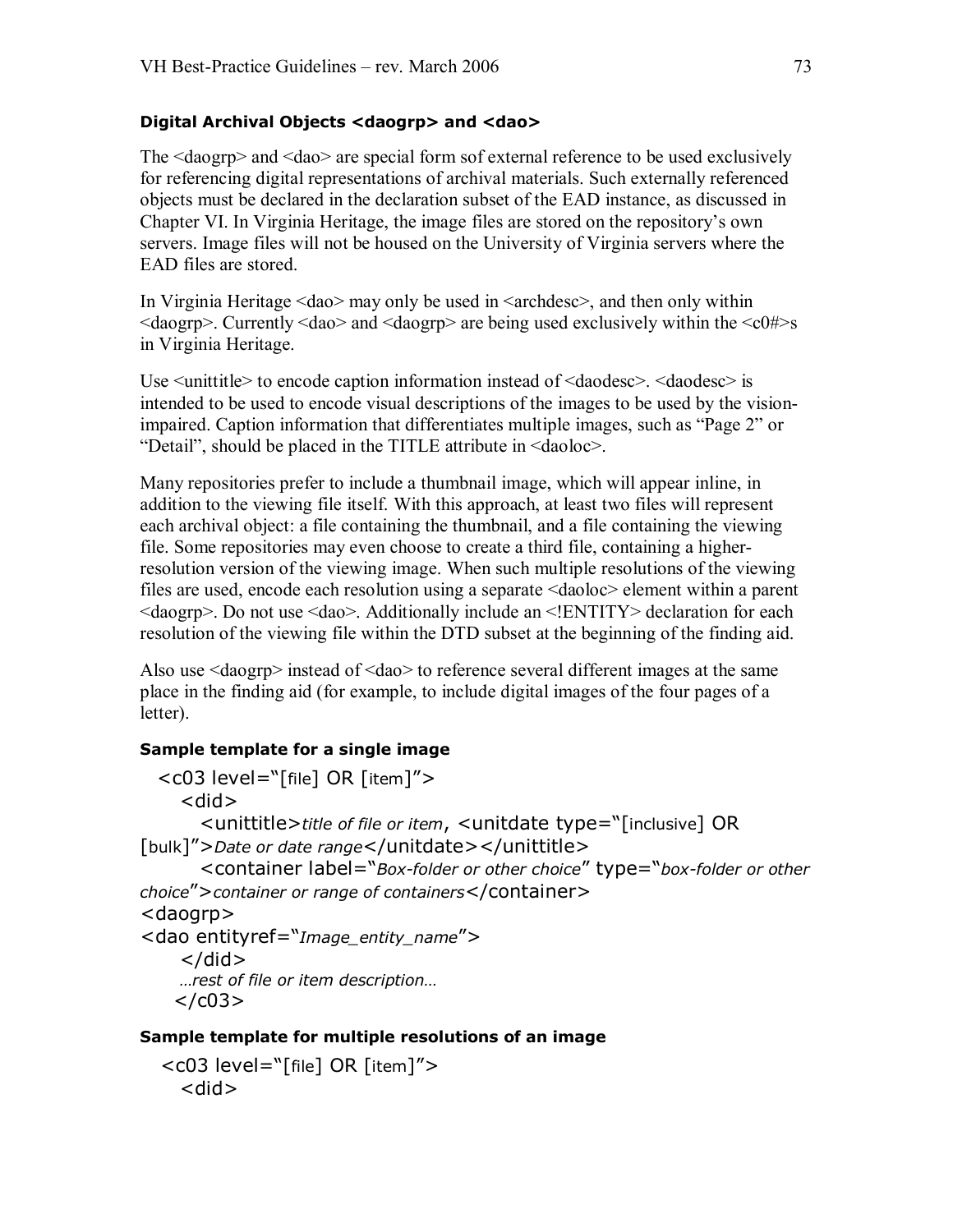```
<unittitle>title of file or item, <unitdate type="[inclusive] OR 
[bulk]">Date or date range</unitdate></unittitle>
      <container label="Box-folder or other choice" type="box-folder or other
choice">container or range of containers</container> 
      <daogrp> 
        <daoloc show="embed" actuate="auto" 
entityref="Thumbnail_entity_name" role="thumbnail"> 
        </daoloc> 
        <daoloc show="new" actuate="user" 
entityref="Medium_resolution_entity_name" role="med-res">
        </daoloc> 
        <daoloc show="new" actuate="user" 
entityref="High_resolution_entity_name" role="hi-res">
        </daoloc> 
      </daogrp> 
    \langledid\rangle…rest of file or item description…
```

```
\langle /c03\rangle
```
### **Sample template for multiple images attached to an item**

```
<c02 level="item"> 
    <did> 
      <unittitle>title of item, <unitdate 
type="inclusive">Date</unitdate> 
      </unittitle>
      <container label="Box-folder" type="box-folder">container
      </container> 
      <daogrp> 
         <daoloc show="new" actuate="user" title="Page 1" 
entityref="First_page_of_letter_entity_name"> 
         </daoloc> 
         <daoloc show="new" actuate="user" title="Page 2" 
entityref="Second_page_of_letter_entity_name"> 
         </daoloc> 
         <daoloc show="new" actuate="user" title="Page 3" 
entityref="Third_page_of_letter_entity_name"> 
         </daoloc> 
      </daogrp> 
    \langledid\rangle…rest of item description… \langle/c02>
```
#### **Other external references <extref>**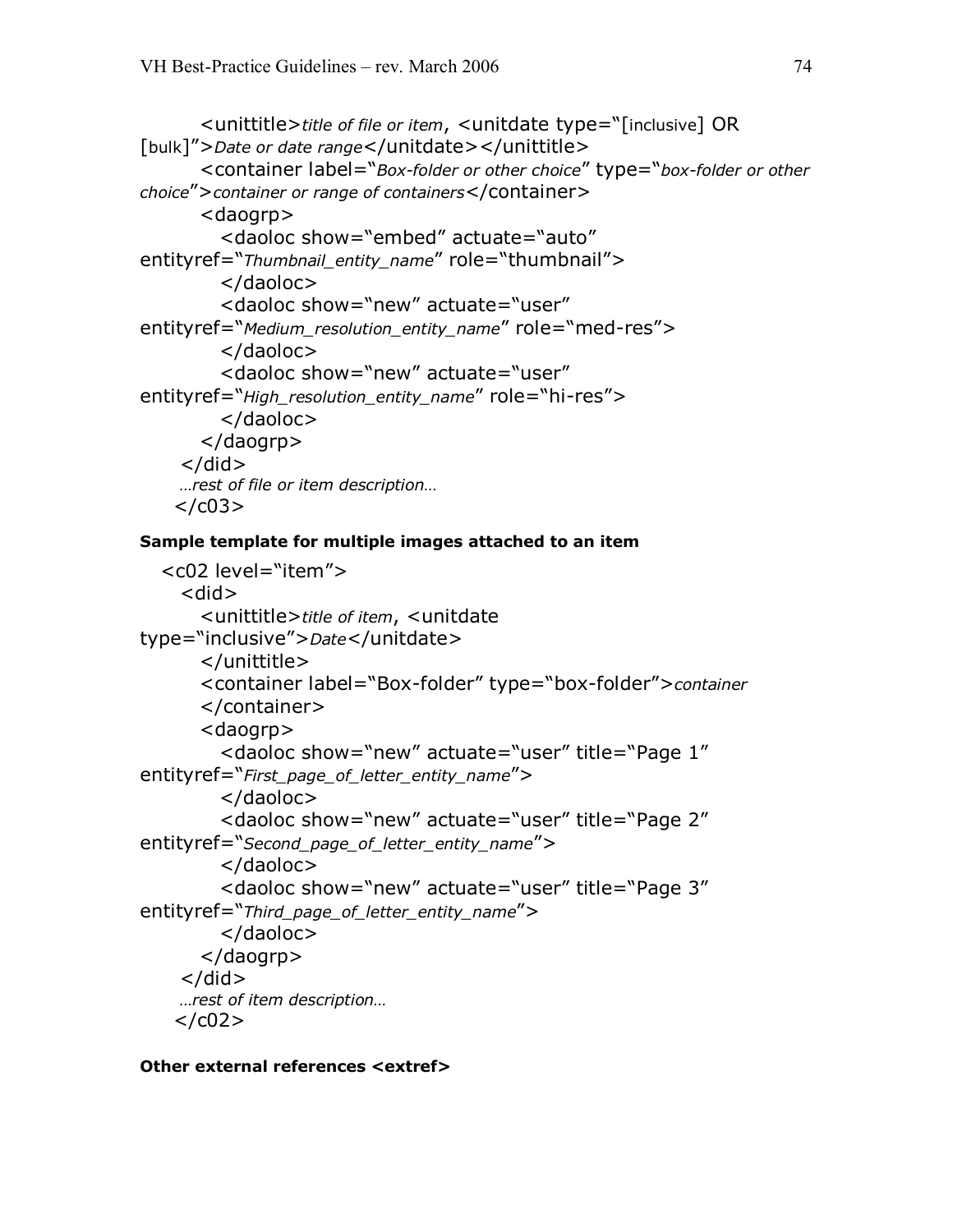The <extref> element is used to link to an electronic object that is external to the EAD document, such as another website. It is treated as an inline element.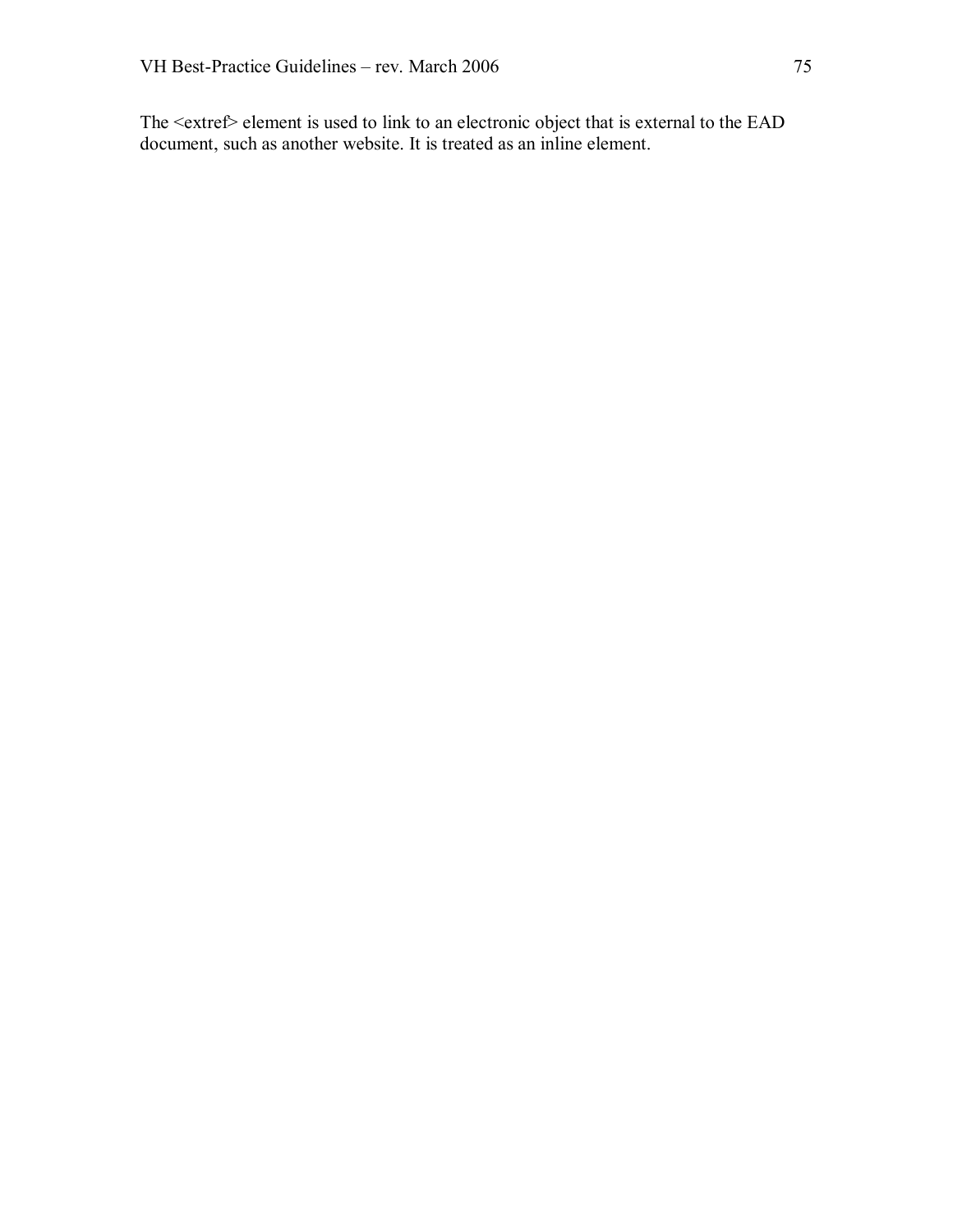# **CHAPTER VI**

# **VI. Naming and Declaring Referenced External Entities**

A variety of external entities may be referenced from within an <ead> encoded finding aid. The following are typical examples: another <ead> encoded finding aid for a related collection; a repository seal on the title page; graphics and sound files for illustrating the history of an agency or the biography of an individual; and digital representations of primary resource material themselves.

These external entities fall into two basic categories: (1) general entities referenced by more than one finding aid; and (2) entities referenced by individual finding aids. All external entities must be correctly named and must be declared in the Declaration Subset at the beginning of each encoded finding aid. Virginia Heritage uses SGML System identifiers to name external entities. Responsibility for naming, declaring, and referencing entities differs for the two categories.

### **A. Naming and Declaring General Entities**

Some general entities are referenced by many finding aids. For example, the union statement on conditions of use is referenced by the finding aids contributed by all Virginia Heritage repositories. Each institution's seal, which appears on the title page of its finding aids, is an external entity referenced by all finding aids contributed by a single repository. These institution-specific entities are created when an institution joins Virginia Heritage.

Responsibility for naming and maintaining general entities that are referenced by many finding aids is the responsibility of the University of Virginia.

External entities referenced by finding aids must be declared in the Declaration Subset of each encoded finding aid. The Declaration Subset of an EAD document is an area delimited by square brackets and located within the DOCTYPE declaration. The DOCTYPE declaration immediately precedes the encoded document itself. The declaration for general entities that appear in all of a repository's finding aids (for example, the institutional seal, the conditions of use statement, and the text files for the address and contact information on the title page) are included in the data entry form template for the repository. The following example shows a typical Declaration Subset for a finding aid in Virginia Heritage, with entity declarations automatically created by the data entry form.

<!DOCTYPE ead SYSTEM "http://ead.lib.virginia.edu/bin/dtd/vivaead/ead.dtd" [

<!ENTITY logo SYSTEM "http://ead.lib.virginia.edu/vivaead/logos/uva-sc.jpg" NDATA jpeg>

<!ENTITY conditions SYSTEM "http://www.lib.virginia.edu/speccol/vhp/conditions.html" NDATA html>

<! ENTITY address SYSTEM "http://ead.lib.virginia.edu/vivaead/add\_con/uva-sc\_address.xml"> <!ENTITY contact SYSTEM "http://ead.lib.virginia.edu/vivaead/add\_con/uva-sc\_contact.xml">  $\geq$  <ead>... </ead>

### **B. Naming and Declaring Entities Referenced by Individual Finding Aids**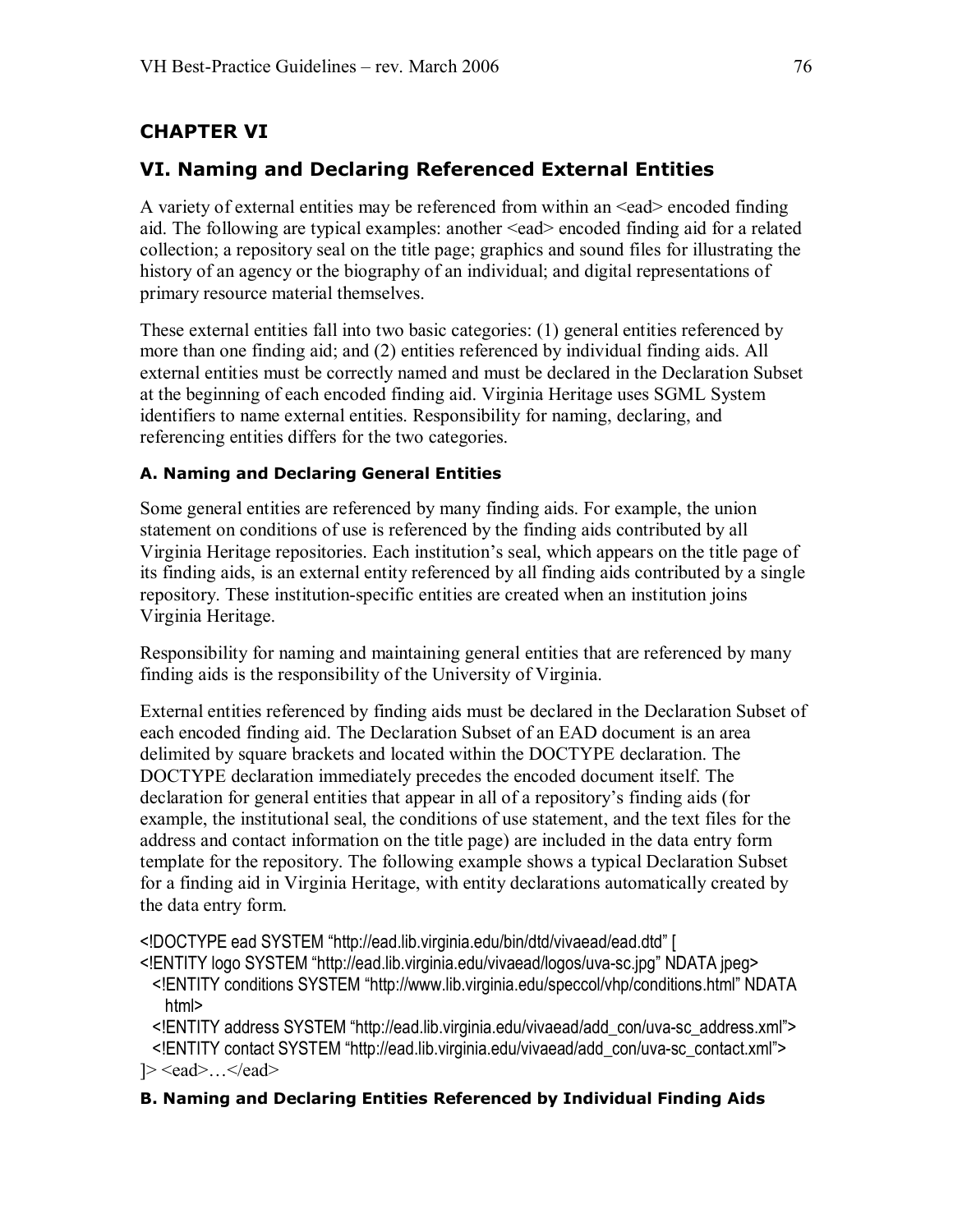Responsibility for naming and maintaining all external entities referenced exclusively in an individual finding aid will reside with the owner of the referenced entity, which is normally the repository contributing the finding aid. When deciding to reference external entities in a finding aid, keep in mind that the external entity's file must be maintained at its specified location so long as the finding aid exists online. If the external entity is moved or deleted in the future, the reference and the declaration in the finding aid must be edited.

Each external entity referenced in a finding aid must be declared in the Declaration Subset of the encoded finding aid. Declarations for <dao>s and other external entities referenced by individual finding aids must be added to the declarations in the Declaration Subset in the template. Adding these declarations is the responsibility of the repository contributing the finding aid.

### **Declarations**

| ENTITY entity name</th <th>The entity name is used in the ENTITYREF attribute of the<br/>reference or pointer within the finding aid, as discussed in<br/>Chapter V.</th> | The entity name is used in the ENTITYREF attribute of the<br>reference or pointer within the finding aid, as discussed in<br>Chapter V.           |
|---------------------------------------------------------------------------------------------------------------------------------------------------------------------------|---------------------------------------------------------------------------------------------------------------------------------------------------|
| SYSTEM "entity's URL"                                                                                                                                                     | All external entity declarations must use a fully-qualified<br>URL. The URL is enclosed by quotation marks.                                       |
| NDATA format type>                                                                                                                                                        | NDATA specifies the format of the external entity if it is<br>not SGML or XML. The following format types may be<br>specified in an EAD document: |
|                                                                                                                                                                           | mpeg1vid<br>ead<br>mpeg2vid<br>email<br>pdf<br>eps gif<br>html<br>pcx<br>pict<br>jpeg                                                             |
|                                                                                                                                                                           | mets<br>svg<br>mods<br>sgml                                                                                                                       |
|                                                                                                                                                                           | tiff<br>mpeg1aud<br>mpeg2aud<br>xml                                                                                                               |
|                                                                                                                                                                           | For an SGML or XML entity, do not use NDATA. In these<br>cases, the declaration will look like:                                                   |
|                                                                                                                                                                           | ENTITY entity name SYSTEM "http:///filename.xml"                                                                                                  |

A declaration for a non-general external entity normally consists of the following components, in the order given: